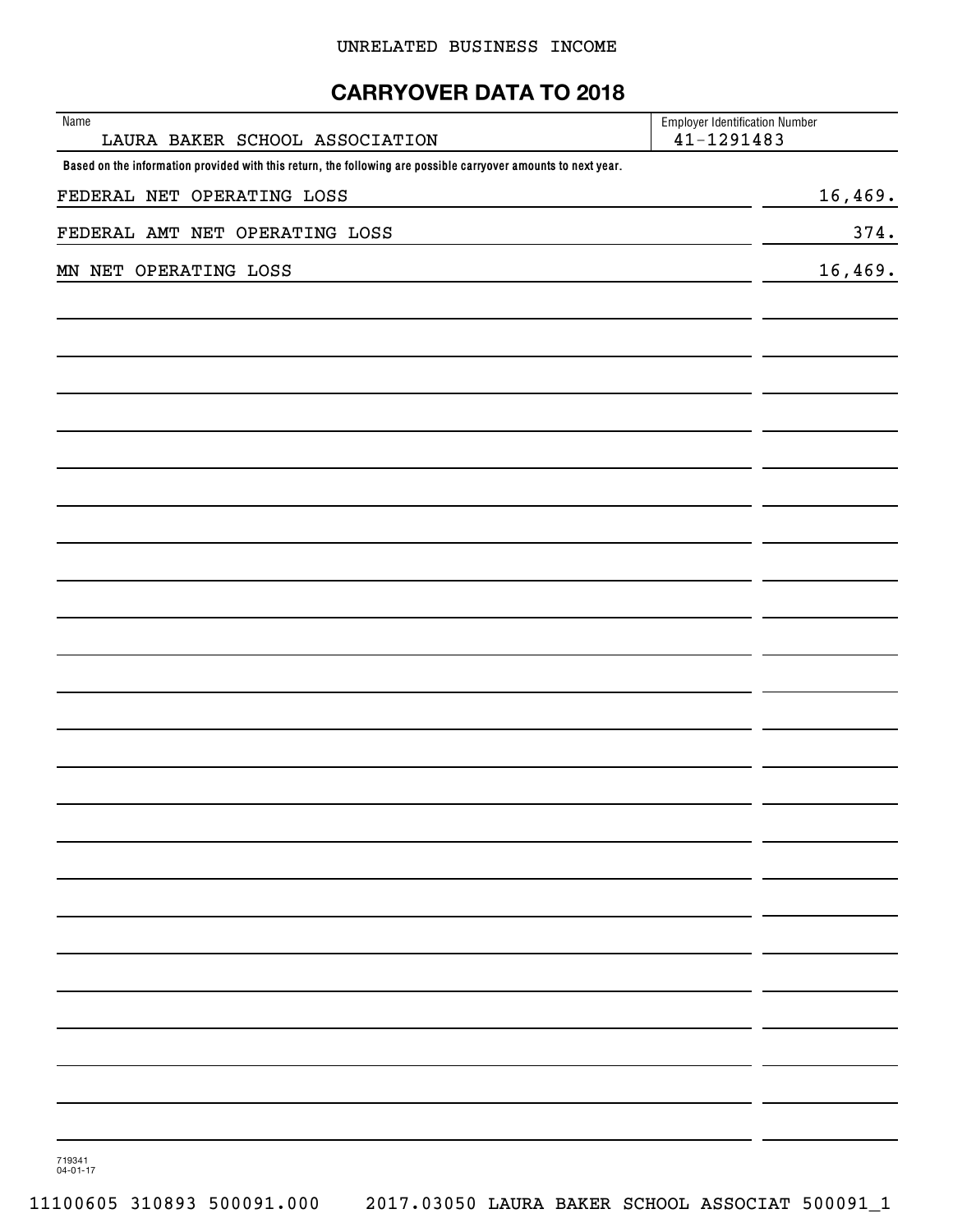# **TAX RETURN FILING INSTRUCTIONS**

## FORM 990

#### **FOR THE YEAR ENDING**

December 31, 2017

| <b>Prepared for</b>                                |                                                                                                                                                                                                                                                                                            |
|----------------------------------------------------|--------------------------------------------------------------------------------------------------------------------------------------------------------------------------------------------------------------------------------------------------------------------------------------------|
|                                                    | Laura Baker School Association<br>211 Oak Street<br>Northfield, MN<br>55057                                                                                                                                                                                                                |
| <b>Prepared by</b>                                 | CARLSON ADVISORS, LLP<br>7101 NORTHLAND CIRCLE, SUITE 123<br>MINNEAPOLIS, MN<br>55428                                                                                                                                                                                                      |
| Amount due<br>or refund                            | Not applicable                                                                                                                                                                                                                                                                             |
| <b>Make check</b><br>payable to                    | Not applicable                                                                                                                                                                                                                                                                             |
| Mail tax return<br>and check (if<br>applicable) to | Not applicable                                                                                                                                                                                                                                                                             |
| Return must be<br>mailed on<br>or before           | Not applicable                                                                                                                                                                                                                                                                             |
| <b>Special</b><br><b>Instructions</b>              | This return has qualified for electronic filing. After you<br>have reviewed the return for completeness and accuracy,<br>please sign Form 8879-EO and contact our office to confirm<br>that this return can be filed electronically. Do not mail a<br>paper copy of the return to the IRS. |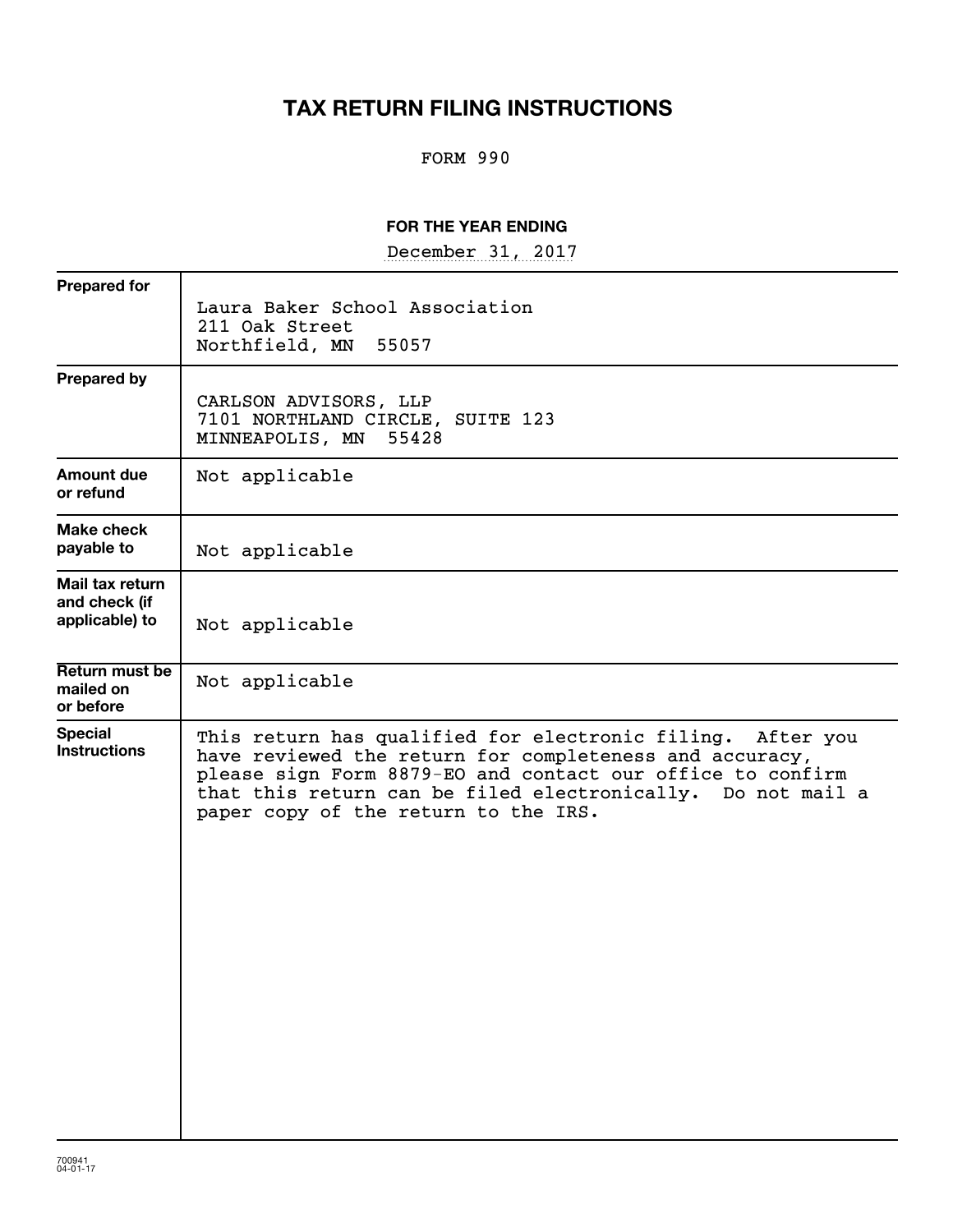| Form 8879-EO |  |  |  |  |
|--------------|--|--|--|--|
|--------------|--|--|--|--|

# **IRS e-file Signature Authorization 8879-EO for an Exempt Organization**

OMB No. 1545-1878

Department of the Treasury Internal Revenue Service Name of exempt organization For calendar year 2017, or fiscal year beginning , 2017, and ending , 20 **| Do not send to the IRS. Keep for your records.**

**| Go to www.irs.gov/Form8879EO for the latest information.**

**2017**

**Employer identification number**

#### LAURA BAKER SCHOOL ASSOCIATION 41-1291483

Name and title of officer SANDRA GERDES EXECUTIVE DIRECTOR

**Part I** | Type of Return and Return Information (Whole Dollars Only)

on line 1a, 2a, 3a, 4a, or 5a, below, and the amount on that line for the return being filed with this form was blank, then leave line 1b, 2b, 3b, 4b, or 5b, whichever is applicable, blank (do not enter -0-). But, if you entered -0- on the return, then enter -0- on the applicable line below. **Do not** complete more Check the box for the return for which you are using this Form 8879-EO and enter the applicable amount, if any, from the return. If you check the box than 1 line in Part I.

| <b>1a</b> Form 990 check here $\triangleright$ $\boxed{X}$                                             |     | 5,755,263. |
|--------------------------------------------------------------------------------------------------------|-----|------------|
| 2a Form 990-EZ check here $\blacktriangleright$                                                        | 2b  |            |
| 3a Form 1120-POL check here                                                                            | -3b |            |
| 4a Form 990-PF check here<br><b>b</b> Tax based on investment income (Form 990-PF, Part VI, line 5) 4b |     |            |
| 5a Form 8868 check here $\blacktriangleright$                                                          | .5b |            |
|                                                                                                        |     |            |

#### **Part II Declaration and Signature Authorization of Officer**

(a) an acknowledgement of receipt or reason for rejection of the transmission, (b) the reason for any delay in processing the return or refund, and (c) Under penalties of perjury, I declare that I am an officer of the above organization and that I have examined a copy of the organization's 2017 electronic return and accompanying schedules and statements and to the best of my knowledge and belief, they are true, correct, and complete. I further declare that the amount in Part I above is the amount shown on the copy of the organization's electronic return. I consent to allow my intermediate service provider, transmitter, or electronic return originator (ERO) to send the organization's return to the IRS and to receive from the IRS the date of any refund. If applicable, I authorize the U.S. Treasury and its designated Financial Agent to initiate an electronic funds withdrawal (direct debit) entry to the financial institution account indicated in the tax preparation software for payment of the organization's federal taxes owed on this return, and the financial institution to debit the entry to this account. To revoke a payment, I must contact the U.S. Treasury Financial Agent at 1-888-353-4537 no later than 2 business days prior to the payment (settlement) date. I also authorize the financial institutions involved in the processing of the electronic payment of taxes to receive confidential information necessary to answer inquiries and resolve issues related to the payment. I have selected a personal identification number (PIN) as my signature for the organization's electronic return and, if applicable, the organization's consent to electronic funds withdrawal.

#### **Officer's PIN: check one box only**

| lauthorize CARLSON ADVISORS, LLP<br>ΧI                                                                                                                                                                                                                                                                                                                 | 54352<br>to enter my PIN                                                                                                                                                                                                                                                                              |
|--------------------------------------------------------------------------------------------------------------------------------------------------------------------------------------------------------------------------------------------------------------------------------------------------------------------------------------------------------|-------------------------------------------------------------------------------------------------------------------------------------------------------------------------------------------------------------------------------------------------------------------------------------------------------|
| <b>ERO</b> firm name                                                                                                                                                                                                                                                                                                                                   | Enter five numbers, but<br>do not enter all zeros                                                                                                                                                                                                                                                     |
| enter my PIN on the return's disclosure consent screen.                                                                                                                                                                                                                                                                                                | as my signature on the organization's tax year 2017 electronically filed return. If I have indicated within this return that a copy of the return<br>is being filed with a state agency(ies) regulating charities as part of the IRS Fed/State program, I also authorize the aforementioned ERO to    |
| program, I will enter my PIN on the return's disclosure consent screen.                                                                                                                                                                                                                                                                                | As an officer of the organization, I will enter my PIN as my signature on the organization's tax year 2017 electronically filed return. If I have<br>indicated within this return that a copy of the return is being filed with a state agency(ies) regulating charities as part of the IRS Fed/State |
| Officer's signature $\blacktriangleright$                                                                                                                                                                                                                                                                                                              | Date $\blacksquare$                                                                                                                                                                                                                                                                                   |
| <b>Certification and Authentication</b><br>  Part III                                                                                                                                                                                                                                                                                                  |                                                                                                                                                                                                                                                                                                       |
| <b>ERO's EFIN/PIN.</b> Enter your six-digit electronic filing identification                                                                                                                                                                                                                                                                           |                                                                                                                                                                                                                                                                                                       |
| number (EFIN) followed by your five-digit self-selected PIN.                                                                                                                                                                                                                                                                                           | 41124355428<br>Do not enter all zeros                                                                                                                                                                                                                                                                 |
| I certify that the above numeric entry is my PIN, which is my signature on the 2017 electronically filed return for the organization indicated above. I<br>confirm that I am submitting this return in accordance with the requirements of Pub. 4163, Modernized e-File (MeF) Information for Authorized IRS<br>e-file Providers for Business Returns. |                                                                                                                                                                                                                                                                                                       |
| ERO's signature $\blacktriangleright$                                                                                                                                                                                                                                                                                                                  | Date $\blacktriangleright$                                                                                                                                                                                                                                                                            |
|                                                                                                                                                                                                                                                                                                                                                        | <b>ERO Must Retain This Form - See Instructions</b>                                                                                                                                                                                                                                                   |
|                                                                                                                                                                                                                                                                                                                                                        | Do Not Submit This Form to the IRS Unless Requested To Do So                                                                                                                                                                                                                                          |
| LHA For Paperwork Reduction Act Notice, see instructions.                                                                                                                                                                                                                                                                                              | Form 8879-EO (2017)                                                                                                                                                                                                                                                                                   |
| 723051 10-11-17                                                                                                                                                                                                                                                                                                                                        |                                                                                                                                                                                                                                                                                                       |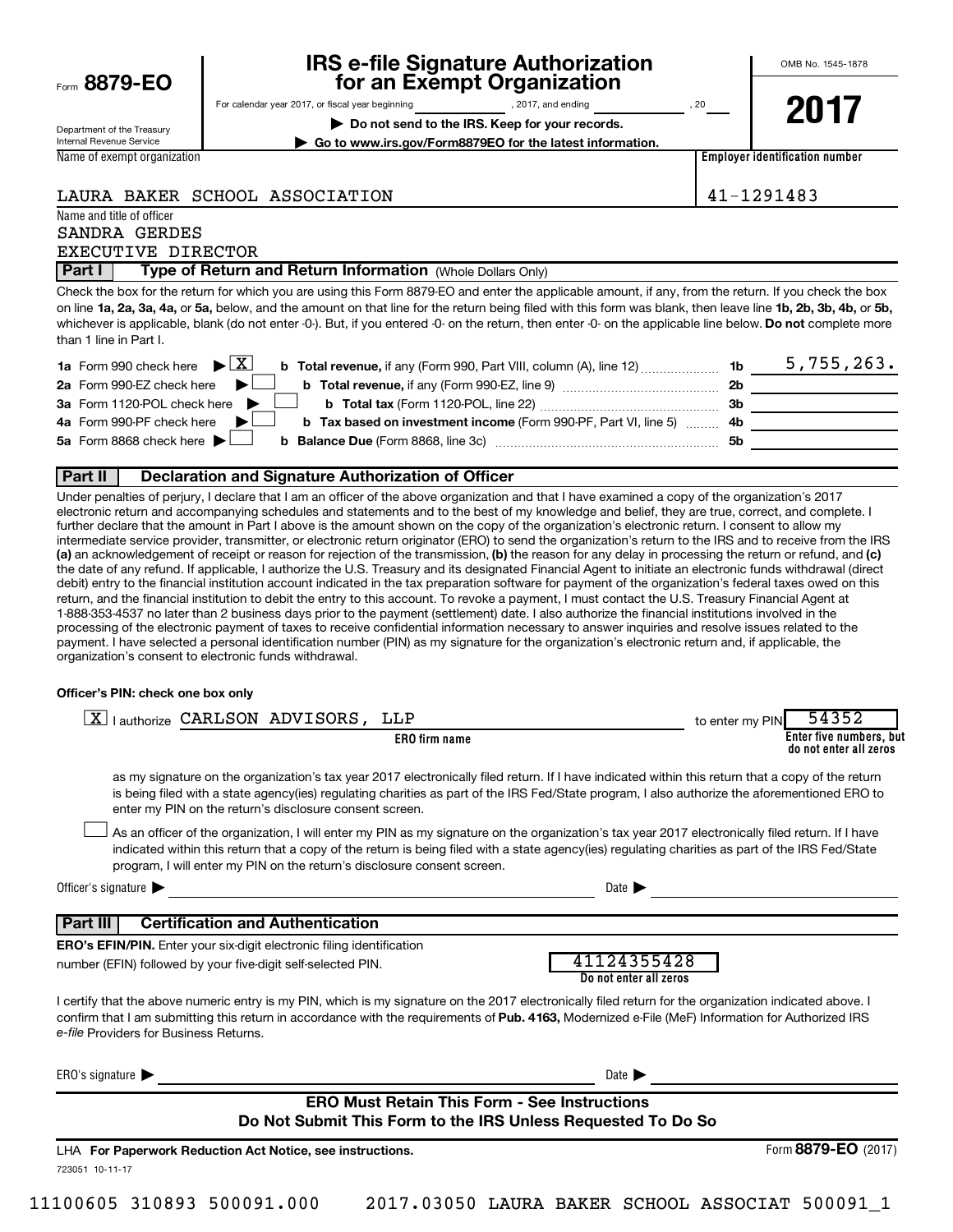| Form | lan<br>n |
|------|----------|
|      |          |

Department of the Treasury Internal Revenue Service

## **Return of Organization Exempt From Income Tax**

**Under section 501(c), 527, or 4947(a)(1) of the Internal Revenue Code (except private foundations)**

▶ Do not enter social security numbers on this form as it may be made public.<br>
inspection and the latest information. **Dependent in the latest information** and the latest information.

**| Go to www.irs.gov/Form990 for instructions and the latest information. Inspection**



|                                |                               | A For the 2017 calendar year, or tax year beginning                                                                                                                             | and ending              |                                                         |                                                         |  |
|--------------------------------|-------------------------------|---------------------------------------------------------------------------------------------------------------------------------------------------------------------------------|-------------------------|---------------------------------------------------------|---------------------------------------------------------|--|
|                                | <b>B</b> Check if applicable: | D Employer identification number<br><b>C</b> Name of organization                                                                                                               |                         |                                                         |                                                         |  |
|                                | Address<br>change             | LAURA BAKER SCHOOL ASSOCIATION                                                                                                                                                  |                         |                                                         |                                                         |  |
|                                | Name<br>change                | Doing business as                                                                                                                                                               | 41-1291483              |                                                         |                                                         |  |
|                                | Initial<br> return            | Number and street (or P.O. box if mail is not delivered to street address)                                                                                                      | Room/suite              | E Telephone number                                      |                                                         |  |
|                                | Final<br>return/              | 211 OAK STREET                                                                                                                                                                  |                         |                                                         | $(507)645 - 8866$                                       |  |
|                                | termin-<br>ated               | City or town, state or province, country, and ZIP or foreign postal code                                                                                                        |                         | G Gross receipts \$                                     | 5,800,622.                                              |  |
|                                | Amended<br>return             | NORTHFIELD, MN<br>55057                                                                                                                                                         |                         | $H(a)$ is this a group return                           |                                                         |  |
|                                | Applica-<br>pending           | F Name and address of principal officer: SANDRA GERDES                                                                                                                          |                         | for subordinates?                                       | $\exists$ Yes $\boxed{\text{X}}$ No                     |  |
|                                |                               | SAME AS C ABOVE                                                                                                                                                                 |                         | $H(b)$ Are all subordinates included? $\Box$ Yes $\Box$ | ⊥No                                                     |  |
|                                |                               | <b>I</b> Tax-exempt status: $X \overline{X}$ 501(c)(3)<br>$\sqrt{\frac{1}{1}}$ (insert no.)<br>$4947(a)(1)$ or<br>$501(c)$ (                                                    | 527                     |                                                         | If "No," attach a list. (see instructions)              |  |
|                                |                               | J Website: WWW.LAURABAKER.ORG                                                                                                                                                   |                         | $H(c)$ Group exemption number $\blacktriangleright$     |                                                         |  |
|                                |                               | K Form of organization: $X$ Corporation<br>Other $\blacktriangleright$<br>Trust<br>Association                                                                                  |                         |                                                         | L Year of formation: 1977 M State of legal domicile: MN |  |
|                                | Part I                        | Summary                                                                                                                                                                         |                         |                                                         |                                                         |  |
|                                | 1                             | Briefly describe the organization's mission or most significant activities: TO PROVIDE HOUSING AND OTHER<br>SERVICES TO ADULTS AND CHILDREN WITH INTELLECTUAL AND DEVELOPMENTAL |                         |                                                         |                                                         |  |
| Governance                     | $\mathbf{2}$                  | Check this box $\blacktriangleright$ $\Box$ if the organization discontinued its operations or disposed of more than 25% of its net assets.                                     |                         |                                                         |                                                         |  |
|                                | 3                             | Number of voting members of the governing body (Part VI, line 1a)                                                                                                               |                         | 3                                                       | 14                                                      |  |
|                                | 4                             |                                                                                                                                                                                 | $\overline{\mathbf{4}}$ | $\overline{14}$                                         |                                                         |  |
|                                | 5                             |                                                                                                                                                                                 |                         | $\overline{5}$                                          | 233                                                     |  |
|                                | 6                             |                                                                                                                                                                                 |                         | 6                                                       | 225                                                     |  |
| <b>Activities &amp;</b>        |                               |                                                                                                                                                                                 |                         | 7a                                                      | О.                                                      |  |
|                                |                               |                                                                                                                                                                                 |                         | 7 <sub>b</sub>                                          | $\overline{0}$ .                                        |  |
|                                |                               |                                                                                                                                                                                 |                         | <b>Prior Year</b>                                       | <b>Current Year</b>                                     |  |
|                                | 8                             |                                                                                                                                                                                 |                         | 395,678.                                                | 484, 430.                                               |  |
|                                | 9                             | Program service revenue (Part VIII, line 2g)                                                                                                                                    |                         | 5, 175, 592.                                            | 4,987,438.                                              |  |
| Revenue                        | 10                            |                                                                                                                                                                                 |                         | 9,616.                                                  | 7,925.                                                  |  |
|                                | 11                            | Other revenue (Part VIII, column (A), lines 5, 6d, 8c, 9c, 10c, and 11e)                                                                                                        |                         | 191,541.                                                | 275,470.                                                |  |
|                                | 12                            | Total revenue - add lines 8 through 11 (must equal Part VIII, column (A), line 12)                                                                                              |                         | 5,772,427.                                              | 5,755,263.                                              |  |
|                                | 13                            | Grants and similar amounts paid (Part IX, column (A), lines 1-3)                                                                                                                |                         | 0.                                                      | 0.                                                      |  |
|                                | 14                            | Benefits paid to or for members (Part IX, column (A), line 4)                                                                                                                   |                         | $\overline{0}$ .                                        | 0.                                                      |  |
|                                | 15                            | Salaries, other compensation, employee benefits (Part IX, column (A), lines 5-10)                                                                                               |                         | 3,855,545.                                              | 3,764,185.                                              |  |
| Expenses                       |                               | 16a Professional fundraising fees (Part IX, column (A), line 11e)                                                                                                               |                         | Ω.                                                      | 0.                                                      |  |
|                                |                               | 140,986.<br><b>b</b> Total fundraising expenses (Part IX, column (D), line 25) $\blacktriangleright$                                                                            |                         |                                                         |                                                         |  |
|                                | 17                            | Other expenses (Part IX, column (A), lines 11a-11d, 11f-24e)                                                                                                                    |                         | 1,951,610.                                              | 1,947,662.                                              |  |
|                                | 18                            | Total expenses. Add lines 13-17 (must equal Part IX, column (A), line 25)                                                                                                       |                         | 5,807,155.<br>$-34,728.$                                | 5,711,847.<br>43,416.                                   |  |
|                                | 19                            |                                                                                                                                                                                 |                         |                                                         |                                                         |  |
|                                |                               |                                                                                                                                                                                 |                         | <b>Beginning of Current Year</b><br>6, 296, 180.        | <b>End of Year</b><br>6, 231, 055.                      |  |
|                                | 20                            | Total assets (Part X, line 16)                                                                                                                                                  |                         | 2,060,358.                                              | 1,921,120.                                              |  |
| Net Assets or<br>Fund Balances | 21                            | Total liabilities (Part X, line 26)                                                                                                                                             |                         | 4,235,822.                                              | 4,309,935.                                              |  |
|                                |                               | Dort II Cianoturo Plook                                                                                                                                                         |                         |                                                         |                                                         |  |

**Part II Signature Block**

Under penalties of perjury, I declare that I have examined this return, including accompanying schedules and statements, and to the best of my knowledge and belief, it is true, correct, and complete. Declaration of preparer (other than officer) is based on all information of which preparer has any knowledge.

| Sign<br>Here | Signature of officer<br>SANDRA GERDES, EXECUTIVE DIRECTOR<br>Type or print name and title                         |                      | Date                                                       |  |  |
|--------------|-------------------------------------------------------------------------------------------------------------------|----------------------|------------------------------------------------------------|--|--|
| Paid         | Print/Type preparer's name<br>DARREN KRAY                                                                         | Preparer's signature | Date<br><b>PTIN</b><br>Check<br>P00296781<br>self-emploved |  |  |
| Preparer     | CARLSON ADVISORS, LLP<br>Firm's name                                                                              |                      | 41-1504933<br>Firm's EIN                                   |  |  |
| Use Only     | Firm's address 7101 NORTHLAND CIRCLE, SUITE 123                                                                   |                      |                                                            |  |  |
|              | MINNEAPOLIS, MN 55428                                                                                             |                      | Phone no. 763 – 535 – 8150                                 |  |  |
|              | <b>X</b><br><b>No</b><br>Yes<br>May the IRS discuss this return with the preparer shown above? (see instructions) |                      |                                                            |  |  |
|              | Form 990 (2017)<br>LHA For Paperwork Reduction Act Notice, see the separate instructions.<br>732001 11-28-17      |                      |                                                            |  |  |

SEE SCHEDULE O FOR ORGANIZATION MISSION STATEMENT CONTINUATION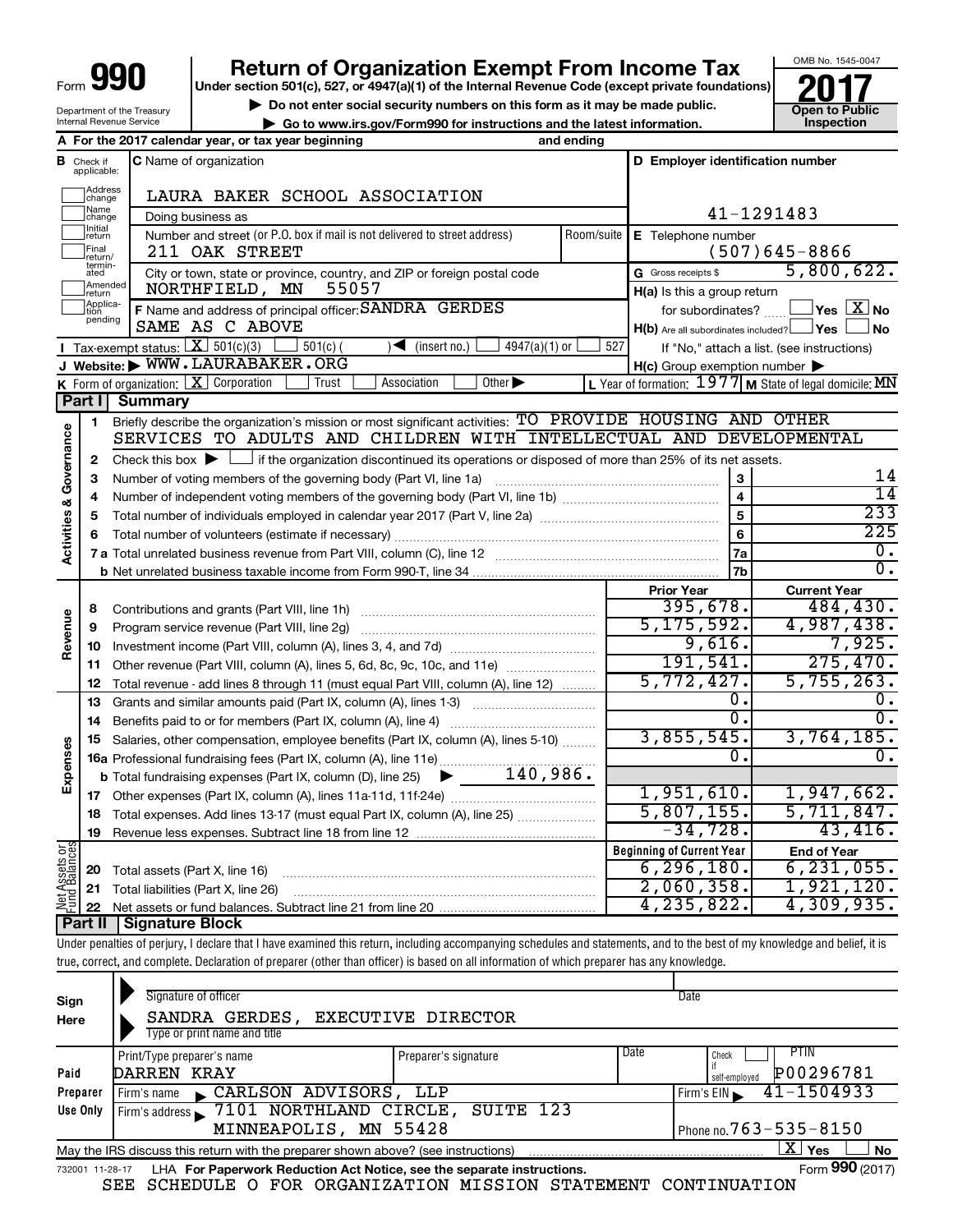|    | Form 990 (2017)                                                                                                                              | LAURA BAKER SCHOOL ASSOCIATION                           |             | 41-1291483                                           | Page 2       |
|----|----------------------------------------------------------------------------------------------------------------------------------------------|----------------------------------------------------------|-------------|------------------------------------------------------|--------------|
|    | Part III   Statement of Program Service Accomplishments                                                                                      |                                                          |             |                                                      |              |
|    |                                                                                                                                              |                                                          |             |                                                      | $\mathbf{X}$ |
| 1  | Briefly describe the organization's mission:<br>TO PROVIDE HOUSING AND OTHER SERVICES TO ADULTS AND CHILDREN WITH                            |                                                          |             |                                                      |              |
|    | INTELLECTUAL AND DEVELOPMENTAL DISABILITIES.                                                                                                 |                                                          |             |                                                      |              |
|    |                                                                                                                                              |                                                          |             |                                                      |              |
|    |                                                                                                                                              |                                                          |             |                                                      |              |
| 2  | Did the organization undertake any significant program services during the year which were not listed on the                                 |                                                          |             |                                                      |              |
|    | prior Form 990 or 990-EZ?                                                                                                                    |                                                          |             | $ {\mathsf Y}\mathsf{es}\ \boxed{{\mathsf X}}$ No    |              |
|    | If "Yes," describe these new services on Schedule O.                                                                                         |                                                          |             |                                                      |              |
| 3  | Did the organization cease conducting, or make significant changes in how it conducts, any program services?                                 |                                                          |             | $ {\mathsf Y}\mathsf{es}\ \overline{{\mathsf X}}$ No |              |
|    | If "Yes," describe these changes on Schedule O.                                                                                              |                                                          |             |                                                      |              |
| 4  | Describe the organization's program service accomplishments for each of its three largest program services, as measured by expenses.         |                                                          |             |                                                      |              |
|    | Section 501(c)(3) and 501(c)(4) organizations are required to report the amount of grants and allocations to others, the total expenses, and |                                                          |             |                                                      |              |
|    | revenue, if any, for each program service reported.                                                                                          |                                                          |             |                                                      |              |
| 4a | (Expenses \$<br>(Code:                                                                                                                       | 2,883,393.<br>including grants of \$                     |             | 2,780,140.<br>) (Revenue \$                          |              |
|    | OAK STREET RESIDENTIAL SERVICES: AN INTERMEDIATE CARE FACILITY FOR                                                                           |                                                          |             |                                                      |              |
|    | PERSONS WITH INTELLECTUAL AND DEVELOPMENTAL DISABILITIES.                                                                                    |                                                          |             | THESE                                                |              |
|    | SERVICES ARE LICENSED BY THE MINNESOTA DEPT OF HEALTH                                                                                        |                                                          |             | (ICF-DD AND                                          |              |
|    | SUPERVISED LIVING FACILITY) AND THE MINNESOTA DEPT OF HUMAN SERVICES                                                                         |                                                          |             |                                                      |              |
|    | (CONSOLIDATED STANDARDS FOR LICENSED PROGRAMS SERVING PEOPLE WITH                                                                            |                                                          |             |                                                      |              |
|    | INTELLECTUAL AND DEVELOPMENTAL DISABILITIES). SERVICES ARE FUNDED                                                                            |                                                          |             |                                                      |              |
|    | PRIMARILY THROUGH MEDICAID AND ARE AUTHORIZED THROUGH EACH PERSONS                                                                           |                                                          |             |                                                      |              |
|    | INTERDISCIPLINARY TEAM AND THEIR COUNTY OF FINANCIAL RESPONSIBILITY.                                                                         |                                                          |             |                                                      |              |
|    |                                                                                                                                              |                                                          |             |                                                      |              |
|    | OUR RATES ARE DETERMINED BY THE MN DEPT OF HUMAN SERVICES.                                                                                   |                                                          |             |                                                      |              |
|    | INCREASES/DECREASES ARE APPROVED THROUGH THE MN LEGISLATURE.                                                                                 |                                                          |             | <b>CURRENTLY</b>                                     |              |
|    | AТ<br>$\overline{29}$ ,                                                                                                                      | WE ARE LICENSED TO SERVE 30 PEOPLE WITH INTELLECTUAL AND |             |                                                      |              |
| 4b | (Code:<br>(Expenses \$                                                                                                                       | 2,044,310.<br>including grants of \$                     |             | 2,192,946.<br>) (Revenue \$                          |              |
|    | COMMUNITY SERVICES: THESE SERVICES ARE PROVIDED IN THE NORTHFIELD AREA                                                                       |                                                          |             |                                                      |              |
|    | IN EACH PERSON'S HOME.                                                                                                                       |                                                          |             | WE OPERATE 6 COMMUNITY RESIDENTAL HOMES WHICH        |              |
|    | SUPPORT 3 OR 4 PEOPLE EACH. WE HAVE ANOTHER 10 CLIENTS TO WHOM WE                                                                            |                                                          |             |                                                      |              |
|    | PROVIDE IN-HOME SUPPORT IN THEIR OWN HOMES OR APARTMENTS.                                                                                    |                                                          |             | THESE                                                |              |
|    | SERVICES ARE LICENSED BY THE MN DEPT OF HUMAN SERVICES. SERVICES ARE                                                                         |                                                          |             |                                                      |              |
|    | FUNDED PRIMARILY THROUGH MEDICAID, AND ARE AUTHORIZED THROUGH EACH                                                                           |                                                          |             |                                                      |              |
|    | PERSON'S INTERDISCIPLINARY TEAM AND THEIR COUNTY OF FINANCIAL                                                                                |                                                          |             |                                                      |              |
|    | RESPONSIBILITY.                                                                                                                              |                                                          |             |                                                      |              |
|    |                                                                                                                                              |                                                          |             |                                                      |              |
|    | WE ARE PAID AN HOURLY RATE FOR IN-HOME SUPPORT. COMMUNITY RESIDENTIAL                                                                        |                                                          |             |                                                      |              |
|    | CLIENTS HAVE A DAILY RATE DETERMINED BY THEIR COUNTY OF FINANCIAL                                                                            |                                                          |             |                                                      |              |
|    | RESPONSIBILITY IN CONJUNCTION WITH MN DEPT OF HUMAN SERVICES                                                                                 |                                                          |             |                                                      |              |
| 4с | ) (Expenses \$<br>(Code:                                                                                                                     | $157$ , $647$ $\cdot$ including grants of \$             |             | 277,828.<br>) (Revenue \$                            |              |
|    | LAURA BAKER SCHOOL: IN 2016, WE CLOSED OUR PRIVATE SCHOOL AND NOW LEASE                                                                      |                                                          |             |                                                      |              |
|    | THAT SPACE TO THE CANNON VALLEY SPECIAL EDUCATION COOPERATIVE, THE                                                                           |                                                          |             |                                                      |              |
|    | CVSEC. CVSEC UTILIZES THIS SPACE TO PROVIDE SCHOOLING TO CHILDREN WITH                                                                       |                                                          |             |                                                      |              |
|    | INTELLECTUAL AND DEVELOPMENTAL DISABILITIES. THIS EDUCATIONAL PROGRAM                                                                        |                                                          |             |                                                      |              |
|    | IS DESIGNED FOR CHILDREN WHO ARE UNABLE TO THRIVE IN A TYPICAL PUBLIC                                                                        |                                                          |             |                                                      |              |
|    | SCHOOL SETTING.                                                                                                                              |                                                          |             |                                                      |              |
|    |                                                                                                                                              |                                                          |             |                                                      |              |
|    |                                                                                                                                              |                                                          |             |                                                      |              |
|    |                                                                                                                                              |                                                          |             |                                                      |              |
|    |                                                                                                                                              |                                                          |             |                                                      |              |
|    |                                                                                                                                              |                                                          |             |                                                      |              |
|    | 4d Other program services (Describe in Schedule O.)                                                                                          |                                                          |             | 36,454.                                              |              |
|    | (Expenses \$<br>Total program service expenses                                                                                               | including grants of \$<br>5,085,350.                     | (Revenue \$ |                                                      |              |
|    |                                                                                                                                              |                                                          |             |                                                      |              |
| 4е |                                                                                                                                              |                                                          |             | Form 990 (2017)                                      |              |
|    | 732002 11-28-17                                                                                                                              | SEE SCHEDULE O FOR CONTINUATION(S)<br>2                  |             |                                                      |              |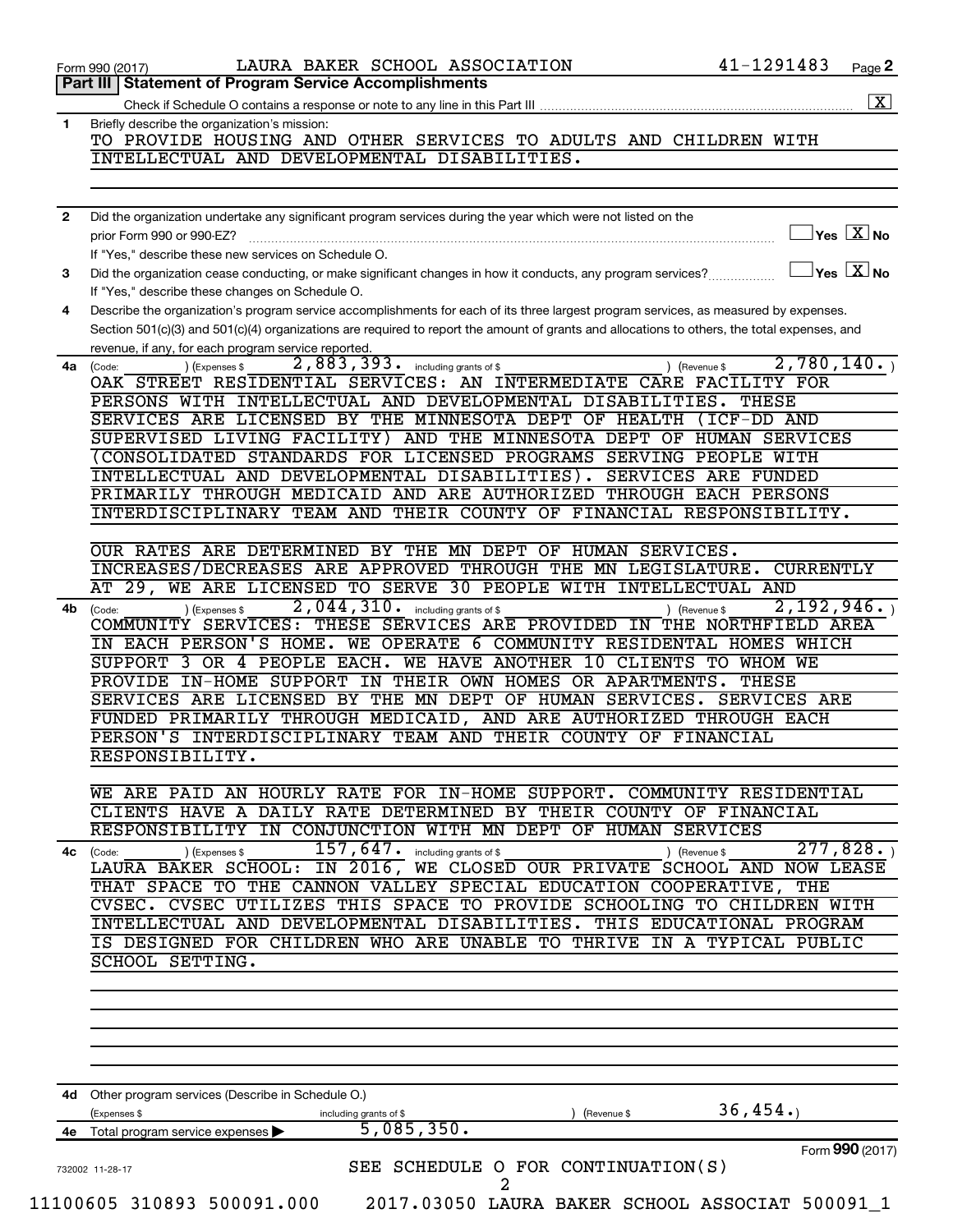| Form 990 (2017) |  |  |
|-----------------|--|--|

Form 990 (2017)  $\qquad \qquad {\rm LAURA~BAKER~SCHOOL~ASSOCIATION} \qquad \qquad 41-1291483 \qquad \qquad {\rm Page}$ 

|     | <b>Part IV   Checklist of Required Schedules</b>                                                                                                                                                                                    |                 |                         |                             |
|-----|-------------------------------------------------------------------------------------------------------------------------------------------------------------------------------------------------------------------------------------|-----------------|-------------------------|-----------------------------|
|     |                                                                                                                                                                                                                                     |                 | Yes                     | No                          |
| 1.  | Is the organization described in section 501(c)(3) or 4947(a)(1) (other than a private foundation)?                                                                                                                                 |                 |                         |                             |
|     |                                                                                                                                                                                                                                     | 1               | X                       |                             |
| 2   | Is the organization required to complete Schedule B, Schedule of Contributors? [11] the organization required to complete Schedule B, Schedule of Contributors?                                                                     | $\mathbf{2}$    | $\overline{\mathbf{X}}$ |                             |
| З   | Did the organization engage in direct or indirect political campaign activities on behalf of or in opposition to candidates for                                                                                                     |                 |                         |                             |
|     |                                                                                                                                                                                                                                     | 3               |                         | x                           |
| 4   | Section 501(c)(3) organizations. Did the organization engage in lobbying activities, or have a section 501(h) election in effect                                                                                                    |                 |                         |                             |
|     |                                                                                                                                                                                                                                     | 4               |                         | X                           |
| 5   | Is the organization a section 501(c)(4), 501(c)(5), or 501(c)(6) organization that receives membership dues, assessments, or                                                                                                        |                 |                         |                             |
|     |                                                                                                                                                                                                                                     | 5               |                         | х                           |
| 6   | Did the organization maintain any donor advised funds or any similar funds or accounts for which donors have the right to                                                                                                           |                 |                         |                             |
|     | provide advice on the distribution or investment of amounts in such funds or accounts? If "Yes," complete Schedule D, Part I                                                                                                        | 6               |                         | х                           |
|     |                                                                                                                                                                                                                                     |                 |                         |                             |
| 7   | Did the organization receive or hold a conservation easement, including easements to preserve open space,                                                                                                                           |                 |                         | х                           |
|     |                                                                                                                                                                                                                                     | $\overline{7}$  |                         |                             |
| 8   | Did the organization maintain collections of works of art, historical treasures, or other similar assets? If "Yes," complete                                                                                                        |                 |                         | X                           |
|     | Schedule D, Part III <b>Marting Community</b> Construction of the Construction of the Construction of the Construction of the Construction of the Construction of the Construction of the Construction of the Construction of the C | 8               |                         |                             |
| 9   | Did the organization report an amount in Part X, line 21, for escrow or custodial account liability, serve as a custodian for                                                                                                       |                 |                         |                             |
|     | amounts not listed in Part X; or provide credit counseling, debt management, credit repair, or debt negotiation services?                                                                                                           |                 |                         |                             |
|     | If "Yes," complete Schedule D, Part IV                                                                                                                                                                                              | 9               |                         | х                           |
| 10  | Did the organization, directly or through a related organization, hold assets in temporarily restricted endowments, permanent                                                                                                       |                 |                         |                             |
|     |                                                                                                                                                                                                                                     | 10              |                         | х                           |
| 11  | If the organization's answer to any of the following questions is "Yes," then complete Schedule D, Parts VI, VII, VIII, IX, or X                                                                                                    |                 |                         |                             |
|     | as applicable.                                                                                                                                                                                                                      |                 |                         |                             |
|     | a Did the organization report an amount for land, buildings, and equipment in Part X, line 10? If "Yes," complete Schedule D,                                                                                                       |                 |                         |                             |
|     |                                                                                                                                                                                                                                     | 11a             | х                       |                             |
|     | <b>b</b> Did the organization report an amount for investments - other securities in Part X, line 12 that is 5% or more of its total                                                                                                |                 |                         |                             |
|     | assets reported in Part X, line 16? If "Yes," complete Schedule D, Part VII [11] [11] [12] [12] [12] [12] [12] [                                                                                                                    | 11b             |                         | x                           |
|     | c Did the organization report an amount for investments - program related in Part X, line 13 that is 5% or more of its total                                                                                                        |                 |                         |                             |
|     |                                                                                                                                                                                                                                     | 11c             |                         | X                           |
|     | d Did the organization report an amount for other assets in Part X, line 15 that is 5% or more of its total assets reported in                                                                                                      |                 |                         |                             |
|     |                                                                                                                                                                                                                                     | 11d             |                         | х                           |
|     |                                                                                                                                                                                                                                     | 11e             |                         | $\overline{\mathtt{x}}$     |
|     | f Did the organization's separate or consolidated financial statements for the tax year include a footnote that addresses                                                                                                           |                 |                         |                             |
|     | the organization's liability for uncertain tax positions under FIN 48 (ASC 740)? If "Yes," complete Schedule D, Part X                                                                                                              | 11f             | х                       |                             |
|     | 12a Did the organization obtain separate, independent audited financial statements for the tax year? If "Yes," complete                                                                                                             |                 |                         |                             |
|     | Schedule D, Parts XI and XII                                                                                                                                                                                                        | 12a             | х                       |                             |
|     | <b>b</b> Was the organization included in consolidated, independent audited financial statements for the tax year?                                                                                                                  |                 |                         |                             |
|     | If "Yes," and if the organization answered "No" to line 12a, then completing Schedule D, Parts XI and XII is optional <i>manum</i>                                                                                                  | 12 <sub>b</sub> |                         | х                           |
| 13  |                                                                                                                                                                                                                                     | 13              |                         | $\overline{\textbf{x}}$     |
| 14a |                                                                                                                                                                                                                                     | 14a             |                         | $\overline{\textnormal{x}}$ |
|     | <b>b</b> Did the organization have aggregate revenues or expenses of more than \$10,000 from grantmaking, fundraising, business,                                                                                                    |                 |                         |                             |
|     | investment, and program service activities outside the United States, or aggregate foreign investments valued at \$100,000                                                                                                          |                 |                         |                             |
|     |                                                                                                                                                                                                                                     | 14b             |                         | х                           |
| 15  | Did the organization report on Part IX, column (A), line 3, more than \$5,000 of grants or other assistance to or for any                                                                                                           |                 |                         |                             |
|     |                                                                                                                                                                                                                                     | 15              |                         | х                           |
| 16  | Did the organization report on Part IX, column (A), line 3, more than \$5,000 of aggregate grants or other assistance to                                                                                                            |                 |                         |                             |
|     |                                                                                                                                                                                                                                     | 16              |                         | х                           |
| 17  | Did the organization report a total of more than \$15,000 of expenses for professional fundraising services on Part IX,                                                                                                             |                 |                         |                             |
|     |                                                                                                                                                                                                                                     | 17              |                         | x                           |
| 18  | Did the organization report more than \$15,000 total of fundraising event gross income and contributions on Part VIII, lines                                                                                                        |                 |                         |                             |
|     |                                                                                                                                                                                                                                     | 18              | х                       |                             |
| 19  | Did the organization report more than \$15,000 of gross income from gaming activities on Part VIII, line 9a? If "Yes,"                                                                                                              |                 |                         |                             |
|     |                                                                                                                                                                                                                                     | 19              |                         | х                           |
|     |                                                                                                                                                                                                                                     |                 |                         |                             |

Form (2017) **990**

732003 11-28-17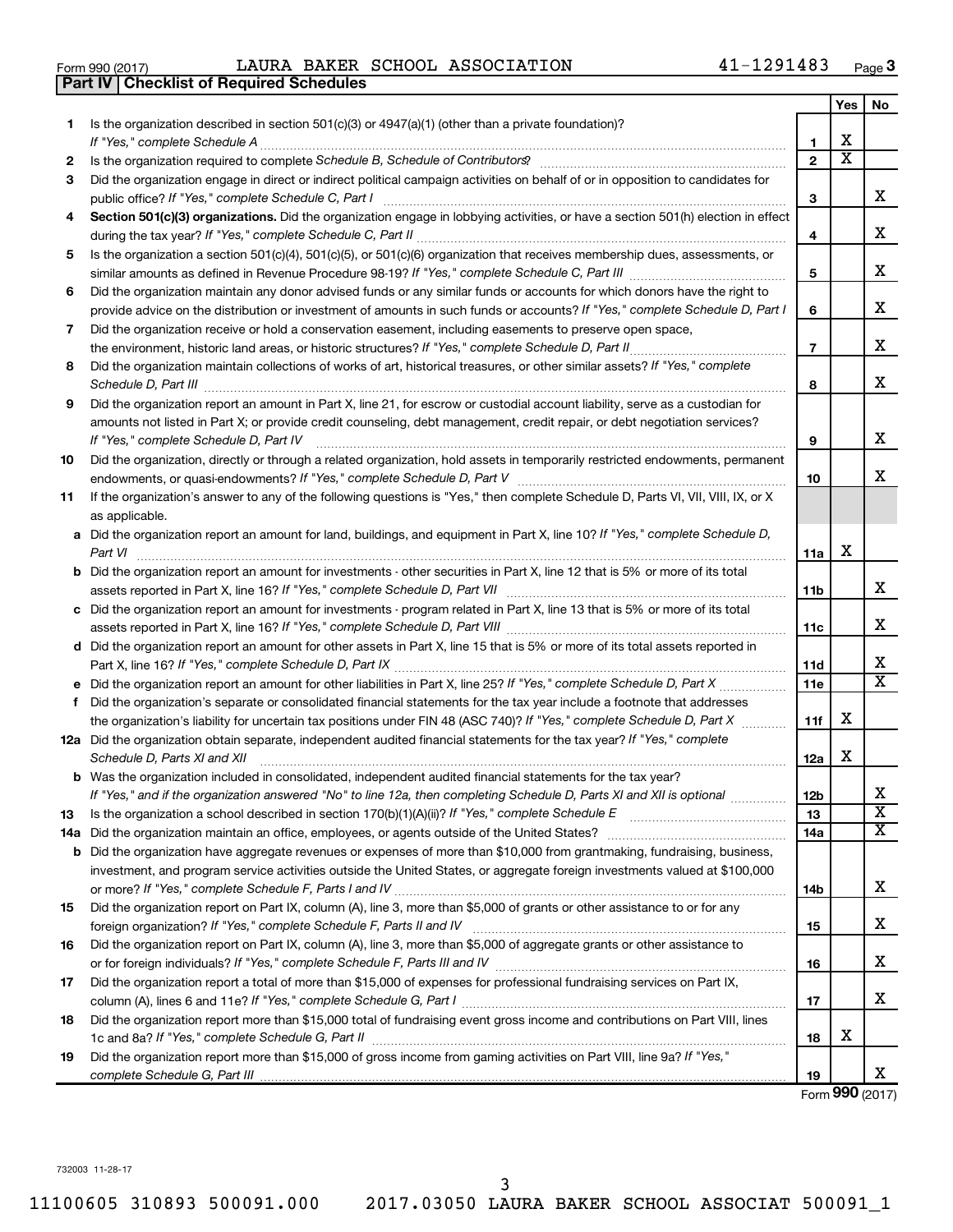| Form 990 (2017) | LAURA BAKER SCHOOL ASSOCIATION | 41-1291483<br>Page |
|-----------------|--------------------------------|--------------------|
|-----------------|--------------------------------|--------------------|

**Part IV Checklist of Required Schedules**

*(continued)*

|          |                                                                                                                                       |                 | Yes | No                           |
|----------|---------------------------------------------------------------------------------------------------------------------------------------|-----------------|-----|------------------------------|
|          | 20a Did the organization operate one or more hospital facilities? If "Yes," complete Schedule H                                       | 20a             |     | X                            |
|          | <b>b</b> If "Yes" to line 20a, did the organization attach a copy of its audited financial statements to this return? <i>manument</i> | 20 <sub>b</sub> |     |                              |
| 21       | Did the organization report more than \$5,000 of grants or other assistance to any domestic organization or                           |                 |     |                              |
|          | domestic government on Part IX, column (A), line 1? If "Yes," complete Schedule I, Parts I and II                                     | 21              |     | х                            |
| 22       | Did the organization report more than \$5,000 of grants or other assistance to or for domestic individuals on                         |                 |     |                              |
|          |                                                                                                                                       | 22              |     | x                            |
| 23       | Did the organization answer "Yes" to Part VII, Section A, line 3, 4, or 5 about compensation of the organization's current            |                 |     |                              |
|          | and former officers, directors, trustees, key employees, and highest compensated employees? If "Yes," complete                        |                 |     |                              |
|          | Schedule J                                                                                                                            | 23              |     | x                            |
|          | 24a Did the organization have a tax-exempt bond issue with an outstanding principal amount of more than \$100,000 as of the           |                 |     |                              |
|          | last day of the year, that was issued after December 31, 2002? If "Yes," answer lines 24b through 24d and complete                    |                 |     |                              |
|          | Schedule K. If "No", go to line 25a                                                                                                   | 24a             | х   | X                            |
|          |                                                                                                                                       | 24b             |     |                              |
|          | c Did the organization maintain an escrow account other than a refunding escrow at any time during the year to defease                | 24с             |     | x                            |
|          | d Did the organization act as an "on behalf of" issuer for bonds outstanding at any time during the year?                             | 24d             |     | $\overline{\texttt{x}}$      |
|          | 25a Section 501(c)(3), 501(c)(4), and 501(c)(29) organizations. Did the organization engage in an excess benefit                      |                 |     |                              |
|          |                                                                                                                                       | 25a             |     | x                            |
|          | <b>b</b> Is the organization aware that it engaged in an excess benefit transaction with a disqualified person in a prior year, and   |                 |     |                              |
|          | that the transaction has not been reported on any of the organization's prior Forms 990 or 990-EZ? If "Yes," complete                 |                 |     |                              |
|          | Schedule L, Part I                                                                                                                    | 25b             |     | x                            |
| 26       | Did the organization report any amount on Part X, line 5, 6, or 22 for receivables from or payables to any current or                 |                 |     |                              |
|          | former officers, directors, trustees, key employees, highest compensated employees, or disqualified persons? If "Yes,"                |                 |     |                              |
|          | complete Schedule L, Part II                                                                                                          | 26              |     | x                            |
| 27       | Did the organization provide a grant or other assistance to an officer, director, trustee, key employee, substantial                  |                 |     |                              |
|          | contributor or employee thereof, a grant selection committee member, or to a 35% controlled entity or family member                   |                 |     |                              |
|          |                                                                                                                                       | 27              |     | x                            |
| 28       | Was the organization a party to a business transaction with one of the following parties (see Schedule L, Part IV                     |                 |     |                              |
|          | instructions for applicable filing thresholds, conditions, and exceptions):                                                           |                 |     |                              |
|          | a A current or former officer, director, trustee, or key employee? If "Yes," complete Schedule L, Part IV                             | 28a             |     | х<br>$\overline{\texttt{x}}$ |
|          | <b>b</b> A family member of a current or former officer, director, trustee, or key employee? If "Yes," complete Schedule L, Part IV   | 28b             |     |                              |
|          | c An entity of which a current or former officer, director, trustee, or key employee (or a family member thereof) was an officer,     |                 |     | x                            |
|          |                                                                                                                                       | 28c<br>29       |     | $\overline{\texttt{x}}$      |
| 29<br>30 | Did the organization receive contributions of art, historical treasures, or other similar assets, or qualified conservation           |                 |     |                              |
|          |                                                                                                                                       | 30              |     | x                            |
| 31       | Did the organization liquidate, terminate, or dissolve and cease operations?                                                          |                 |     |                              |
|          |                                                                                                                                       | 31              |     | х                            |
| 32       | Did the organization sell, exchange, dispose of, or transfer more than 25% of its net assets? If "Yes," complete                      |                 |     |                              |
|          | Schedule N, Part II                                                                                                                   | 32              |     | x                            |
| 33       | Did the organization own 100% of an entity disregarded as separate from the organization under Regulations                            |                 |     |                              |
|          |                                                                                                                                       | 33              |     | x                            |
| 34       | Was the organization related to any tax-exempt or taxable entity? If "Yes," complete Schedule R, Part II, III, or IV, and             |                 |     |                              |
|          | Part V, line 1                                                                                                                        | 34              |     | х                            |
|          |                                                                                                                                       | 35a             |     | $\overline{\text{x}}$        |
|          | b If "Yes" to line 35a, did the organization receive any payment from or engage in any transaction with a controlled entity           |                 |     |                              |
|          |                                                                                                                                       | 35b             |     |                              |
| 36       | Section 501(c)(3) organizations. Did the organization make any transfers to an exempt non-charitable related organization?            |                 |     |                              |
|          |                                                                                                                                       | 36              |     | x                            |
| 37       | Did the organization conduct more than 5% of its activities through an entity that is not a related organization                      |                 |     |                              |
|          |                                                                                                                                       | 37              |     | x                            |
| 38       | Did the organization complete Schedule O and provide explanations in Schedule O for Part VI, lines 11b and 19?                        |                 | x   |                              |
|          |                                                                                                                                       | 38              |     |                              |

Form (2017) **990**

732004 11-28-17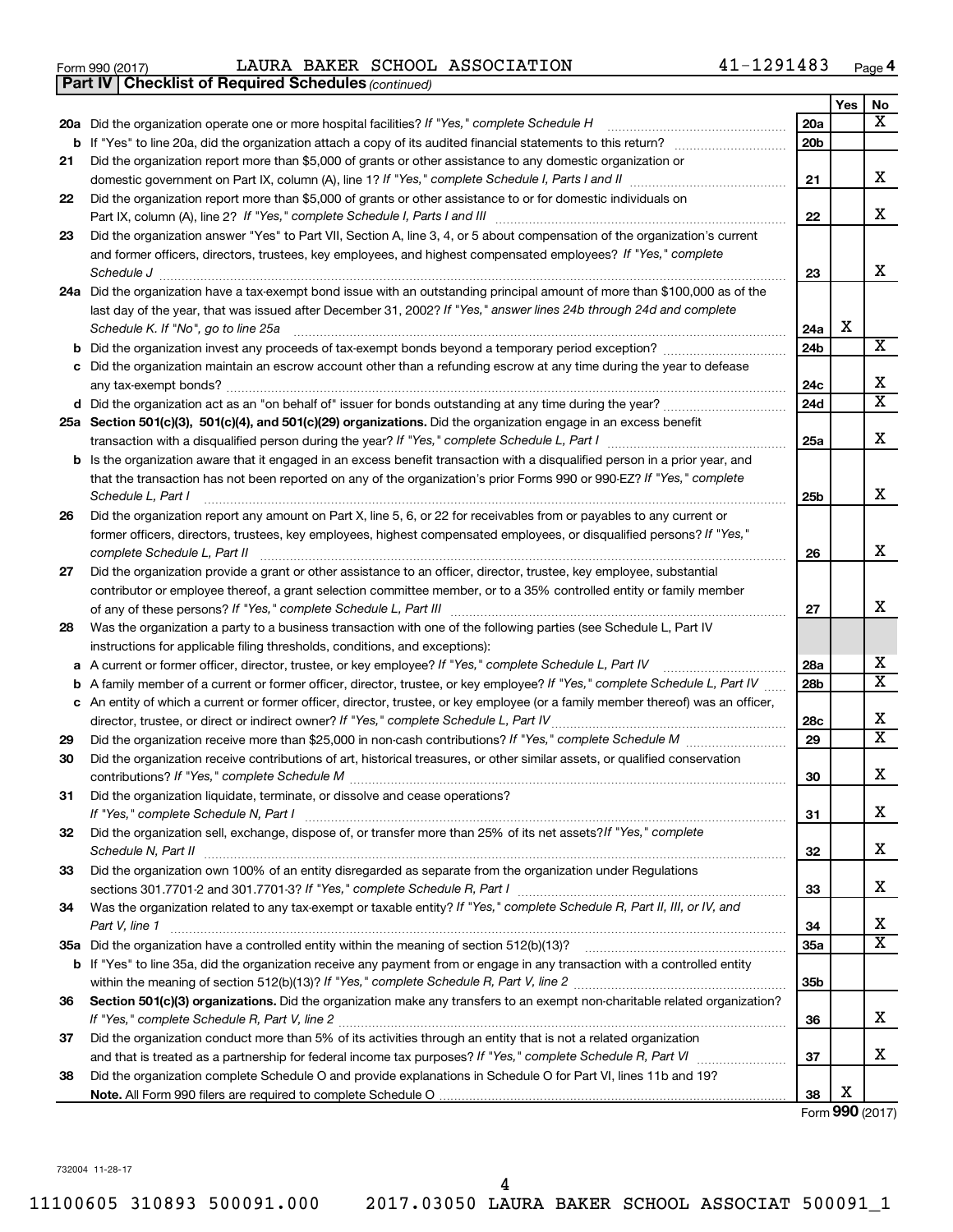|    | Part V<br><b>Statements Regarding Other IRS Filings and Tax Compliance</b><br>Check if Schedule O contains a response or note to any line in this Part V |                 |                         |    |
|----|----------------------------------------------------------------------------------------------------------------------------------------------------------|-----------------|-------------------------|----|
|    |                                                                                                                                                          |                 | Yes                     | No |
|    | 17<br>1a                                                                                                                                                 |                 |                         |    |
|    | 1 <sub>b</sub><br>Enter the number of Forms W-2G included in line 1a. Enter -0- if not applicable                                                        | 0               |                         |    |
|    | Did the organization comply with backup withholding rules for reportable payments to vendors and reportable gaming                                       | 1c              | х                       |    |
|    | 2a Enter the number of employees reported on Form W-3, Transmittal of Wage and Tax Statements,                                                           |                 |                         |    |
|    | 233<br>filed for the calendar year ending with or within the year covered by this return <i>[[[[[[[[[[[[[[[]]]]</i> ]]<br>2a                             |                 |                         |    |
|    | b If at least one is reported on line 2a, did the organization file all required federal employment tax returns?                                         | 2 <sub>b</sub>  | х                       |    |
|    |                                                                                                                                                          |                 |                         |    |
|    | 3a Did the organization have unrelated business gross income of \$1,000 or more during the year?                                                         | За              |                         | х  |
|    |                                                                                                                                                          | 3 <sub>b</sub>  |                         |    |
|    | 4a At any time during the calendar year, did the organization have an interest in, or a signature or other authority over, a                             |                 |                         |    |
|    | financial account in a foreign country (such as a bank account, securities account, or other financial account)?                                         | 4a              |                         | x  |
|    | <b>b</b> If "Yes," enter the name of the foreign country: $\blacktriangleright$                                                                          |                 |                         |    |
|    | See instructions for filing requirements for FinCEN Form 114, Report of Foreign Bank and Financial Accounts (FBAR).                                      |                 |                         |    |
|    |                                                                                                                                                          | 5a              |                         | х  |
| b  |                                                                                                                                                          | 5b              |                         | X  |
|    |                                                                                                                                                          | 5с              |                         |    |
|    | 6a Does the organization have annual gross receipts that are normally greater than \$100,000, and did the organization solicit                           |                 |                         |    |
|    |                                                                                                                                                          | 6a              |                         | х  |
|    | <b>b</b> If "Yes," did the organization include with every solicitation an express statement that such contributions or gifts                            |                 |                         |    |
|    |                                                                                                                                                          | 6b              |                         |    |
| 7  | Organizations that may receive deductible contributions under section 170(c).                                                                            |                 |                         |    |
|    | Did the organization receive a payment in excess of \$75 made partly as a contribution and partly for goods and services provided to the payor?          | 7a              | х                       |    |
|    |                                                                                                                                                          | 7b              | $\overline{\textbf{x}}$ |    |
|    | c Did the organization sell, exchange, or otherwise dispose of tangible personal property for which it was required                                      |                 |                         |    |
|    |                                                                                                                                                          | 7с              |                         | х  |
|    | 7d                                                                                                                                                       |                 |                         |    |
| е  | Did the organization receive any funds, directly or indirectly, to pay premiums on a personal benefit contract?                                          | 7е              |                         | x  |
| f. |                                                                                                                                                          | 7f              |                         | X  |
|    | If the organization received a contribution of qualified intellectual property, did the organization file Form 8899 as required?                         | 7g              |                         |    |
|    | h If the organization received a contribution of cars, boats, airplanes, or other vehicles, did the organization file a Form 1098-C?                     | 7h              |                         |    |
| 8  | Sponsoring organizations maintaining donor advised funds. Did a donor advised fund maintained by the                                                     |                 |                         |    |
|    |                                                                                                                                                          | 8               |                         |    |
| 9  | Sponsoring organizations maintaining donor advised funds.                                                                                                |                 |                         |    |
|    |                                                                                                                                                          | 9а              |                         |    |
|    |                                                                                                                                                          | 9b              |                         |    |
| 10 | Section 501(c)(7) organizations. Enter:                                                                                                                  |                 |                         |    |
| а  | 10a                                                                                                                                                      |                 |                         |    |
| b  | Gross receipts, included on Form 990, Part VIII, line 12, for public use of club facilities<br>10b                                                       |                 |                         |    |
| 11 | Section 501(c)(12) organizations. Enter:                                                                                                                 |                 |                         |    |
| а  | 11a                                                                                                                                                      |                 |                         |    |
|    | <b>b</b> Gross income from other sources (Do not net amounts due or paid to other sources against                                                        |                 |                         |    |
|    | amounts due or received from them.)<br>11b                                                                                                               |                 |                         |    |
|    | 12a Section 4947(a)(1) non-exempt charitable trusts. Is the organization filing Form 990 in lieu of Form 1041?                                           | 12a             |                         |    |
|    | 12b<br><b>b</b> If "Yes," enter the amount of tax-exempt interest received or accrued during the year                                                    |                 |                         |    |
| 13 | Section 501(c)(29) qualified nonprofit health insurance issuers.                                                                                         |                 |                         |    |
|    | a Is the organization licensed to issue qualified health plans in more than one state?                                                                   | 13a             |                         |    |
|    | Note. See the instructions for additional information the organization must report on Schedule O.                                                        |                 |                         |    |
|    | <b>b</b> Enter the amount of reserves the organization is required to maintain by the states in which the<br>13b                                         |                 |                         |    |
|    | 13c                                                                                                                                                      |                 |                         |    |
| с  | 14a Did the organization receive any payments for indoor tanning services during the tax year?                                                           | 14a             |                         | х  |
|    |                                                                                                                                                          | 14 <sub>b</sub> |                         |    |
|    |                                                                                                                                                          |                 | Form 990 (2017)         |    |

Form 990 (2017)  $\qquad \qquad {\rm LAURA~BAKER~SCHOOL~ASSOCIATION} \qquad \qquad 41-1291483 \qquad \qquad {\rm Page}$ 

**5**

732005 11-28-17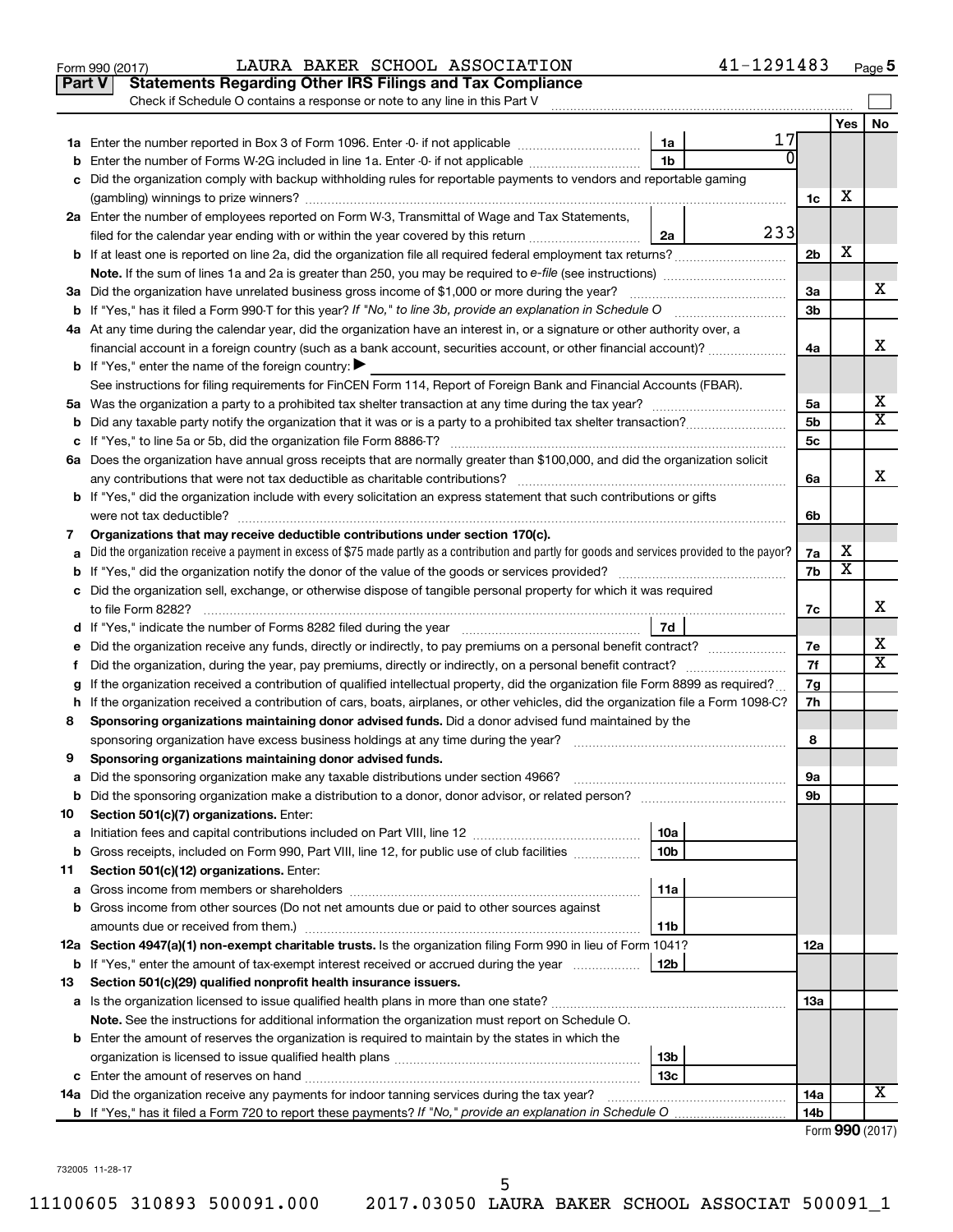| Form 990 (2017) |  |  |  |
|-----------------|--|--|--|
|-----------------|--|--|--|

#### Form 990 (2017)  $\qquad \qquad {\rm LAURA~BAKER~SCHOOL~ASSOCIATION} \qquad \qquad 41-1291483 \qquad \qquad {\rm Page}$

**Part VI** Governance, Management, and Disclosure For each "Yes" response to lines 2 through 7b below, and for a "No" response *to line 8a, 8b, or 10b below, describe the circumstances, processes, or changes in Schedule O. See instructions.*

|    |                                                                                                                                           |                               |                 |                              | $\overline{\mathbf{x}}$ |
|----|-------------------------------------------------------------------------------------------------------------------------------------------|-------------------------------|-----------------|------------------------------|-------------------------|
|    | <b>Section A. Governing Body and Management</b>                                                                                           |                               |                 |                              | No                      |
|    |                                                                                                                                           |                               |                 | Yes                          |                         |
|    | 1a Enter the number of voting members of the governing body at the end of the tax year                                                    | 14<br>1a                      |                 |                              |                         |
|    | If there are material differences in voting rights among members of the governing body, or if the governing                               |                               |                 |                              |                         |
|    | body delegated broad authority to an executive committee or similar committee, explain in Schedule O.                                     |                               |                 |                              |                         |
|    | <b>b</b> Enter the number of voting members included in line 1a, above, who are independent <i>manumum</i>                                | 14<br>1b                      |                 |                              |                         |
| 2  | Did any officer, director, trustee, or key employee have a family relationship or a business relationship with any other                  |                               |                 |                              |                         |
|    |                                                                                                                                           |                               | $\mathbf{2}$    |                              |                         |
| 3  | Did the organization delegate control over management duties customarily performed by or under the direct supervision                     |                               |                 |                              |                         |
|    |                                                                                                                                           |                               | 3               |                              |                         |
| 4  | Did the organization make any significant changes to its governing documents since the prior Form 990 was filed?                          |                               | 4               |                              |                         |
| 5  |                                                                                                                                           |                               | 5               |                              |                         |
| 6  |                                                                                                                                           |                               | 6               |                              |                         |
| 7a | Did the organization have members, stockholders, or other persons who had the power to elect or appoint one or                            |                               |                 |                              |                         |
|    |                                                                                                                                           |                               | 7a              |                              |                         |
|    | <b>b</b> Are any governance decisions of the organization reserved to (or subject to approval by) members, stockholders, or               |                               |                 |                              |                         |
|    | persons other than the governing body?                                                                                                    |                               | 7b              |                              |                         |
| 8  | Did the organization contemporaneously document the meetings held or written actions undertaken during the year by the following:         |                               |                 |                              |                         |
|    |                                                                                                                                           |                               | 8a              | х                            |                         |
|    |                                                                                                                                           |                               | 8b              | $\overline{\textbf{x}}$      |                         |
| 9  | Is there any officer, director, trustee, or key employee listed in Part VII, Section A, who cannot be reached at the                      |                               |                 |                              |                         |
|    | organization's mailing address? If "Yes," provide the names and addresses in Schedule O multimarrow multimarrow                           |                               | 9               |                              |                         |
|    | Section B. Policies (This Section B requests information about policies not required by the Internal Revenue Code.)                       |                               |                 |                              |                         |
|    |                                                                                                                                           |                               |                 | Yes                          |                         |
|    |                                                                                                                                           |                               | 10a             |                              |                         |
|    | <b>b</b> If "Yes," did the organization have written policies and procedures governing the activities of such chapters, affiliates,       |                               |                 |                              |                         |
|    |                                                                                                                                           |                               | 10b             |                              |                         |
|    | 11a Has the organization provided a complete copy of this Form 990 to all members of its governing body before filing the form?           |                               | 11a             | X                            |                         |
|    | <b>b</b> Describe in Schedule O the process, if any, used by the organization to review this Form 990.                                    |                               |                 |                              |                         |
|    | 12a Did the organization have a written conflict of interest policy? If "No," go to line 13                                               |                               | 12a             | х                            |                         |
| b  |                                                                                                                                           |                               | 12 <sub>b</sub> | $\overline{\textbf{x}}$      |                         |
|    | c Did the organization regularly and consistently monitor and enforce compliance with the policy? If "Yes," describe                      |                               |                 |                              |                         |
|    |                                                                                                                                           |                               | 12c             | х                            |                         |
| 13 | in Schedule O how this was done <i>manufacture contract to the set of the set of the set of the set of the set of t</i>                   |                               | 13              | $\overline{\mathbf{x}}$      |                         |
| 14 | Did the organization have a written document retention and destruction policy? [11] manufaction manufaction in                            |                               | 14              | $\overline{\mathbf{x}}$      |                         |
|    |                                                                                                                                           |                               |                 |                              |                         |
| 15 | Did the process for determining compensation of the following persons include a review and approval by independent                        |                               |                 |                              |                         |
|    | persons, comparability data, and contemporaneous substantiation of the deliberation and decision?                                         |                               |                 |                              |                         |
|    |                                                                                                                                           |                               | <b>15a</b>      | х<br>$\overline{\textbf{x}}$ |                         |
|    |                                                                                                                                           |                               | 15b             |                              |                         |
|    | If "Yes" to line 15a or 15b, describe the process in Schedule O (see instructions).                                                       |                               |                 |                              |                         |
|    | 16a Did the organization invest in, contribute assets to, or participate in a joint venture or similar arrangement with a                 |                               |                 |                              |                         |
|    | taxable entity during the year?                                                                                                           |                               | 16a             |                              |                         |
|    | b If "Yes," did the organization follow a written policy or procedure requiring the organization to evaluate its participation            |                               |                 |                              |                         |
|    | in joint venture arrangements under applicable federal tax law, and take steps to safeguard the organization's                            |                               |                 |                              |                         |
|    | exempt status with respect to such arrangements?                                                                                          |                               | 16b             |                              |                         |
|    | <b>Section C. Disclosure</b>                                                                                                              |                               |                 |                              |                         |
| 17 | List the states with which a copy of this Form 990 is required to be filed $\blacktriangleright MN$                                       |                               |                 |                              |                         |
| 18 | Section 6104 requires an organization to make its Forms 1023 (or 1024 if applicable), 990, and 990-T (Section 501(c)(3)s only) available  |                               |                 |                              |                         |
|    | for public inspection. Indicate how you made these available. Check all that apply.                                                       |                               |                 |                              |                         |
|    | $X$ Own website<br>$X$ Upon request<br>Another's website                                                                                  | Other (explain in Schedule O) |                 |                              |                         |
| 19 | Describe in Schedule O whether (and if so, how) the organization made its governing documents, conflict of interest policy, and financial |                               |                 |                              |                         |
|    | statements available to the public during the tax year.                                                                                   |                               |                 |                              |                         |
| 20 | State the name, address, and telephone number of the person who possesses the organization's books and records:                           |                               |                 |                              |                         |
|    | PAUL JUREWICZ - (507)645-8866                                                                                                             |                               |                 |                              |                         |
|    | 211 OAK STREET, NORTHFIELD, MN<br>55057                                                                                                   |                               |                 |                              |                         |
|    | 732006 11-28-17                                                                                                                           |                               |                 | Form 990 (2017)              |                         |
|    | 6                                                                                                                                         |                               |                 |                              |                         |
|    | 11100605 310893 500091.000<br>2017.03050 LAURA BAKER SCHOOL ASSOCIAT 500091 1                                                             |                               |                 |                              |                         |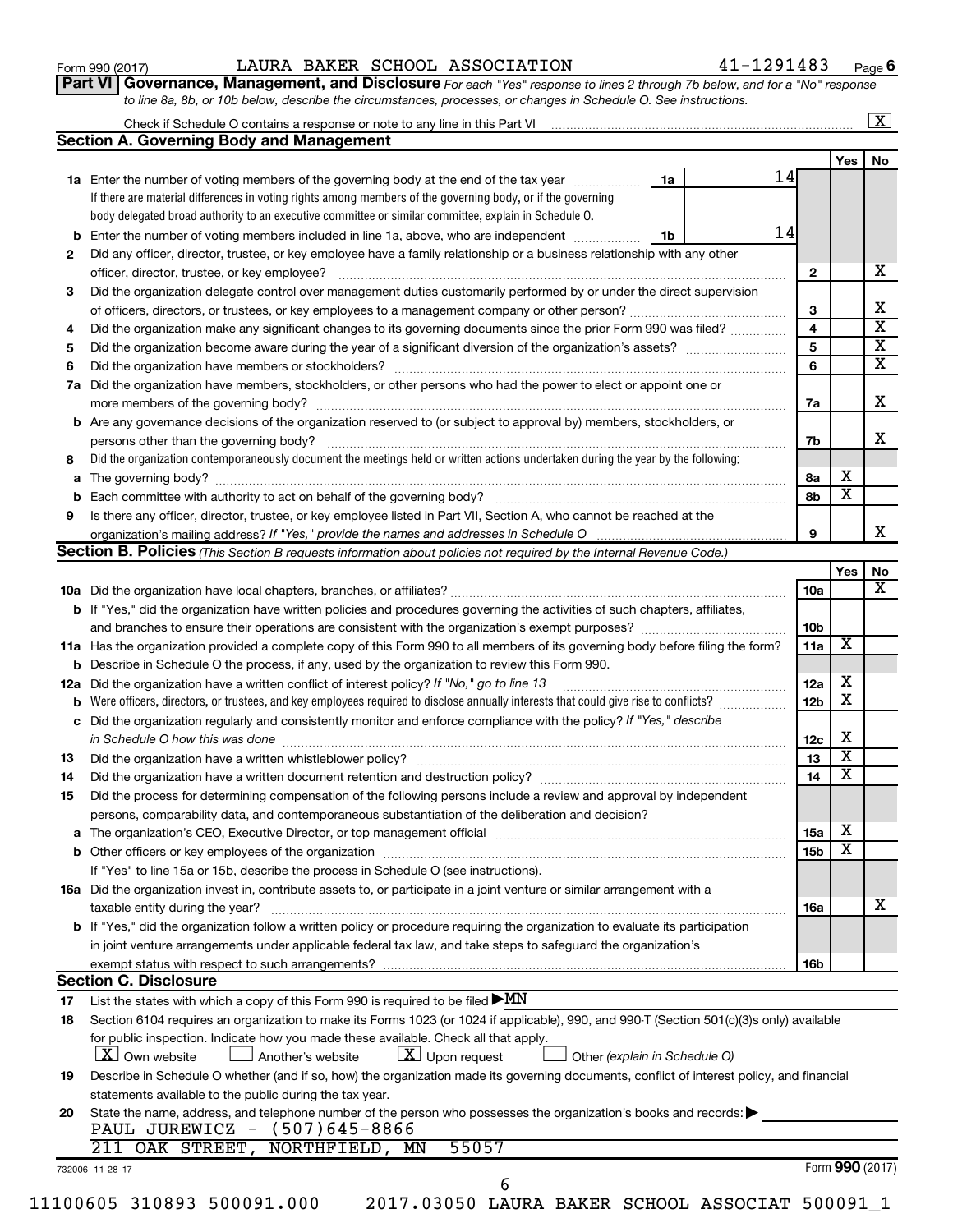$\Box$ 

| Part VII Compensation of Officers, Directors, Trustees, Key Employees, Highest Compensated |
|--------------------------------------------------------------------------------------------|
| <b>Employees, and Independent Contractors</b>                                              |

Check if Schedule O contains a response or note to any line in this Part VII

**Section A. Officers, Directors, Trustees, Key Employees, and Highest Compensated Employees**

**1a**  Complete this table for all persons required to be listed. Report compensation for the calendar year ending with or within the organization's tax year.

**•** List all of the organization's current officers, directors, trustees (whether individuals or organizations), regardless of amount of compensation. Enter -0- in columns  $(D)$ ,  $(E)$ , and  $(F)$  if no compensation was paid.

**•** List all of the organization's **current** key employees, if any. See instructions for definition of "key employee."

**•** List the organization's five current highest compensated employees (other than an officer, director, trustee, or key employee) who received reportable compensation (Box 5 of Form W-2 and/or Box 7 of Form 1099-MISC) of more than \$100,000 from the organization and any related organizations.

**•** List all of the organization's former officers, key employees, and highest compensated employees who received more than \$100,000 of reportable compensation from the organization and any related organizations.

**•** List all of the organization's former directors or trustees that received, in the capacity as a former director or trustee of the organization, more than \$10,000 of reportable compensation from the organization and any related organizations.

List persons in the following order: individual trustees or directors; institutional trustees; officers; key employees; highest compensated employees; and former such persons.

Check this box if neither the organization nor any related organization compensated any current officer, director, or trustee.  $\Box$ 

| (A)                           | (B)                  |                                         |                                                                  | (C)         |              |                                 |            | (D)                             | (E)             | (F)                      |
|-------------------------------|----------------------|-----------------------------------------|------------------------------------------------------------------|-------------|--------------|---------------------------------|------------|---------------------------------|-----------------|--------------------------|
| Name and Title                | Average              | Position<br>(do not check more than one |                                                                  |             |              |                                 | Reportable | Reportable                      | Estimated       |                          |
|                               | hours per            |                                         | box, unless person is both an<br>officer and a director/trustee) |             |              |                                 |            | compensation                    | compensation    | amount of                |
|                               | week                 |                                         |                                                                  |             |              |                                 |            | from                            | from related    | other                    |
|                               | (list any            |                                         |                                                                  |             |              |                                 |            | the                             | organizations   | compensation             |
|                               | hours for<br>related |                                         |                                                                  |             |              |                                 |            | organization<br>(W-2/1099-MISC) | (W-2/1099-MISC) | from the<br>organization |
|                               | organizations        |                                         |                                                                  |             |              |                                 |            |                                 |                 | and related              |
|                               | below                |                                         |                                                                  |             |              |                                 |            |                                 |                 | organizations            |
|                               | line)                | ndividual trustee or director           | Institutional trustee                                            | Officer     | Key employee | Highest compensated<br>employee | Former     |                                 |                 |                          |
| GREG CLOSSER<br>(1)           | 2.00                 |                                         |                                                                  |             |              |                                 |            |                                 |                 |                          |
| PRESIDENT                     |                      | $\rm X$                                 |                                                                  | $\rm X$     |              |                                 |            | $\mathbf 0$                     | $\mathbf 0$ .   | $\mathbf 0$ .            |
| (2)<br>BOB GILBERTSON         | 2.00                 |                                         |                                                                  |             |              |                                 |            |                                 |                 |                          |
| VICE PRESIDENT                |                      | $\mathbf X$                             |                                                                  | X           |              |                                 |            | 0                               | $\mathbf 0$     | $\mathbf 0$ .            |
| FRANK ZASTERA<br>(3)          | 2.00                 |                                         |                                                                  |             |              |                                 |            |                                 |                 |                          |
| <b>SECRETARY</b>              |                      | $\mathbf X$                             |                                                                  | $\rm X$     |              |                                 |            | 0                               | 0.              | $\mathbf 0$ .            |
| DENNIS BERRY<br>(4)           | 2.00                 |                                         |                                                                  |             |              |                                 |            |                                 |                 |                          |
| <b>TREASURER</b>              |                      | $\mathbf X$                             |                                                                  | $\mathbf X$ |              |                                 |            | $\mathbf 0$                     | $\mathbf 0$ .   | $\mathbf 0$ .            |
| CHERYL BUCK<br>(5)            | 1.00                 |                                         |                                                                  |             |              |                                 |            |                                 |                 |                          |
| <b>TRUSTEE</b>                |                      | X                                       |                                                                  |             |              |                                 |            | $\mathbf 0$                     | $\mathbf 0$ .   | $\mathbf 0$ .            |
| (6)<br><b>JOE HARGIS</b>      | 1.00                 |                                         |                                                                  |             |              |                                 |            |                                 |                 |                          |
| <b>TRUSTEE</b>                |                      | $\mathbf X$                             |                                                                  |             |              |                                 |            | 0                               | $\mathbf 0$ .   | $\mathbf 0$ .            |
| <b>RUTHIE NEUGER</b><br>(7)   | 1.00                 |                                         |                                                                  |             |              |                                 |            |                                 |                 |                          |
| <b>TRUSTEE</b>                |                      | $\mathbf X$                             |                                                                  |             |              |                                 |            | $\mathbf 0$                     | $\mathbf 0$ .   | $\mathbf 0$ .            |
| <b>JULIE THORSHEIM</b><br>(8) | 1.00                 |                                         |                                                                  |             |              |                                 |            |                                 |                 |                          |
| <b>TRUSTEE</b>                |                      | $\rm X$                                 |                                                                  |             |              |                                 |            | 0.                              | $\mathbf 0$ .   | $\mathbf 0$ .            |
| STEVE UNDERDAHL<br>(9)        | 1.00                 |                                         |                                                                  |             |              |                                 |            |                                 |                 |                          |
| TRUSTEE                       |                      | $\rm X$                                 |                                                                  |             |              |                                 |            | 0.                              | $\mathbf 0$ .   | $\mathbf 0$ .            |
| (10) BARB ANDERSON            | 1.00                 |                                         |                                                                  |             |              |                                 |            |                                 |                 |                          |
| TRUSTEE                       |                      | X                                       |                                                                  |             |              |                                 |            | $\mathbf 0$ .                   | $\mathbf 0$ .   | $\mathbf 0$ .            |
| (11) MATT CHRISTENSEN         | 1.00                 |                                         |                                                                  |             |              |                                 |            |                                 |                 |                          |
| <b>TRUSTEE</b>                |                      | $\mathbf X$                             |                                                                  |             |              |                                 |            | $\mathbf 0$ .                   | $\mathbf 0$ .   | $\mathbf 0$ .            |
| (12) KENT HOLDEN              | 1.00                 |                                         |                                                                  |             |              |                                 |            |                                 |                 |                          |
| <b>TRUSTEE</b>                |                      | X                                       |                                                                  |             |              |                                 |            | $\mathbf 0$ .                   | $\mathbf 0$ .   | $\mathbf 0$ .            |
| (13) MARIAH JACOBSEN          | 1.00                 |                                         |                                                                  |             |              |                                 |            |                                 |                 |                          |
| TRUSTEE                       |                      | $\mathbf X$                             |                                                                  |             |              |                                 |            | 0.                              | 0.              | $\mathbf 0$ .            |
| (14) MARGARET CLOUD           | 1.00                 |                                         |                                                                  |             |              |                                 |            |                                 |                 |                          |
| TRUSTEE                       |                      | X                                       |                                                                  |             |              |                                 |            | 0                               | $\mathbf 0$ .   | 0.                       |
| (15) SANDRA GERDES            | 40.00                |                                         |                                                                  |             |              |                                 |            |                                 |                 |                          |
| EXECUTIVE DIRECTOR            |                      |                                         |                                                                  | X           |              |                                 |            | 96,876.                         | $\mathbf 0$ .   | 6,046.                   |
| (16) PAUL JUREWICZ            | 32.00                |                                         |                                                                  |             |              |                                 |            |                                 |                 |                          |
| CFO                           |                      |                                         |                                                                  | X           |              |                                 |            | 51,398.                         | $\mathbf 0$ .   | 0.                       |
|                               |                      |                                         |                                                                  |             |              |                                 |            |                                 |                 |                          |
|                               |                      |                                         |                                                                  |             |              |                                 |            |                                 |                 |                          |

732007 11-28-17

Form (2017) **990**

11100605 310893 500091.000 2017.03050 LAURA BAKER SCHOOL ASSOCIAT 500091\_1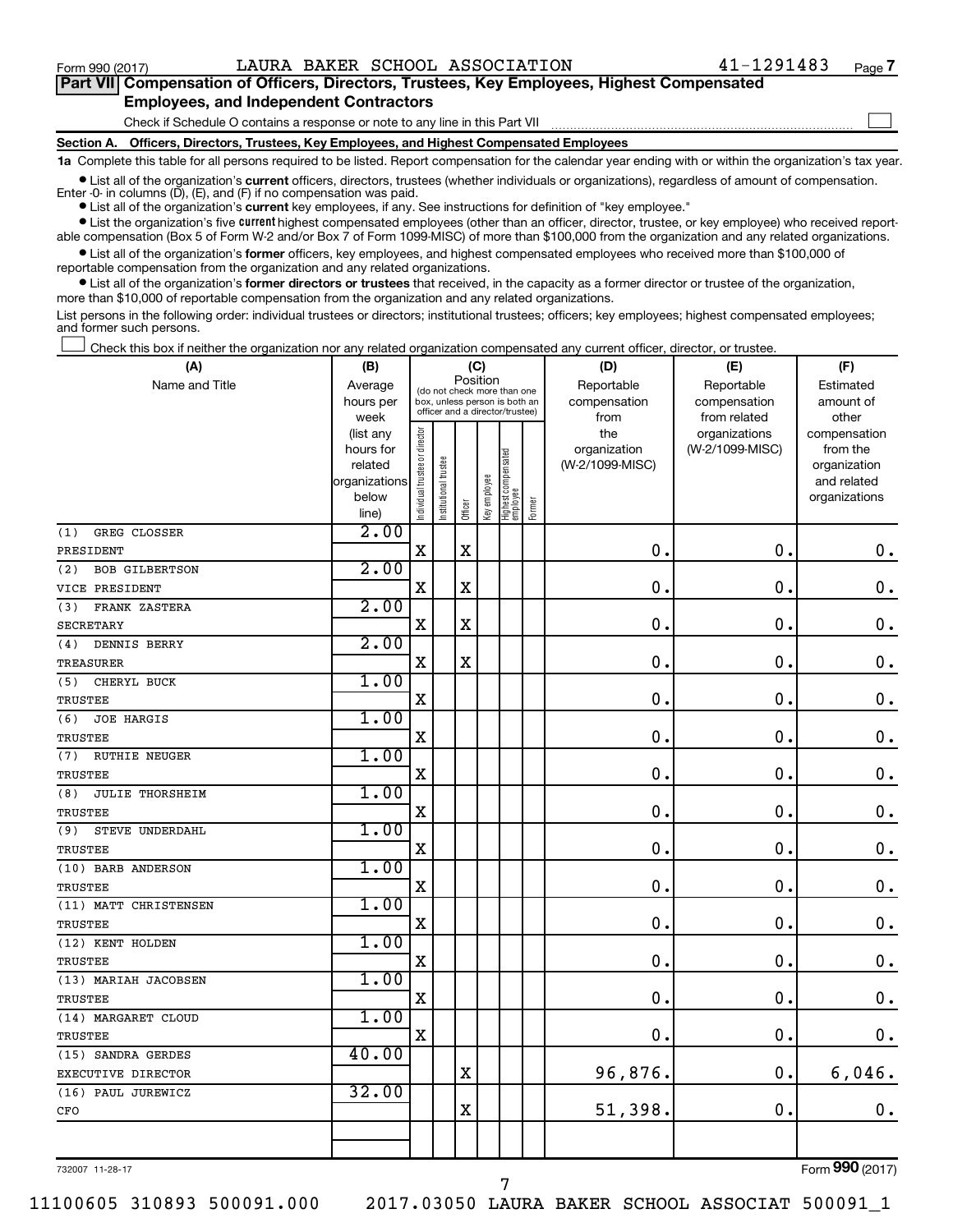|    | Form 990 (2017) |                                                                                                     |                                  | LAURA BAKER SCHOOL ASSOCIATION                                       |                                                                                                                    |                       |         |              |                                   |        |                                                                                                                                                                                                                                                        | 41-1291483                                        |                                                                          |                     |                                        | Page 8           |
|----|-----------------|-----------------------------------------------------------------------------------------------------|----------------------------------|----------------------------------------------------------------------|--------------------------------------------------------------------------------------------------------------------|-----------------------|---------|--------------|-----------------------------------|--------|--------------------------------------------------------------------------------------------------------------------------------------------------------------------------------------------------------------------------------------------------------|---------------------------------------------------|--------------------------------------------------------------------------|---------------------|----------------------------------------|------------------|
|    | <b>Part VII</b> |                                                                                                     |                                  |                                                                      |                                                                                                                    |                       |         |              |                                   |        | Section A. Officers, Directors, Trustees, Key Employees, and Highest Compensated Employees (continued)                                                                                                                                                 |                                                   |                                                                          |                     |                                        |                  |
|    |                 | (A)<br>Name and title                                                                               |                                  | (B)<br>Average<br>hours per<br>week                                  | (C)<br>Position<br>(do not check more than one<br>box, unless person is both an<br>officer and a director/trustee) |                       |         |              |                                   |        | (D)<br>Reportable<br>compensation<br>from                                                                                                                                                                                                              | (E)<br>Reportable<br>compensation<br>from related |                                                                          |                     | (F)<br>Estimated<br>amount of<br>other |                  |
|    |                 |                                                                                                     |                                  | (list any<br>hours for<br>related<br>organizations<br>below<br>line) | Individual trustee or director                                                                                     | Institutional trustee | Officer | Key employee | Highest compensated<br>  employee | Former | the<br>organization<br>(W-2/1099-MISC)                                                                                                                                                                                                                 | organizations<br>(W-2/1099-MISC)                  | compensation<br>from the<br>organization<br>and related<br>organizations |                     |                                        |                  |
|    |                 |                                                                                                     |                                  |                                                                      |                                                                                                                    |                       |         |              |                                   |        |                                                                                                                                                                                                                                                        |                                                   |                                                                          |                     |                                        |                  |
|    |                 |                                                                                                     |                                  |                                                                      |                                                                                                                    |                       |         |              |                                   |        |                                                                                                                                                                                                                                                        |                                                   |                                                                          |                     |                                        |                  |
|    |                 |                                                                                                     |                                  |                                                                      |                                                                                                                    |                       |         |              |                                   |        |                                                                                                                                                                                                                                                        |                                                   |                                                                          |                     |                                        |                  |
|    |                 |                                                                                                     |                                  |                                                                      |                                                                                                                    |                       |         |              |                                   |        |                                                                                                                                                                                                                                                        |                                                   |                                                                          |                     |                                        |                  |
|    |                 |                                                                                                     |                                  |                                                                      |                                                                                                                    |                       |         |              |                                   |        |                                                                                                                                                                                                                                                        |                                                   |                                                                          |                     |                                        |                  |
|    |                 |                                                                                                     |                                  |                                                                      |                                                                                                                    |                       |         |              |                                   |        |                                                                                                                                                                                                                                                        |                                                   |                                                                          |                     |                                        |                  |
|    |                 |                                                                                                     |                                  |                                                                      |                                                                                                                    |                       |         |              |                                   |        |                                                                                                                                                                                                                                                        |                                                   |                                                                          |                     |                                        |                  |
|    |                 |                                                                                                     |                                  |                                                                      |                                                                                                                    |                       |         |              |                                   |        | 148,274.<br>σ.<br>148,274.                                                                                                                                                                                                                             |                                                   | $\overline{0}$ .<br>σ.<br>0.                                             |                     | 6,046.<br>6,046.                       | $\overline{0}$ . |
| 2  |                 | compensation from the organization $\blacktriangleright$                                            |                                  |                                                                      |                                                                                                                    |                       |         |              |                                   |        | Total number of individuals (including but not limited to those listed above) who received more than \$100,000 of reportable                                                                                                                           |                                                   |                                                                          |                     |                                        | 0                |
| 3  |                 |                                                                                                     |                                  |                                                                      |                                                                                                                    |                       |         |              |                                   |        | Did the organization list any former officer, director, or trustee, key employee, or highest compensated employee on                                                                                                                                   |                                                   |                                                                          |                     | Yes                                    | No<br>х          |
|    |                 | and related organizations greater than \$150,000? If "Yes," complete Schedule J for such individual |                                  |                                                                      |                                                                                                                    |                       |         |              |                                   |        | line 1a? If "Yes," complete Schedule J for such individual manufacture content to the successive complete schedu<br>For any individual listed on line 1a, is the sum of reportable compensation and other compensation from the organization           |                                                   |                                                                          | 3<br>4              |                                        | х                |
| 5  |                 | <b>Section B. Independent Contractors</b>                                                           |                                  |                                                                      |                                                                                                                    |                       |         |              |                                   |        | Did any person listed on line 1a receive or accrue compensation from any unrelated organization or individual for services                                                                                                                             |                                                   |                                                                          | 5                   |                                        | x                |
| 1. |                 |                                                                                                     |                                  |                                                                      |                                                                                                                    |                       |         |              |                                   |        | Complete this table for your five highest compensated independent contractors that received more than \$100,000 of compensation from<br>the organization. Report compensation for the calendar year ending with or within the organization's tax year. |                                                   |                                                                          |                     |                                        |                  |
|    |                 | KIMMY CLEAN, LLC                                                                                    | (A)<br>Name and business address |                                                                      |                                                                                                                    |                       |         |              |                                   |        | (B)<br>Description of services<br><b>JANITORIAL AND</b>                                                                                                                                                                                                |                                                   |                                                                          | (C)<br>Compensation |                                        |                  |
|    |                 | P.O. BOX 306, NEW PRAGUE, MN 56071                                                                  |                                  |                                                                      |                                                                                                                    |                       |         |              |                                   |        | MAINTENANCE SERVICES                                                                                                                                                                                                                                   |                                                   |                                                                          |                     | 115,990.                               |                  |
|    |                 |                                                                                                     |                                  |                                                                      |                                                                                                                    |                       |         |              |                                   |        |                                                                                                                                                                                                                                                        |                                                   |                                                                          |                     |                                        |                  |
|    |                 |                                                                                                     |                                  |                                                                      |                                                                                                                    |                       |         |              |                                   |        |                                                                                                                                                                                                                                                        |                                                   |                                                                          |                     |                                        |                  |
| 2  |                 |                                                                                                     |                                  |                                                                      |                                                                                                                    |                       |         |              |                                   |        | Total number of independent contractors (including but not limited to those listed above) who received more than                                                                                                                                       |                                                   |                                                                          |                     |                                        |                  |
|    |                 | \$100,000 of compensation from the organization                                                     |                                  |                                                                      |                                                                                                                    |                       |         |              | ı                                 |        |                                                                                                                                                                                                                                                        |                                                   |                                                                          | Form 990 (2017)     |                                        |                  |

732008 11-28-17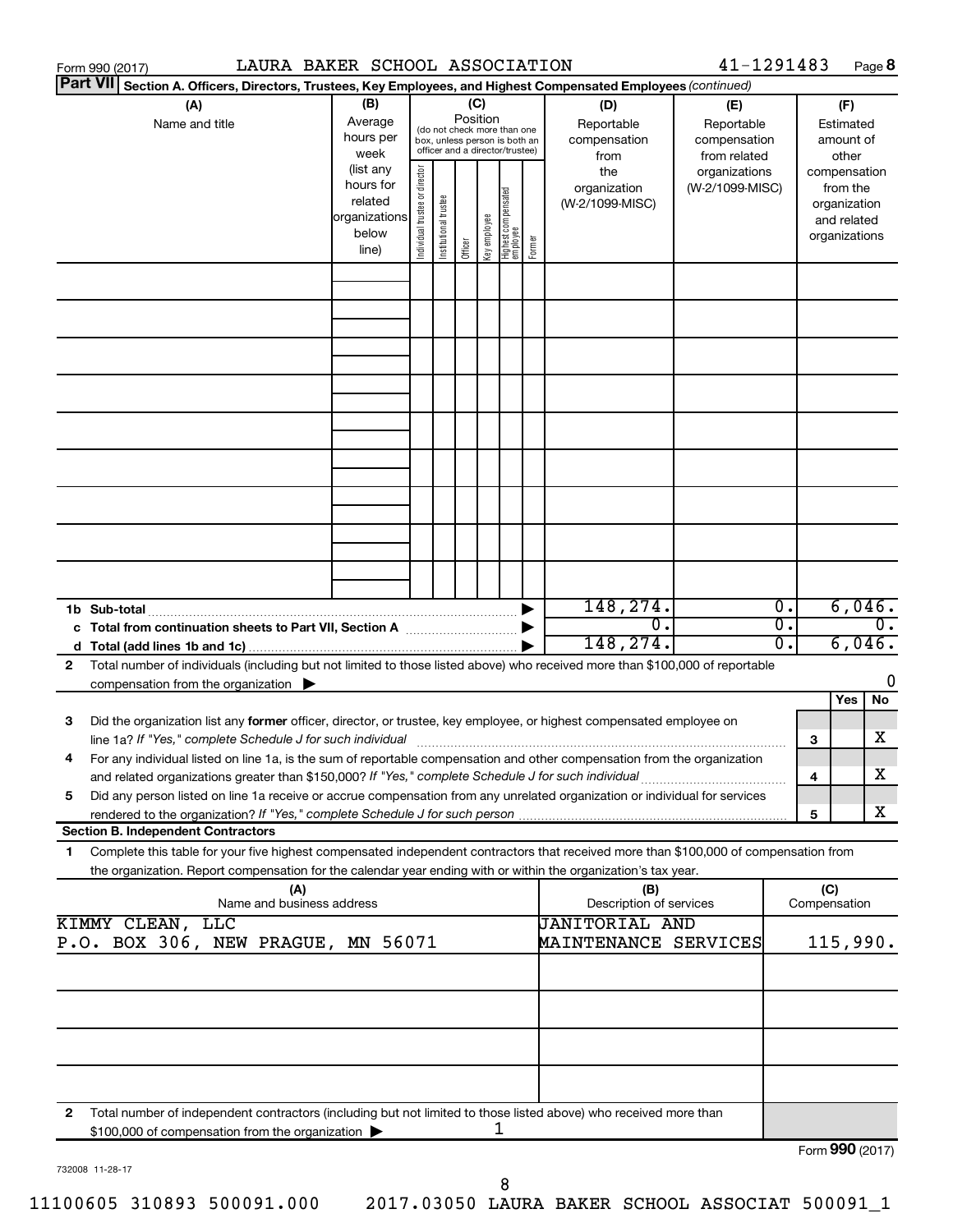|                                                           | <b>Part VIII</b> | <b>Statement of Revenue</b>                                                                                                        |                            |                                                                      |                                                 |                                         |                                                                    |
|-----------------------------------------------------------|------------------|------------------------------------------------------------------------------------------------------------------------------------|----------------------------|----------------------------------------------------------------------|-------------------------------------------------|-----------------------------------------|--------------------------------------------------------------------|
|                                                           |                  |                                                                                                                                    |                            |                                                                      |                                                 |                                         |                                                                    |
|                                                           |                  |                                                                                                                                    |                            | (A)<br>Total revenue                                                 | (B)<br>Related or<br>exempt function<br>revenue | (C)<br>Unrelated<br>business<br>revenue | (D)<br>Revenue excluded<br>from tax under<br>sections<br>512 - 514 |
|                                                           |                  | 1 a Federated campaigns<br>1a                                                                                                      |                            |                                                                      |                                                 |                                         |                                                                    |
|                                                           |                  | 1 <sub>b</sub><br><b>b</b> Membership dues                                                                                         |                            |                                                                      |                                                 |                                         |                                                                    |
|                                                           |                  | 1 <sub>c</sub><br>c Fundraising events                                                                                             | 171, 553.                  |                                                                      |                                                 |                                         |                                                                    |
|                                                           |                  | 1 <sub>d</sub><br>d Related organizations<br>$\overline{\phantom{a}}$                                                              |                            |                                                                      |                                                 |                                         |                                                                    |
|                                                           |                  | e Government grants (contributions)<br>1e                                                                                          |                            |                                                                      |                                                 |                                         |                                                                    |
|                                                           |                  | f All other contributions, gifts, grants, and                                                                                      |                            |                                                                      |                                                 |                                         |                                                                    |
|                                                           |                  | similar amounts not included above<br>1f                                                                                           | $\frac{312,877.}{16,356.}$ |                                                                      |                                                 |                                         |                                                                    |
| Contributions, Gifts, Grants<br>and Other Similar Amounts |                  | g Noncash contributions included in lines 1a-1f: \$                                                                                |                            | 484,430.                                                             |                                                 |                                         |                                                                    |
|                                                           |                  |                                                                                                                                    | <b>Business Code</b>       |                                                                      |                                                 |                                         |                                                                    |
|                                                           |                  | 2 a RESIDENT SERVICES                                                                                                              |                            |                                                                      |                                                 |                                         |                                                                    |
|                                                           |                  | <b>CATERING REVENUE</b><br>$\mathbf b$                                                                                             |                            | $\frac{624100}{722320}$ 4,982,747,4,982,747.<br>722320 4,691. 4,691. |                                                 |                                         |                                                                    |
| Program Service<br>Revenue                                |                  | с                                                                                                                                  |                            |                                                                      |                                                 |                                         |                                                                    |
|                                                           |                  | d                                                                                                                                  |                            |                                                                      |                                                 |                                         |                                                                    |
|                                                           |                  |                                                                                                                                    |                            |                                                                      |                                                 |                                         |                                                                    |
|                                                           |                  | f All other program service revenue                                                                                                |                            |                                                                      |                                                 |                                         |                                                                    |
|                                                           |                  |                                                                                                                                    |                            | $\blacktriangleright$ 4,987,438.                                     |                                                 |                                         |                                                                    |
|                                                           | 3                | Investment income (including dividends, interest, and                                                                              |                            |                                                                      |                                                 |                                         |                                                                    |
|                                                           |                  |                                                                                                                                    |                            | 7,925.                                                               |                                                 |                                         | 7,925.                                                             |
|                                                           | 4                | Income from investment of tax-exempt bond proceeds                                                                                 |                            |                                                                      |                                                 |                                         |                                                                    |
|                                                           | 5                |                                                                                                                                    |                            |                                                                      |                                                 |                                         |                                                                    |
|                                                           |                  | (i) Real<br>277,828.                                                                                                               | (ii) Personal              |                                                                      |                                                 |                                         |                                                                    |
|                                                           |                  | <b>6 a</b> Gross rents<br>$\overline{0}$ .                                                                                         |                            |                                                                      |                                                 |                                         |                                                                    |
|                                                           |                  | <b>b</b> Less: rental expenses<br>277,828.<br>c Rental income or (loss)                                                            |                            |                                                                      |                                                 |                                         |                                                                    |
|                                                           |                  | <b>d</b> Net rental income or (loss)                                                                                               | ▶                          | 277,828.                                                             | 277,828.                                        |                                         |                                                                    |
|                                                           |                  | <b>7 a</b> Gross amount from sales of<br>(i) Securities                                                                            | (ii) Other                 |                                                                      |                                                 |                                         |                                                                    |
|                                                           |                  | assets other than inventory                                                                                                        |                            |                                                                      |                                                 |                                         |                                                                    |
|                                                           |                  | <b>b</b> Less: cost or other basis                                                                                                 |                            |                                                                      |                                                 |                                         |                                                                    |
|                                                           |                  | and sales expenses                                                                                                                 |                            |                                                                      |                                                 |                                         |                                                                    |
|                                                           |                  |                                                                                                                                    |                            |                                                                      |                                                 |                                         |                                                                    |
|                                                           |                  |                                                                                                                                    | ▶                          |                                                                      |                                                 |                                         |                                                                    |
| <b>Other Revenue</b>                                      |                  | 8 a Gross income from fundraising events (not<br>171,553. <sub>of</sub><br>including \$<br>contributions reported on line 1c). See |                            |                                                                      |                                                 |                                         |                                                                    |
|                                                           |                  |                                                                                                                                    |                            |                                                                      |                                                 |                                         |                                                                    |
|                                                           |                  | $\mathbf{h}$                                                                                                                       | 45,359.                    |                                                                      |                                                 |                                         |                                                                    |
|                                                           |                  | c Net income or (loss) from fundraising events                                                                                     | ▶<br>.                     | $-24,460$ .                                                          |                                                 |                                         | $-24,460.$                                                         |
|                                                           |                  | 9 a Gross income from gaming activities. See                                                                                       |                            |                                                                      |                                                 |                                         |                                                                    |
|                                                           |                  |                                                                                                                                    |                            |                                                                      |                                                 |                                         |                                                                    |
|                                                           |                  | b<br>c Net income or (loss) from gaming activities                                                                                 | ▶                          |                                                                      |                                                 |                                         |                                                                    |
|                                                           |                  | 10 a Gross sales of inventory, less returns                                                                                        |                            |                                                                      |                                                 |                                         |                                                                    |
|                                                           |                  |                                                                                                                                    |                            |                                                                      |                                                 |                                         |                                                                    |
|                                                           |                  | b                                                                                                                                  |                            |                                                                      |                                                 |                                         |                                                                    |
|                                                           |                  | c Net income or (loss) from sales of inventory                                                                                     |                            |                                                                      |                                                 |                                         |                                                                    |
|                                                           |                  | Miscellaneous Revenue                                                                                                              | <b>Business Code</b>       |                                                                      |                                                 |                                         |                                                                    |
|                                                           |                  | 11 a OTHER INCOME                                                                                                                  | 900099                     | 22,102.                                                              | 22,102.                                         |                                         |                                                                    |
|                                                           |                  | b                                                                                                                                  |                            |                                                                      |                                                 |                                         |                                                                    |
|                                                           |                  | с                                                                                                                                  |                            |                                                                      |                                                 |                                         |                                                                    |
|                                                           |                  | d                                                                                                                                  |                            |                                                                      |                                                 |                                         |                                                                    |
|                                                           |                  |                                                                                                                                    | $\blacktriangleright$      | 22,102.                                                              |                                                 |                                         |                                                                    |
|                                                           | 12               |                                                                                                                                    |                            | $\overline{5,755,263.5,287,368.}$                                    |                                                 | $\overline{0}$ .                        | $-16,535.$<br>Form 990 (2017)                                      |
|                                                           |                  | 732009 11-28-17                                                                                                                    |                            |                                                                      |                                                 |                                         |                                                                    |

Form 990 (2017)  $\blacksquare$  LAURA BAKER SCHOOL ASSOCIATION  $\blacksquare$  41-1291483 Page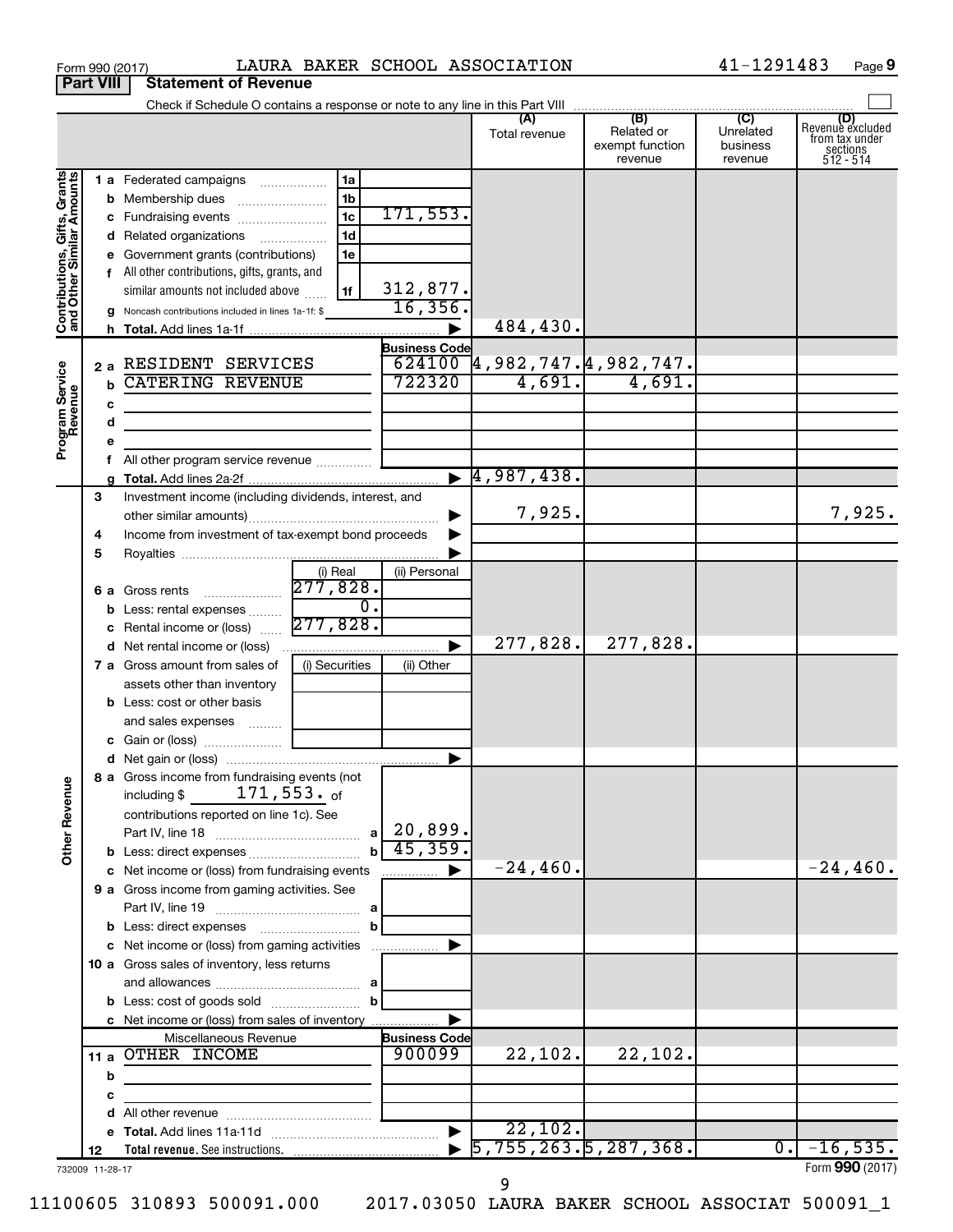**Part IX Statement of Functional Expenses** 

Form 990 (2017)  $\qquad \qquad {\rm LAURA~BAKER~SCHOOL~ASSOCIATION} \qquad \qquad 41-1291483 \quad \qquad {\rm Page}$ 

|              | Section 501(c)(3) and 501(c)(4) organizations must complete all columns. All other organizations must complete column (A).                                                                                  |                |                             |                                    | $ \mathbf{X} $          |
|--------------|-------------------------------------------------------------------------------------------------------------------------------------------------------------------------------------------------------------|----------------|-----------------------------|------------------------------------|-------------------------|
|              | Check if Schedule O contains a response or note to any line in this Part IX                                                                                                                                 | (A)            | (B)                         | (C)                                | (D)                     |
|              | Do not include amounts reported on lines 6b,<br>7b, 8b, 9b, and 10b of Part VIII.                                                                                                                           | Total expenses | Program service<br>expenses | Management and<br>general expenses | Fundraising<br>expenses |
| 1            | Grants and other assistance to domestic organizations                                                                                                                                                       |                |                             |                                    |                         |
|              | and domestic governments. See Part IV, line 21                                                                                                                                                              |                |                             |                                    |                         |
| $\mathbf{2}$ | Grants and other assistance to domestic                                                                                                                                                                     |                |                             |                                    |                         |
|              | individuals. See Part IV, line 22                                                                                                                                                                           |                |                             |                                    |                         |
| 3            | Grants and other assistance to foreign                                                                                                                                                                      |                |                             |                                    |                         |
|              | organizations, foreign governments, and foreign                                                                                                                                                             |                |                             |                                    |                         |
|              | individuals. See Part IV, lines 15 and 16                                                                                                                                                                   |                |                             |                                    |                         |
| 4<br>5       | Benefits paid to or for members                                                                                                                                                                             |                |                             |                                    |                         |
|              | Compensation of current officers, directors,<br>trustees, and key employees                                                                                                                                 | 148,274.       | 130,333.                    | 13,345.                            | 4,596.                  |
| 6            | Compensation not included above, to disqualified                                                                                                                                                            |                |                             |                                    |                         |
|              | persons (as defined under section 4958(f)(1)) and                                                                                                                                                           |                |                             |                                    |                         |
|              | persons described in section 4958(c)(3)(B)<br><b>Barbara</b>                                                                                                                                                |                |                             |                                    |                         |
| 7            | Other salaries and wages                                                                                                                                                                                    | 3,084,688.     | 2,714,673.                  | 277,622.                           | 92, 393.                |
| 8            | Pension plan accruals and contributions (include                                                                                                                                                            |                |                             |                                    |                         |
|              | section 401(k) and 403(b) employer contributions)                                                                                                                                                           | 56,941.        | 52,385.                     | 3,417.                             |                         |
| 9            |                                                                                                                                                                                                             | 215,571.       | 178,924.                    | 30,180.                            | $\frac{1,139}{6,467}$   |
| 10           |                                                                                                                                                                                                             | 258,711.       | 227,666.                    | 23, 284.                           | 7,761.                  |
| 11           | Fees for services (non-employees):                                                                                                                                                                          |                |                             |                                    |                         |
| a            |                                                                                                                                                                                                             |                |                             |                                    |                         |
| b            |                                                                                                                                                                                                             | 2,457.         | 1,843.                      | $\overline{614}$ .                 |                         |
| с            |                                                                                                                                                                                                             | 46, 275.       | 34,706.                     | 11,569.                            |                         |
| d            |                                                                                                                                                                                                             |                |                             |                                    |                         |
| е            | Professional fundraising services. See Part IV, line 17                                                                                                                                                     |                |                             |                                    |                         |
| f            | Investment management fees                                                                                                                                                                                  |                |                             |                                    |                         |
| g            | Other. (If line 11g amount exceeds 10% of line 25,                                                                                                                                                          |                |                             |                                    |                         |
|              | column (A) amount, list line 11g expenses on Sch O.)                                                                                                                                                        | 48,505.        | 31,848.                     | 4,652.                             | 12,005.                 |
| 12           |                                                                                                                                                                                                             | 17,555.        | 12,712.                     | 3,823.                             | 1,020.                  |
| 13<br>14     |                                                                                                                                                                                                             |                |                             |                                    |                         |
| 15           |                                                                                                                                                                                                             |                |                             |                                    |                         |
| 16           |                                                                                                                                                                                                             | 156, 439.      | 151,746.                    | 4,693.                             |                         |
| 17           |                                                                                                                                                                                                             | 19,513.        | 19,123.                     | 390.                               |                         |
| 18           | Payments of travel or entertainment expenses                                                                                                                                                                |                |                             |                                    |                         |
|              | for any federal, state, or local public officials                                                                                                                                                           |                |                             |                                    |                         |
| 19           | Conferences, conventions, and meetings                                                                                                                                                                      |                |                             |                                    |                         |
| 20           | Interest                                                                                                                                                                                                    | 54,964.        | 54,414.                     | 550.                               |                         |
| 21           |                                                                                                                                                                                                             |                |                             |                                    |                         |
| 22           | Depreciation, depletion, and amortization                                                                                                                                                                   | 340,178.       | 295,955.                    | 44,223.                            |                         |
| 23           | Insurance                                                                                                                                                                                                   | 104,951.       | 101,409.                    | 3,542.                             |                         |
| 24           | Other expenses. Itemize expenses not covered<br>above. (List miscellaneous expenses in line 24e. If line<br>24e amount exceeds 10% of line 25, column (A)<br>amount, list line 24e expenses on Schedule O.) |                |                             |                                    |                         |
| a            | PURCHASED SERVICES                                                                                                                                                                                          | 392,460.       | 348, 460.                   | 31,678.                            | 12,322.                 |
| b            | FOOD                                                                                                                                                                                                        | 209,966.       | 209,966.                    |                                    |                         |
|              | PROGRAM EXPENSES                                                                                                                                                                                            | 172,624.       | 167,445.                    | 5,179.                             |                         |
|              | UTILITIES                                                                                                                                                                                                   | 124,288.       | 120,559.                    | 3,729.                             |                         |
|              | SEE SCH O<br>e All other expenses                                                                                                                                                                           | 257,487.       | 231,183.                    | 23,021.                            | 3,283.                  |
| 25           | Total functional expenses. Add lines 1 through 24e                                                                                                                                                          | 5,711,847.     | 5,085,350.                  | 485,511.                           | 140,986.                |
| 26           | Joint costs. Complete this line only if the organization                                                                                                                                                    |                |                             |                                    |                         |
|              | reported in column (B) joint costs from a combined                                                                                                                                                          |                |                             |                                    |                         |
|              | educational campaign and fundraising solicitation.                                                                                                                                                          |                |                             |                                    |                         |
|              | Check here $\blacktriangleright$<br>if following SOP 98-2 (ASC 958-720)                                                                                                                                     |                |                             |                                    |                         |

732010 11-28-17

Form (2017) **990**

11100605 310893 500091.000 2017.03050 LAURA BAKER SCHOOL ASSOCIAT 500091\_1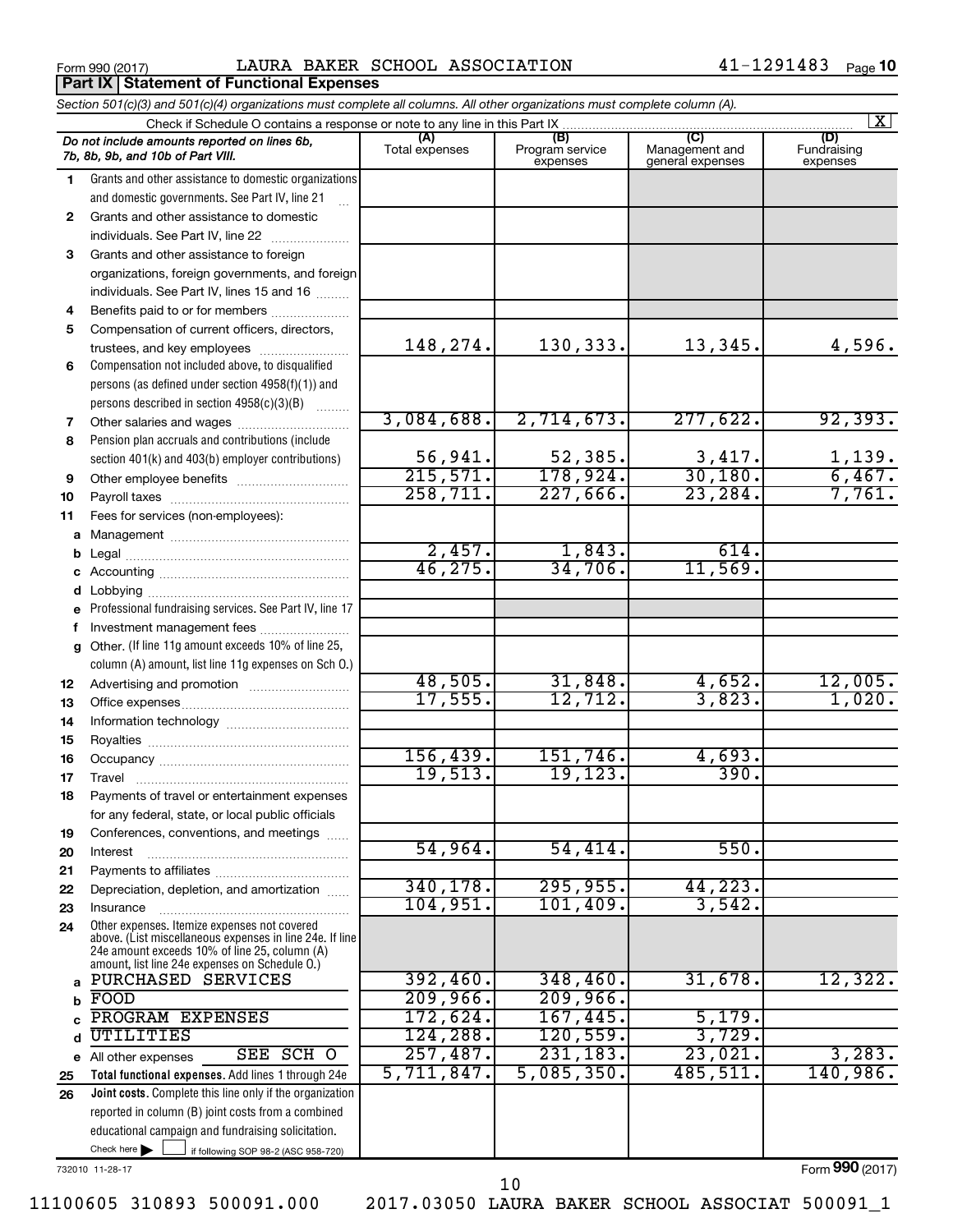|                             |          |                                                                                                                         |                               |          | (A)<br>Beginning of year |                 | (B)<br>End of year          |
|-----------------------------|----------|-------------------------------------------------------------------------------------------------------------------------|-------------------------------|----------|--------------------------|-----------------|-----------------------------|
|                             | 1        |                                                                                                                         |                               |          | 213, 379.                | $\mathbf{1}$    | 168, 174.                   |
|                             | 2        |                                                                                                                         |                               |          | 293,679.                 | $\mathbf{2}$    | 548,957.                    |
|                             | 3        |                                                                                                                         |                               |          | 11,876.                  | 3               | υ.                          |
|                             | 4        |                                                                                                                         |                               |          | 407,302.                 | $\overline{4}$  | 403,908.                    |
|                             | 5        | Loans and other receivables from current and former officers, directors,                                                |                               |          |                          |                 |                             |
|                             |          | trustees, key employees, and highest compensated employees. Complete                                                    |                               |          |                          |                 |                             |
|                             |          |                                                                                                                         |                               | 5        |                          |                 |                             |
|                             | 6        | Loans and other receivables from other disqualified persons (as defined under                                           |                               |          |                          |                 |                             |
|                             |          | section 4958(f)(1)), persons described in section 4958(c)(3)(B), and contributing                                       |                               |          |                          |                 |                             |
|                             |          | employers and sponsoring organizations of section 501(c)(9) voluntary                                                   |                               |          |                          |                 |                             |
|                             |          | employees' beneficiary organizations (see instr). Complete Part II of Sch L                                             |                               |          |                          | 6               |                             |
| Assets                      | 7        |                                                                                                                         |                               |          |                          | $\overline{7}$  |                             |
|                             | 8        |                                                                                                                         |                               |          |                          | 8               |                             |
|                             | 9        | Prepaid expenses and deferred charges                                                                                   |                               |          | 50,991.                  | 9               | 58,979.                     |
|                             |          | 10a Land, buildings, and equipment: cost or other                                                                       |                               |          |                          |                 |                             |
|                             |          | basis. Complete Part VI of Schedule D  10a                                                                              | $\frac{8,050,767}{3,345,066}$ |          |                          |                 |                             |
|                             |          |                                                                                                                         | 10 <sub>b</sub>               |          | 5,010,888.               | 10 <sub>c</sub> | $\frac{4,705,701}{342,986}$ |
|                             | 11       |                                                                                                                         | 305, 715.                     | 11       |                          |                 |                             |
|                             | 12       |                                                                                                                         |                               |          | 12                       |                 |                             |
|                             | 13       |                                                                                                                         |                               |          | 13                       |                 |                             |
|                             | 14       |                                                                                                                         |                               |          |                          | 14              |                             |
|                             | 15       |                                                                                                                         |                               |          | 2,350.<br>6, 296, 180.   | 15              | 2,350.<br>6, 231, 055.      |
|                             | 16       |                                                                                                                         |                               |          | 376, 144.                | 16<br>17        | 421,079.                    |
|                             | 17       |                                                                                                                         |                               |          |                          |                 |                             |
|                             | 18       |                                                                                                                         | 21,731.                       | 18<br>19 | 21,731.                  |                 |                             |
|                             | 19<br>20 |                                                                                                                         |                               |          | 20                       |                 |                             |
|                             | 21       | Escrow or custodial account liability. Complete Part IV of Schedule D                                                   |                               |          |                          | 21              |                             |
|                             | 22       | Loans and other payables to current and former officers, directors, trustees,                                           |                               |          |                          |                 |                             |
| Liabilities                 |          | key employees, highest compensated employees, and disqualified persons.                                                 |                               |          |                          |                 |                             |
|                             |          |                                                                                                                         |                               |          |                          | 22              |                             |
|                             | 23       | Secured mortgages and notes payable to unrelated third parties                                                          |                               |          | 1,662,483.               | 23              | 1,478,310.                  |
|                             | 24       | Unsecured notes and loans payable to unrelated third parties                                                            |                               |          |                          | 24              |                             |
|                             | 25       | Other liabilities (including federal income tax, payables to related third                                              |                               |          |                          |                 |                             |
|                             |          | parties, and other liabilities not included on lines 17-24). Complete Part X of                                         |                               |          |                          |                 |                             |
|                             |          | Schedule D                                                                                                              |                               |          |                          | 25              |                             |
|                             | 26       | Total liabilities. Add lines 17 through 25                                                                              |                               |          | 2,060,358.               | 26              | 1,921,120.                  |
|                             |          | Organizations that follow SFAS 117 (ASC 958), check here $\blacktriangleright \begin{array}{c} \perp X \end{array}$ and |                               |          |                          |                 |                             |
|                             |          | complete lines 27 through 29, and lines 33 and 34.                                                                      |                               |          |                          |                 |                             |
|                             | 27       |                                                                                                                         |                               |          | 4,235,822.               | 27              | 4,309,935.                  |
|                             | 28       | Temporarily restricted net assets                                                                                       |                               |          |                          | 28              |                             |
|                             | 29       | Permanently restricted net assets                                                                                       |                               |          |                          | 29              |                             |
|                             |          | Organizations that do not follow SFAS 117 (ASC 958), check here ▶                                                       |                               |          |                          |                 |                             |
|                             |          | and complete lines 30 through 34.                                                                                       |                               |          |                          |                 |                             |
|                             | 30       |                                                                                                                         |                               |          | 30                       |                 |                             |
| Net Assets or Fund Balances | 31       | Paid-in or capital surplus, or land, building, or equipment fund                                                        |                               |          |                          | 31              |                             |
|                             | 32       | Retained earnings, endowment, accumulated income, or other funds                                                        |                               |          |                          | 32              |                             |
|                             | 33       |                                                                                                                         |                               |          | 4,235,822.               | 33              | 4,309,935.                  |
|                             | 34       |                                                                                                                         |                               |          | 6, 296, 180.             | 34              | 6, 231, 055.                |

Form (2017) **990**

11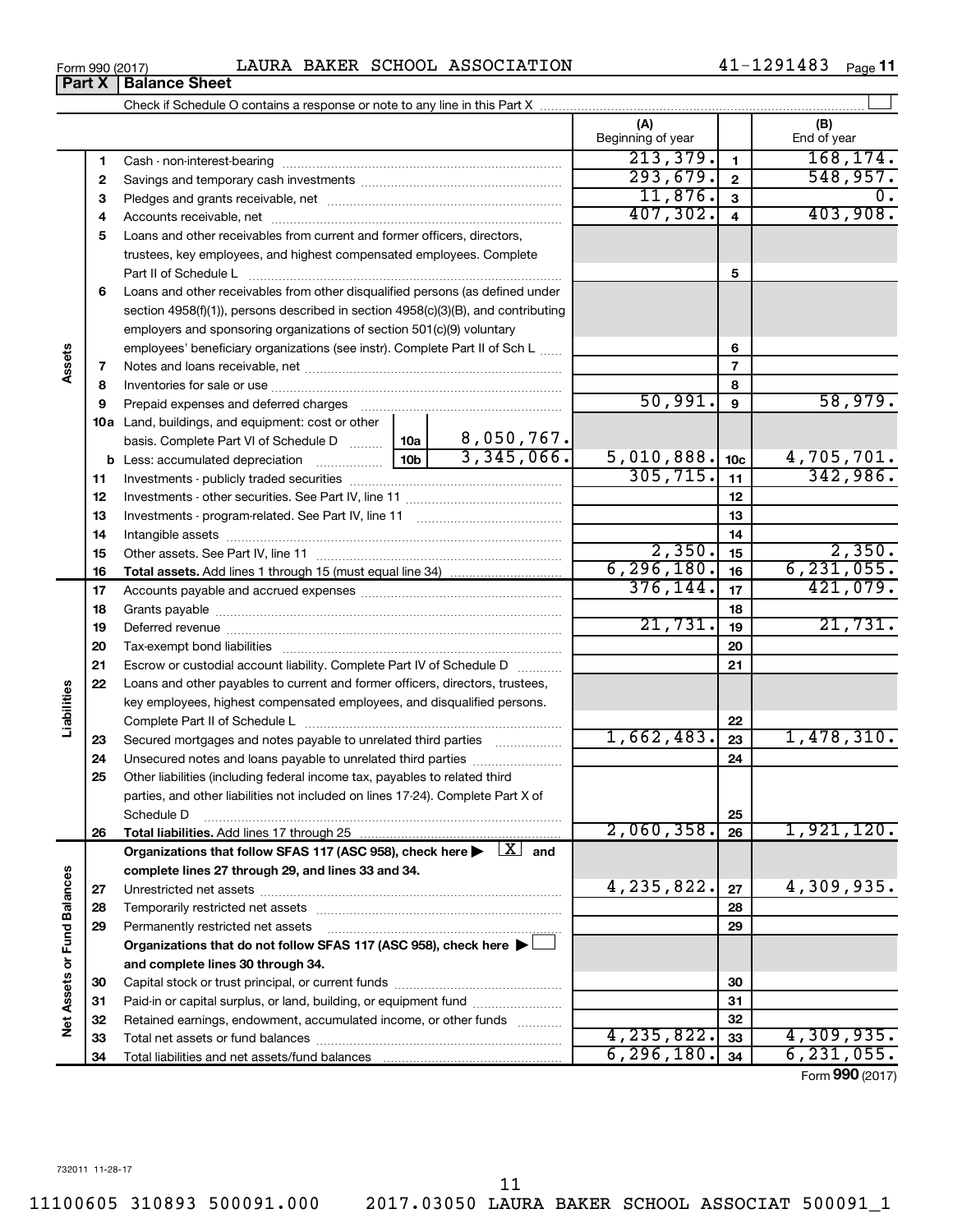|    | LAURA BAKER SCHOOL ASSOCIATION<br>Form 990 (2017)                                                                                                                                                                              | 41-1291483              |                |                     | Page 12          |  |  |
|----|--------------------------------------------------------------------------------------------------------------------------------------------------------------------------------------------------------------------------------|-------------------------|----------------|---------------------|------------------|--|--|
|    | Part XI   Reconciliation of Net Assets                                                                                                                                                                                         |                         |                |                     |                  |  |  |
|    |                                                                                                                                                                                                                                |                         |                |                     |                  |  |  |
|    |                                                                                                                                                                                                                                |                         |                |                     |                  |  |  |
| 1  |                                                                                                                                                                                                                                | 1.                      | 5,755,263.     |                     |                  |  |  |
| 2  |                                                                                                                                                                                                                                | $\overline{2}$          | 5,711,847.     |                     |                  |  |  |
| З  |                                                                                                                                                                                                                                | 3                       |                |                     | 43,416.          |  |  |
| 4  |                                                                                                                                                                                                                                | $\overline{\mathbf{4}}$ | 4,235,822.     |                     |                  |  |  |
| 5  | Net unrealized gains (losses) on investments [11] matter than the control of the state of the state of the state of the state of the state of the state of the state of the state of the state of the state of the state of th | 5                       |                |                     | 30,697.          |  |  |
| 6  | Donated services and use of facilities                                                                                                                                                                                         | 6                       |                |                     |                  |  |  |
| 7  | Investment expenses                                                                                                                                                                                                            | $\overline{7}$          |                |                     |                  |  |  |
| 8  |                                                                                                                                                                                                                                | 8                       |                |                     |                  |  |  |
| 9  |                                                                                                                                                                                                                                | $\mathbf{9}$            |                |                     | $\overline{0}$ . |  |  |
| 10 | Net assets or fund balances at end of year. Combine lines 3 through 9 (must equal Part X, line 33,                                                                                                                             |                         |                |                     |                  |  |  |
|    | column (B))                                                                                                                                                                                                                    | 10                      | 4,309,935.     |                     |                  |  |  |
|    | <b>Part XII Financial Statements and Reporting</b>                                                                                                                                                                             |                         |                |                     |                  |  |  |
|    |                                                                                                                                                                                                                                |                         |                |                     |                  |  |  |
| 1  | $\lfloor \mathbf{X} \rfloor$ Accrual<br>Accounting method used to prepare the Form 990: $\Box$ Cash<br>$\Box$ Other                                                                                                            |                         |                | Yes                 | No               |  |  |
|    | If the organization changed its method of accounting from a prior year or checked "Other," explain in Schedule O.                                                                                                              |                         |                |                     |                  |  |  |
|    | 2a Were the organization's financial statements compiled or reviewed by an independent accountant?                                                                                                                             |                         |                |                     |                  |  |  |
|    | If "Yes," check a box below to indicate whether the financial statements for the year were compiled or reviewed on a                                                                                                           |                         |                |                     |                  |  |  |
|    | separate basis, consolidated basis, or both:                                                                                                                                                                                   |                         |                |                     |                  |  |  |
|    | Separate basis<br>Consolidated basis<br>Both consolidated and separate basis                                                                                                                                                   |                         |                |                     |                  |  |  |
|    |                                                                                                                                                                                                                                |                         | 2 <sub>b</sub> | x                   |                  |  |  |
|    | If "Yes," check a box below to indicate whether the financial statements for the year were audited on a separate basis,                                                                                                        |                         |                |                     |                  |  |  |
|    | consolidated basis, or both:                                                                                                                                                                                                   |                         |                |                     |                  |  |  |
|    | $ \mathbf{X} $ Separate basis<br>Both consolidated and separate basis<br>Consolidated basis                                                                                                                                    |                         |                |                     |                  |  |  |
|    | c If "Yes" to line 2a or 2b, does the organization have a committee that assumes responsibility for oversight of the audit,                                                                                                    |                         |                |                     |                  |  |  |
|    |                                                                                                                                                                                                                                |                         | 2c             | x                   |                  |  |  |
|    | If the organization changed either its oversight process or selection process during the tax year, explain in Schedule O.                                                                                                      |                         |                |                     |                  |  |  |
|    | 3a As a result of a federal award, was the organization required to undergo an audit or audits as set forth in the Single Audit                                                                                                |                         |                |                     |                  |  |  |
|    | Act and OMB Circular A-133?                                                                                                                                                                                                    |                         | 3a             |                     | х                |  |  |
|    | <b>b</b> If "Yes," did the organization undergo the required audit or audits? If the organization did not undergo the required audit                                                                                           |                         |                |                     |                  |  |  |
|    |                                                                                                                                                                                                                                |                         | 3b             | $000 \text{ hours}$ |                  |  |  |
|    |                                                                                                                                                                                                                                |                         |                |                     |                  |  |  |

Form (2017) **990**

732012 11-28-17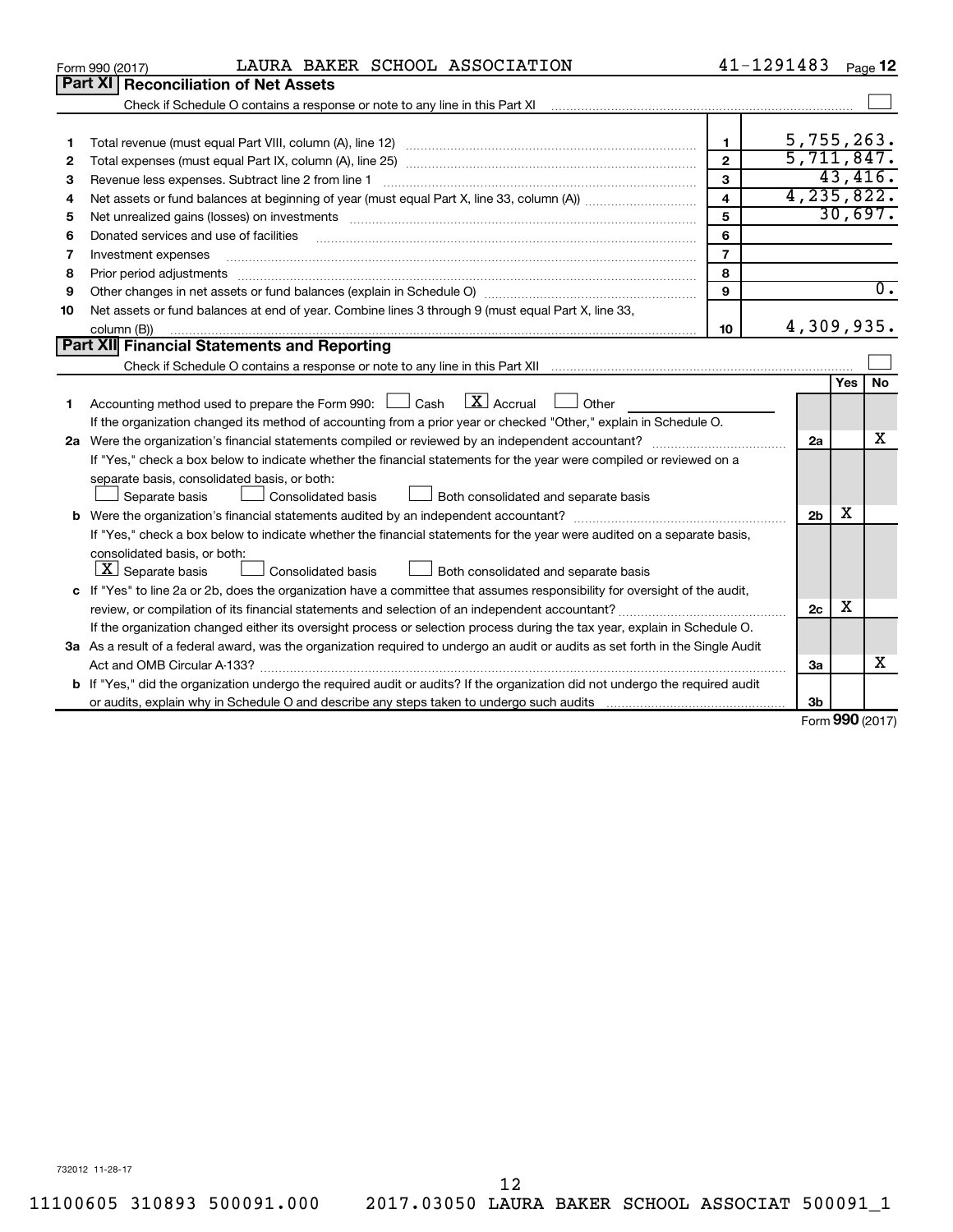|--|

# Form 990 or 990-EZ)<br>
Complete if the organization is a section 501(c)(3) organization or a section<br> **Public Charity Status and Public Support**

**4947(a)(1) nonexempt charitable trust. | Attach to Form 990 or Form 990-EZ.** 

| OMB No 1545-0047                    |
|-------------------------------------|
|                                     |
| <b>Open to Public</b><br>Inspection |

|                |                     | Department of the Treasury<br>Internal Revenue Service |                                                                        | Attach to Form 990 or Form 990-EZ.<br>Go to www.irs.gov/Form990 for instructions and the latest information.                                                                                                                                         |     |                                 |                                                      | <b>Open to Public</b><br>Inspection                |
|----------------|---------------------|--------------------------------------------------------|------------------------------------------------------------------------|------------------------------------------------------------------------------------------------------------------------------------------------------------------------------------------------------------------------------------------------------|-----|---------------------------------|------------------------------------------------------|----------------------------------------------------|
|                |                     | Name of the organization                               |                                                                        |                                                                                                                                                                                                                                                      |     |                                 |                                                      | <b>Employer identification number</b>              |
|                |                     |                                                        |                                                                        | LAURA BAKER SCHOOL ASSOCIATION                                                                                                                                                                                                                       |     |                                 |                                                      | 41-1291483                                         |
| <b>Part I</b>  |                     |                                                        |                                                                        | Reason for Public Charity Status (All organizations must complete this part.) See instructions.                                                                                                                                                      |     |                                 |                                                      |                                                    |
|                |                     |                                                        |                                                                        | The organization is not a private foundation because it is: (For lines 1 through 12, check only one box.)                                                                                                                                            |     |                                 |                                                      |                                                    |
| 1.             |                     |                                                        |                                                                        | A church, convention of churches, or association of churches described in section 170(b)(1)(A)(i).                                                                                                                                                   |     |                                 |                                                      |                                                    |
| 2              |                     |                                                        |                                                                        | A school described in section 170(b)(1)(A)(ii). (Attach Schedule E (Form 990 or 990-EZ).)                                                                                                                                                            |     |                                 |                                                      |                                                    |
| 3              |                     |                                                        |                                                                        | A hospital or a cooperative hospital service organization described in section 170(b)(1)(A)(iii).                                                                                                                                                    |     |                                 |                                                      |                                                    |
| 4              |                     |                                                        |                                                                        | A medical research organization operated in conjunction with a hospital described in section 170(b)(1)(A)(iii). Enter the hospital's name,                                                                                                           |     |                                 |                                                      |                                                    |
|                |                     | city, and state:                                       |                                                                        |                                                                                                                                                                                                                                                      |     |                                 |                                                      |                                                    |
| 5              |                     |                                                        |                                                                        | An organization operated for the benefit of a college or university owned or operated by a governmental unit described in                                                                                                                            |     |                                 |                                                      |                                                    |
|                |                     |                                                        | section 170(b)(1)(A)(iv). (Complete Part II.)                          |                                                                                                                                                                                                                                                      |     |                                 |                                                      |                                                    |
| 6              |                     |                                                        |                                                                        | A federal, state, or local government or governmental unit described in section 170(b)(1)(A)(v).                                                                                                                                                     |     |                                 |                                                      |                                                    |
| $\overline{7}$ | $\lfloor x \rfloor$ |                                                        |                                                                        | An organization that normally receives a substantial part of its support from a governmental unit or from the general public described in                                                                                                            |     |                                 |                                                      |                                                    |
|                |                     |                                                        | section 170(b)(1)(A)(vi). (Complete Part II.)                          |                                                                                                                                                                                                                                                      |     |                                 |                                                      |                                                    |
| 8              |                     |                                                        |                                                                        | A community trust described in section 170(b)(1)(A)(vi). (Complete Part II.)                                                                                                                                                                         |     |                                 |                                                      |                                                    |
| 9              |                     |                                                        |                                                                        | An agricultural research organization described in section 170(b)(1)(A)(ix) operated in conjunction with a land-grant college                                                                                                                        |     |                                 |                                                      |                                                    |
|                |                     |                                                        |                                                                        | or university or a non-land-grant college of agriculture (see instructions). Enter the name, city, and state of the college or                                                                                                                       |     |                                 |                                                      |                                                    |
|                |                     | university:                                            |                                                                        |                                                                                                                                                                                                                                                      |     |                                 |                                                      |                                                    |
| 10             |                     |                                                        |                                                                        | An organization that normally receives: (1) more than 33 1/3% of its support from contributions, membership fees, and gross receipts from                                                                                                            |     |                                 |                                                      |                                                    |
|                |                     |                                                        |                                                                        | activities related to its exempt functions - subject to certain exceptions, and (2) no more than 33 1/3% of its support from gross investment                                                                                                        |     |                                 |                                                      |                                                    |
|                |                     |                                                        |                                                                        | income and unrelated business taxable income (less section 511 tax) from businesses acquired by the organization after June 30, 1975.                                                                                                                |     |                                 |                                                      |                                                    |
|                |                     |                                                        | See section 509(a)(2). (Complete Part III.)                            |                                                                                                                                                                                                                                                      |     |                                 |                                                      |                                                    |
| 11             |                     |                                                        |                                                                        | An organization organized and operated exclusively to test for public safety. See section 509(a)(4).                                                                                                                                                 |     |                                 |                                                      |                                                    |
| 12             |                     |                                                        |                                                                        | An organization organized and operated exclusively for the benefit of, to perform the functions of, or to carry out the purposes of one or                                                                                                           |     |                                 |                                                      |                                                    |
|                |                     |                                                        |                                                                        | more publicly supported organizations described in section 509(a)(1) or section 509(a)(2). See section 509(a)(3). Check the box in<br>lines 12a through 12d that describes the type of supporting organization and complete lines 12e, 12f, and 12g. |     |                                 |                                                      |                                                    |
| а              |                     |                                                        |                                                                        | Type I. A supporting organization operated, supervised, or controlled by its supported organization(s), typically by giving                                                                                                                          |     |                                 |                                                      |                                                    |
|                |                     |                                                        |                                                                        | the supported organization(s) the power to regularly appoint or elect a majority of the directors or trustees of the supporting                                                                                                                      |     |                                 |                                                      |                                                    |
|                |                     |                                                        | organization. You must complete Part IV, Sections A and B.             |                                                                                                                                                                                                                                                      |     |                                 |                                                      |                                                    |
| b              |                     |                                                        |                                                                        | Type II. A supporting organization supervised or controlled in connection with its supported organization(s), by having                                                                                                                              |     |                                 |                                                      |                                                    |
|                |                     |                                                        |                                                                        | control or management of the supporting organization vested in the same persons that control or manage the supported                                                                                                                                 |     |                                 |                                                      |                                                    |
|                |                     |                                                        | organization(s). You must complete Part IV, Sections A and C.          |                                                                                                                                                                                                                                                      |     |                                 |                                                      |                                                    |
| с              |                     |                                                        |                                                                        | Type III functionally integrated. A supporting organization operated in connection with, and functionally integrated with,                                                                                                                           |     |                                 |                                                      |                                                    |
|                |                     |                                                        |                                                                        | its supported organization(s) (see instructions). You must complete Part IV, Sections A, D, and E.                                                                                                                                                   |     |                                 |                                                      |                                                    |
| d              |                     |                                                        |                                                                        | Type III non-functionally integrated. A supporting organization operated in connection with its supported organization(s)                                                                                                                            |     |                                 |                                                      |                                                    |
|                |                     |                                                        |                                                                        | that is not functionally integrated. The organization generally must satisfy a distribution requirement and an attentiveness                                                                                                                         |     |                                 |                                                      |                                                    |
|                |                     |                                                        |                                                                        | requirement (see instructions). You must complete Part IV, Sections A and D, and Part V.                                                                                                                                                             |     |                                 |                                                      |                                                    |
| е              |                     |                                                        |                                                                        | Check this box if the organization received a written determination from the IRS that it is a Type I, Type II, Type III                                                                                                                              |     |                                 |                                                      |                                                    |
|                |                     |                                                        |                                                                        | functionally integrated, or Type III non-functionally integrated supporting organization.                                                                                                                                                            |     |                                 |                                                      |                                                    |
| f.             |                     |                                                        |                                                                        |                                                                                                                                                                                                                                                      |     |                                 |                                                      |                                                    |
|                |                     |                                                        | Provide the following information about the supported organization(s). |                                                                                                                                                                                                                                                      |     | (iv) Is the organization listed |                                                      |                                                    |
|                |                     | (i) Name of supported<br>organization                  | (ii) EIN                                                               | (iii) Type of organization<br>(described on lines 1-10                                                                                                                                                                                               |     | in your governing document?     | (v) Amount of monetary<br>support (see instructions) | (vi) Amount of other<br>support (see instructions) |
|                |                     |                                                        |                                                                        | above (see instructions))                                                                                                                                                                                                                            | Yes | No                              |                                                      |                                                    |
|                |                     |                                                        |                                                                        |                                                                                                                                                                                                                                                      |     |                                 |                                                      |                                                    |
|                |                     |                                                        |                                                                        |                                                                                                                                                                                                                                                      |     |                                 |                                                      |                                                    |
|                |                     |                                                        |                                                                        |                                                                                                                                                                                                                                                      |     |                                 |                                                      |                                                    |
|                |                     |                                                        |                                                                        |                                                                                                                                                                                                                                                      |     |                                 |                                                      |                                                    |
|                |                     |                                                        |                                                                        |                                                                                                                                                                                                                                                      |     |                                 |                                                      |                                                    |
|                |                     |                                                        |                                                                        |                                                                                                                                                                                                                                                      |     |                                 |                                                      |                                                    |
|                |                     |                                                        |                                                                        |                                                                                                                                                                                                                                                      |     |                                 |                                                      |                                                    |
|                |                     |                                                        |                                                                        |                                                                                                                                                                                                                                                      |     |                                 |                                                      |                                                    |
|                |                     |                                                        |                                                                        |                                                                                                                                                                                                                                                      |     |                                 |                                                      |                                                    |
| Total          |                     |                                                        |                                                                        |                                                                                                                                                                                                                                                      |     |                                 |                                                      |                                                    |
|                |                     |                                                        |                                                                        |                                                                                                                                                                                                                                                      |     |                                 |                                                      |                                                    |

LHA For Paperwork Reduction Act Notice, see the Instructions for Form 990 or 990-EZ. 732021 10-06-17 Schedule A (Form 990 or 990-EZ) 2017 13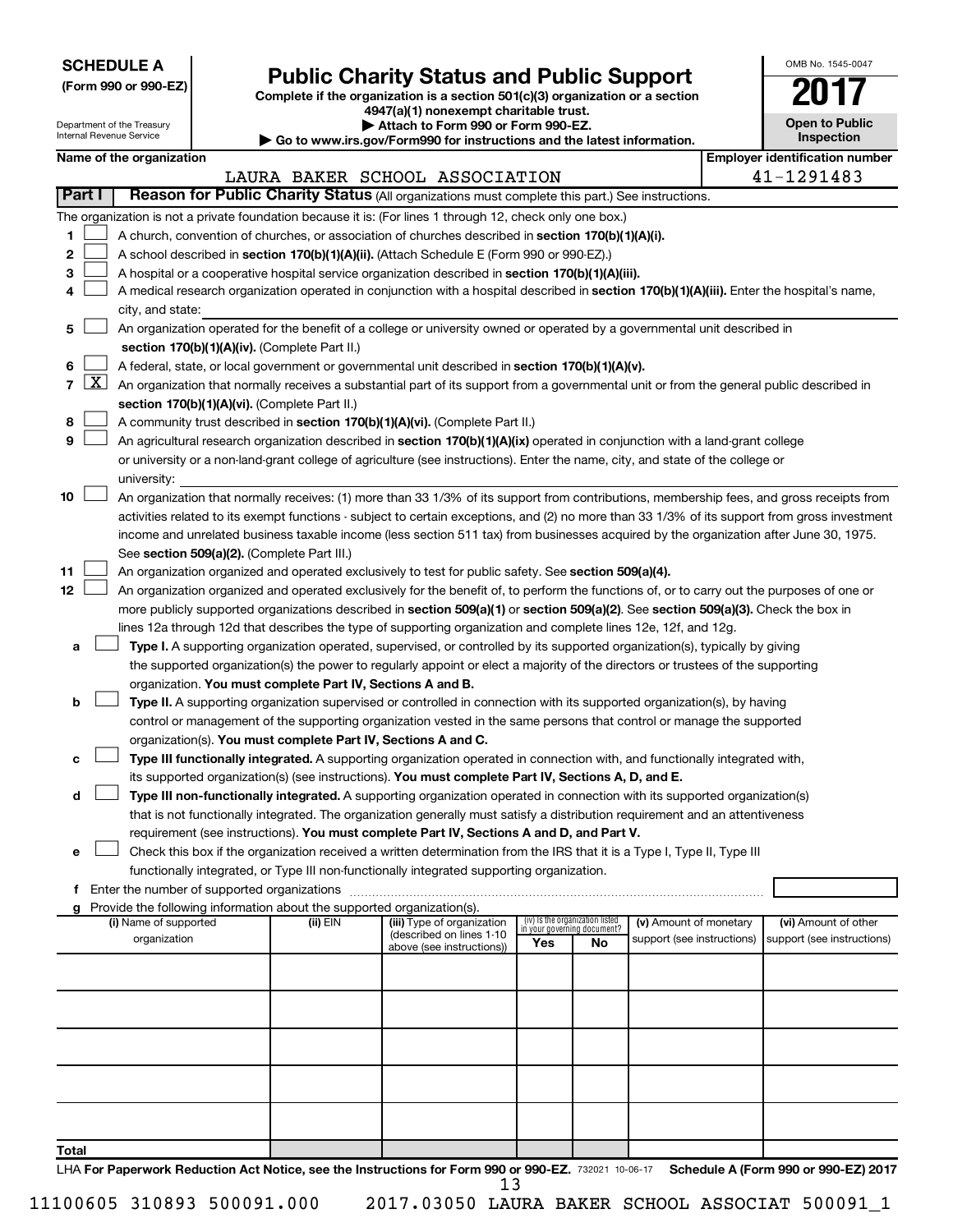### Schedule A (Form 990 or 990-EZ) 2017  ${\tt LAWRA}$  BAKER SCHOOL ASSOCIATION  $41$  –  $1291483$  Page

41-1291483 Page 2

(Complete only if you checked the box on line 5, 7, or 8 of Part I or if the organization failed to qualify under Part III. If the organization fails to qualify under the tests listed below, please complete Part III.) **Part II Support Schedule for Organizations Described in Sections 170(b)(1)(A)(iv) and 170(b)(1)(A)(vi)**

| <b>Section A. Public Support</b>                                                                                                               |           |                        |            |                      |           |                                          |
|------------------------------------------------------------------------------------------------------------------------------------------------|-----------|------------------------|------------|----------------------|-----------|------------------------------------------|
| Calendar year (or fiscal year beginning in)                                                                                                    | (a) 2013  | (b) 2014               | $(c)$ 2015 | $(d)$ 2016           | (e) 2017  | (f) Total                                |
| 1 Gifts, grants, contributions, and                                                                                                            |           |                        |            |                      |           |                                          |
| membership fees received. (Do not                                                                                                              |           |                        |            |                      |           |                                          |
| include any "unusual grants.")                                                                                                                 | 314, 450. | 322,038.               |            | $345, 135.$ 395,678. | 484,430.  | 1,861,731.                               |
| 2 Tax revenues levied for the organ-                                                                                                           |           |                        |            |                      |           |                                          |
| ization's benefit and either paid to                                                                                                           |           |                        |            |                      |           |                                          |
| or expended on its behalf                                                                                                                      |           |                        |            |                      |           |                                          |
| 3 The value of services or facilities                                                                                                          |           |                        |            |                      |           |                                          |
| furnished by a governmental unit to                                                                                                            |           |                        |            |                      |           |                                          |
| the organization without charge                                                                                                                |           |                        |            |                      |           |                                          |
| 4 Total. Add lines 1 through 3                                                                                                                 | 314, 450. | 322,038.               | 345, 135.  | 395,678.             | 484, 430. | 1,861,731.                               |
| 5 The portion of total contributions                                                                                                           |           |                        |            |                      |           |                                          |
| by each person (other than a                                                                                                                   |           |                        |            |                      |           |                                          |
| governmental unit or publicly                                                                                                                  |           |                        |            |                      |           |                                          |
| supported organization) included                                                                                                               |           |                        |            |                      |           |                                          |
| on line 1 that exceeds 2% of the                                                                                                               |           |                        |            |                      |           |                                          |
| amount shown on line 11,                                                                                                                       |           |                        |            |                      |           |                                          |
| column (f)                                                                                                                                     |           |                        |            |                      |           | 220, 155.                                |
| 6 Public support. Subtract line 5 from line 4.                                                                                                 |           |                        |            |                      |           | 1,641,576.                               |
| <b>Section B. Total Support</b>                                                                                                                |           |                        |            |                      |           |                                          |
| Calendar year (or fiscal year beginning in)                                                                                                    | (a) 2013  | $\frac{6}{322}$ , 038. | $(c)$ 2015 | $(d)$ 2016           | (e) 2017  | (f) Total                                |
| <b>7</b> Amounts from line 4                                                                                                                   | 314,450.  |                        | 345, 135.  | 395,678.             | 484,430.  | 1,861,731.                               |
| 8 Gross income from interest,                                                                                                                  |           |                        |            |                      |           |                                          |
| dividends, payments received on                                                                                                                |           |                        |            |                      |           |                                          |
| securities loans, rents, royalties,                                                                                                            |           |                        |            |                      |           |                                          |
| and income from similar sources                                                                                                                | 23,873.   | 24,094.                |            | $25,469.$ 159, 314.  | 285,753.  | 518,503.                                 |
| 9 Net income from unrelated business                                                                                                           |           |                        |            |                      |           |                                          |
| activities, whether or not the                                                                                                                 |           |                        |            |                      |           |                                          |
| business is regularly carried on                                                                                                               |           |                        |            |                      |           |                                          |
| 10 Other income. Do not include gain                                                                                                           |           |                        |            |                      |           |                                          |
| or loss from the sale of capital                                                                                                               |           |                        |            |                      |           |                                          |
| assets (Explain in Part VI.)                                                                                                                   | 43,708.   | 45, 718.               | 69,963.    | 67, 393.             | 22, 102.  | 248,884.                                 |
| <b>11 Total support.</b> Add lines 7 through 10                                                                                                |           |                        |            |                      |           | 2,629,118.                               |
| <b>12</b> Gross receipts from related activities, etc. (see instructions)                                                                      |           |                        |            |                      | 12        |                                          |
| 13 First five years. If the Form 990 is for the organization's first, second, third, fourth, or fifth tax year as a section 501(c)(3)          |           |                        |            |                      |           |                                          |
| organization, check this box and stop here<br>Section C. Computation of Public Support Percentage                                              |           |                        |            |                      |           |                                          |
|                                                                                                                                                |           |                        |            |                      |           | 62.44                                    |
|                                                                                                                                                |           |                        |            |                      | 14        | $\%$<br>71.26                            |
|                                                                                                                                                |           |                        |            |                      | 15        | $\%$                                     |
| 16a 33 1/3% support test - 2017. If the organization did not check the box on line 13, and line 14 is 33 1/3% or more, check this box and      |           |                        |            |                      |           | $\blacktriangleright$ $\boxed{\text{X}}$ |
|                                                                                                                                                |           |                        |            |                      |           |                                          |
| b 33 1/3% support test - 2016. If the organization did not check a box on line 13 or 16a, and line 15 is 33 1/3% or more, check this box       |           |                        |            |                      |           |                                          |
|                                                                                                                                                |           |                        |            |                      |           |                                          |
| 17a 10% -facts-and-circumstances test - 2017. If the organization did not check a box on line 13, 16a, or 16b, and line 14 is 10% or more,     |           |                        |            |                      |           |                                          |
| and if the organization meets the "facts-and-circumstances" test, check this box and stop here. Explain in Part VI how the organization        |           |                        |            |                      |           |                                          |
|                                                                                                                                                |           |                        |            |                      |           |                                          |
| <b>b 10%</b> -facts-and-circumstances test - 2016. If the organization did not check a box on line 13, 16a, 16b, or 17a, and line 15 is 10% or |           |                        |            |                      |           |                                          |
| more, and if the organization meets the "facts-and-circumstances" test, check this box and stop here. Explain in Part VI how the               |           |                        |            |                      |           |                                          |
| organization meets the "facts-and-circumstances" test. The organization qualifies as a publicly supported organization                         |           |                        |            |                      |           |                                          |
| 18 Private foundation. If the organization did not check a box on line 13, 16a, 16b, 17a, or 17b, check this box and see instructions          |           |                        |            |                      |           |                                          |

**Schedule A (Form 990 or 990-EZ) 2017**

732022 10-06-17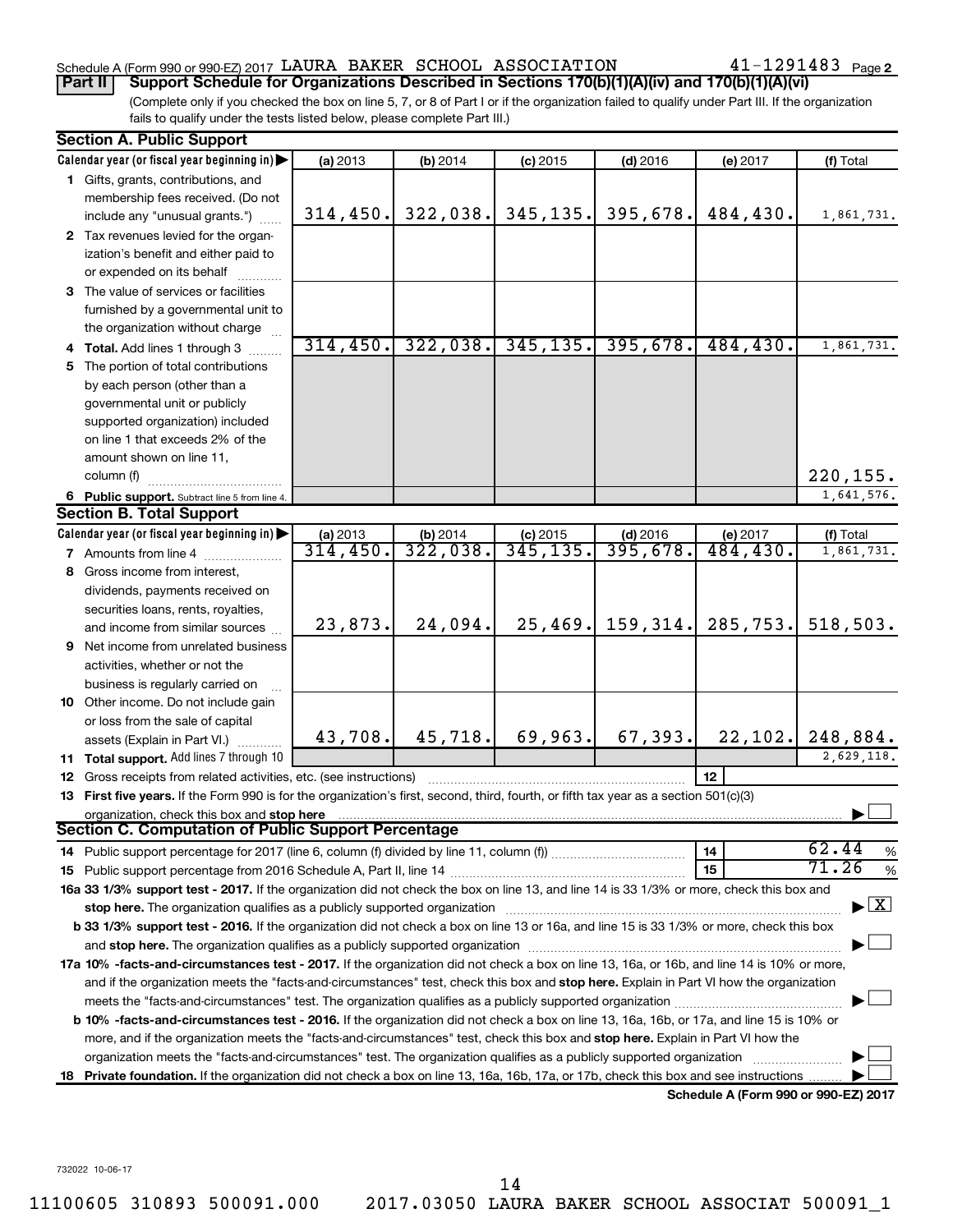#### Schedule A (Form 990 or 990-EZ) 2017  ${\tt LAWRA}$  BAKER SCHOOL ASSOCIATION  $41$  –  $1291483$  Page **Part III Support Schedule for Organizations Described in Section 509(a)(2)**

(Complete only if you checked the box on line 10 of Part I or if the organization failed to qualify under Part II. If the organization fails to qualify under the tests listed below, please complete Part II.)

|              | Calendar year (or fiscal year beginning in)                                                                                                                                                                                                                              | (a) 2013 | (b) 2014 | $(c)$ 2015                                      | $(d)$ 2016 | (e) 2017 | (f) Total                            |   |
|--------------|--------------------------------------------------------------------------------------------------------------------------------------------------------------------------------------------------------------------------------------------------------------------------|----------|----------|-------------------------------------------------|------------|----------|--------------------------------------|---|
|              | 1 Gifts, grants, contributions, and                                                                                                                                                                                                                                      |          |          |                                                 |            |          |                                      |   |
|              | membership fees received. (Do not                                                                                                                                                                                                                                        |          |          |                                                 |            |          |                                      |   |
|              | include any "unusual grants.")                                                                                                                                                                                                                                           |          |          |                                                 |            |          |                                      |   |
| $\mathbf{2}$ | Gross receipts from admissions,<br>merchandise sold or services per-<br>formed, or facilities furnished in<br>any activity that is related to the<br>organization's tax-exempt purpose                                                                                   |          |          |                                                 |            |          |                                      |   |
| 3.           | Gross receipts from activities that                                                                                                                                                                                                                                      |          |          |                                                 |            |          |                                      |   |
|              | are not an unrelated trade or bus-                                                                                                                                                                                                                                       |          |          |                                                 |            |          |                                      |   |
|              | iness under section 513                                                                                                                                                                                                                                                  |          |          |                                                 |            |          |                                      |   |
| 4            | Tax revenues levied for the organ-                                                                                                                                                                                                                                       |          |          |                                                 |            |          |                                      |   |
|              | ization's benefit and either paid to<br>or expended on its behalf<br>.                                                                                                                                                                                                   |          |          |                                                 |            |          |                                      |   |
| 5            | The value of services or facilities                                                                                                                                                                                                                                      |          |          |                                                 |            |          |                                      |   |
|              | furnished by a governmental unit to<br>the organization without charge                                                                                                                                                                                                   |          |          |                                                 |            |          |                                      |   |
|              | Total. Add lines 1 through 5                                                                                                                                                                                                                                             |          |          |                                                 |            |          |                                      |   |
| 6            |                                                                                                                                                                                                                                                                          |          |          |                                                 |            |          |                                      |   |
|              | 7a Amounts included on lines 1, 2, and<br>3 received from disqualified persons                                                                                                                                                                                           |          |          |                                                 |            |          |                                      |   |
|              | <b>b</b> Amounts included on lines 2 and 3 received                                                                                                                                                                                                                      |          |          |                                                 |            |          |                                      |   |
|              | from other than disqualified persons that<br>exceed the greater of \$5,000 or 1% of the<br>amount on line 13 for the year                                                                                                                                                |          |          |                                                 |            |          |                                      |   |
|              | c Add lines 7a and 7b                                                                                                                                                                                                                                                    |          |          |                                                 |            |          |                                      |   |
|              | 8 Public support. (Subtract line 7c from line 6.)                                                                                                                                                                                                                        |          |          |                                                 |            |          |                                      |   |
|              | <b>Section B. Total Support</b>                                                                                                                                                                                                                                          |          |          |                                                 |            |          |                                      |   |
|              | Calendar year (or fiscal year beginning in)                                                                                                                                                                                                                              | (a) 2013 | (b) 2014 | $(c)$ 2015                                      | $(d)$ 2016 | (e) 2017 | (f) Total                            |   |
|              | 9 Amounts from line 6                                                                                                                                                                                                                                                    |          |          |                                                 |            |          |                                      |   |
|              | <b>10a</b> Gross income from interest,<br>dividends, payments received on<br>securities loans, rents, royalties,<br>and income from similar sources                                                                                                                      |          |          |                                                 |            |          |                                      |   |
|              | <b>b</b> Unrelated business taxable income                                                                                                                                                                                                                               |          |          |                                                 |            |          |                                      |   |
|              | (less section 511 taxes) from businesses<br>acquired after June 30, 1975                                                                                                                                                                                                 |          |          |                                                 |            |          |                                      |   |
|              | c Add lines 10a and 10b                                                                                                                                                                                                                                                  |          |          |                                                 |            |          |                                      |   |
| 11           | Net income from unrelated business<br>activities not included in line 10b.<br>whether or not the business is<br>regularly carried on                                                                                                                                     |          |          |                                                 |            |          |                                      |   |
|              | <b>12</b> Other income. Do not include gain<br>or loss from the sale of capital<br>assets (Explain in Part VI.)                                                                                                                                                          |          |          |                                                 |            |          |                                      |   |
|              | <b>13</b> Total support. (Add lines 9, 10c, 11, and 12.)                                                                                                                                                                                                                 |          |          |                                                 |            |          |                                      |   |
|              | 14 First five years. If the Form 990 is for the organization's first, second, third, fourth, or fifth tax year as a section 501(c)(3) organization,                                                                                                                      |          |          |                                                 |            |          |                                      |   |
|              |                                                                                                                                                                                                                                                                          |          |          |                                                 |            |          |                                      |   |
|              | Section C. Computation of Public Support Percentage                                                                                                                                                                                                                      |          |          |                                                 |            |          |                                      |   |
|              |                                                                                                                                                                                                                                                                          |          |          |                                                 |            | 15       |                                      | % |
|              |                                                                                                                                                                                                                                                                          |          |          |                                                 |            | 16       |                                      | % |
|              | Section D. Computation of Investment Income Percentage                                                                                                                                                                                                                   |          |          |                                                 |            |          |                                      |   |
|              |                                                                                                                                                                                                                                                                          |          |          |                                                 |            | 17       |                                      | % |
|              |                                                                                                                                                                                                                                                                          |          |          |                                                 |            | 18       |                                      | % |
|              | 19a 33 1/3% support tests - 2017. If the organization did not check the box on line 14, and line 15 is more than 33 1/3%, and line 17 is not                                                                                                                             |          |          |                                                 |            |          |                                      |   |
|              | more than 33 1/3%, check this box and stop here. The organization qualifies as a publicly supported organization                                                                                                                                                         |          |          |                                                 |            |          |                                      |   |
|              | b 33 1/3% support tests - 2016. If the organization did not check a box on line 14 or line 19a, and line 16 is more than 33 1/3%, and<br>line 18 is not more than 33 1/3%, check this box and stop here. The organization qualifies as a publicly supported organization |          |          |                                                 |            |          |                                      |   |
|              |                                                                                                                                                                                                                                                                          |          |          |                                                 |            |          |                                      |   |
|              |                                                                                                                                                                                                                                                                          |          |          |                                                 |            |          | Schedule A (Form 990 or 990-EZ) 2017 |   |
|              | 732023 10-06-17                                                                                                                                                                                                                                                          |          |          | 15                                              |            |          |                                      |   |
|              | 11100605 310893 500091.000                                                                                                                                                                                                                                               |          |          | 2017.03050 LAURA BAKER SCHOOL ASSOCIAT 500091_1 |            |          |                                      |   |
|              |                                                                                                                                                                                                                                                                          |          |          |                                                 |            |          |                                      |   |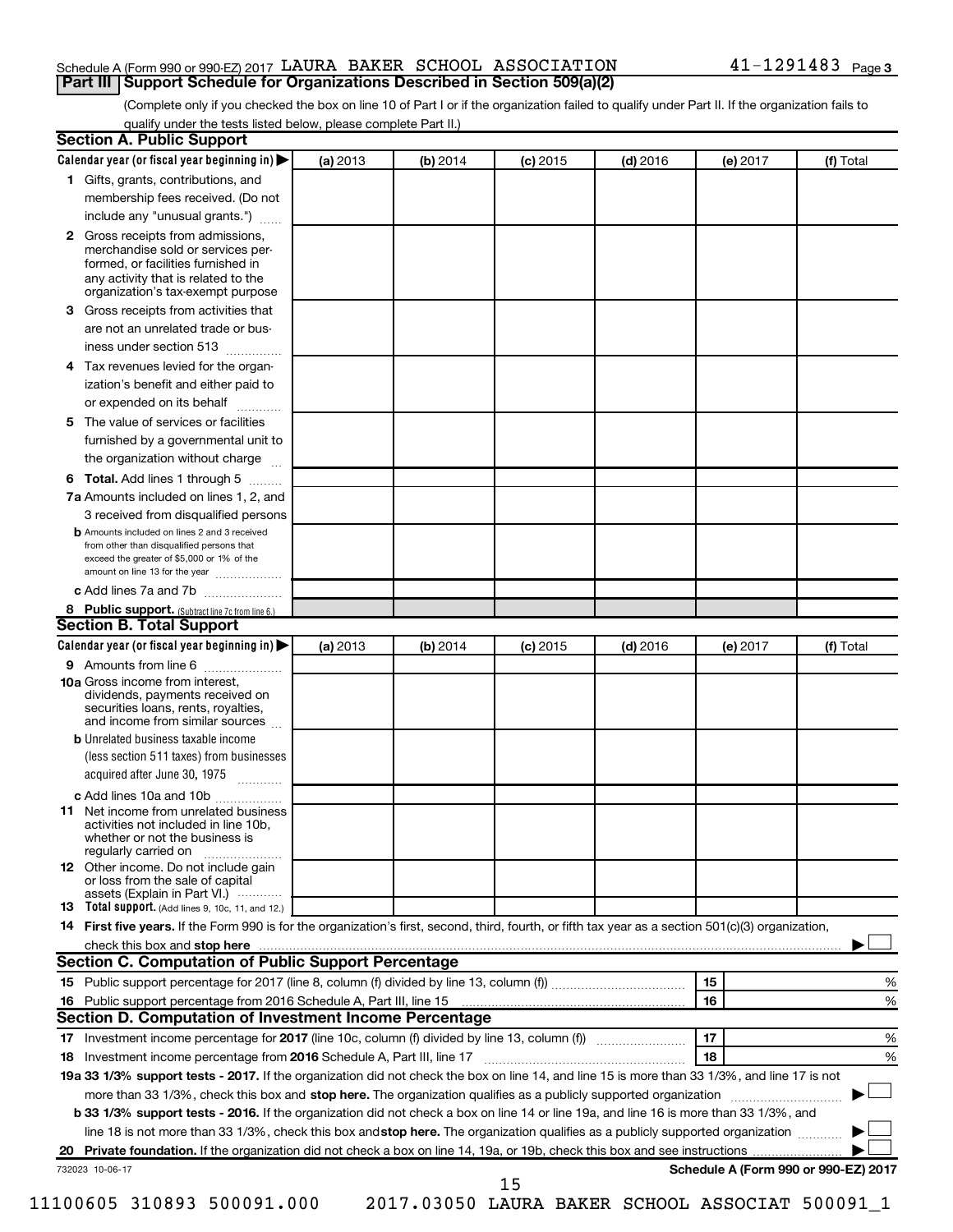#### Schedule A (Form 990 or 990-EZ) 2017  ${\tt LAWRA}$  BAKER SCHOOL ASSOCIATION  $41$  –  $1291483$  Page

### **Part IV Supporting Organizations**

(Complete only if you checked a box in line 12 on Part I. If you checked 12a of Part I, complete Sections A and B. If you checked 12b of Part I, complete Sections A and C. If you checked 12c of Part I, complete Sections A, D, and E. If you checked 12d of Part I, complete Sections A and D, and complete Part V.)

#### **Section A. All Supporting Organizations**

- **1** Are all of the organization's supported organizations listed by name in the organization's governing documents? If "No," describe in Part VI how the supported organizations are designated. If designated by *class or purpose, describe the designation. If historic and continuing relationship, explain.*
- **2** Did the organization have any supported organization that does not have an IRS determination of status under section 509(a)(1) or (2)? If "Yes," explain in Part **VI** how the organization determined that the supported *organization was described in section 509(a)(1) or (2).*
- **3a** Did the organization have a supported organization described in section 501(c)(4), (5), or (6)? If "Yes," answer *(b) and (c) below.*
- **b** Did the organization confirm that each supported organization qualified under section 501(c)(4), (5), or (6) and satisfied the public support tests under section 509(a)(2)? If "Yes," describe in Part VI when and how the *organization made the determination.*
- **c** Did the organization ensure that all support to such organizations was used exclusively for section 170(c)(2)(B) purposes? If "Yes," explain in Part VI what controls the organization put in place to ensure such use.
- **4 a** *If* Was any supported organization not organized in the United States ("foreign supported organization")? *"Yes," and if you checked 12a or 12b in Part I, answer (b) and (c) below.*
- **b** Did the organization have ultimate control and discretion in deciding whether to make grants to the foreign supported organization? If "Yes," describe in Part VI how the organization had such control and discretion *despite being controlled or supervised by or in connection with its supported organizations.*
- **c** Did the organization support any foreign supported organization that does not have an IRS determination under sections 501(c)(3) and 509(a)(1) or (2)? If "Yes," explain in Part VI what controls the organization used *to ensure that all support to the foreign supported organization was used exclusively for section 170(c)(2)(B) purposes.*
- **5a** Did the organization add, substitute, or remove any supported organizations during the tax year? If "Yes," answer (b) and (c) below (if applicable). Also, provide detail in **Part VI,** including (i) the names and EIN *numbers of the supported organizations added, substituted, or removed; (ii) the reasons for each such action; (iii) the authority under the organization's organizing document authorizing such action; and (iv) how the action was accomplished (such as by amendment to the organizing document).*
- **b Type I or Type II only.** Was any added or substituted supported organization part of a class already designated in the organization's organizing document?
- **c Substitutions only.**  Was the substitution the result of an event beyond the organization's control?
- **6** Did the organization provide support (whether in the form of grants or the provision of services or facilities) to **Part VI.** support or benefit one or more of the filing organization's supported organizations? If "Yes," provide detail in anyone other than (i) its supported organizations, (ii) individuals that are part of the charitable class benefited by one or more of its supported organizations, or (iii) other supporting organizations that also
- **7** Did the organization provide a grant, loan, compensation, or other similar payment to a substantial contributor regard to a substantial contributor? If "Yes," complete Part I of Schedule L (Form 990 or 990-EZ). (defined in section 4958(c)(3)(C)), a family member of a substantial contributor, or a 35% controlled entity with
- **8** Did the organization make a loan to a disqualified person (as defined in section 4958) not described in line 7? *If "Yes," complete Part I of Schedule L (Form 990 or 990-EZ).*
- **9 a** Was the organization controlled directly or indirectly at any time during the tax year by one or more in section 509(a)(1) or (2))? If "Yes," provide detail in **Part VI.** disqualified persons as defined in section 4946 (other than foundation managers and organizations described
- **b** Did one or more disqualified persons (as defined in line 9a) hold a controlling interest in any entity in which the supporting organization had an interest? If "Yes," provide detail in Part VI.
- **c** Did a disqualified person (as defined in line 9a) have an ownership interest in, or derive any personal benefit from, assets in which the supporting organization also had an interest? If "Yes," provide detail in Part VI.
- **10 a** Was the organization subject to the excess business holdings rules of section 4943 because of section supporting organizations)? If "Yes," answer 10b below. 4943(f) (regarding certain Type II supporting organizations, and all Type III non-functionally integrated
	- **b** Did the organization have any excess business holdings in the tax year? (Use Schedule C, Form 4720, to *determine whether the organization had excess business holdings.)*

732024 10-06-17

**Schedule A (Form 990 or 990-EZ) 2017**

**1**

**2**

**3a**

**3b**

**3c**

**4a**

**4b**

**4c**

**5a**

**5b 5c**

**6**

**7**

**8**

**9a**

**9b**

**9c**

**10a**

**10b**

**Yes No**

11100605 310893 500091.000 2017.03050 LAURA BAKER SCHOOL ASSOCIAT 500091\_1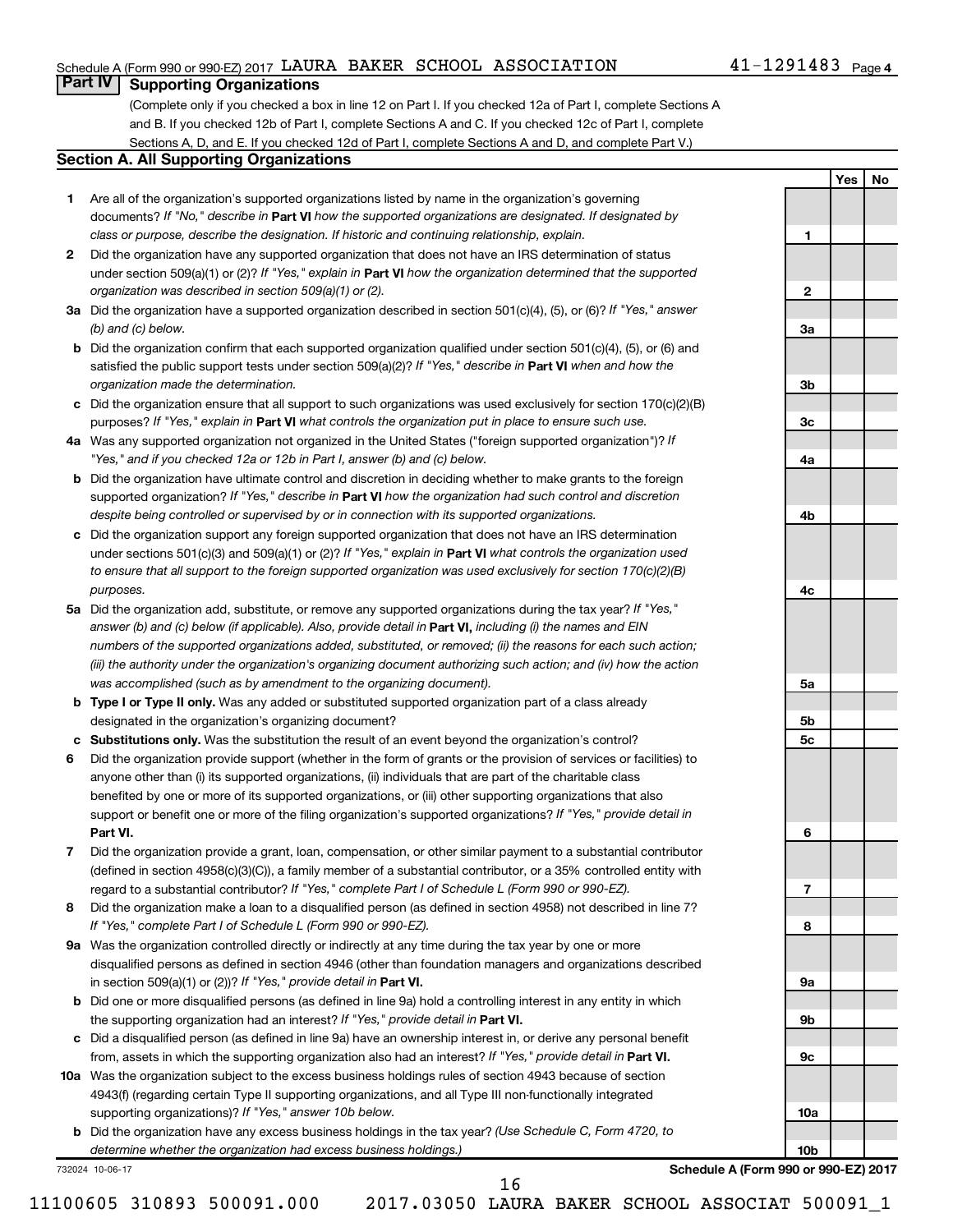#### $S$ chedule A (Form 990 or 990-EZ) 2017 LAURA BAKER SCHOOL ASSOCIATION  $41-1291483$  Page LAURA BAKER SCHOOL ASSOCIATION 41-1291483

|    | <b>Part IV</b>  | <b>Supporting Organizations (continued)</b>                                                                                                                                                                            |                 |     |    |
|----|-----------------|------------------------------------------------------------------------------------------------------------------------------------------------------------------------------------------------------------------------|-----------------|-----|----|
|    |                 |                                                                                                                                                                                                                        |                 | Yes | No |
| 11 |                 | Has the organization accepted a gift or contribution from any of the following persons?                                                                                                                                |                 |     |    |
|    |                 | a A person who directly or indirectly controls, either alone or together with persons described in (b) and (c)                                                                                                         |                 |     |    |
|    |                 | below, the governing body of a supported organization?                                                                                                                                                                 | 11a             |     |    |
|    |                 | <b>b</b> A family member of a person described in (a) above?                                                                                                                                                           | 11 <sub>b</sub> |     |    |
|    |                 | c A 35% controlled entity of a person described in (a) or (b) above? If "Yes" to a, b, or c, provide detail in Part VI.                                                                                                | 11c             |     |    |
|    |                 | <b>Section B. Type I Supporting Organizations</b>                                                                                                                                                                      |                 |     |    |
|    |                 |                                                                                                                                                                                                                        |                 | Yes | No |
| 1  |                 | Did the directors, trustees, or membership of one or more supported organizations have the power to                                                                                                                    |                 |     |    |
|    |                 | regularly appoint or elect at least a majority of the organization's directors or trustees at all times during the                                                                                                     |                 |     |    |
|    |                 | tax year? If "No," describe in Part VI how the supported organization(s) effectively operated, supervised, or                                                                                                          |                 |     |    |
|    |                 | controlled the organization's activities. If the organization had more than one supported organization,                                                                                                                |                 |     |    |
|    |                 | describe how the powers to appoint and/or remove directors or trustees were allocated among the supported                                                                                                              |                 |     |    |
|    |                 | organizations and what conditions or restrictions, if any, applied to such powers during the tax year.                                                                                                                 | 1               |     |    |
| 2  |                 | Did the organization operate for the benefit of any supported organization other than the supported                                                                                                                    |                 |     |    |
|    |                 | organization(s) that operated, supervised, or controlled the supporting organization? If "Yes," explain in                                                                                                             |                 |     |    |
|    |                 | Part VI how providing such benefit carried out the purposes of the supported organization(s) that operated,                                                                                                            |                 |     |    |
|    |                 | supervised, or controlled the supporting organization.                                                                                                                                                                 | 2               |     |    |
|    |                 | <b>Section C. Type II Supporting Organizations</b>                                                                                                                                                                     |                 |     |    |
|    |                 |                                                                                                                                                                                                                        |                 | Yes | No |
| 1  |                 | Were a majority of the organization's directors or trustees during the tax year also a majority of the directors                                                                                                       |                 |     |    |
|    |                 | or trustees of each of the organization's supported organization(s)? If "No," describe in Part VI how control                                                                                                          |                 |     |    |
|    |                 | or management of the supporting organization was vested in the same persons that controlled or managed                                                                                                                 |                 |     |    |
|    |                 | the supported organization(s).                                                                                                                                                                                         | 1               |     |    |
|    |                 | <b>Section D. All Type III Supporting Organizations</b>                                                                                                                                                                |                 |     |    |
|    |                 |                                                                                                                                                                                                                        |                 | Yes | No |
| 1  |                 | Did the organization provide to each of its supported organizations, by the last day of the fifth month of the                                                                                                         |                 |     |    |
|    |                 | organization's tax year, (i) a written notice describing the type and amount of support provided during the prior tax                                                                                                  |                 |     |    |
|    |                 | year, (ii) a copy of the Form 990 that was most recently filed as of the date of notification, and (iii) copies of the                                                                                                 |                 |     |    |
|    |                 | organization's governing documents in effect on the date of notification, to the extent not previously provided?                                                                                                       | 1               |     |    |
| 2  |                 | Were any of the organization's officers, directors, or trustees either (i) appointed or elected by the supported                                                                                                       |                 |     |    |
|    |                 | organization(s) or (ii) serving on the governing body of a supported organization? If "No," explain in Part VI how                                                                                                     |                 |     |    |
|    |                 | the organization maintained a close and continuous working relationship with the supported organization(s).                                                                                                            | 2               |     |    |
| 3  |                 | By reason of the relationship described in (2), did the organization's supported organizations have a                                                                                                                  |                 |     |    |
|    |                 | significant voice in the organization's investment policies and in directing the use of the organization's                                                                                                             |                 |     |    |
|    |                 | income or assets at all times during the tax year? If "Yes," describe in Part VI the role the organization's                                                                                                           |                 |     |    |
|    |                 | supported organizations played in this regard.                                                                                                                                                                         | з               |     |    |
|    |                 | Section E. Type III Functionally Integrated Supporting Organizations                                                                                                                                                   |                 |     |    |
| 1  |                 | Check the box next to the method that the organization used to satisfy the Integral Part Test during the yealsee instructions).                                                                                        |                 |     |    |
| a  |                 | The organization satisfied the Activities Test. Complete line 2 below.                                                                                                                                                 |                 |     |    |
| b  |                 | The organization is the parent of each of its supported organizations. Complete line 3 below.                                                                                                                          |                 |     |    |
| c  |                 | The organization supported a governmental entity. Describe in Part VI how you supported a government entity (see instructions).                                                                                        |                 |     |    |
| 2  |                 | Activities Test. Answer (a) and (b) below.                                                                                                                                                                             |                 | Yes | No |
| а  |                 | Did substantially all of the organization's activities during the tax year directly further the exempt purposes of                                                                                                     |                 |     |    |
|    |                 | the supported organization(s) to which the organization was responsive? If "Yes," then in Part VI identify<br>those supported organizations and explain how these activities directly furthered their exempt purposes, |                 |     |    |
|    |                 |                                                                                                                                                                                                                        |                 |     |    |
|    |                 | how the organization was responsive to those supported organizations, and how the organization determined<br>that these activities constituted substantially all of its activities.                                    | 2a              |     |    |
| b  |                 | Did the activities described in (a) constitute activities that, but for the organization's involvement, one or more                                                                                                    |                 |     |    |
|    |                 | of the organization's supported organization(s) would have been engaged in? If "Yes," explain in Part VI the                                                                                                           |                 |     |    |
|    |                 | reasons for the organization's position that its supported organization(s) would have engaged in these                                                                                                                 |                 |     |    |
|    |                 | activities but for the organization's involvement.                                                                                                                                                                     | 2b              |     |    |
| З  |                 | Parent of Supported Organizations. Answer (a) and (b) below.                                                                                                                                                           |                 |     |    |
| а  |                 | Did the organization have the power to regularly appoint or elect a majority of the officers, directors, or                                                                                                            |                 |     |    |
|    |                 | trustees of each of the supported organizations? Provide details in Part VI.                                                                                                                                           | За              |     |    |
|    |                 | <b>b</b> Did the organization exercise a substantial degree of direction over the policies, programs, and activities of each                                                                                           |                 |     |    |
|    |                 | of its supported organizations? If "Yes," describe in Part VI the role played by the organization in this regard.                                                                                                      | 3b              |     |    |
|    | 732025 10-06-17 | Schedule A (Form 990 or 990-EZ) 2017                                                                                                                                                                                   |                 |     |    |
|    |                 | 17                                                                                                                                                                                                                     |                 |     |    |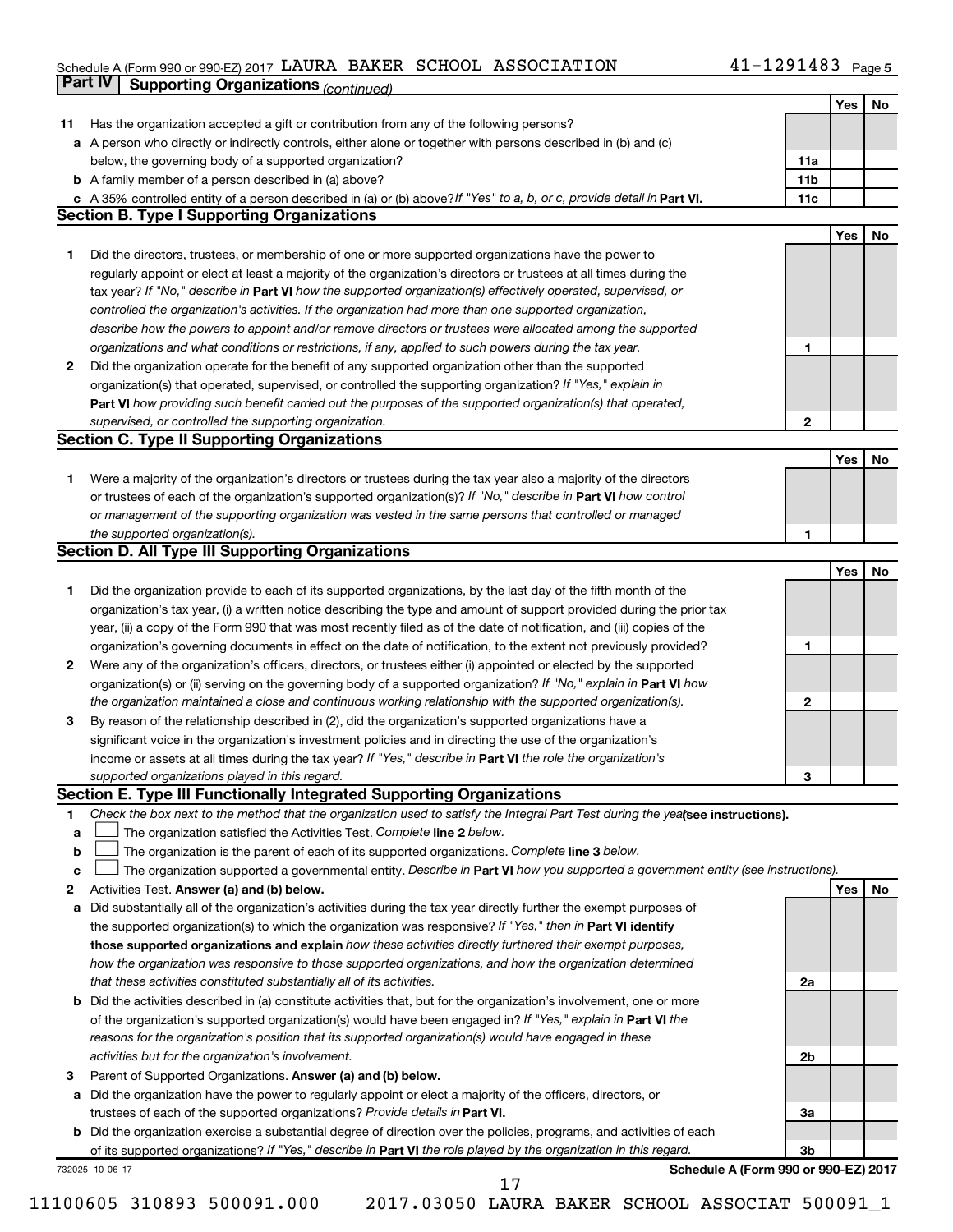#### Schedule A (Form 990 or 990-EZ) 2017  ${\tt LAWRA}$  BAKER SCHOOL ASSOCIATION  $41$  –  $1291483$  Page **Part V Type III Non-Functionally Integrated 509(a)(3) Supporting Organizations**

#### 1 **Letter See instructions.** All Check here if the organization satisfied the Integral Part Test as a qualifying trust on Nov. 20, 1970 (explain in Part VI.) See instructions. All other Type III non-functionally integrated supporting organizations must complete Sections A through E.

|              | Section A - Adjusted Net Income                                              |                | (A) Prior Year | (B) Current Year<br>(optional) |
|--------------|------------------------------------------------------------------------------|----------------|----------------|--------------------------------|
| 1            | Net short-term capital gain                                                  | 1              |                |                                |
| 2            | Recoveries of prior-year distributions                                       | $\mathbf{2}$   |                |                                |
| 3            | Other gross income (see instructions)                                        | 3              |                |                                |
| 4            | Add lines 1 through 3                                                        | 4              |                |                                |
| 5            | Depreciation and depletion                                                   | 5              |                |                                |
| 6            | Portion of operating expenses paid or incurred for production or             |                |                |                                |
|              | collection of gross income or for management, conservation, or               |                |                |                                |
|              | maintenance of property held for production of income (see instructions)     | 6              |                |                                |
| 7            | Other expenses (see instructions)                                            | $\overline{7}$ |                |                                |
| 8            | Adjusted Net Income (subtract lines 5, 6, and 7 from line 4)                 | 8              |                |                                |
|              | <b>Section B - Minimum Asset Amount</b>                                      |                | (A) Prior Year | (B) Current Year<br>(optional) |
| 1            | Aggregate fair market value of all non-exempt-use assets (see                |                |                |                                |
|              | instructions for short tax year or assets held for part of year):            |                |                |                                |
|              | a Average monthly value of securities                                        | 1a             |                |                                |
|              | <b>b</b> Average monthly cash balances                                       | 1 <sub>b</sub> |                |                                |
|              | c Fair market value of other non-exempt-use assets                           | 1c             |                |                                |
|              | d Total (add lines 1a, 1b, and 1c)                                           | 1d             |                |                                |
|              | e Discount claimed for blockage or other                                     |                |                |                                |
|              | factors (explain in detail in <b>Part VI</b> ):                              |                |                |                                |
| 2            | Acquisition indebtedness applicable to non-exempt-use assets                 | $\mathbf{2}$   |                |                                |
| 3            | Subtract line 2 from line 1d                                                 | 3              |                |                                |
| 4            | Cash deemed held for exempt use. Enter 1-1/2% of line 3 (for greater amount, |                |                |                                |
|              | see instructions)                                                            | 4              |                |                                |
| 5            | Net value of non-exempt-use assets (subtract line 4 from line 3)             | 5              |                |                                |
| 6            | Multiply line 5 by .035                                                      | 6              |                |                                |
| 7            | Recoveries of prior-year distributions                                       | $\overline{7}$ |                |                                |
| 8            | Minimum Asset Amount (add line 7 to line 6)                                  | 8              |                |                                |
|              | <b>Section C - Distributable Amount</b>                                      |                |                | <b>Current Year</b>            |
| 1            | Adjusted net income for prior year (from Section A, line 8, Column A)        | 1              |                |                                |
| $\mathbf{2}$ | Enter 85% of line 1                                                          | $\mathbf{2}$   |                |                                |
| 3            | Minimum asset amount for prior year (from Section B, line 8, Column A)       | 3              |                |                                |
| 4            | Enter greater of line 2 or line 3                                            | 4              |                |                                |
| 5            | Income tax imposed in prior year                                             | 5              |                |                                |
| 6            | Distributable Amount. Subtract line 5 from line 4, unless subject to         |                |                |                                |
|              | emergency temporary reduction (see instructions)                             | 6              |                |                                |
|              |                                                                              |                |                |                                |

**7** Check here if the current year is the organization's first as a non-functionally integrated Type III supporting organization (see † instructions).

**Schedule A (Form 990 or 990-EZ) 2017**

732026 10-06-17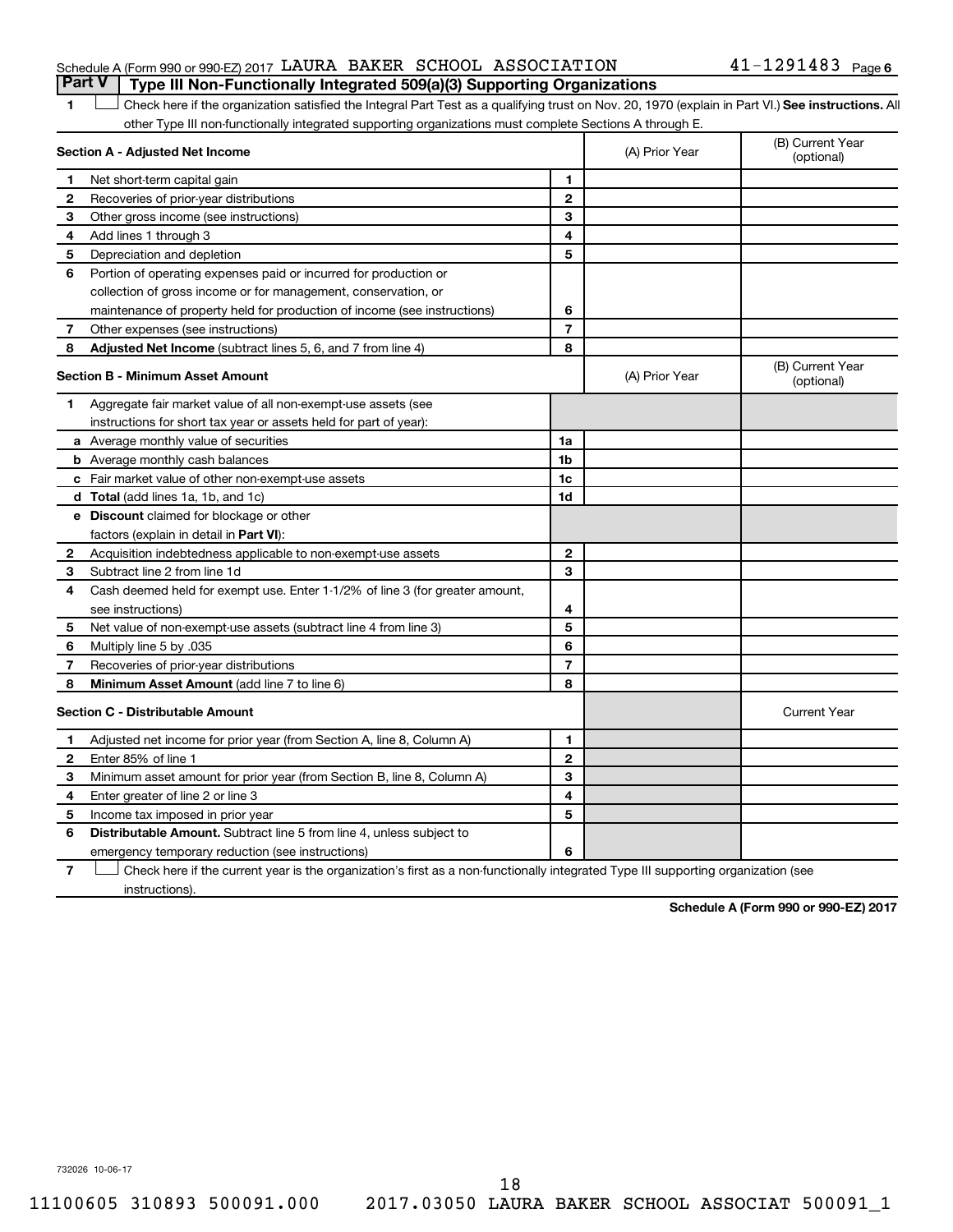#### $S$ chedule A (Form 990 or 990-EZ) 2017 LAURA BAKER SCHOOL ASSOCIATION  $41-1291483$  Page LAURA BAKER SCHOOL ASSOCIATION 41-1291483

| <b>Part V</b> | Type III Non-Functionally Integrated 509(a)(3) Supporting Organizations (continued)        |                             |                                       |                                                |  |  |  |  |  |  |  |
|---------------|--------------------------------------------------------------------------------------------|-----------------------------|---------------------------------------|------------------------------------------------|--|--|--|--|--|--|--|
|               | <b>Section D - Distributions</b>                                                           |                             |                                       | <b>Current Year</b>                            |  |  |  |  |  |  |  |
| 1             | Amounts paid to supported organizations to accomplish exempt purposes                      |                             |                                       |                                                |  |  |  |  |  |  |  |
| $\mathbf{2}$  | Amounts paid to perform activity that directly furthers exempt purposes of supported       |                             |                                       |                                                |  |  |  |  |  |  |  |
|               | organizations, in excess of income from activity                                           |                             |                                       |                                                |  |  |  |  |  |  |  |
| 3             | Administrative expenses paid to accomplish exempt purposes of supported organizations      |                             |                                       |                                                |  |  |  |  |  |  |  |
| 4             | Amounts paid to acquire exempt-use assets                                                  |                             |                                       |                                                |  |  |  |  |  |  |  |
| 5             | Qualified set-aside amounts (prior IRS approval required)                                  |                             |                                       |                                                |  |  |  |  |  |  |  |
| 6             | Other distributions (describe in <b>Part VI</b> ). See instructions.                       |                             |                                       |                                                |  |  |  |  |  |  |  |
| 7             | Total annual distributions. Add lines 1 through 6.                                         |                             |                                       |                                                |  |  |  |  |  |  |  |
| 8             | Distributions to attentive supported organizations to which the organization is responsive |                             |                                       |                                                |  |  |  |  |  |  |  |
|               | (provide details in Part VI). See instructions.                                            |                             |                                       |                                                |  |  |  |  |  |  |  |
| 9             | Distributable amount for 2017 from Section C, line 6                                       |                             |                                       |                                                |  |  |  |  |  |  |  |
| 10            | Line 8 amount divided by line 9 amount                                                     |                             |                                       |                                                |  |  |  |  |  |  |  |
|               |                                                                                            | (i)                         | (ii)                                  | (iii)                                          |  |  |  |  |  |  |  |
|               | Section E - Distribution Allocations (see instructions)                                    | <b>Excess Distributions</b> | <b>Underdistributions</b><br>Pre-2017 | <b>Distributable</b><br><b>Amount for 2017</b> |  |  |  |  |  |  |  |
| 1             | Distributable amount for 2017 from Section C, line 6                                       |                             |                                       |                                                |  |  |  |  |  |  |  |
| $\mathbf{2}$  | Underdistributions, if any, for years prior to 2017 (reason-                               |                             |                                       |                                                |  |  |  |  |  |  |  |
|               | able cause required- explain in Part VI). See instructions.                                |                             |                                       |                                                |  |  |  |  |  |  |  |
| 3             | Excess distributions carryover, if any, to 2017                                            |                             |                                       |                                                |  |  |  |  |  |  |  |
| a             |                                                                                            |                             |                                       |                                                |  |  |  |  |  |  |  |
|               | <b>b</b> From 2013                                                                         |                             |                                       |                                                |  |  |  |  |  |  |  |
|               | c From 2014                                                                                |                             |                                       |                                                |  |  |  |  |  |  |  |
|               | d From 2015                                                                                |                             |                                       |                                                |  |  |  |  |  |  |  |
|               | e From 2016                                                                                |                             |                                       |                                                |  |  |  |  |  |  |  |
|               | f Total of lines 3a through e                                                              |                             |                                       |                                                |  |  |  |  |  |  |  |
|               | <b>g</b> Applied to underdistributions of prior years                                      |                             |                                       |                                                |  |  |  |  |  |  |  |
|               | h Applied to 2017 distributable amount                                                     |                             |                                       |                                                |  |  |  |  |  |  |  |
| Ť.            | Carryover from 2012 not applied (see instructions)                                         |                             |                                       |                                                |  |  |  |  |  |  |  |
|               | Remainder. Subtract lines 3g, 3h, and 3i from 3f.                                          |                             |                                       |                                                |  |  |  |  |  |  |  |
| 4             | Distributions for 2017 from Section D,                                                     |                             |                                       |                                                |  |  |  |  |  |  |  |
|               | line $7:$                                                                                  |                             |                                       |                                                |  |  |  |  |  |  |  |
|               | a Applied to underdistributions of prior years                                             |                             |                                       |                                                |  |  |  |  |  |  |  |
|               | <b>b</b> Applied to 2017 distributable amount                                              |                             |                                       |                                                |  |  |  |  |  |  |  |
| с             | Remainder. Subtract lines 4a and 4b from 4.                                                |                             |                                       |                                                |  |  |  |  |  |  |  |
| 5             | Remaining underdistributions for years prior to 2017, if                                   |                             |                                       |                                                |  |  |  |  |  |  |  |
|               | any. Subtract lines 3g and 4a from line 2. For result greater                              |                             |                                       |                                                |  |  |  |  |  |  |  |
|               | than zero, explain in Part VI. See instructions.                                           |                             |                                       |                                                |  |  |  |  |  |  |  |
| 6             | Remaining underdistributions for 2017. Subtract lines 3h                                   |                             |                                       |                                                |  |  |  |  |  |  |  |
|               | and 4b from line 1. For result greater than zero, explain in                               |                             |                                       |                                                |  |  |  |  |  |  |  |
|               | <b>Part VI.</b> See instructions.                                                          |                             |                                       |                                                |  |  |  |  |  |  |  |
| $\mathbf{7}$  | Excess distributions carryover to 2018. Add lines 3j                                       |                             |                                       |                                                |  |  |  |  |  |  |  |
|               | and 4c.                                                                                    |                             |                                       |                                                |  |  |  |  |  |  |  |
| 8             | Breakdown of line 7:                                                                       |                             |                                       |                                                |  |  |  |  |  |  |  |
|               | a Excess from 2013                                                                         |                             |                                       |                                                |  |  |  |  |  |  |  |
|               | <b>b</b> Excess from 2014                                                                  |                             |                                       |                                                |  |  |  |  |  |  |  |
|               | c Excess from 2015                                                                         |                             |                                       |                                                |  |  |  |  |  |  |  |
|               | d Excess from 2016                                                                         |                             |                                       |                                                |  |  |  |  |  |  |  |
|               | e Excess from 2017                                                                         |                             |                                       |                                                |  |  |  |  |  |  |  |

**Schedule A (Form 990 or 990-EZ) 2017**

732027 10-06-17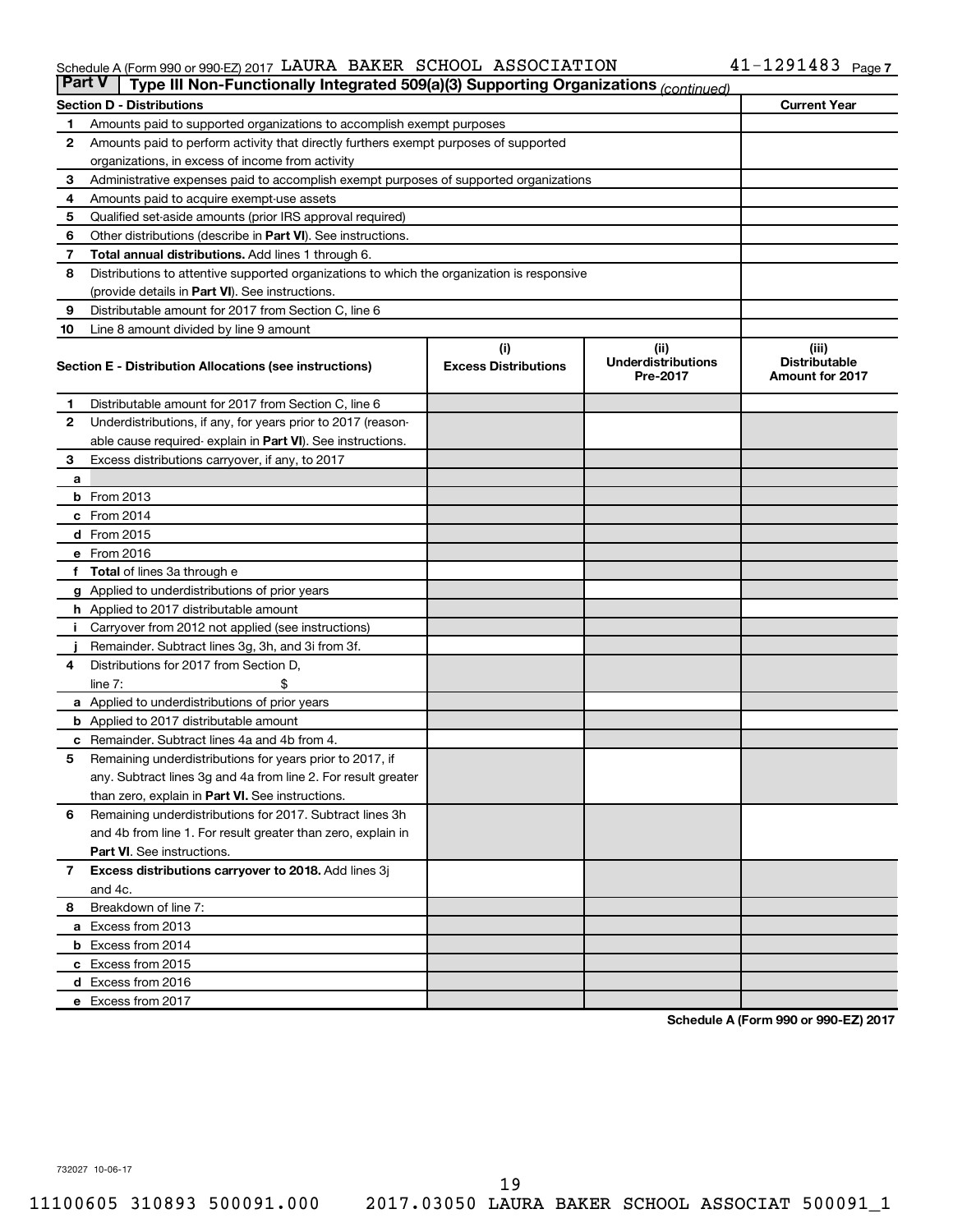| <b>Part VI</b>                                              |                     |              |          |  |    |  | Supplemental Information. Provide the explanations required by Part II, line 10; Part II, line 17a or 17b; Part III, line 12;<br>Part IV, Section A, lines 1, 2, 3b, 3c, 4b, 4c, 5a, 6, 9a, 9b, 9c, 11a, 11b, and 11c; Part IV, Section B, lines 1 and 2; Part IV, Section C,       |
|-------------------------------------------------------------|---------------------|--------------|----------|--|----|--|-------------------------------------------------------------------------------------------------------------------------------------------------------------------------------------------------------------------------------------------------------------------------------------|
|                                                             | (See instructions.) |              |          |  |    |  | line 1; Part IV, Section D, lines 2 and 3; Part IV, Section E, lines 1c, 2a, 2b, 3a, and 3b; Part V, line 1; Part V, Section B, line 1e; Part V,<br>Section D, lines 5, 6, and 8; and Part V, Section E, lines 2, 5, and 6. Also complete this part for any additional information. |
| SCHEDULE A, PART II, LINE 10, EXPLANATION FOR OTHER INCOME: |                     |              |          |  |    |  |                                                                                                                                                                                                                                                                                     |
| OTHER INCOME                                                |                     |              |          |  |    |  |                                                                                                                                                                                                                                                                                     |
| 2013                                                        | <b>AMOUNT:</b>      | \$           | 22,628.  |  |    |  |                                                                                                                                                                                                                                                                                     |
| 2014 AMOUNT:                                                |                     | \$           | 23, 207. |  |    |  |                                                                                                                                                                                                                                                                                     |
| 2015                                                        | <b>AMOUNT:</b>      | \$           | 49,563.  |  |    |  |                                                                                                                                                                                                                                                                                     |
| 2016 AMOUNT:                                                |                     | \$           | 67,393.  |  |    |  |                                                                                                                                                                                                                                                                                     |
| 2017                                                        | <b>AMOUNT:</b>      | \$           | 22,102.  |  |    |  |                                                                                                                                                                                                                                                                                     |
|                                                             |                     |              |          |  |    |  |                                                                                                                                                                                                                                                                                     |
| <b>GOLF</b>                                                 | FUNDRAISER          |              |          |  |    |  |                                                                                                                                                                                                                                                                                     |
| 2013                                                        | <b>AMOUNT:</b>      | \$<br>5,600. |          |  |    |  |                                                                                                                                                                                                                                                                                     |
| 2014 AMOUNT:                                                |                     | \$<br>4,511. |          |  |    |  |                                                                                                                                                                                                                                                                                     |
| 2015 AMOUNT:                                                |                     | \$<br>5,400. |          |  |    |  |                                                                                                                                                                                                                                                                                     |
|                                                             |                     |              |          |  |    |  |                                                                                                                                                                                                                                                                                     |
| <b>GALA FUNDRAISER</b>                                      |                     |              |          |  |    |  |                                                                                                                                                                                                                                                                                     |
| 2013 AMOUNT:                                                |                     | \$           | 15,480.  |  |    |  |                                                                                                                                                                                                                                                                                     |
| 2014 AMOUNT:                                                |                     | \$           | 18,000.  |  |    |  |                                                                                                                                                                                                                                                                                     |
| 2015 AMOUNT: \$                                             |                     | 15,000.      |          |  |    |  |                                                                                                                                                                                                                                                                                     |
|                                                             |                     |              |          |  |    |  |                                                                                                                                                                                                                                                                                     |
|                                                             |                     |              |          |  |    |  |                                                                                                                                                                                                                                                                                     |
|                                                             |                     |              |          |  |    |  |                                                                                                                                                                                                                                                                                     |
|                                                             |                     |              |          |  |    |  |                                                                                                                                                                                                                                                                                     |
|                                                             |                     |              |          |  |    |  |                                                                                                                                                                                                                                                                                     |
|                                                             |                     |              |          |  |    |  |                                                                                                                                                                                                                                                                                     |
|                                                             |                     |              |          |  |    |  |                                                                                                                                                                                                                                                                                     |
|                                                             |                     |              |          |  |    |  |                                                                                                                                                                                                                                                                                     |
|                                                             |                     |              |          |  |    |  |                                                                                                                                                                                                                                                                                     |
|                                                             |                     |              |          |  |    |  |                                                                                                                                                                                                                                                                                     |
| 732028 10-06-17                                             |                     |              |          |  | າ∩ |  | Schedule A (Form 990 or 990-EZ) 2017                                                                                                                                                                                                                                                |

 $S$ chedule A (Form 990 or 990-EZ) 2017 LAURA BAKER SCHOOL ASSOCIATION  $41-1291483$  Page

LAURA BAKER SCHOOL ASSOCIATION 41-1291483

11100605 310893 500091.000 2017.03050 LAURA BAKER SCHOOL ASSOCIAT 500091\_1

41-1291483 Page 8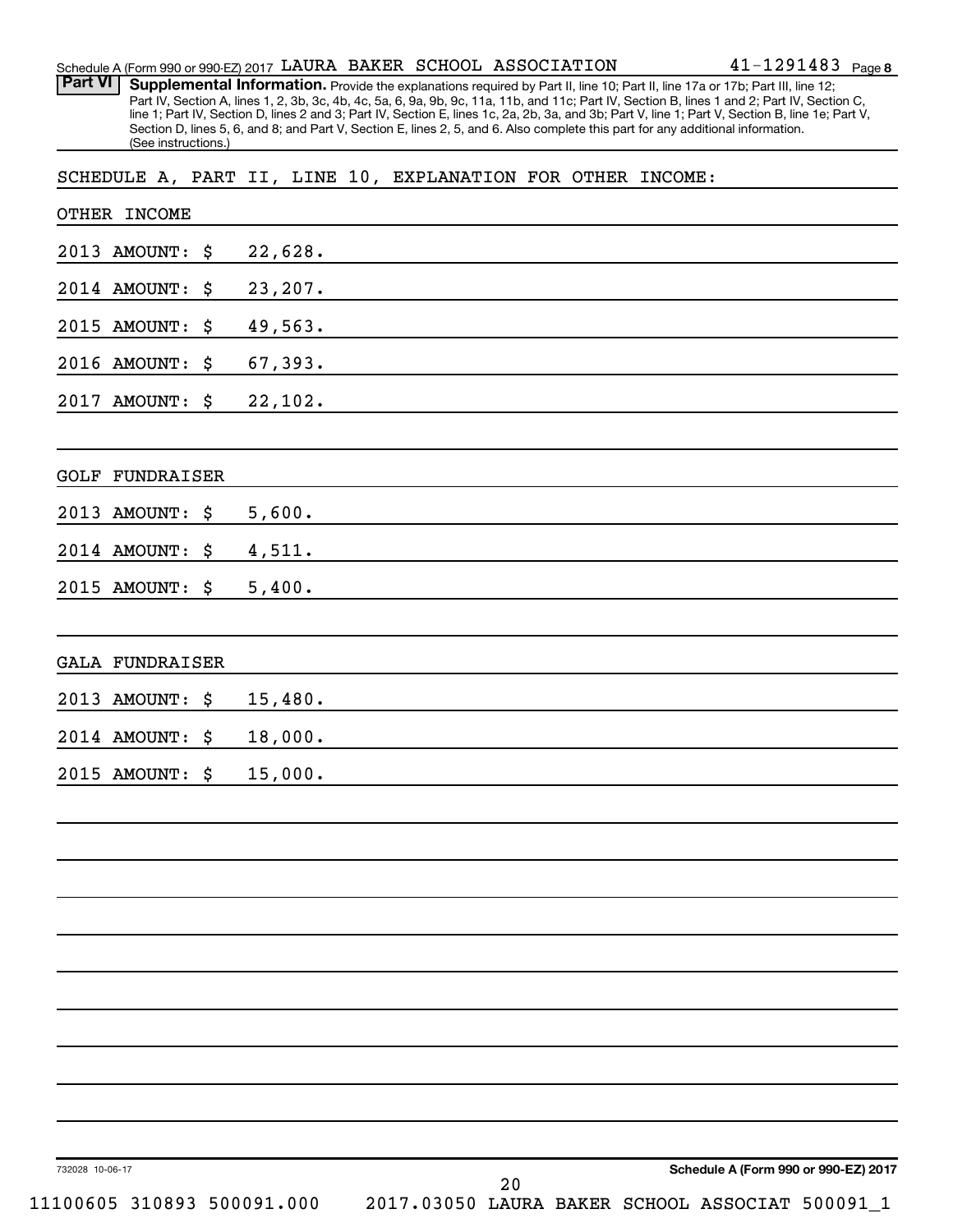Department of the Treasury Internal Revenue Service

| (Form 990) |
|------------|
|            |

# **SCHEDULE D Supplemental Financial Statements**<br> **Form 990 2017**<br> **Part IV** line 6.7.8.9.10, 11a, 11b, 11d, 11d, 11d, 11d, 11d, 12a, 0r, 12b

**(Form 990) | Complete if the organization answered "Yes" on Form 990, Part IV, line 6, 7, 8, 9, 10, 11a, 11b, 11c, 11d, 11e, 11f, 12a, or 12b.**

**| Attach to Form 990. |Go to www.irs.gov/Form990 for instructions and the latest information.**



#### Name of the organization<br>**Employer identification number**<br>41-1291483 LAURA BAKER SCHOOL ASSOCIATION

| organization answered "Yes" on Form 990, Part IV, line 6.<br>(a) Donor advised funds<br>(b) Funds and other accounts<br>1.<br>Aggregate value of contributions to (during year)<br>2<br>Aggregate value of grants from (during year)<br>з<br>4<br>Did the organization inform all donors and donor advisors in writing that the assets held in donor advised funds<br>5<br>Yes<br>Did the organization inform all grantees, donors, and donor advisors in writing that grant funds can be used only<br>6<br>for charitable purposes and not for the benefit of the donor or donor advisor, or for any other purpose conferring<br>Yes<br>impermissible private benefit?<br>Part II<br><b>Conservation Easements.</b> Complete if the organization answered "Yes" on Form 990, Part IV, line 7.<br>Purpose(s) of conservation easements held by the organization (check all that apply).<br>1.<br>Preservation of land for public use (e.g., recreation or education)<br>Preservation of a historically important land area<br>Preservation of a certified historic structure<br>Protection of natural habitat<br>Preservation of open space<br>Complete lines 2a through 2d if the organization held a qualified conservation contribution in the form of a conservation easement on the last<br>2<br>Held at the End of the Tax Year<br>day of the tax year.<br>2a<br><b>b</b> Total acreage restricted by conservation easements<br>2b<br>2c<br>c<br>Number of conservation easements included in (c) acquired after 7/25/06, and not on a historic structure<br>d<br>2d<br>listed in the National Register [111] Marshall Register [11] Marshall Register [11] Marshall Register [11] Marshall Register [11] Marshall Register [11] Marshall Register [11] Marshall Register [11] Marshall Register [11]<br>Number of conservation easements modified, transferred, released, extinguished, or terminated by the organization during the tax<br>3<br>$year \triangleright$<br>Number of states where property subject to conservation easement is located ><br>4<br>Does the organization have a written policy regarding the periodic monitoring, inspection, handling of<br>5<br>Yes<br>violations, and enforcement of the conservation easements it holds?<br>Staff and volunteer hours devoted to monitoring, inspecting, handling of violations, and enforcing conservation easements during the year<br>6<br>Amount of expenses incurred in monitoring, inspecting, handling of violations, and enforcing conservation easements during the year<br>7<br>$\blacktriangleright$ \$<br>Does each conservation easement reported on line 2(d) above satisfy the requirements of section 170(h)(4)(B)(i)<br>8<br>Yes<br>In Part XIII, describe how the organization reports conservation easements in its revenue and expense statement, and balance sheet, and<br>9<br>include, if applicable, the text of the footnote to the organization's financial statements that describes the organization's accounting for | No<br>No      |
|---------------------------------------------------------------------------------------------------------------------------------------------------------------------------------------------------------------------------------------------------------------------------------------------------------------------------------------------------------------------------------------------------------------------------------------------------------------------------------------------------------------------------------------------------------------------------------------------------------------------------------------------------------------------------------------------------------------------------------------------------------------------------------------------------------------------------------------------------------------------------------------------------------------------------------------------------------------------------------------------------------------------------------------------------------------------------------------------------------------------------------------------------------------------------------------------------------------------------------------------------------------------------------------------------------------------------------------------------------------------------------------------------------------------------------------------------------------------------------------------------------------------------------------------------------------------------------------------------------------------------------------------------------------------------------------------------------------------------------------------------------------------------------------------------------------------------------------------------------------------------------------------------------------------------------------------------------------------------------------------------------------------------------------------------------------------------------------------------------------------------------------------------------------------------------------------------------------------------------------------------------------------------------------------------------------------------------------------------------------------------------------------------------------------------------------------------------------------------------------------------------------------------------------------------------------------------------------------------------------------------------------------------------------------------------------------------------------------------------------------------------------------------------------------------------------------------------------------------------------------------------------------------------------------------------------------------------------------------------------------------------------------------|---------------|
|                                                                                                                                                                                                                                                                                                                                                                                                                                                                                                                                                                                                                                                                                                                                                                                                                                                                                                                                                                                                                                                                                                                                                                                                                                                                                                                                                                                                                                                                                                                                                                                                                                                                                                                                                                                                                                                                                                                                                                                                                                                                                                                                                                                                                                                                                                                                                                                                                                                                                                                                                                                                                                                                                                                                                                                                                                                                                                                                                                                                                           |               |
|                                                                                                                                                                                                                                                                                                                                                                                                                                                                                                                                                                                                                                                                                                                                                                                                                                                                                                                                                                                                                                                                                                                                                                                                                                                                                                                                                                                                                                                                                                                                                                                                                                                                                                                                                                                                                                                                                                                                                                                                                                                                                                                                                                                                                                                                                                                                                                                                                                                                                                                                                                                                                                                                                                                                                                                                                                                                                                                                                                                                                           |               |
|                                                                                                                                                                                                                                                                                                                                                                                                                                                                                                                                                                                                                                                                                                                                                                                                                                                                                                                                                                                                                                                                                                                                                                                                                                                                                                                                                                                                                                                                                                                                                                                                                                                                                                                                                                                                                                                                                                                                                                                                                                                                                                                                                                                                                                                                                                                                                                                                                                                                                                                                                                                                                                                                                                                                                                                                                                                                                                                                                                                                                           |               |
|                                                                                                                                                                                                                                                                                                                                                                                                                                                                                                                                                                                                                                                                                                                                                                                                                                                                                                                                                                                                                                                                                                                                                                                                                                                                                                                                                                                                                                                                                                                                                                                                                                                                                                                                                                                                                                                                                                                                                                                                                                                                                                                                                                                                                                                                                                                                                                                                                                                                                                                                                                                                                                                                                                                                                                                                                                                                                                                                                                                                                           |               |
|                                                                                                                                                                                                                                                                                                                                                                                                                                                                                                                                                                                                                                                                                                                                                                                                                                                                                                                                                                                                                                                                                                                                                                                                                                                                                                                                                                                                                                                                                                                                                                                                                                                                                                                                                                                                                                                                                                                                                                                                                                                                                                                                                                                                                                                                                                                                                                                                                                                                                                                                                                                                                                                                                                                                                                                                                                                                                                                                                                                                                           |               |
|                                                                                                                                                                                                                                                                                                                                                                                                                                                                                                                                                                                                                                                                                                                                                                                                                                                                                                                                                                                                                                                                                                                                                                                                                                                                                                                                                                                                                                                                                                                                                                                                                                                                                                                                                                                                                                                                                                                                                                                                                                                                                                                                                                                                                                                                                                                                                                                                                                                                                                                                                                                                                                                                                                                                                                                                                                                                                                                                                                                                                           |               |
|                                                                                                                                                                                                                                                                                                                                                                                                                                                                                                                                                                                                                                                                                                                                                                                                                                                                                                                                                                                                                                                                                                                                                                                                                                                                                                                                                                                                                                                                                                                                                                                                                                                                                                                                                                                                                                                                                                                                                                                                                                                                                                                                                                                                                                                                                                                                                                                                                                                                                                                                                                                                                                                                                                                                                                                                                                                                                                                                                                                                                           |               |
|                                                                                                                                                                                                                                                                                                                                                                                                                                                                                                                                                                                                                                                                                                                                                                                                                                                                                                                                                                                                                                                                                                                                                                                                                                                                                                                                                                                                                                                                                                                                                                                                                                                                                                                                                                                                                                                                                                                                                                                                                                                                                                                                                                                                                                                                                                                                                                                                                                                                                                                                                                                                                                                                                                                                                                                                                                                                                                                                                                                                                           |               |
|                                                                                                                                                                                                                                                                                                                                                                                                                                                                                                                                                                                                                                                                                                                                                                                                                                                                                                                                                                                                                                                                                                                                                                                                                                                                                                                                                                                                                                                                                                                                                                                                                                                                                                                                                                                                                                                                                                                                                                                                                                                                                                                                                                                                                                                                                                                                                                                                                                                                                                                                                                                                                                                                                                                                                                                                                                                                                                                                                                                                                           |               |
|                                                                                                                                                                                                                                                                                                                                                                                                                                                                                                                                                                                                                                                                                                                                                                                                                                                                                                                                                                                                                                                                                                                                                                                                                                                                                                                                                                                                                                                                                                                                                                                                                                                                                                                                                                                                                                                                                                                                                                                                                                                                                                                                                                                                                                                                                                                                                                                                                                                                                                                                                                                                                                                                                                                                                                                                                                                                                                                                                                                                                           |               |
|                                                                                                                                                                                                                                                                                                                                                                                                                                                                                                                                                                                                                                                                                                                                                                                                                                                                                                                                                                                                                                                                                                                                                                                                                                                                                                                                                                                                                                                                                                                                                                                                                                                                                                                                                                                                                                                                                                                                                                                                                                                                                                                                                                                                                                                                                                                                                                                                                                                                                                                                                                                                                                                                                                                                                                                                                                                                                                                                                                                                                           |               |
|                                                                                                                                                                                                                                                                                                                                                                                                                                                                                                                                                                                                                                                                                                                                                                                                                                                                                                                                                                                                                                                                                                                                                                                                                                                                                                                                                                                                                                                                                                                                                                                                                                                                                                                                                                                                                                                                                                                                                                                                                                                                                                                                                                                                                                                                                                                                                                                                                                                                                                                                                                                                                                                                                                                                                                                                                                                                                                                                                                                                                           |               |
|                                                                                                                                                                                                                                                                                                                                                                                                                                                                                                                                                                                                                                                                                                                                                                                                                                                                                                                                                                                                                                                                                                                                                                                                                                                                                                                                                                                                                                                                                                                                                                                                                                                                                                                                                                                                                                                                                                                                                                                                                                                                                                                                                                                                                                                                                                                                                                                                                                                                                                                                                                                                                                                                                                                                                                                                                                                                                                                                                                                                                           |               |
|                                                                                                                                                                                                                                                                                                                                                                                                                                                                                                                                                                                                                                                                                                                                                                                                                                                                                                                                                                                                                                                                                                                                                                                                                                                                                                                                                                                                                                                                                                                                                                                                                                                                                                                                                                                                                                                                                                                                                                                                                                                                                                                                                                                                                                                                                                                                                                                                                                                                                                                                                                                                                                                                                                                                                                                                                                                                                                                                                                                                                           |               |
|                                                                                                                                                                                                                                                                                                                                                                                                                                                                                                                                                                                                                                                                                                                                                                                                                                                                                                                                                                                                                                                                                                                                                                                                                                                                                                                                                                                                                                                                                                                                                                                                                                                                                                                                                                                                                                                                                                                                                                                                                                                                                                                                                                                                                                                                                                                                                                                                                                                                                                                                                                                                                                                                                                                                                                                                                                                                                                                                                                                                                           |               |
|                                                                                                                                                                                                                                                                                                                                                                                                                                                                                                                                                                                                                                                                                                                                                                                                                                                                                                                                                                                                                                                                                                                                                                                                                                                                                                                                                                                                                                                                                                                                                                                                                                                                                                                                                                                                                                                                                                                                                                                                                                                                                                                                                                                                                                                                                                                                                                                                                                                                                                                                                                                                                                                                                                                                                                                                                                                                                                                                                                                                                           |               |
|                                                                                                                                                                                                                                                                                                                                                                                                                                                                                                                                                                                                                                                                                                                                                                                                                                                                                                                                                                                                                                                                                                                                                                                                                                                                                                                                                                                                                                                                                                                                                                                                                                                                                                                                                                                                                                                                                                                                                                                                                                                                                                                                                                                                                                                                                                                                                                                                                                                                                                                                                                                                                                                                                                                                                                                                                                                                                                                                                                                                                           |               |
|                                                                                                                                                                                                                                                                                                                                                                                                                                                                                                                                                                                                                                                                                                                                                                                                                                                                                                                                                                                                                                                                                                                                                                                                                                                                                                                                                                                                                                                                                                                                                                                                                                                                                                                                                                                                                                                                                                                                                                                                                                                                                                                                                                                                                                                                                                                                                                                                                                                                                                                                                                                                                                                                                                                                                                                                                                                                                                                                                                                                                           |               |
|                                                                                                                                                                                                                                                                                                                                                                                                                                                                                                                                                                                                                                                                                                                                                                                                                                                                                                                                                                                                                                                                                                                                                                                                                                                                                                                                                                                                                                                                                                                                                                                                                                                                                                                                                                                                                                                                                                                                                                                                                                                                                                                                                                                                                                                                                                                                                                                                                                                                                                                                                                                                                                                                                                                                                                                                                                                                                                                                                                                                                           |               |
|                                                                                                                                                                                                                                                                                                                                                                                                                                                                                                                                                                                                                                                                                                                                                                                                                                                                                                                                                                                                                                                                                                                                                                                                                                                                                                                                                                                                                                                                                                                                                                                                                                                                                                                                                                                                                                                                                                                                                                                                                                                                                                                                                                                                                                                                                                                                                                                                                                                                                                                                                                                                                                                                                                                                                                                                                                                                                                                                                                                                                           |               |
|                                                                                                                                                                                                                                                                                                                                                                                                                                                                                                                                                                                                                                                                                                                                                                                                                                                                                                                                                                                                                                                                                                                                                                                                                                                                                                                                                                                                                                                                                                                                                                                                                                                                                                                                                                                                                                                                                                                                                                                                                                                                                                                                                                                                                                                                                                                                                                                                                                                                                                                                                                                                                                                                                                                                                                                                                                                                                                                                                                                                                           |               |
|                                                                                                                                                                                                                                                                                                                                                                                                                                                                                                                                                                                                                                                                                                                                                                                                                                                                                                                                                                                                                                                                                                                                                                                                                                                                                                                                                                                                                                                                                                                                                                                                                                                                                                                                                                                                                                                                                                                                                                                                                                                                                                                                                                                                                                                                                                                                                                                                                                                                                                                                                                                                                                                                                                                                                                                                                                                                                                                                                                                                                           |               |
|                                                                                                                                                                                                                                                                                                                                                                                                                                                                                                                                                                                                                                                                                                                                                                                                                                                                                                                                                                                                                                                                                                                                                                                                                                                                                                                                                                                                                                                                                                                                                                                                                                                                                                                                                                                                                                                                                                                                                                                                                                                                                                                                                                                                                                                                                                                                                                                                                                                                                                                                                                                                                                                                                                                                                                                                                                                                                                                                                                                                                           |               |
|                                                                                                                                                                                                                                                                                                                                                                                                                                                                                                                                                                                                                                                                                                                                                                                                                                                                                                                                                                                                                                                                                                                                                                                                                                                                                                                                                                                                                                                                                                                                                                                                                                                                                                                                                                                                                                                                                                                                                                                                                                                                                                                                                                                                                                                                                                                                                                                                                                                                                                                                                                                                                                                                                                                                                                                                                                                                                                                                                                                                                           |               |
|                                                                                                                                                                                                                                                                                                                                                                                                                                                                                                                                                                                                                                                                                                                                                                                                                                                                                                                                                                                                                                                                                                                                                                                                                                                                                                                                                                                                                                                                                                                                                                                                                                                                                                                                                                                                                                                                                                                                                                                                                                                                                                                                                                                                                                                                                                                                                                                                                                                                                                                                                                                                                                                                                                                                                                                                                                                                                                                                                                                                                           |               |
|                                                                                                                                                                                                                                                                                                                                                                                                                                                                                                                                                                                                                                                                                                                                                                                                                                                                                                                                                                                                                                                                                                                                                                                                                                                                                                                                                                                                                                                                                                                                                                                                                                                                                                                                                                                                                                                                                                                                                                                                                                                                                                                                                                                                                                                                                                                                                                                                                                                                                                                                                                                                                                                                                                                                                                                                                                                                                                                                                                                                                           |               |
|                                                                                                                                                                                                                                                                                                                                                                                                                                                                                                                                                                                                                                                                                                                                                                                                                                                                                                                                                                                                                                                                                                                                                                                                                                                                                                                                                                                                                                                                                                                                                                                                                                                                                                                                                                                                                                                                                                                                                                                                                                                                                                                                                                                                                                                                                                                                                                                                                                                                                                                                                                                                                                                                                                                                                                                                                                                                                                                                                                                                                           |               |
|                                                                                                                                                                                                                                                                                                                                                                                                                                                                                                                                                                                                                                                                                                                                                                                                                                                                                                                                                                                                                                                                                                                                                                                                                                                                                                                                                                                                                                                                                                                                                                                                                                                                                                                                                                                                                                                                                                                                                                                                                                                                                                                                                                                                                                                                                                                                                                                                                                                                                                                                                                                                                                                                                                                                                                                                                                                                                                                                                                                                                           | No            |
|                                                                                                                                                                                                                                                                                                                                                                                                                                                                                                                                                                                                                                                                                                                                                                                                                                                                                                                                                                                                                                                                                                                                                                                                                                                                                                                                                                                                                                                                                                                                                                                                                                                                                                                                                                                                                                                                                                                                                                                                                                                                                                                                                                                                                                                                                                                                                                                                                                                                                                                                                                                                                                                                                                                                                                                                                                                                                                                                                                                                                           |               |
|                                                                                                                                                                                                                                                                                                                                                                                                                                                                                                                                                                                                                                                                                                                                                                                                                                                                                                                                                                                                                                                                                                                                                                                                                                                                                                                                                                                                                                                                                                                                                                                                                                                                                                                                                                                                                                                                                                                                                                                                                                                                                                                                                                                                                                                                                                                                                                                                                                                                                                                                                                                                                                                                                                                                                                                                                                                                                                                                                                                                                           |               |
|                                                                                                                                                                                                                                                                                                                                                                                                                                                                                                                                                                                                                                                                                                                                                                                                                                                                                                                                                                                                                                                                                                                                                                                                                                                                                                                                                                                                                                                                                                                                                                                                                                                                                                                                                                                                                                                                                                                                                                                                                                                                                                                                                                                                                                                                                                                                                                                                                                                                                                                                                                                                                                                                                                                                                                                                                                                                                                                                                                                                                           |               |
|                                                                                                                                                                                                                                                                                                                                                                                                                                                                                                                                                                                                                                                                                                                                                                                                                                                                                                                                                                                                                                                                                                                                                                                                                                                                                                                                                                                                                                                                                                                                                                                                                                                                                                                                                                                                                                                                                                                                                                                                                                                                                                                                                                                                                                                                                                                                                                                                                                                                                                                                                                                                                                                                                                                                                                                                                                                                                                                                                                                                                           |               |
|                                                                                                                                                                                                                                                                                                                                                                                                                                                                                                                                                                                                                                                                                                                                                                                                                                                                                                                                                                                                                                                                                                                                                                                                                                                                                                                                                                                                                                                                                                                                                                                                                                                                                                                                                                                                                                                                                                                                                                                                                                                                                                                                                                                                                                                                                                                                                                                                                                                                                                                                                                                                                                                                                                                                                                                                                                                                                                                                                                                                                           |               |
|                                                                                                                                                                                                                                                                                                                                                                                                                                                                                                                                                                                                                                                                                                                                                                                                                                                                                                                                                                                                                                                                                                                                                                                                                                                                                                                                                                                                                                                                                                                                                                                                                                                                                                                                                                                                                                                                                                                                                                                                                                                                                                                                                                                                                                                                                                                                                                                                                                                                                                                                                                                                                                                                                                                                                                                                                                                                                                                                                                                                                           | <b>No</b>     |
|                                                                                                                                                                                                                                                                                                                                                                                                                                                                                                                                                                                                                                                                                                                                                                                                                                                                                                                                                                                                                                                                                                                                                                                                                                                                                                                                                                                                                                                                                                                                                                                                                                                                                                                                                                                                                                                                                                                                                                                                                                                                                                                                                                                                                                                                                                                                                                                                                                                                                                                                                                                                                                                                                                                                                                                                                                                                                                                                                                                                                           |               |
|                                                                                                                                                                                                                                                                                                                                                                                                                                                                                                                                                                                                                                                                                                                                                                                                                                                                                                                                                                                                                                                                                                                                                                                                                                                                                                                                                                                                                                                                                                                                                                                                                                                                                                                                                                                                                                                                                                                                                                                                                                                                                                                                                                                                                                                                                                                                                                                                                                                                                                                                                                                                                                                                                                                                                                                                                                                                                                                                                                                                                           |               |
| conservation easements.<br>Organizations Maintaining Collections of Art, Historical Treasures, or Other Similar Assets.<br>Part III                                                                                                                                                                                                                                                                                                                                                                                                                                                                                                                                                                                                                                                                                                                                                                                                                                                                                                                                                                                                                                                                                                                                                                                                                                                                                                                                                                                                                                                                                                                                                                                                                                                                                                                                                                                                                                                                                                                                                                                                                                                                                                                                                                                                                                                                                                                                                                                                                                                                                                                                                                                                                                                                                                                                                                                                                                                                                       |               |
| Complete if the organization answered "Yes" on Form 990, Part IV, line 8.                                                                                                                                                                                                                                                                                                                                                                                                                                                                                                                                                                                                                                                                                                                                                                                                                                                                                                                                                                                                                                                                                                                                                                                                                                                                                                                                                                                                                                                                                                                                                                                                                                                                                                                                                                                                                                                                                                                                                                                                                                                                                                                                                                                                                                                                                                                                                                                                                                                                                                                                                                                                                                                                                                                                                                                                                                                                                                                                                 |               |
| 1a If the organization elected, as permitted under SFAS 116 (ASC 958), not to report in its revenue statement and balance sheet works of art,                                                                                                                                                                                                                                                                                                                                                                                                                                                                                                                                                                                                                                                                                                                                                                                                                                                                                                                                                                                                                                                                                                                                                                                                                                                                                                                                                                                                                                                                                                                                                                                                                                                                                                                                                                                                                                                                                                                                                                                                                                                                                                                                                                                                                                                                                                                                                                                                                                                                                                                                                                                                                                                                                                                                                                                                                                                                             |               |
| historical treasures, or other similar assets held for public exhibition, education, or research in furtherance of public service, provide, in Part XIII,                                                                                                                                                                                                                                                                                                                                                                                                                                                                                                                                                                                                                                                                                                                                                                                                                                                                                                                                                                                                                                                                                                                                                                                                                                                                                                                                                                                                                                                                                                                                                                                                                                                                                                                                                                                                                                                                                                                                                                                                                                                                                                                                                                                                                                                                                                                                                                                                                                                                                                                                                                                                                                                                                                                                                                                                                                                                 |               |
| the text of the footnote to its financial statements that describes these items.                                                                                                                                                                                                                                                                                                                                                                                                                                                                                                                                                                                                                                                                                                                                                                                                                                                                                                                                                                                                                                                                                                                                                                                                                                                                                                                                                                                                                                                                                                                                                                                                                                                                                                                                                                                                                                                                                                                                                                                                                                                                                                                                                                                                                                                                                                                                                                                                                                                                                                                                                                                                                                                                                                                                                                                                                                                                                                                                          |               |
| b If the organization elected, as permitted under SFAS 116 (ASC 958), to report in its revenue statement and balance sheet works of art, historical                                                                                                                                                                                                                                                                                                                                                                                                                                                                                                                                                                                                                                                                                                                                                                                                                                                                                                                                                                                                                                                                                                                                                                                                                                                                                                                                                                                                                                                                                                                                                                                                                                                                                                                                                                                                                                                                                                                                                                                                                                                                                                                                                                                                                                                                                                                                                                                                                                                                                                                                                                                                                                                                                                                                                                                                                                                                       |               |
| treasures, or other similar assets held for public exhibition, education, or research in furtherance of public service, provide the following amounts                                                                                                                                                                                                                                                                                                                                                                                                                                                                                                                                                                                                                                                                                                                                                                                                                                                                                                                                                                                                                                                                                                                                                                                                                                                                                                                                                                                                                                                                                                                                                                                                                                                                                                                                                                                                                                                                                                                                                                                                                                                                                                                                                                                                                                                                                                                                                                                                                                                                                                                                                                                                                                                                                                                                                                                                                                                                     |               |
| relating to these items:                                                                                                                                                                                                                                                                                                                                                                                                                                                                                                                                                                                                                                                                                                                                                                                                                                                                                                                                                                                                                                                                                                                                                                                                                                                                                                                                                                                                                                                                                                                                                                                                                                                                                                                                                                                                                                                                                                                                                                                                                                                                                                                                                                                                                                                                                                                                                                                                                                                                                                                                                                                                                                                                                                                                                                                                                                                                                                                                                                                                  |               |
| (i)                                                                                                                                                                                                                                                                                                                                                                                                                                                                                                                                                                                                                                                                                                                                                                                                                                                                                                                                                                                                                                                                                                                                                                                                                                                                                                                                                                                                                                                                                                                                                                                                                                                                                                                                                                                                                                                                                                                                                                                                                                                                                                                                                                                                                                                                                                                                                                                                                                                                                                                                                                                                                                                                                                                                                                                                                                                                                                                                                                                                                       |               |
| $\blacktriangleright$ \$<br>(ii) Assets included in Form 990, Part X <b>Process and Construction Construction</b> Assets included in Form 990, Part X                                                                                                                                                                                                                                                                                                                                                                                                                                                                                                                                                                                                                                                                                                                                                                                                                                                                                                                                                                                                                                                                                                                                                                                                                                                                                                                                                                                                                                                                                                                                                                                                                                                                                                                                                                                                                                                                                                                                                                                                                                                                                                                                                                                                                                                                                                                                                                                                                                                                                                                                                                                                                                                                                                                                                                                                                                                                     |               |
| If the organization received or held works of art, historical treasures, or other similar assets for financial gain, provide<br>2                                                                                                                                                                                                                                                                                                                                                                                                                                                                                                                                                                                                                                                                                                                                                                                                                                                                                                                                                                                                                                                                                                                                                                                                                                                                                                                                                                                                                                                                                                                                                                                                                                                                                                                                                                                                                                                                                                                                                                                                                                                                                                                                                                                                                                                                                                                                                                                                                                                                                                                                                                                                                                                                                                                                                                                                                                                                                         | $\frac{1}{2}$ |
| the following amounts required to be reported under SFAS 116 (ASC 958) relating to these items:                                                                                                                                                                                                                                                                                                                                                                                                                                                                                                                                                                                                                                                                                                                                                                                                                                                                                                                                                                                                                                                                                                                                                                                                                                                                                                                                                                                                                                                                                                                                                                                                                                                                                                                                                                                                                                                                                                                                                                                                                                                                                                                                                                                                                                                                                                                                                                                                                                                                                                                                                                                                                                                                                                                                                                                                                                                                                                                           |               |
| \$                                                                                                                                                                                                                                                                                                                                                                                                                                                                                                                                                                                                                                                                                                                                                                                                                                                                                                                                                                                                                                                                                                                                                                                                                                                                                                                                                                                                                                                                                                                                                                                                                                                                                                                                                                                                                                                                                                                                                                                                                                                                                                                                                                                                                                                                                                                                                                                                                                                                                                                                                                                                                                                                                                                                                                                                                                                                                                                                                                                                                        |               |
| \$                                                                                                                                                                                                                                                                                                                                                                                                                                                                                                                                                                                                                                                                                                                                                                                                                                                                                                                                                                                                                                                                                                                                                                                                                                                                                                                                                                                                                                                                                                                                                                                                                                                                                                                                                                                                                                                                                                                                                                                                                                                                                                                                                                                                                                                                                                                                                                                                                                                                                                                                                                                                                                                                                                                                                                                                                                                                                                                                                                                                                        |               |
| Schedule D (Form 990) 2017<br>LHA For Paperwork Reduction Act Notice, see the Instructions for Form 990.                                                                                                                                                                                                                                                                                                                                                                                                                                                                                                                                                                                                                                                                                                                                                                                                                                                                                                                                                                                                                                                                                                                                                                                                                                                                                                                                                                                                                                                                                                                                                                                                                                                                                                                                                                                                                                                                                                                                                                                                                                                                                                                                                                                                                                                                                                                                                                                                                                                                                                                                                                                                                                                                                                                                                                                                                                                                                                                  |               |
| 732051 10-09-17                                                                                                                                                                                                                                                                                                                                                                                                                                                                                                                                                                                                                                                                                                                                                                                                                                                                                                                                                                                                                                                                                                                                                                                                                                                                                                                                                                                                                                                                                                                                                                                                                                                                                                                                                                                                                                                                                                                                                                                                                                                                                                                                                                                                                                                                                                                                                                                                                                                                                                                                                                                                                                                                                                                                                                                                                                                                                                                                                                                                           |               |

26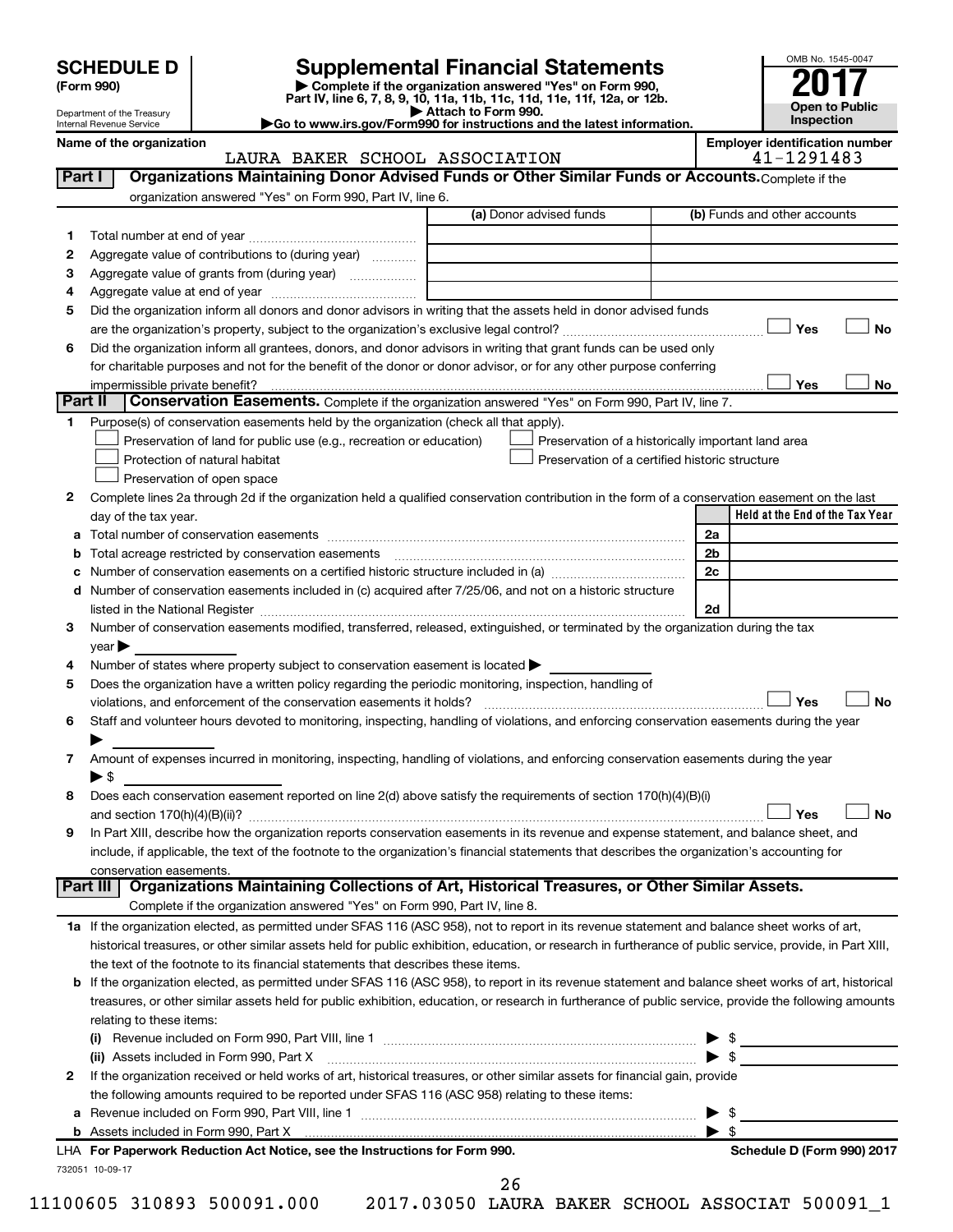|               | Schedule D (Form 990) 2017                                                                                                                                                                                                          | LAURA BAKER SCHOOL ASSOCIATION |                |                                                                                                                                                                                                                               |                                                                  | $41 - 1291483$ Page 2 |                |           |    |
|---------------|-------------------------------------------------------------------------------------------------------------------------------------------------------------------------------------------------------------------------------------|--------------------------------|----------------|-------------------------------------------------------------------------------------------------------------------------------------------------------------------------------------------------------------------------------|------------------------------------------------------------------|-----------------------|----------------|-----------|----|
|               | Part III  <br>Organizations Maintaining Collections of Art, Historical Treasures, or Other Similar Assets (continued)                                                                                                               |                                |                |                                                                                                                                                                                                                               |                                                                  |                       |                |           |    |
| 3             | Using the organization's acquisition, accession, and other records, check any of the following that are a significant use of its collection items                                                                                   |                                |                |                                                                                                                                                                                                                               |                                                                  |                       |                |           |    |
|               | (check all that apply):                                                                                                                                                                                                             |                                |                |                                                                                                                                                                                                                               |                                                                  |                       |                |           |    |
| a             | Public exhibition                                                                                                                                                                                                                   |                                |                | Loan or exchange programs                                                                                                                                                                                                     |                                                                  |                       |                |           |    |
| b             | Scholarly research                                                                                                                                                                                                                  |                                |                | Other and the contract of the contract of the contract of the contract of the contract of the contract of the contract of the contract of the contract of the contract of the contract of the contract of the contract of the |                                                                  |                       |                |           |    |
| с             | Preservation for future generations                                                                                                                                                                                                 |                                |                |                                                                                                                                                                                                                               |                                                                  |                       |                |           |    |
| 4             | Provide a description of the organization's collections and explain how they further the organization's exempt purpose in Part XIII.                                                                                                |                                |                |                                                                                                                                                                                                                               |                                                                  |                       |                |           |    |
| 5             | During the year, did the organization solicit or receive donations of art, historical treasures, or other similar assets                                                                                                            |                                |                |                                                                                                                                                                                                                               |                                                                  |                       |                |           |    |
|               |                                                                                                                                                                                                                                     |                                |                |                                                                                                                                                                                                                               |                                                                  |                       | Yes            |           | No |
|               | Part IV<br><b>Escrow and Custodial Arrangements.</b> Complete if the organization answered "Yes" on Form 990, Part IV, line 9, or<br>reported an amount on Form 990, Part X, line 21.                                               |                                |                |                                                                                                                                                                                                                               |                                                                  |                       |                |           |    |
|               | 1a Is the organization an agent, trustee, custodian or other intermediary for contributions or other assets not included                                                                                                            |                                |                |                                                                                                                                                                                                                               |                                                                  |                       |                |           |    |
|               |                                                                                                                                                                                                                                     |                                |                |                                                                                                                                                                                                                               |                                                                  |                       | Yes            |           | No |
|               | b If "Yes," explain the arrangement in Part XIII and complete the following table:                                                                                                                                                  |                                |                |                                                                                                                                                                                                                               |                                                                  |                       |                |           |    |
|               |                                                                                                                                                                                                                                     |                                |                |                                                                                                                                                                                                                               |                                                                  |                       | Amount         |           |    |
|               | c Beginning balance <b>communications</b> and a construction of the construction of the construction of the construction of the construction of the construction of the construction of the construction of the construction of the |                                |                |                                                                                                                                                                                                                               | 1c                                                               |                       |                |           |    |
|               |                                                                                                                                                                                                                                     |                                |                |                                                                                                                                                                                                                               | 1d                                                               |                       |                |           |    |
|               | e Distributions during the year manufactured and continuum control of the control of the control of the state of the control of the control of the control of the control of the control of the control of the control of the       |                                |                |                                                                                                                                                                                                                               | 1e                                                               |                       |                |           |    |
|               |                                                                                                                                                                                                                                     |                                |                |                                                                                                                                                                                                                               | 1f                                                               |                       |                |           |    |
|               | 2a Did the organization include an amount on Form 990, Part X, line 21, for escrow or custodial account liability?                                                                                                                  |                                |                |                                                                                                                                                                                                                               |                                                                  |                       | Yes            |           | No |
|               |                                                                                                                                                                                                                                     |                                |                |                                                                                                                                                                                                                               |                                                                  |                       |                |           |    |
| <b>Part V</b> | Endowment Funds. Complete if the organization answered "Yes" on Form 990, Part IV, line 10.                                                                                                                                         |                                |                |                                                                                                                                                                                                                               |                                                                  |                       |                |           |    |
|               |                                                                                                                                                                                                                                     | (a) Current year               | (b) Prior year |                                                                                                                                                                                                                               | (c) Two years back $ (d)$ Three years back $ e)$ Four years back |                       |                |           |    |
|               | 1a Beginning of year balance                                                                                                                                                                                                        |                                |                |                                                                                                                                                                                                                               |                                                                  |                       |                |           |    |
| b             |                                                                                                                                                                                                                                     |                                |                |                                                                                                                                                                                                                               |                                                                  |                       |                |           |    |
|               | Net investment earnings, gains, and losses                                                                                                                                                                                          |                                |                |                                                                                                                                                                                                                               |                                                                  |                       |                |           |    |
|               | d Grants or scholarships                                                                                                                                                                                                            |                                |                |                                                                                                                                                                                                                               |                                                                  |                       |                |           |    |
|               | e Other expenditures for facilities                                                                                                                                                                                                 |                                |                |                                                                                                                                                                                                                               |                                                                  |                       |                |           |    |
|               | and programs                                                                                                                                                                                                                        |                                |                |                                                                                                                                                                                                                               |                                                                  |                       |                |           |    |
|               |                                                                                                                                                                                                                                     |                                |                |                                                                                                                                                                                                                               |                                                                  |                       |                |           |    |
| g             |                                                                                                                                                                                                                                     |                                |                |                                                                                                                                                                                                                               |                                                                  |                       |                |           |    |
| 2             | Provide the estimated percentage of the current year end balance (line 1g, column (a)) held as:                                                                                                                                     |                                |                |                                                                                                                                                                                                                               |                                                                  |                       |                |           |    |
| а             | Board designated or quasi-endowment >                                                                                                                                                                                               |                                | %              |                                                                                                                                                                                                                               |                                                                  |                       |                |           |    |
| b             | Permanent endowment                                                                                                                                                                                                                 | %                              |                |                                                                                                                                                                                                                               |                                                                  |                       |                |           |    |
|               | <b>c</b> Temporarily restricted endowment $\blacktriangleright$                                                                                                                                                                     | %                              |                |                                                                                                                                                                                                                               |                                                                  |                       |                |           |    |
|               | The percentages on lines 2a, 2b, and 2c should equal 100%.                                                                                                                                                                          |                                |                |                                                                                                                                                                                                                               |                                                                  |                       |                |           |    |
|               | 3a Are there endowment funds not in the possession of the organization that are held and administered for the organization                                                                                                          |                                |                |                                                                                                                                                                                                                               |                                                                  |                       |                | Yes       | No |
|               | by:<br>(i)                                                                                                                                                                                                                          |                                |                |                                                                                                                                                                                                                               |                                                                  |                       | 3a(i)          |           |    |
|               |                                                                                                                                                                                                                                     |                                |                |                                                                                                                                                                                                                               |                                                                  |                       | 3a(ii)         |           |    |
|               |                                                                                                                                                                                                                                     |                                |                |                                                                                                                                                                                                                               |                                                                  |                       | 3b             |           |    |
| 4             | Describe in Part XIII the intended uses of the organization's endowment funds.                                                                                                                                                      |                                |                |                                                                                                                                                                                                                               |                                                                  |                       |                |           |    |
|               | <b>Part VI</b><br><b>Land, Buildings, and Equipment.</b>                                                                                                                                                                            |                                |                |                                                                                                                                                                                                                               |                                                                  |                       |                |           |    |
|               | Complete if the organization answered "Yes" on Form 990, Part IV, line 11a. See Form 990, Part X, line 10.                                                                                                                          |                                |                |                                                                                                                                                                                                                               |                                                                  |                       |                |           |    |
|               | Description of property                                                                                                                                                                                                             | (a) Cost or other              |                | (b) Cost or other                                                                                                                                                                                                             | (c) Accumulated                                                  |                       | (d) Book value |           |    |
|               |                                                                                                                                                                                                                                     | basis (investment)             |                | basis (other)                                                                                                                                                                                                                 | depreciation                                                     |                       |                |           |    |
|               |                                                                                                                                                                                                                                     |                                |                | 379,109.                                                                                                                                                                                                                      |                                                                  |                       |                | 379, 109. |    |
|               |                                                                                                                                                                                                                                     |                                |                | 6, 251, 114.                                                                                                                                                                                                                  | 2,314,120.                                                       |                       | 3,936,994.     |           |    |
|               |                                                                                                                                                                                                                                     |                                |                | 55, 131.                                                                                                                                                                                                                      | 43,966.                                                          |                       |                | 11, 165.  |    |
|               |                                                                                                                                                                                                                                     |                                |                | 679,794.                                                                                                                                                                                                                      | 571,999.                                                         |                       |                | 107,795.  |    |
|               |                                                                                                                                                                                                                                     |                                |                | 685,619.                                                                                                                                                                                                                      | 414,981.                                                         |                       |                | 270,638.  |    |
|               | Total. Add lines 1a through 1e. (Column (d) must equal Form 990, Part X, column (B), line 10c.)                                                                                                                                     |                                |                |                                                                                                                                                                                                                               |                                                                  |                       | 4,705,701.     |           |    |

**Schedule D (Form 990) 2017**

732052 10-09-17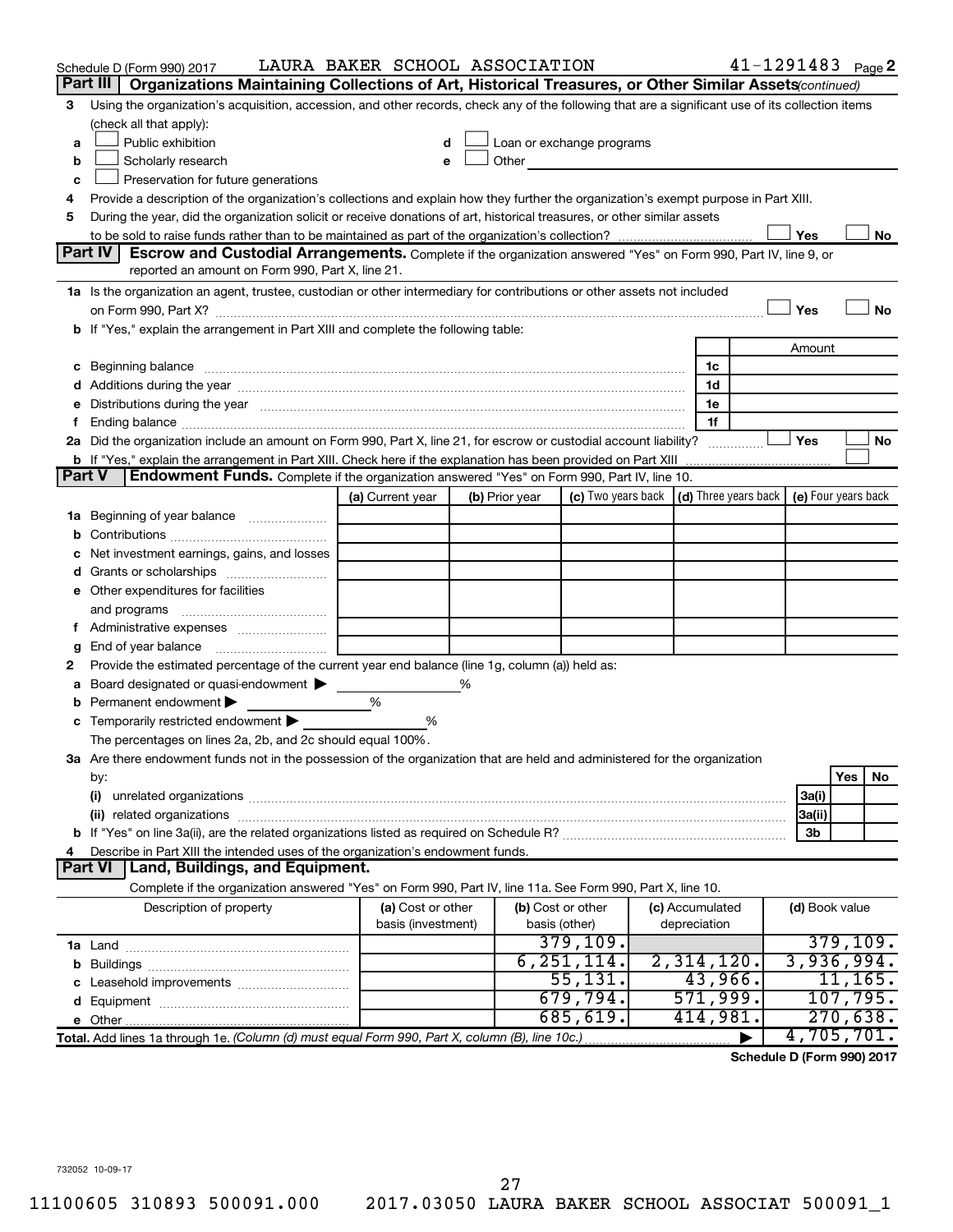| $41 - 1291483$ Page 3<br>LAURA BAKER SCHOOL ASSOCIATION<br>Schedule D (Form 990) 2017 |  |
|---------------------------------------------------------------------------------------|--|
|---------------------------------------------------------------------------------------|--|

| Part VII Investments - Other Securities.                                                                                                             |                 |                                                           |                |
|------------------------------------------------------------------------------------------------------------------------------------------------------|-----------------|-----------------------------------------------------------|----------------|
| Complete if the organization answered "Yes" on Form 990, Part IV, line 11b. See Form 990, Part X, line 12.                                           |                 |                                                           |                |
| (a) Description of security or category (including name of security)                                                                                 | (b) Book value  | (c) Method of valuation: Cost or end-of-year market value |                |
| (1) Financial derivatives                                                                                                                            |                 |                                                           |                |
|                                                                                                                                                      |                 |                                                           |                |
| (3) Other                                                                                                                                            |                 |                                                           |                |
| (A)                                                                                                                                                  |                 |                                                           |                |
| (B)                                                                                                                                                  |                 |                                                           |                |
| (C)                                                                                                                                                  |                 |                                                           |                |
| (D)                                                                                                                                                  |                 |                                                           |                |
| (E)                                                                                                                                                  |                 |                                                           |                |
| (F)                                                                                                                                                  |                 |                                                           |                |
| (G)<br>(H)                                                                                                                                           |                 |                                                           |                |
| Total. (Col. (b) must equal Form 990, Part X, col. (B) line 12.) $\blacktriangleright$                                                               |                 |                                                           |                |
| Part VIII Investments - Program Related.                                                                                                             |                 |                                                           |                |
| Complete if the organization answered "Yes" on Form 990, Part IV, line 11c. See Form 990, Part X, line 13.                                           |                 |                                                           |                |
| (a) Description of investment                                                                                                                        | (b) Book value  | (c) Method of valuation: Cost or end-of-year market value |                |
| (1)                                                                                                                                                  |                 |                                                           |                |
| (2)                                                                                                                                                  |                 |                                                           |                |
| (3)                                                                                                                                                  |                 |                                                           |                |
| (4)                                                                                                                                                  |                 |                                                           |                |
| (5)                                                                                                                                                  |                 |                                                           |                |
| (6)                                                                                                                                                  |                 |                                                           |                |
| (7)                                                                                                                                                  |                 |                                                           |                |
| (8)                                                                                                                                                  |                 |                                                           |                |
| (9)                                                                                                                                                  |                 |                                                           |                |
| Total. (Col. (b) must equal Form 990, Part X, col. (B) line 13.) $\blacktriangleright$                                                               |                 |                                                           |                |
| <b>Other Assets.</b><br>Part IX                                                                                                                      |                 |                                                           |                |
| Complete if the organization answered "Yes" on Form 990, Part IV, line 11d. See Form 990, Part X, line 15.                                           |                 |                                                           |                |
|                                                                                                                                                      | (a) Description |                                                           | (b) Book value |
| (1)                                                                                                                                                  |                 |                                                           |                |
| (2)                                                                                                                                                  |                 |                                                           |                |
| (3)                                                                                                                                                  |                 |                                                           |                |
| (4)                                                                                                                                                  |                 |                                                           |                |
| (5)                                                                                                                                                  |                 |                                                           |                |
| (6)                                                                                                                                                  |                 |                                                           |                |
| (7)                                                                                                                                                  |                 |                                                           |                |
| (8)                                                                                                                                                  |                 |                                                           |                |
| (9)<br>Total. (Column (b) must equal Form 990, Part X, col. (B) line 15.)                                                                            |                 |                                                           |                |
| <b>Other Liabilities.</b><br>Part X                                                                                                                  |                 |                                                           |                |
| Complete if the organization answered "Yes" on Form 990, Part IV, line 11e or 11f. See Form 990, Part X, line 25.                                    |                 |                                                           |                |
| (a) Description of liability<br>1.                                                                                                                   |                 | (b) Book value                                            |                |
| Federal income taxes<br>(1)                                                                                                                          |                 |                                                           |                |
| (2)                                                                                                                                                  |                 |                                                           |                |
| (3)                                                                                                                                                  |                 |                                                           |                |
| (4)                                                                                                                                                  |                 |                                                           |                |
| (5)                                                                                                                                                  |                 |                                                           |                |
| (6)                                                                                                                                                  |                 |                                                           |                |
| (7)                                                                                                                                                  |                 |                                                           |                |
| (8)                                                                                                                                                  |                 |                                                           |                |
| (9)                                                                                                                                                  |                 |                                                           |                |
| Total. (Column (b) must equal Form 990, Part X, col. (B) line 25.)                                                                                   |                 |                                                           |                |
| 2. Liability for uncertain tax positions. In Part XIII, provide the text of the footnote to the organization's financial statements that reports the |                 |                                                           |                |
| organization's liability for uncertain tax positions under FIN 48 (ASC 740). Check here if the text of the footnote has been provided in Part XIII   |                 |                                                           | $\mathbf{X}$   |

**Schedule D (Form 990) 2017**

732053 10-09-17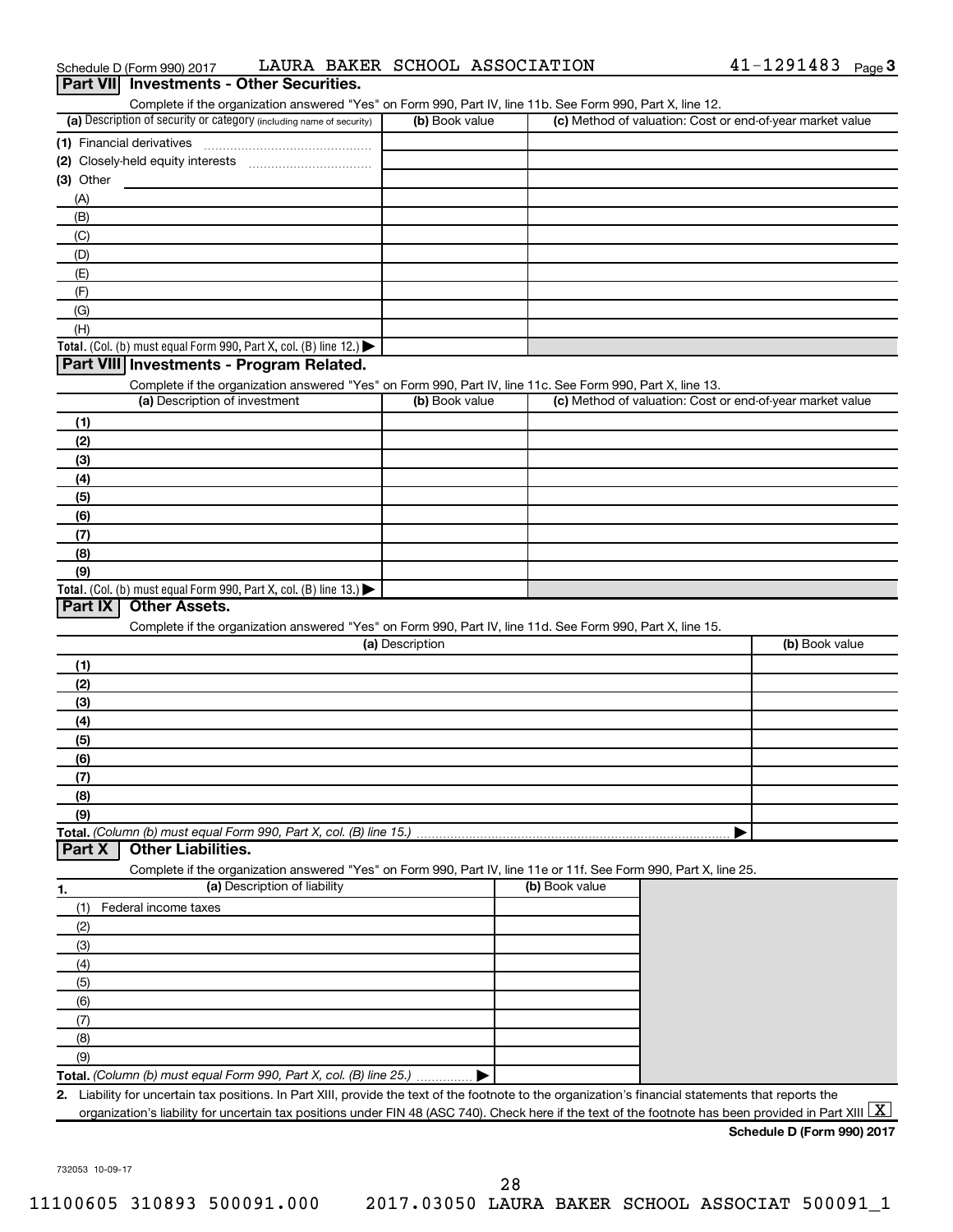|    | LAURA BAKER SCHOOL ASSOCIATION<br>Schedule D (Form 990) 2017                                     |                |         |                | $41 - 1291483$ Page 4 |
|----|--------------------------------------------------------------------------------------------------|----------------|---------|----------------|-----------------------|
|    | Part XI<br>Reconciliation of Revenue per Audited Financial Statements With Revenue per Return.   |                |         |                |                       |
|    | Complete if the organization answered "Yes" on Form 990, Part IV, line 12a.                      |                |         |                |                       |
| 1  | Total revenue, gains, and other support per audited financial statements                         |                |         | $\blacksquare$ | 5,831,319.            |
| 2  | Amounts included on line 1 but not on Form 990, Part VIII, line 12:                              |                |         |                |                       |
| a  |                                                                                                  | 2a             | 30,697. |                |                       |
|    |                                                                                                  | 2 <sub>b</sub> |         |                |                       |
| c  | Recoveries of prior year grants <i>manual content of the series</i> of prior year grants         | 2 <sub>c</sub> |         |                |                       |
| d  |                                                                                                  | 2d             | 45,359. |                |                       |
| е  | Add lines 2a through 2d                                                                          |                |         | 2e             | 76,056.               |
| з  |                                                                                                  |                |         | 3              | 5,755,263.            |
| 4  | Amounts included on Form 990, Part VIII, line 12, but not on line 1:                             |                |         |                |                       |
| a  | Investment expenses not included on Form 990, Part VIII, line 7b [11, 11, 11, 11, 11, 11]        | 4а             |         |                |                       |
| b  |                                                                                                  | 4 <sub>h</sub> |         |                |                       |
| c. | Add lines 4a and 4b                                                                              |                |         | 4c             | 0.                    |
|    |                                                                                                  |                |         | 5              | 5,755,263.            |
|    |                                                                                                  |                |         |                |                       |
|    | Part XII   Reconciliation of Expenses per Audited Financial Statements With Expenses per Return. |                |         |                |                       |
|    | Complete if the organization answered "Yes" on Form 990, Part IV, line 12a.                      |                |         |                |                       |
| 1  |                                                                                                  |                |         | $\blacksquare$ | 5,757,206.            |
| 2  | Amounts included on line 1 but not on Form 990, Part IX, line 25:                                |                |         |                |                       |
| a  |                                                                                                  | 2a             |         |                |                       |
| b  |                                                                                                  | 2 <sub>b</sub> |         |                |                       |
|    |                                                                                                  | 2c             |         |                |                       |
| d  |                                                                                                  | 2d             | 45,359. |                |                       |
| е  |                                                                                                  |                |         | 2е             | 45,359.               |
| 3  |                                                                                                  |                |         | 3              | 5,711,847.            |
| 4  | Amounts included on Form 990, Part IX, line 25, but not on line 1:                               |                |         |                |                       |
| a  |                                                                                                  | 4a             |         |                |                       |
| b  |                                                                                                  | 4 <sub>h</sub> |         |                |                       |
|    | c Add lines 4a and 4b                                                                            |                |         | 4c             | 0.                    |
| 5  | Part XIII Supplemental Information.                                                              |                |         | 5              | 5,711,847.            |

Provide the descriptions required for Part II, lines 3, 5, and 9; Part III, lines 1a and 4; Part IV, lines 1b and 2b; Part V, line 4; Part X, line 2; Part XI, lines 2d and 4b; and Part XII, lines 2d and 4b. Also complete this part to provide any additional information.

#### PART X, LINE 2:

INCOME TAX STATUS

THE ORGANIZATION IS EXEMPT FROM TAXATION AS A NONPROFIT ORGANIZATION IN

ACCORDANCE WITH SECTION 501(C)(3) OF THE INTERNAL REVENUE CODE.

ACCORDINGLY, NO PROVISION FOR INCOME TAXES HAS BEEN MADE ON THE FINANCIAL

STATEMENTS. THE ORGANIZATION IS CLASSIFIED AS A PUBLICLY-SUPPORTED

CHARITABLE ORGANIZATION UNDER SECTION 509(A)(1) OF THE CODE AND

CONTRIBUTIONS TO THE ORGANIZATION QUALIFY AS A CHARITABLE TAX DEDUCTION BY

THE CONTRIBUTOR.

EFFECTIVE JANUARY 1, 2009, THE ORGANIZATION ADOPTED ACCOUNTING GUIDANCE

29

732054 10-09-17

**Schedule D (Form 990) 2017**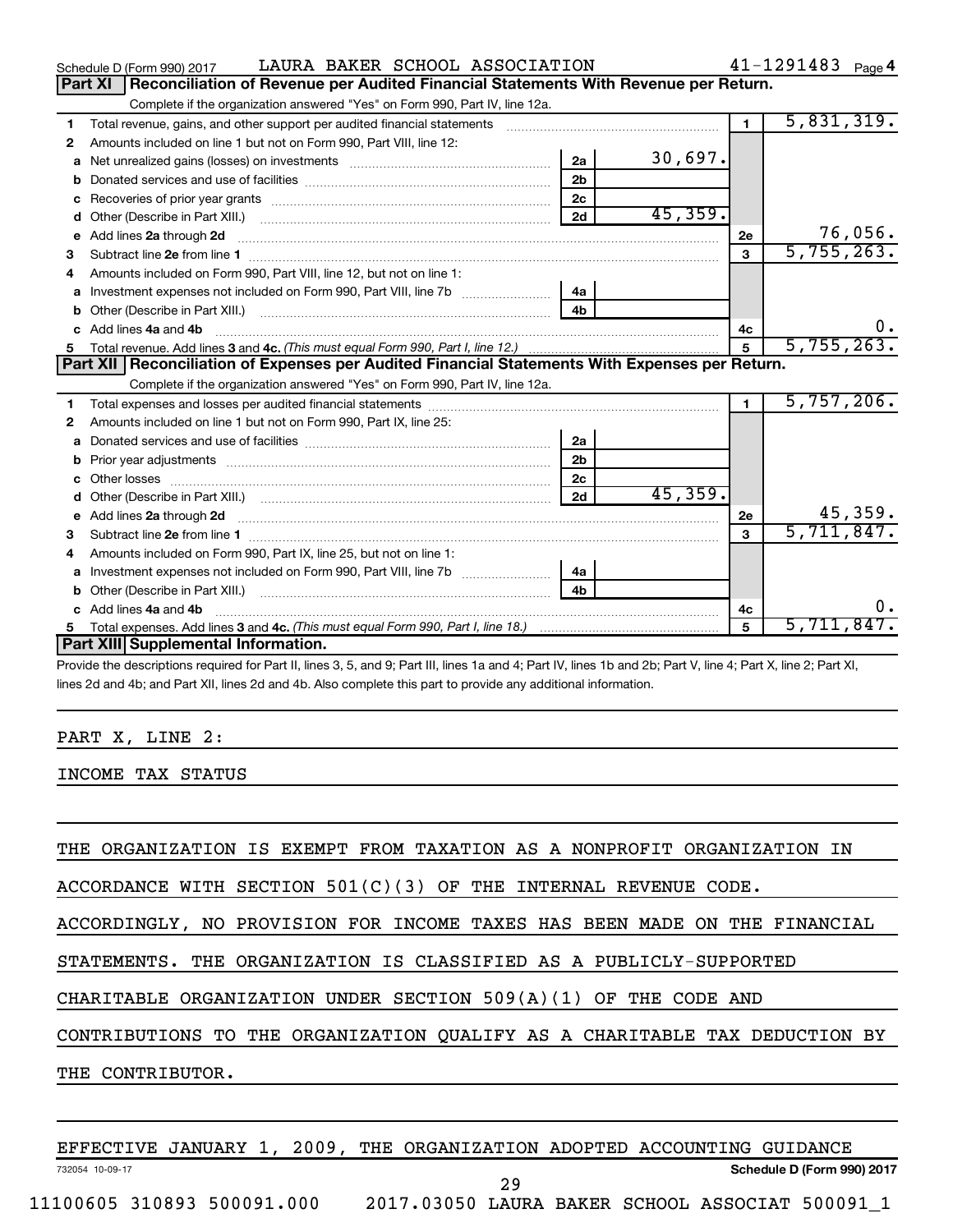| Schedule D (Form 990) 2017                                             | LAURA BAKER SCHOOL ASSOCIATION             |             |                                           | $41 - 1291483$ Page 5                                   |
|------------------------------------------------------------------------|--------------------------------------------|-------------|-------------------------------------------|---------------------------------------------------------|
| <b>Part XIII Supplemental Information (continued)</b>                  |                                            |             |                                           |                                                         |
| RELATED<br>UNCERTAINTY<br>TO.                                          | IN                                         |             | INCOME TAXES. THIS GUIDANCE CLARIFIES THE |                                                         |
| RECOGNITION THRESHOLD AND MEASUREMENTS REOUIREMENTS FOR INCOME TAX     |                                            |             |                                           |                                                         |
| POSITION<br>TAKEN                                                      | OR EXPECTED TO                             | BE TAKEN ON | INCOME TAX RETURNS.                       | THIS                                                    |
| INCLUDES POSITIONS THAT THE ENTITY IS EXEMPT FROM INCOME TAXES OR NOT  |                                            |             |                                           |                                                         |
| SUBJECT TO                                                             | INCOME TAXES ON UNRELATED BUSINESS INCOME. |             |                                           | UNDER THE ACCOUNTING                                    |
| STANDARDS, THE ORGANIZATION RECOGNIZES TAX BENEFITS FROM UNCERTAIN TAX |                                            |             |                                           |                                                         |
| POSITIONS<br>IF.<br>ONLY                                               | MORE LIKELY<br>IS.<br>IT.                  | THAN NOT    | THAT<br>THE                               | TAX POSITIONS<br>WILL                                   |
| <b>BE SUSTAINED</b><br>ON.                                             |                                            |             |                                           | EXAMINATION BY TAXING AUTHORITIES. THE ORGANIZATION HAS |
| IDENTIFIED<br>NO.                                                      | <b>INCOME</b><br>TAX UNCERTAINTIES.        |             |                                           |                                                         |
|                                                                        |                                            |             |                                           |                                                         |

THE ORGANIZATION IS OPEN TO EXAMINATION FOR THE TAX YEARS 2014 THROUGH 2017.

PART XI, LINE 2D - OTHER ADJUSTMENTS:

DIRECT FUNDRAISING EXPENSES 45,359.

PART XII, LINE 2D - OTHER ADJUSTMENTS:

DIRECT FUNDRAISING EXPENSES 45,359.

**Schedule D (Form 990) 2017**

732055 10-09-17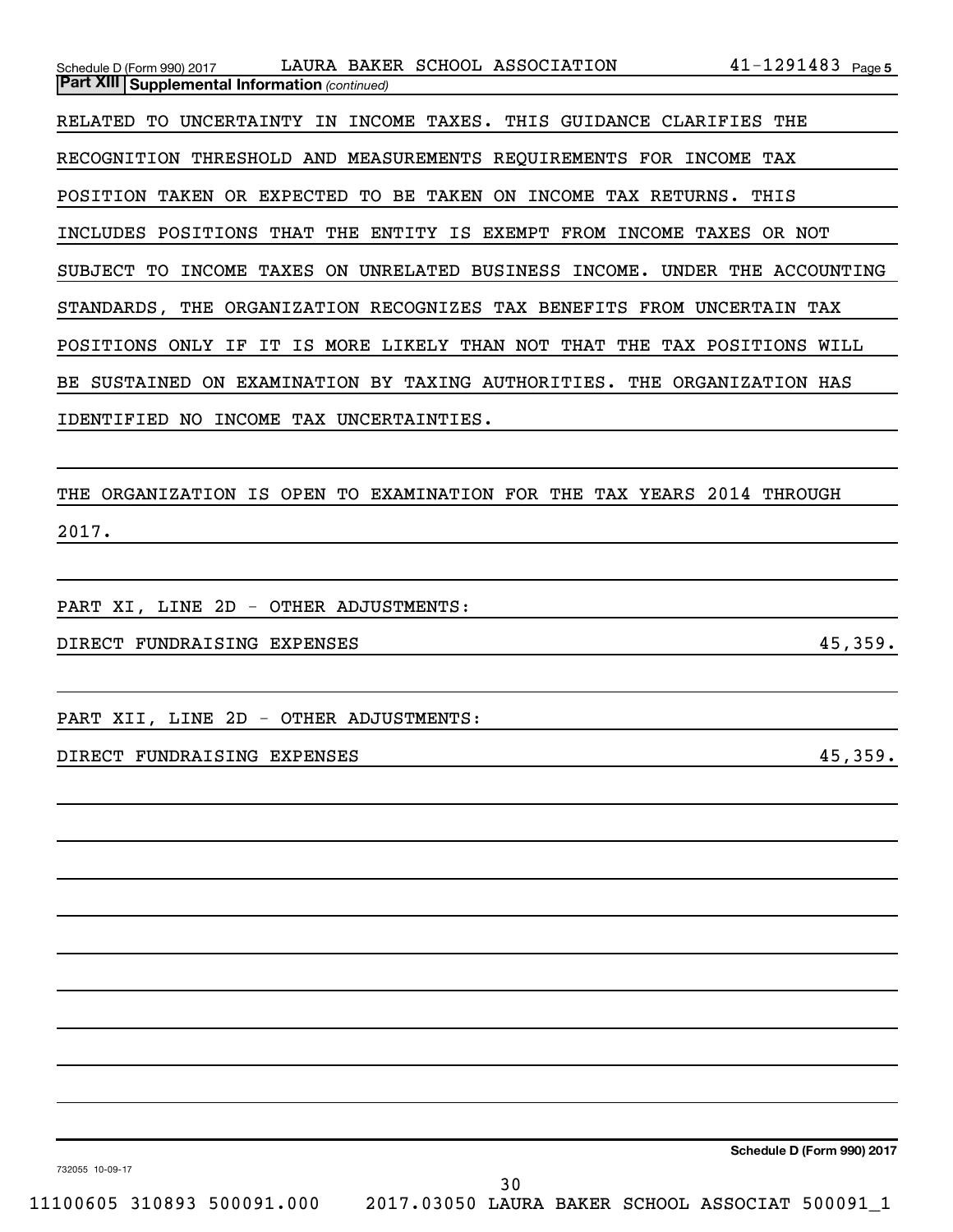| <b>SCHEDULE G</b><br>(Form 990 or 990-EZ)<br>Department of the Treasury<br>Internal Revenue Service                                                                               | <b>Supplemental Information Regarding Fundraising or Gaming Activities</b><br>Complete if the organization answered "Yes" on Form 990, Part IV, line 17, 18, or 19, or if the<br>organization entered more than \$15,000 on Form 990-EZ, line 6a.<br>Attach to Form 990 or Form 990-EZ.<br>Go to www.irs.gov/Form990 for the latest instructions.                                                                                                                                                                                                  |                                                          |                |                                                                            |                                                                            | OMB No. 1545-0047<br><b>Open to Public</b><br>Inspection |
|-----------------------------------------------------------------------------------------------------------------------------------------------------------------------------------|----------------------------------------------------------------------------------------------------------------------------------------------------------------------------------------------------------------------------------------------------------------------------------------------------------------------------------------------------------------------------------------------------------------------------------------------------------------------------------------------------------------------------------------------------|----------------------------------------------------------|----------------|----------------------------------------------------------------------------|----------------------------------------------------------------------------|----------------------------------------------------------|
| Name of the organization                                                                                                                                                          |                                                                                                                                                                                                                                                                                                                                                                                                                                                                                                                                                    |                                                          |                |                                                                            |                                                                            | <b>Employer identification number</b>                    |
| Part I                                                                                                                                                                            | LAURA BAKER SCHOOL ASSOCIATION<br>Fundraising Activities. Complete if the organization answered "Yes" on Form 990, Part IV, line 17. Form 990-EZ filers are not                                                                                                                                                                                                                                                                                                                                                                                    |                                                          |                |                                                                            | 41-1291483                                                                 |                                                          |
| required to complete this part.                                                                                                                                                   |                                                                                                                                                                                                                                                                                                                                                                                                                                                                                                                                                    |                                                          |                |                                                                            |                                                                            |                                                          |
| Mail solicitations<br>a<br>Internet and email solicitations<br>b<br>Phone solicitations<br>с<br>In-person solicitations<br>d<br>compensated at least \$5,000 by the organization. | 1 Indicate whether the organization raised funds through any of the following activities. Check all that apply.<br>е<br>f<br>Special fundraising events<br>g<br>2 a Did the organization have a written or oral agreement with any individual (including officers, directors, trustees, or<br>key employees listed in Form 990, Part VII) or entity in connection with professional fundraising services?<br>b If "Yes," list the 10 highest paid individuals or entities (fundraisers) pursuant to agreements under which the fundraiser is to be |                                                          |                | Solicitation of non-government grants<br>Solicitation of government grants | Yes                                                                        | <b>No</b>                                                |
| (i) Name and address of individual<br>or entity (fundraiser)                                                                                                                      | (ii) Activity                                                                                                                                                                                                                                                                                                                                                                                                                                                                                                                                      | (iii) Did<br>fundraiser<br>have custody<br>or control of | contributions? | (iv) Gross receipts<br>from activity                                       | (v) Amount paid<br>to (or retained by)<br>fundraiser<br>listed in col. (i) | (vi) Amount paid<br>to (or retained by)<br>organization  |
|                                                                                                                                                                                   |                                                                                                                                                                                                                                                                                                                                                                                                                                                                                                                                                    | Yes                                                      | No.            |                                                                            |                                                                            |                                                          |
|                                                                                                                                                                                   |                                                                                                                                                                                                                                                                                                                                                                                                                                                                                                                                                    |                                                          |                |                                                                            |                                                                            |                                                          |
|                                                                                                                                                                                   |                                                                                                                                                                                                                                                                                                                                                                                                                                                                                                                                                    |                                                          |                |                                                                            |                                                                            |                                                          |
|                                                                                                                                                                                   |                                                                                                                                                                                                                                                                                                                                                                                                                                                                                                                                                    |                                                          |                |                                                                            |                                                                            |                                                          |
|                                                                                                                                                                                   |                                                                                                                                                                                                                                                                                                                                                                                                                                                                                                                                                    |                                                          |                |                                                                            |                                                                            |                                                          |
|                                                                                                                                                                                   |                                                                                                                                                                                                                                                                                                                                                                                                                                                                                                                                                    |                                                          |                |                                                                            |                                                                            |                                                          |
|                                                                                                                                                                                   |                                                                                                                                                                                                                                                                                                                                                                                                                                                                                                                                                    |                                                          |                |                                                                            |                                                                            |                                                          |
|                                                                                                                                                                                   |                                                                                                                                                                                                                                                                                                                                                                                                                                                                                                                                                    |                                                          |                |                                                                            |                                                                            |                                                          |
|                                                                                                                                                                                   |                                                                                                                                                                                                                                                                                                                                                                                                                                                                                                                                                    |                                                          |                |                                                                            |                                                                            |                                                          |
|                                                                                                                                                                                   |                                                                                                                                                                                                                                                                                                                                                                                                                                                                                                                                                    |                                                          |                |                                                                            |                                                                            |                                                          |
|                                                                                                                                                                                   |                                                                                                                                                                                                                                                                                                                                                                                                                                                                                                                                                    |                                                          |                |                                                                            |                                                                            |                                                          |
|                                                                                                                                                                                   |                                                                                                                                                                                                                                                                                                                                                                                                                                                                                                                                                    |                                                          |                |                                                                            |                                                                            |                                                          |
| Total                                                                                                                                                                             |                                                                                                                                                                                                                                                                                                                                                                                                                                                                                                                                                    |                                                          |                |                                                                            |                                                                            |                                                          |
| or licensing.                                                                                                                                                                     | 3 List all states in which the organization is registered or licensed to solicit contributions or has been notified it is exempt from registration                                                                                                                                                                                                                                                                                                                                                                                                 |                                                          |                |                                                                            |                                                                            |                                                          |
|                                                                                                                                                                                   |                                                                                                                                                                                                                                                                                                                                                                                                                                                                                                                                                    |                                                          |                |                                                                            |                                                                            |                                                          |
|                                                                                                                                                                                   |                                                                                                                                                                                                                                                                                                                                                                                                                                                                                                                                                    |                                                          |                |                                                                            |                                                                            |                                                          |
|                                                                                                                                                                                   |                                                                                                                                                                                                                                                                                                                                                                                                                                                                                                                                                    |                                                          |                |                                                                            |                                                                            |                                                          |
|                                                                                                                                                                                   |                                                                                                                                                                                                                                                                                                                                                                                                                                                                                                                                                    |                                                          |                |                                                                            |                                                                            |                                                          |
|                                                                                                                                                                                   |                                                                                                                                                                                                                                                                                                                                                                                                                                                                                                                                                    |                                                          |                |                                                                            |                                                                            |                                                          |
|                                                                                                                                                                                   |                                                                                                                                                                                                                                                                                                                                                                                                                                                                                                                                                    |                                                          |                |                                                                            |                                                                            |                                                          |
|                                                                                                                                                                                   |                                                                                                                                                                                                                                                                                                                                                                                                                                                                                                                                                    |                                                          |                |                                                                            |                                                                            |                                                          |
|                                                                                                                                                                                   |                                                                                                                                                                                                                                                                                                                                                                                                                                                                                                                                                    |                                                          |                |                                                                            |                                                                            |                                                          |
|                                                                                                                                                                                   |                                                                                                                                                                                                                                                                                                                                                                                                                                                                                                                                                    |                                                          |                |                                                                            |                                                                            |                                                          |

**For Paperwork Reduction Act Notice, see the Instructions for Form 990 or 990-EZ. Schedule G (Form 990 or 990-EZ) 2017** LHA

732081 09-13-17

31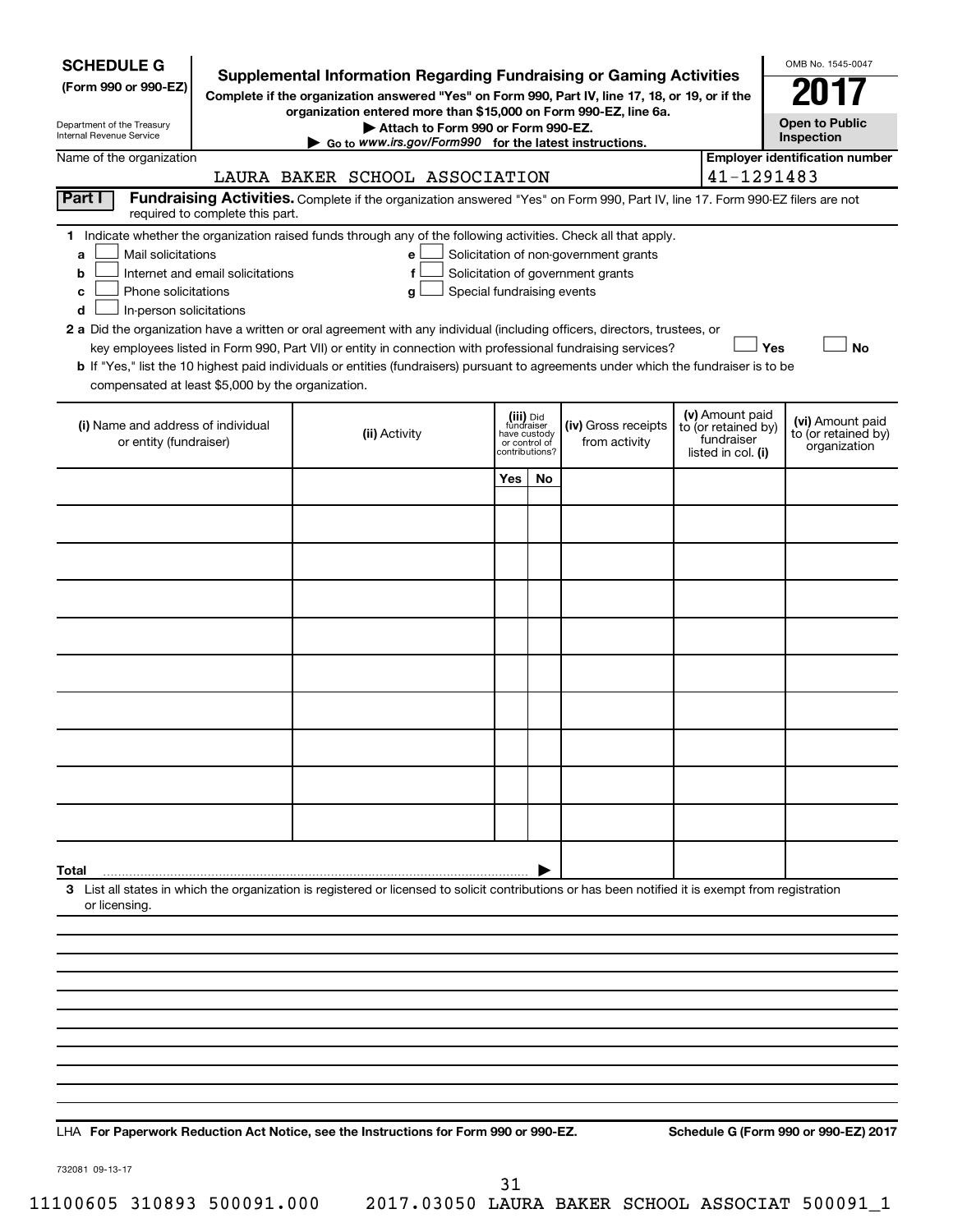Part II | Fundraising Events. Complete if the organization answered "Yes" on Form 990, Part IV, line 18, or reported more than \$15,000

|                 |    | of fundraising event contributions and gross income on Form 990-EZ, lines 1 and 6b. List events with gross receipts greater than \$5,000.      |                   |                         |                  |                                      |
|-----------------|----|------------------------------------------------------------------------------------------------------------------------------------------------|-------------------|-------------------------|------------------|--------------------------------------|
|                 |    |                                                                                                                                                | (a) Event #1      | (b) Event #2            | (c) Other events | (d) Total events                     |
|                 |    |                                                                                                                                                |                   |                         | <b>NONE</b>      | (add col. (a) through                |
|                 |    |                                                                                                                                                | <b>GALA EVENT</b> | <b>GOLF EVENT</b>       |                  | col. (c)                             |
|                 |    |                                                                                                                                                | (event type)      | (event type)            | (total number)   |                                      |
| Revenue         |    |                                                                                                                                                |                   |                         |                  |                                      |
|                 | 1. |                                                                                                                                                | 151,186.          | 41,266.                 |                  | 192,452.                             |
|                 |    |                                                                                                                                                |                   |                         |                  |                                      |
|                 |    |                                                                                                                                                | 134,768.          | 36,785.                 |                  | 171,553.                             |
|                 |    |                                                                                                                                                |                   |                         |                  |                                      |
|                 | 3  | Gross income (line 1 minus line 2)                                                                                                             | 16,418.           | 4,481.                  |                  | 20,899.                              |
|                 |    |                                                                                                                                                |                   |                         |                  |                                      |
|                 |    |                                                                                                                                                |                   |                         |                  |                                      |
|                 | 5  |                                                                                                                                                |                   |                         |                  |                                      |
|                 |    |                                                                                                                                                |                   |                         |                  |                                      |
| Direct Expenses | 6  |                                                                                                                                                |                   |                         |                  |                                      |
|                 |    |                                                                                                                                                |                   |                         |                  |                                      |
|                 | 7  |                                                                                                                                                | 20,778.           | 112.                    |                  | 20,890.                              |
|                 |    |                                                                                                                                                |                   |                         |                  |                                      |
|                 | 8  |                                                                                                                                                | 4,950.            | 11,212.                 |                  | 16, 162.                             |
|                 | 9  |                                                                                                                                                | 6,918.            | $\frac{1}{1,389}$ .     |                  | 8,307.                               |
|                 |    | 10 Direct expense summary. Add lines 4 through 9 in column (d)                                                                                 |                   |                         | ▶                | 45,359.                              |
|                 |    | 11 Net income summary. Subtract line 10 from line 3, column (d)                                                                                |                   |                         |                  | $-24,460.$                           |
| <b>Part III</b> |    | Gaming. Complete if the organization answered "Yes" on Form 990, Part IV, line 19, or reported more than                                       |                   |                         |                  |                                      |
|                 |    | \$15,000 on Form 990-EZ, line 6a.                                                                                                              |                   |                         |                  |                                      |
|                 |    |                                                                                                                                                | (a) Bingo         | (b) Pull tabs/instant   | (c) Other gaming | (d) Total gaming (add                |
| Revenue         |    |                                                                                                                                                |                   | bingo/progressive bingo |                  | col. (a) through col. (c))           |
|                 |    |                                                                                                                                                |                   |                         |                  |                                      |
|                 |    |                                                                                                                                                |                   |                         |                  |                                      |
|                 |    |                                                                                                                                                |                   |                         |                  |                                      |
|                 |    |                                                                                                                                                |                   |                         |                  |                                      |
| Direct Expenses |    |                                                                                                                                                |                   |                         |                  |                                      |
|                 | 3  |                                                                                                                                                |                   |                         |                  |                                      |
|                 |    |                                                                                                                                                |                   |                         |                  |                                      |
|                 | 4  |                                                                                                                                                |                   |                         |                  |                                      |
|                 |    | 5 Other direct expenses                                                                                                                        |                   |                         |                  |                                      |
|                 |    |                                                                                                                                                | %<br>Yes          | Yes<br>%                | Yes<br>%         |                                      |
|                 |    | 6 Volunteer labor                                                                                                                              | No                | No                      | No               |                                      |
|                 |    |                                                                                                                                                |                   |                         |                  |                                      |
|                 | 7  | Direct expense summary. Add lines 2 through 5 in column (d)                                                                                    |                   |                         |                  |                                      |
|                 |    |                                                                                                                                                |                   |                         |                  |                                      |
|                 | 8  |                                                                                                                                                |                   |                         |                  |                                      |
|                 |    |                                                                                                                                                |                   |                         |                  |                                      |
|                 |    | <b>9</b> Enter the state(s) in which the organization conducts gaming activities:                                                              |                   |                         |                  |                                      |
|                 |    |                                                                                                                                                |                   |                         |                  | Yes<br><b>No</b>                     |
|                 |    | <b>b</b> If "No," explain:<br>and the control of the control of the control of the control of the control of the control of the control of the |                   |                         |                  |                                      |
|                 |    |                                                                                                                                                |                   |                         |                  |                                      |
|                 |    |                                                                                                                                                |                   |                         |                  |                                      |
|                 |    |                                                                                                                                                |                   |                         |                  | Yes<br><b>No</b>                     |
|                 |    |                                                                                                                                                |                   |                         |                  |                                      |
|                 |    |                                                                                                                                                |                   |                         |                  |                                      |
|                 |    |                                                                                                                                                |                   |                         |                  |                                      |
|                 |    | 732082 09-13-17                                                                                                                                |                   |                         |                  | Schedule G (Form 990 or 990-EZ) 2017 |
|                 |    |                                                                                                                                                |                   |                         |                  |                                      |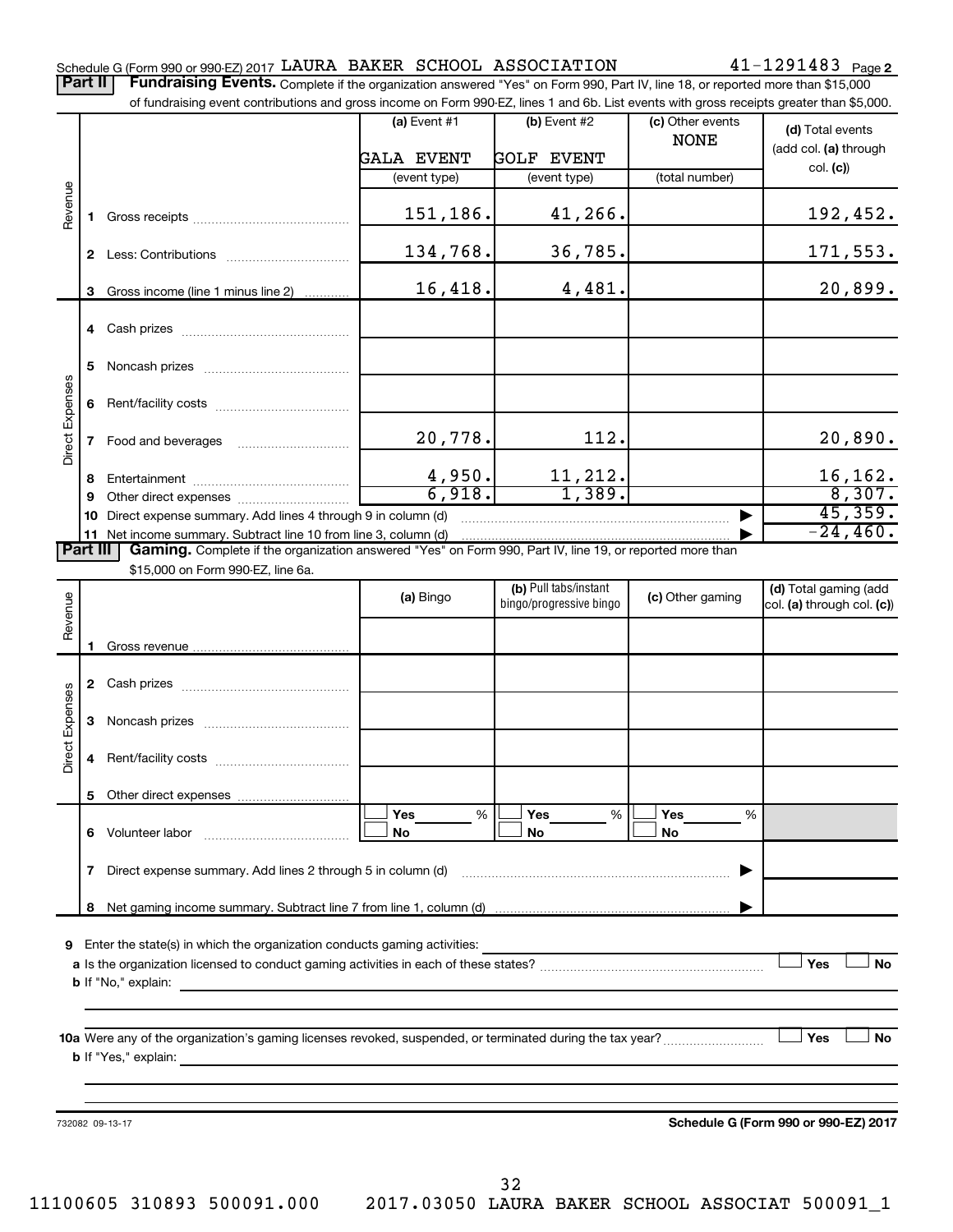| Schedule G (Form 990 or 990-EZ) 2017 LAURA BAKER SCHOOL ASSOCIATION                                                                                                                                                           | 41-1291483<br>Page 3                 |
|-------------------------------------------------------------------------------------------------------------------------------------------------------------------------------------------------------------------------------|--------------------------------------|
|                                                                                                                                                                                                                               | $\Box$ Yes<br>No                     |
| 12 Is the organization a grantor, beneficiary or trustee of a trust, or a member of a partnership or other entity formed                                                                                                      |                                      |
|                                                                                                                                                                                                                               | <b>No</b><br>$\Box$ Yes              |
| 13 Indicate the percentage of gaming activity conducted in:                                                                                                                                                                   |                                      |
|                                                                                                                                                                                                                               | 1За                                  |
| b An outside facility www.communications.com/news/communications.com/news/communications.com/news/communicatio                                                                                                                | 13b                                  |
| 14 Enter the name and address of the person who prepares the organization's gaming/special events books and records:                                                                                                          |                                      |
|                                                                                                                                                                                                                               |                                      |
| Name $\blacktriangleright$<br><u> 1999 - Johann John Harry Harry Harry Harry Harry Harry Harry Harry Harry Harry Harry Harry Harry Harry Harry H</u>                                                                          |                                      |
|                                                                                                                                                                                                                               |                                      |
| Address $\blacktriangleright$                                                                                                                                                                                                 |                                      |
|                                                                                                                                                                                                                               | <b>No</b>                            |
|                                                                                                                                                                                                                               |                                      |
| of gaming revenue retained by the third party $\triangleright$ \$                                                                                                                                                             |                                      |
| c If "Yes," enter name and address of the third party:                                                                                                                                                                        |                                      |
|                                                                                                                                                                                                                               |                                      |
| Name > 2008 - 2008 - 2009 - 2009 - 2009 - 2009 - 2009 - 2009 - 2009 - 2009 - 2009 - 2009 - 2009 - 2009 - 2009 - 2009 - 2009 - 2009 - 2009 - 2009 - 2009 - 2009 - 2009 - 2009 - 2009 - 2009 - 2009 - 2009 - 2009 - 2009 - 2009 |                                      |
| Address $\blacktriangleright$<br><u> 1989 - Jan Samuel Barbara, margaret e populari e populari e populari e populari e populari e populari e popu</u>                                                                         |                                      |
| Gaming manager information:<br>16                                                                                                                                                                                             |                                      |
| Name $\blacktriangleright$                                                                                                                                                                                                    |                                      |
|                                                                                                                                                                                                                               |                                      |
| Gaming manager compensation > \$                                                                                                                                                                                              |                                      |
| Director/officer<br>Employee<br>Independent contractor                                                                                                                                                                        |                                      |
|                                                                                                                                                                                                                               |                                      |
| 17 Mandatory distributions:                                                                                                                                                                                                   |                                      |
| a Is the organization required under state law to make charitable distributions from the gaming proceeds to                                                                                                                   | $\Box$ Yes $\Box$ No                 |
|                                                                                                                                                                                                                               |                                      |
| b Enter the amount of distributions required under state law to be distributed to other exempt organizations or spent in the                                                                                                  |                                      |
| organization's own exempt activities during the tax year $\triangleright$ \$                                                                                                                                                  |                                      |
| <b>Part IV</b><br>Supplemental Information. Provide the explanations required by Part I, line 2b, columns (iii) and (v); and Part III, lines 9, 9b, 10b, 15b,                                                                 |                                      |
| 15c, 16, and 17b, as applicable. Also provide any additional information. See instructions.                                                                                                                                   |                                      |
|                                                                                                                                                                                                                               |                                      |
|                                                                                                                                                                                                                               |                                      |
|                                                                                                                                                                                                                               |                                      |
|                                                                                                                                                                                                                               |                                      |
|                                                                                                                                                                                                                               |                                      |
|                                                                                                                                                                                                                               |                                      |
|                                                                                                                                                                                                                               |                                      |
|                                                                                                                                                                                                                               |                                      |
|                                                                                                                                                                                                                               |                                      |
|                                                                                                                                                                                                                               |                                      |
|                                                                                                                                                                                                                               |                                      |
|                                                                                                                                                                                                                               |                                      |
|                                                                                                                                                                                                                               |                                      |
|                                                                                                                                                                                                                               |                                      |
|                                                                                                                                                                                                                               |                                      |
|                                                                                                                                                                                                                               |                                      |
|                                                                                                                                                                                                                               |                                      |
| 732083 09-13-17                                                                                                                                                                                                               | Schedule G (Form 990 or 990-EZ) 2017 |
| 33<br>11100605 310893 500091.000<br>2017.03050 LAURA BAKER SCHOOL ASSOCIAT 500091_1                                                                                                                                           |                                      |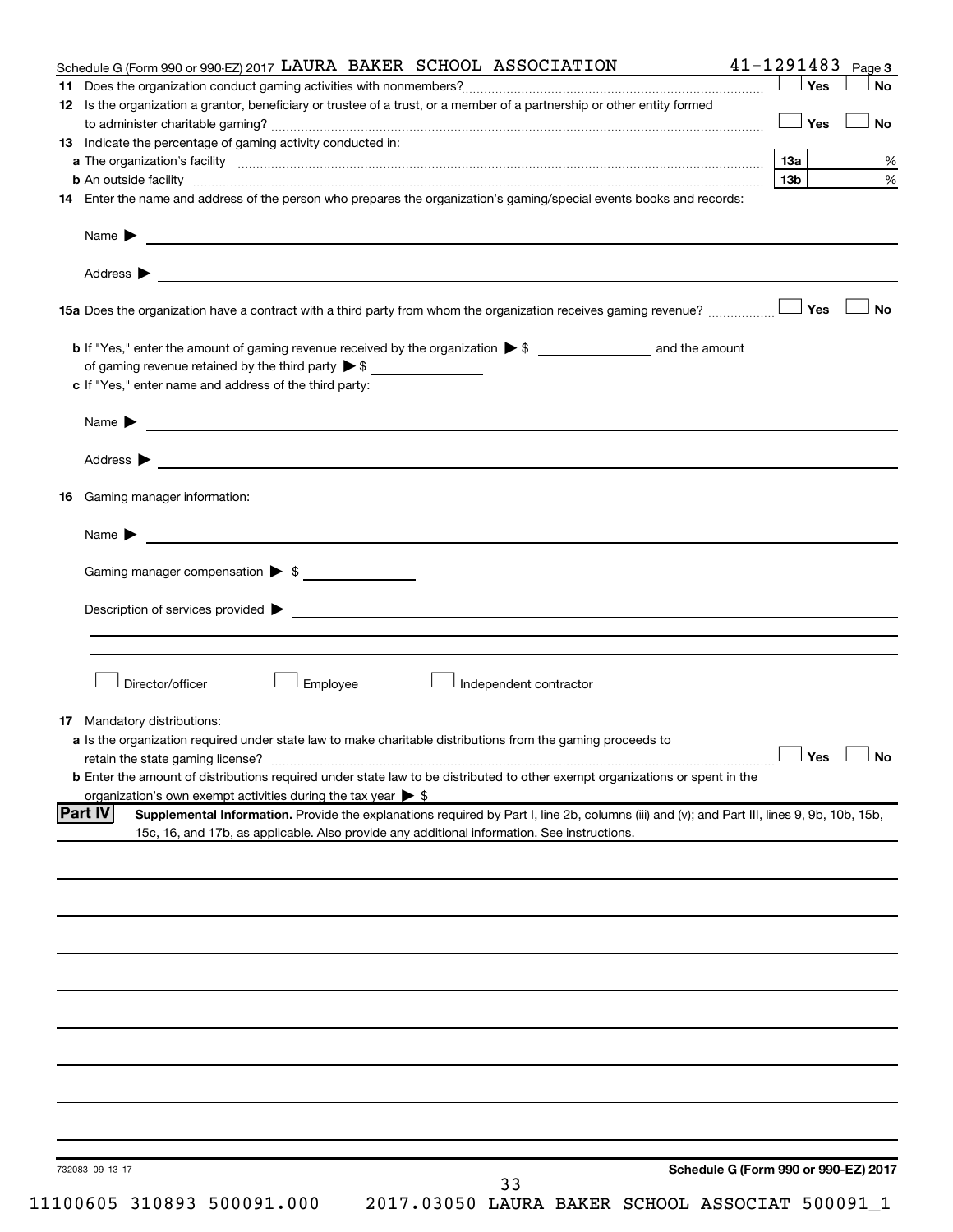| 732084 04-01-17 |      | Schedule G (Form 990 or 990-EZ) |
|-----------------|------|---------------------------------|
|                 | $34$ |                                 |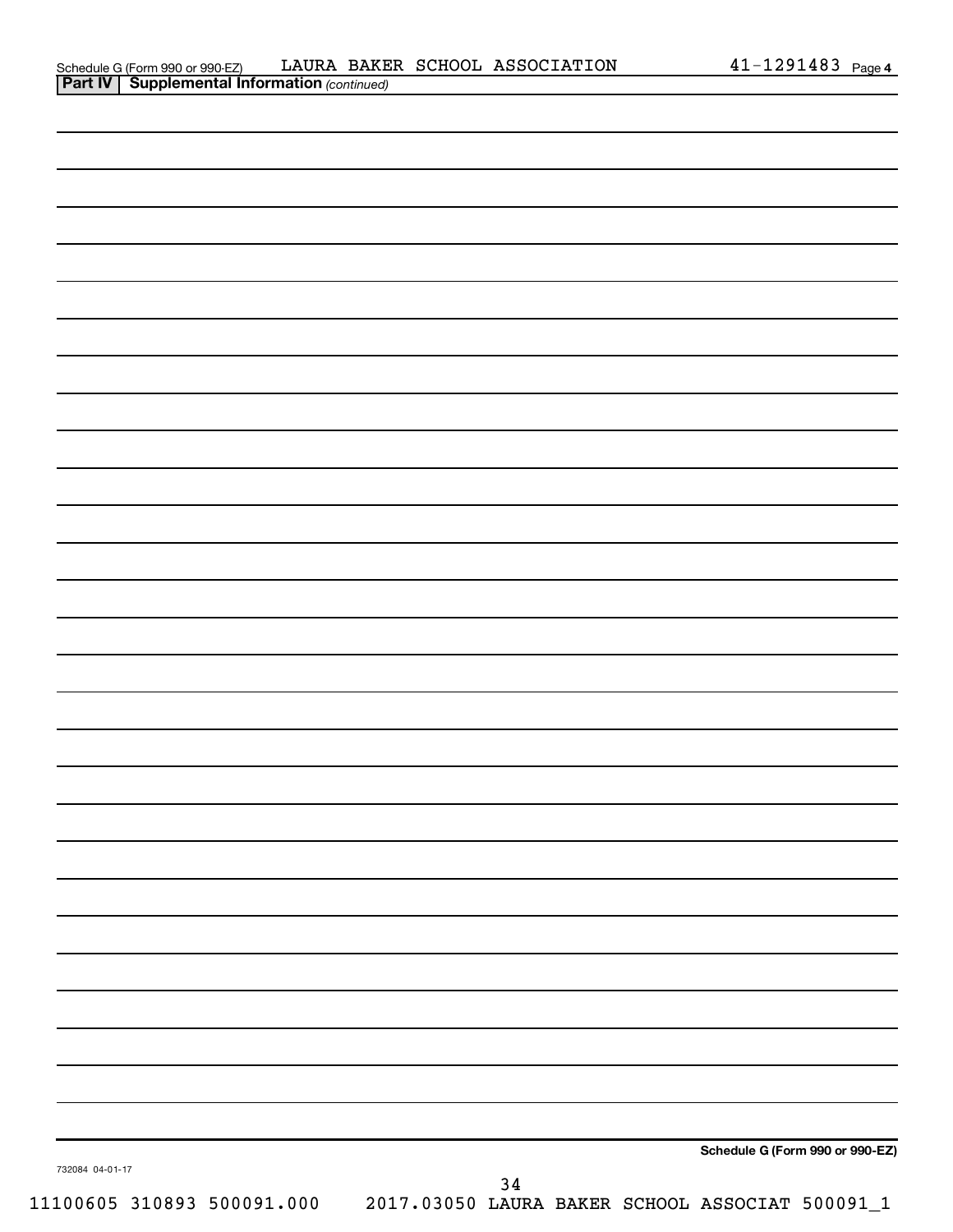|              | <b>Supplemental Information on Tax-Exempt Bonds</b><br><b>SCHEDULE K</b><br>Complete if the organization answered "Yes" on Form 990, Part IV, line 24a. Provide descriptions,<br>(Form 990)<br>explanations, and any additional information in Part VI.<br>Department of the Treasury<br>Inspection<br>Attach to Form 990. $\triangleright$ Go to www.irs.gov/Form990 for instructions and the latest information.<br>Internal Revenue Service |                                                      |               |                       |                         |     |                 |                            |     |                                                     |            |   | OMB No. 1545-0047<br>2017<br><b>Open to Public</b> |    |
|--------------|------------------------------------------------------------------------------------------------------------------------------------------------------------------------------------------------------------------------------------------------------------------------------------------------------------------------------------------------------------------------------------------------------------------------------------------------|------------------------------------------------------|---------------|-----------------------|-------------------------|-----|-----------------|----------------------------|-----|-----------------------------------------------------|------------|---|----------------------------------------------------|----|
|              | Name of the organization<br>LAURA BAKER SCHOOL ASSOCIATION                                                                                                                                                                                                                                                                                                                                                                                     |                                                      |               |                       |                         |     |                 |                            |     | <b>Employer identification number</b><br>41-1291483 |            |   |                                                    |    |
| Part I       | <b>Bond Issues</b>                                                                                                                                                                                                                                                                                                                                                                                                                             |                                                      |               |                       |                         |     |                 |                            |     |                                                     |            |   |                                                    |    |
|              | (a) Issuer name                                                                                                                                                                                                                                                                                                                                                                                                                                | (b) Issuer EIN                                       | $(c)$ CUSIP # | (d) Date issued       | (e) Issue price         |     |                 | (f) Description of purpose |     | (g) Defeased (h) On behalf                          | of issuer  |   | (i) Pooled<br>financing                            |    |
|              |                                                                                                                                                                                                                                                                                                                                                                                                                                                |                                                      |               |                       |                         |     |                 |                            | Yes | No                                                  | Yes   No   |   | Yes                                                | No |
|              |                                                                                                                                                                                                                                                                                                                                                                                                                                                |                                                      |               |                       |                         |     | <b>BUILDING</b> |                            |     |                                                     |            |   |                                                    |    |
|              | A CITY OF NORTHFIELD                                                                                                                                                                                                                                                                                                                                                                                                                           | 41-6005424NONEAVAIL 05/28/14 1,256,715. CONSTRUCTION |               |                       |                         |     |                 |                            |     | х                                                   |            | х |                                                    | x  |
| В            |                                                                                                                                                                                                                                                                                                                                                                                                                                                |                                                      |               |                       |                         |     |                 |                            |     |                                                     |            |   |                                                    |    |
| C            |                                                                                                                                                                                                                                                                                                                                                                                                                                                |                                                      |               |                       |                         |     |                 |                            |     |                                                     |            |   |                                                    |    |
| D            |                                                                                                                                                                                                                                                                                                                                                                                                                                                |                                                      |               |                       |                         |     |                 |                            |     |                                                     |            |   |                                                    |    |
|              | Part II<br><b>Proceeds</b>                                                                                                                                                                                                                                                                                                                                                                                                                     |                                                      |               |                       |                         |     |                 |                            |     |                                                     |            |   |                                                    |    |
|              |                                                                                                                                                                                                                                                                                                                                                                                                                                                |                                                      |               | A                     |                         |     | В               | C                          |     |                                                     |            | D |                                                    |    |
| $\mathbf{2}$ |                                                                                                                                                                                                                                                                                                                                                                                                                                                |                                                      |               |                       |                         |     |                 |                            |     |                                                     |            |   |                                                    |    |
| 3            |                                                                                                                                                                                                                                                                                                                                                                                                                                                |                                                      |               |                       | 1,256,715.              |     |                 |                            |     |                                                     |            |   |                                                    |    |
| 4            |                                                                                                                                                                                                                                                                                                                                                                                                                                                |                                                      |               |                       |                         |     |                 |                            |     |                                                     |            |   |                                                    |    |
| 5            |                                                                                                                                                                                                                                                                                                                                                                                                                                                |                                                      |               |                       |                         |     |                 |                            |     |                                                     |            |   |                                                    |    |
| 6            | Proceeds in refunding escrows material content and the extra material content and the estimate of the extra material content and the extra material content of the extra material content of the extra material content of the                                                                                                                                                                                                                 |                                                      |               |                       |                         |     |                 |                            |     |                                                     |            |   |                                                    |    |
| 7            |                                                                                                                                                                                                                                                                                                                                                                                                                                                |                                                      |               |                       |                         |     |                 |                            |     |                                                     |            |   |                                                    |    |
| 8            |                                                                                                                                                                                                                                                                                                                                                                                                                                                |                                                      |               |                       |                         |     |                 |                            |     |                                                     |            |   |                                                    |    |
| 9            |                                                                                                                                                                                                                                                                                                                                                                                                                                                |                                                      |               |                       |                         |     |                 |                            |     |                                                     |            |   |                                                    |    |
| 10           | Capital expenditures from proceeds [1001] [1001] [2010] [2010] [2010] [2010] [2010] [2010] [2010] [2010] [2010                                                                                                                                                                                                                                                                                                                                 |                                                      |               |                       | 1, 256, 633.            |     |                 |                            |     |                                                     |            |   |                                                    |    |
| 11           | Other spent proceeds                                                                                                                                                                                                                                                                                                                                                                                                                           |                                                      |               |                       | 82.                     |     |                 |                            |     |                                                     |            |   |                                                    |    |
| 12           |                                                                                                                                                                                                                                                                                                                                                                                                                                                |                                                      |               |                       |                         |     |                 |                            |     |                                                     |            |   |                                                    |    |
| 13           |                                                                                                                                                                                                                                                                                                                                                                                                                                                |                                                      |               |                       | 2014                    |     |                 |                            |     |                                                     |            |   |                                                    |    |
|              |                                                                                                                                                                                                                                                                                                                                                                                                                                                |                                                      |               | Yes                   | No                      | Yes | No              | Yes                        | No  |                                                     | Yes        |   | No                                                 |    |
| 14           | Were the bonds issued as part of a current refunding issue?                                                                                                                                                                                                                                                                                                                                                                                    |                                                      |               |                       | x                       |     |                 |                            |     |                                                     |            |   |                                                    |    |
| 15           |                                                                                                                                                                                                                                                                                                                                                                                                                                                |                                                      |               |                       | $\overline{\textbf{x}}$ |     |                 |                            |     |                                                     |            |   |                                                    |    |
| 16           |                                                                                                                                                                                                                                                                                                                                                                                                                                                |                                                      |               | х                     |                         |     |                 |                            |     |                                                     |            |   |                                                    |    |
| 17           | Does the organization maintain adequate books and records to support the final allocation of proceeds?                                                                                                                                                                                                                                                                                                                                         |                                                      |               | $\overline{\text{x}}$ |                         |     |                 |                            |     |                                                     |            |   |                                                    |    |
|              | Part III Private Business Use                                                                                                                                                                                                                                                                                                                                                                                                                  |                                                      |               |                       |                         |     |                 |                            |     |                                                     |            |   |                                                    |    |
| 1.           | Was the organization a partner in a partnership, or a member of an LLC,                                                                                                                                                                                                                                                                                                                                                                        |                                                      |               | A<br>Yes              | No                      | Yes | В<br>No         | C<br>Yes                   | No  |                                                     | <b>Yes</b> | D | No                                                 |    |
|              |                                                                                                                                                                                                                                                                                                                                                                                                                                                |                                                      |               |                       | $\overline{\mathtt{x}}$ |     |                 |                            |     |                                                     |            |   |                                                    |    |
| $\mathbf{2}$ | Are there any lease arrangements that may result in private business use of                                                                                                                                                                                                                                                                                                                                                                    |                                                      |               |                       |                         |     |                 |                            |     |                                                     |            |   |                                                    |    |
|              |                                                                                                                                                                                                                                                                                                                                                                                                                                                |                                                      |               |                       | X                       |     |                 |                            |     |                                                     |            |   |                                                    |    |

732121 10-18-17 **For Paperwork Reduction Act Notice, see the Instructions for Form 990. Schedule K (Form 990) 2017** LHA 35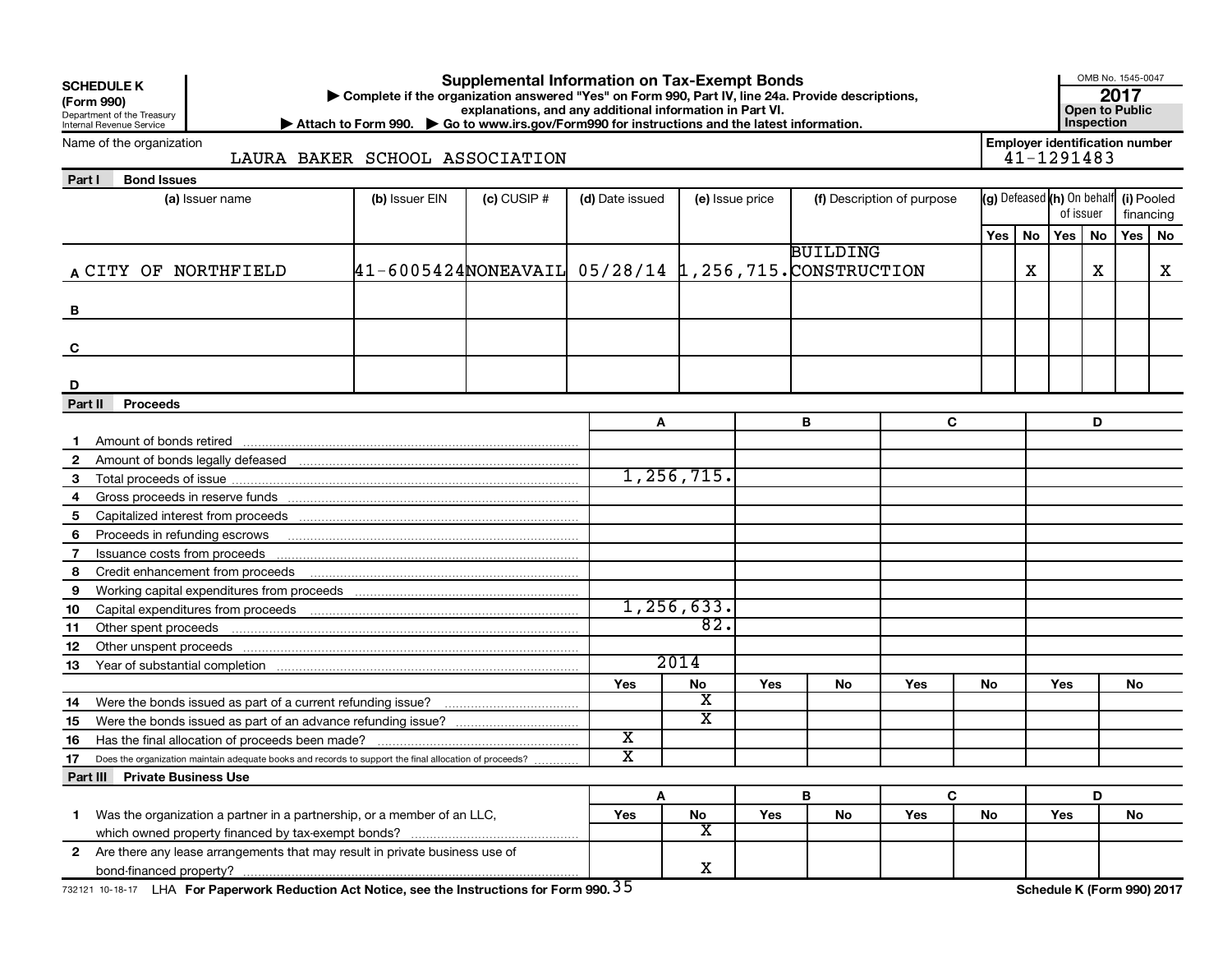#### Schedule K (Form 990) 2017 LAURA BAKER SCHOOL ASSOCIATION  $41-1291483$

|                   | <b>Part III</b> Private Business Use (Continued)                                                       |            |                         |     |           |     |    |     |           |
|-------------------|--------------------------------------------------------------------------------------------------------|------------|-------------------------|-----|-----------|-----|----|-----|-----------|
|                   |                                                                                                        |            | A                       |     | В         |     | C  |     | D         |
|                   | 3a Are there any management or service contracts that may result in private                            | <b>Yes</b> | <b>No</b>               | Yes | <b>No</b> | Yes | No | Yes | <b>No</b> |
|                   |                                                                                                        |            | X                       |     |           |     |    |     |           |
|                   | b If "Yes" to line 3a, does the organization routinely engage bond counsel or other outside            |            |                         |     |           |     |    |     |           |
|                   | counsel to review any management or service contracts relating to the financed property?               |            |                         |     |           |     |    |     |           |
|                   | c Are there any research agreements that may result in private business use of bond-financed property? |            | $\overline{\texttt{x}}$ |     |           |     |    |     |           |
|                   | d If "Yes" to line 3c, does the organization routinely engage bond counsel or other outside            |            |                         |     |           |     |    |     |           |
|                   | counsel to review any research agreements relating to the financed property?                           |            |                         |     |           |     |    |     |           |
| 4                 | Enter the percentage of financed property used in a private business use by                            |            |                         |     |           |     |    |     |           |
|                   | entities other than a section 501(c)(3) organization or a state or local government                    |            | %                       |     | %         |     | %  |     | %         |
| 5                 | Enter the percentage of financed property used in a private business use as a result of                |            |                         |     |           |     |    |     |           |
|                   | unrelated trade or business activity carried on by your organization, another                          |            |                         |     |           |     |    |     |           |
|                   |                                                                                                        |            | %                       |     | %         |     | %  |     | %         |
| 6                 |                                                                                                        |            | $\%$                    |     | %         |     | %  |     | %         |
| $\overline{7}$    |                                                                                                        |            | $\overline{\textbf{x}}$ |     |           |     |    |     |           |
|                   | 8a Has there been a sale or disposition of any of the bond-financed property to a non-                 |            |                         |     |           |     |    |     |           |
|                   | governmental person other than a $501(c)(3)$ organization since the bonds were issued?                 |            | X                       |     |           |     |    |     |           |
|                   | <b>b</b> If "Yes" to line 8a, enter the percentage of bond-financed property sold or disposed          |            |                         |     |           |     |    |     |           |
|                   |                                                                                                        |            | %                       |     | %         |     | %  |     | %         |
|                   | c If "Yes" to line 8a, was any remedial action taken pursuant to Regulations sections                  |            |                         |     |           |     |    |     |           |
|                   |                                                                                                        |            |                         |     |           |     |    |     |           |
|                   | 9 Has the organization established written procedures to ensure that all nonqualified                  |            |                         |     |           |     |    |     |           |
|                   | bonds of the issue are remediated in accordance with the requirements under                            |            |                         |     |           |     |    |     |           |
|                   |                                                                                                        |            | x                       |     |           |     |    |     |           |
| Part IV Arbitrage |                                                                                                        |            |                         |     |           |     |    |     |           |
|                   |                                                                                                        |            | A                       |     | В         |     | C  |     | D         |
| 1                 | Has the issuer filed Form 8038-T, Arbitrage Rebate, Yield Reduction and                                | Yes        | No                      | Yes | No        | Yes | No | Yes | No        |
|                   |                                                                                                        |            | X                       |     |           |     |    |     |           |
|                   |                                                                                                        |            |                         |     |           |     |    |     |           |
|                   |                                                                                                        |            | $\overline{\text{x}}$   |     |           |     |    |     |           |
|                   |                                                                                                        |            | $\overline{\texttt{x}}$ |     |           |     |    |     |           |
|                   |                                                                                                        |            | $\overline{\text{x}}$   |     |           |     |    |     |           |
|                   | If "Yes" to line 2c, provide in Part VI the date the rebate computation was                            |            |                         |     |           |     |    |     |           |
|                   |                                                                                                        |            |                         |     |           |     |    |     |           |
|                   |                                                                                                        |            | $\overline{\texttt{x}}$ |     |           |     |    |     |           |
|                   | 4a Has the organization or the governmental issuer entered into a qualified                            |            |                         |     |           |     |    |     |           |
|                   |                                                                                                        |            | x                       |     |           |     |    |     |           |
|                   |                                                                                                        |            |                         |     |           |     |    |     |           |
|                   |                                                                                                        |            |                         |     |           |     |    |     |           |
|                   |                                                                                                        |            |                         |     |           |     |    |     |           |
|                   | e Was the hedge terminated?                                                                            |            |                         |     |           |     |    |     |           |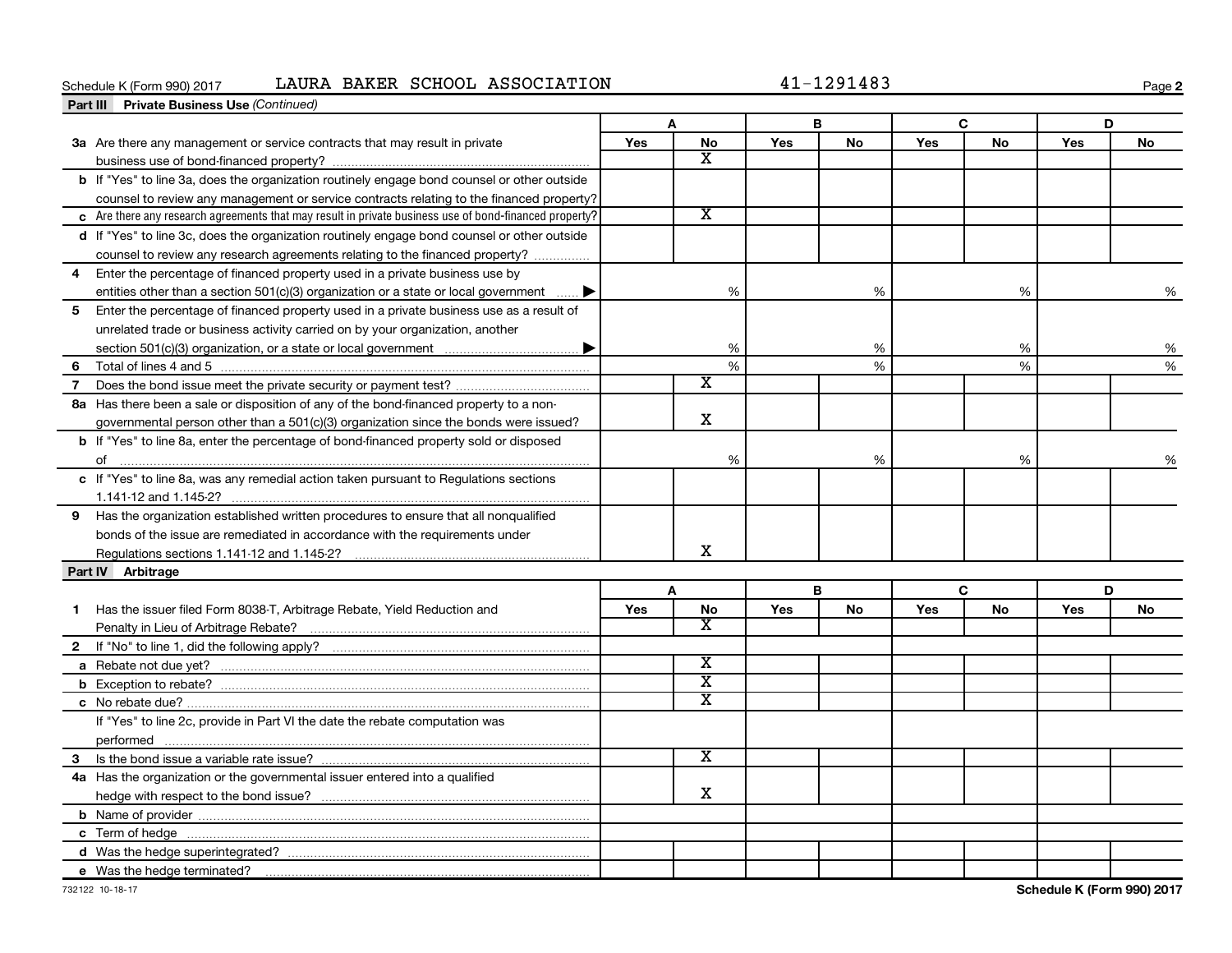#### Schedule K (Form 990) 2017 LAURA BAKER SCHOOL ASSOCIATION  $41-1291483$

| Part IV Arbitrage (Continued)                                                                 |              |                         |     |           |            |           |     |           |
|-----------------------------------------------------------------------------------------------|--------------|-------------------------|-----|-----------|------------|-----------|-----|-----------|
|                                                                                               | $\mathbf{A}$ |                         | B   |           | C          |           | D   |           |
|                                                                                               | Yes          | No                      | Yes | <b>No</b> | <b>Yes</b> | No        | Yes | <b>No</b> |
| 5a Were gross proceeds invested in a guaranteed investment contract (GIC)?                    |              | $\overline{\mathbf{X}}$ |     |           |            |           |     |           |
|                                                                                               |              |                         |     |           |            |           |     |           |
|                                                                                               |              |                         |     |           |            |           |     |           |
| d Was the regulatory safe harbor for establishing the fair market value of the GIC satisfied? |              |                         |     |           |            |           |     |           |
| 6 Were any gross proceeds invested beyond an available temporary period?                      |              | $\overline{\texttt{x}}$ |     |           |            |           |     |           |
| 7 Has the organization established written procedures to monitor the requirements of          |              |                         |     |           |            |           |     |           |
| section 148?                                                                                  |              | X                       |     |           |            |           |     |           |
| <b>Procedures To Undertake Corrective Action</b><br>Part V                                    |              |                         |     |           |            |           |     |           |
|                                                                                               | A            |                         | B   |           |            | C         | D   |           |
|                                                                                               | Yes          | <b>No</b>               | Yes | No        | Yes        | <b>No</b> | Yes | No        |
| Has the organization established written procedures to ensure that violations of              |              |                         |     |           |            |           |     |           |
| federal tax requirements are timely identified and corrected through the voluntary            |              |                         |     |           |            |           |     |           |
| closing agreement program if self-remediation isn't available under applicable                |              |                         |     |           |            |           |     |           |
| regulations?                                                                                  |              | X                       |     |           |            |           |     |           |
|                                                                                               |              |                         |     |           |            |           |     |           |
|                                                                                               |              |                         |     |           |            |           |     |           |
|                                                                                               |              |                         |     |           |            |           |     |           |
|                                                                                               |              |                         |     |           |            |           |     |           |
|                                                                                               |              |                         |     |           |            |           |     |           |
|                                                                                               |              |                         |     |           |            |           |     |           |
|                                                                                               |              |                         |     |           |            |           |     |           |
|                                                                                               |              |                         |     |           |            |           |     |           |
|                                                                                               |              |                         |     |           |            |           |     |           |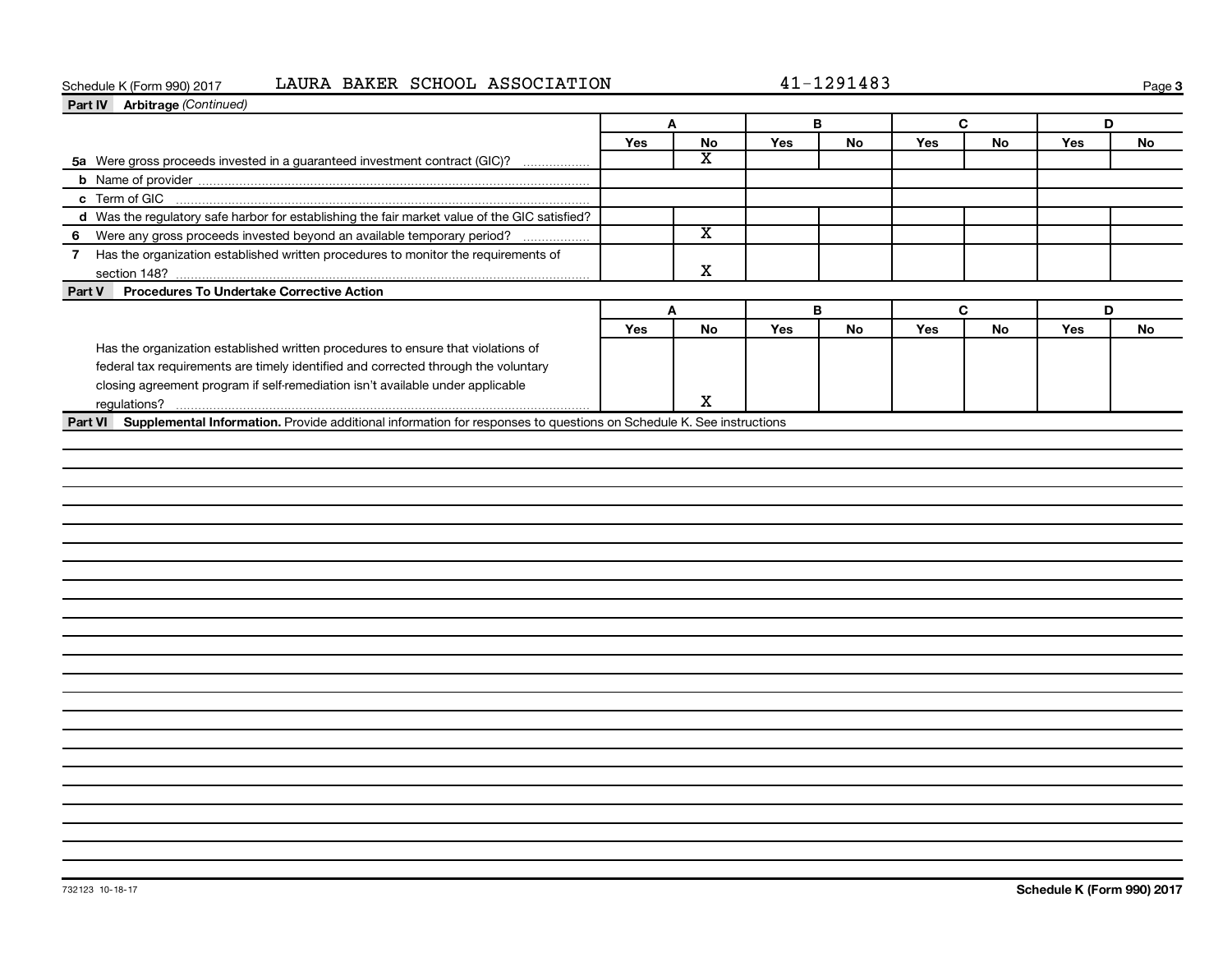**(Form 990 or 990-EZ)**

Name of the organization

Department of the Treasury Internal Revenue Service

**Complete to provide information for responses to specific questions on Form 990 or 990-EZ or to provide any additional information. | Attach to Form 990 or 990-EZ. | Go to www.irs.gov/Form990 for the latest information. SCHEDULE O Supplemental Information to Form 990 or 990-EZ** <br>(Form 990 or 990-EZ) Complete to provide information for responses to specific questions on

OMB No. 1545-0047 **Open to Public Inspection Employer identification number**

LAURA BAKER SCHOOL ASSOCIATION 41-1291483

FORM 990, PART I, LINE 1, DESCRIPTION OF ORGANIZATION MISSION:

DISABILITIES.

FORM 990, PART III, LINE 4A, PROGRAM SERVICE ACCOMPLISHMENTS: DEVELOPMENTAL DISABILITIES. EACH PERSON SERVED RECEIVES SERVICES 24 HOURS A DAY AND RECEIVES ACTIVE TREATMENT SERVICES TO ASSIST HIM/HER TO MAINTAIN AND IMPROVE IN ANY AREAS THAT LIMIT HIS/HER ABILITY TO LIVE INDEPENDENTLY IN THE COMMUNITY. ACTIVE TREATMENT INCLUDES INDIVIDUAL SERVICE AND PROGRAM PLANS FOR EACH INDIVIDUAL WHICH ARE REVIEWED AND UPDATED MONTHLY, QUARTERLY AND ANNUALLY TO MEASURE PROGRESS TOWARD THOSE GOALS. WE PROVIDE ASSISTANCE TO EACH PERSON IN THE ACTIVITIES OF DAILY LIVING, INCLUDING BUT NOT LIMITED TO: SELF-CARE (E.G. DRESSING, GROOMING, TOILETING), MONEY MANAGEMENT, HOUSEHOLD MANAGEMENT, COMMUNITY ACCESS AND INTEGRATION, MOBILITY, LEISURE AND RECREATION.

FORM 990, PART III, LINE 4B, PROGRAM SERVICE ACCOMPLISHMENTS: REIMBURSEMENT GUIDELINES. EACH PERSON'S RATE IS DEPENDENT UPON HIS/HER NEEDS FOR SUPPORT AND IS INDIVIDUALIZED TO THE GREATEST EXTENT

POSSIBLE. SERVICES GENERALLY ARE FUNDED BY MEDICAID. WHILE RATE CHANGES

CAN BE INITIATED BASED UPON CHANGES IN AN INDIVIDUAL'S NEEDS, GENERAL

RATE CHANGES TO ACCOMMODATE INFLATION AND STAFF INCREASES ARE APPROVED

THROUGH THE MN LEGISLATURE.

732211 09-07-17 LHA For Paperwork Reduction Act Notice, see the Instructions for Form 990 or 990-EZ. Schedule O (Form 990 or 990-EZ) (2017) WE ARE CURRENTLY SERVING 34 INDIVIDUALS IN COMMUNITY SERVICES. EACH PERSON HAS INDIVIDUAL SERVICE AND PROGRAM PLANS WHICH ARE REVIEWED AND UPDATED MONTHLY, QUARTERLY AND ANNUALLY TO MEASURE PROGRESS TOWARD 11100605 310893 500091.000 2017.03050 LAURA BAKER SCHOOL ASSOCIAT 500091\_1 38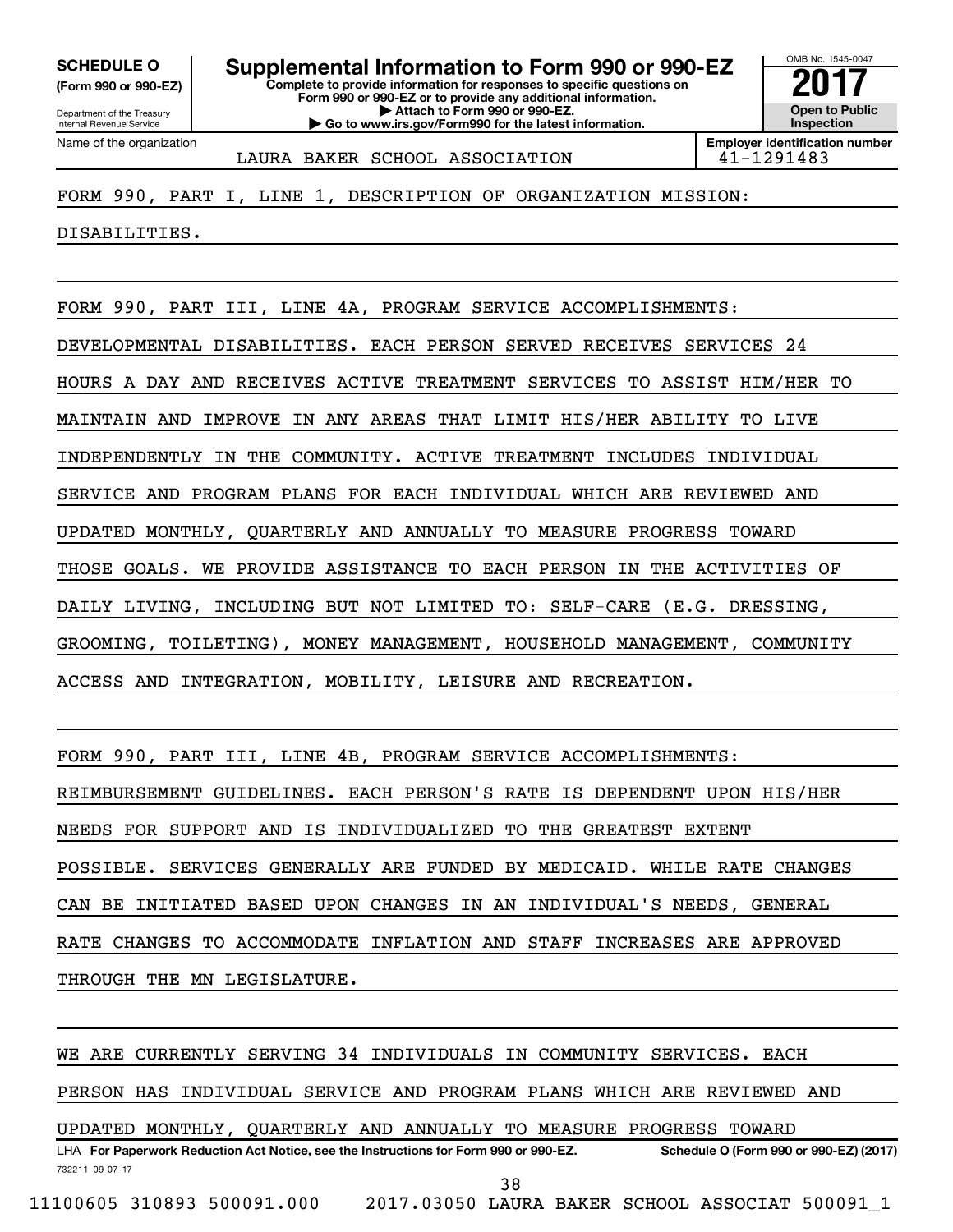| Schedule O (Form 990 or 990-EZ) (2017)                                    | Page 2                                              |
|---------------------------------------------------------------------------|-----------------------------------------------------|
| Name of the organization<br>LAURA BAKER SCHOOL ASSOCIATION                | <b>Employer identification number</b><br>41-1291483 |
| THOSE GOALS. WE PROVIDE ASSISTANCE TO EACH PERSON IN THE ACTIVITIES OF    |                                                     |
| DAILY LIVING, INCLUDING BUT NOT LIMITED: SELF-CARE (E.G. DRESSING,        |                                                     |
| GROOMING, TOILETING), MONEY MANAGEMENT, HOUSEHOLD MANAGEMENT, COMMUNITY   |                                                     |
| ACCESS AND INTEGRATION, MOBILITY, LEISURE AND RECREATION.                 |                                                     |
|                                                                           |                                                     |
| FORM 990, PART VI, SECTION B, LINE 11B:                                   |                                                     |
| FORM 990 IS PROVIDED TO THE FINANCE COMMITTEE AND THE BOARD OF DIRECTORS  |                                                     |
| FOR APPROVAL AT A BOARD MEETING PRIOR TO FILING.                          |                                                     |
|                                                                           |                                                     |
| FORM 990, PART VI, SECTION B, LINE 12C:                                   |                                                     |
| ALL TRUSTEES ARE REQUIRED TO PROVIDE A WRITTEN STATEMENT AND DISCLOSE ANY |                                                     |
| POTENTIAL CONFILCTS OF INTEREST TO THE ORGANIZATION EACH YEAR.            |                                                     |
|                                                                           |                                                     |
| FORM 990, PART VI, SECTION B, LINE 15:                                    |                                                     |
| THE ORGANIZATION REVIEWS AND SETS COMPENSATION OF ITS EXECUTIVES USING    |                                                     |
| PUBLISHED SALARY SURVEYS OF COMPARABLE ORGANIZATIONS.                     |                                                     |
|                                                                           |                                                     |
| FORM 990, PART VI, SECTION C, LINE 19:                                    |                                                     |
| GOVERNING DOCUMENTS, CONFLICT OF INTEREST POLICY AND FINANCIAL STATEMENTS |                                                     |
| ARE AVAILABLE UPON REQUEST. THE ORGANIZATION'S FINANCIAL STATEMENTS ARE   |                                                     |
| ALSO POSTED ON GUIDESTAR.ORG.                                             |                                                     |
|                                                                           |                                                     |
| FORM 990, PART IX, LINE 24E, ALL OTHER FUNCTIONAL EXPENSES:               |                                                     |
| PROGRAM SUPPLIES :                                                        |                                                     |
| PROGRAM SERVICE EXPENSES                                                  | 83,199.                                             |

MANAGEMENT AND GENERAL EXPENSES 2,573.

FUNDRAISING EXPENSES 0.

TOTAL EXPENSES 85,772.

732212 09-07-17

**Schedule O (Form 990 or 990-EZ) (2017)**

39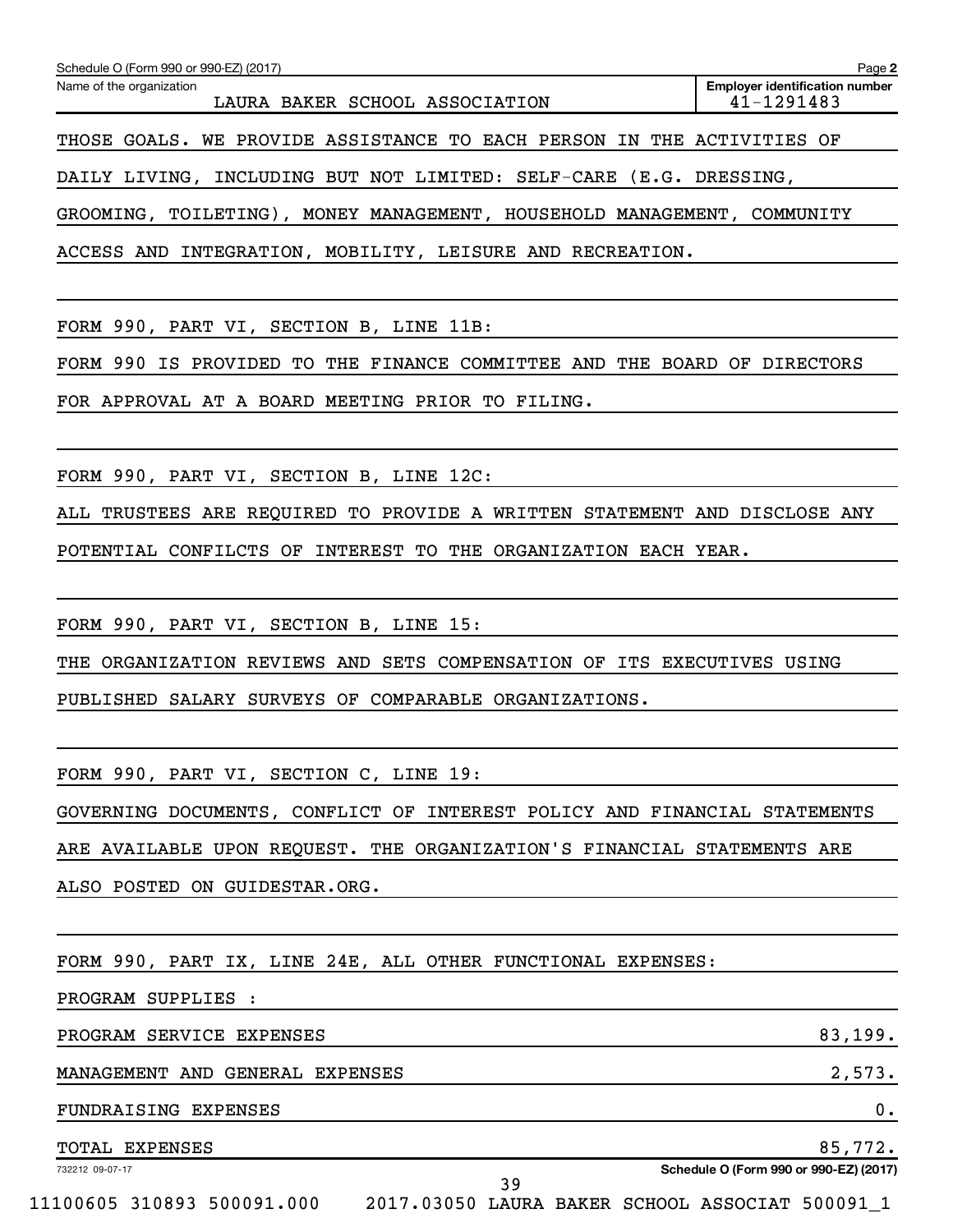| Schedule O (Form 990 or 990-EZ) (2017)<br>Name of the organization | Page 2<br><b>Employer identification number</b>                                           |
|--------------------------------------------------------------------|-------------------------------------------------------------------------------------------|
| LAURA BAKER SCHOOL ASSOCIATION                                     | 41-1291483                                                                                |
| TRAINING :                                                         |                                                                                           |
| PROGRAM SERVICE EXPENSES                                           | 51, 255.                                                                                  |
| MANAGEMENT AND GENERAL EXPENSES                                    | 4,556.                                                                                    |
| FUNDRAISING EXPENSES                                               | 1,139.                                                                                    |
| <b>TOTAL EXPENSES</b>                                              | 56,950.                                                                                   |
| EQUIPMENT RENT :                                                   |                                                                                           |
| PROGRAM SERVICE EXPENSES                                           | 42,017.                                                                                   |
| MANAGEMENT AND GENERAL EXPENSES                                    | 2,682.                                                                                    |
| FUNDRAISING EXPENSES                                               | 0.                                                                                        |
| TOTAL EXPENSES                                                     | 44,699.                                                                                   |
| REPAIRS AND MAINTENANCE :                                          |                                                                                           |
| PROGRAM SERVICE EXPENSES                                           | 25, 258.                                                                                  |
| MANAGEMENT AND GENERAL EXPENSES                                    | 6,315.                                                                                    |
| FUNDRAISING EXPENSES                                               | 0.                                                                                        |
| <b>TOTAL EXPENSES</b>                                              | 31,573.                                                                                   |
| STAFF APPRECIATION                                                 |                                                                                           |
| PROGRAM SERVICE EXPENSES                                           | 18,908.                                                                                   |
| MANAGEMENT AND GENERAL EXPENSES                                    | 3,336.                                                                                    |
| FUNDRAISING EXPENSES                                               | 0.                                                                                        |
| TOTAL EXPENSES                                                     | 22,244.                                                                                   |
| DUES AND SUBSCRIPTIONS :                                           |                                                                                           |
| PROGRAM SERVICE EXPENSES                                           | 10,546.                                                                                   |
| MANAGEMENT AND GENERAL EXPENSES                                    | 3,515.                                                                                    |
| 732212 09-07-17<br>40<br>11100605 310893 500091.000                | Schedule O (Form 990 or 990-EZ) (2017)<br>2017.03050 LAURA BAKER SCHOOL ASSOCIAT 500091_1 |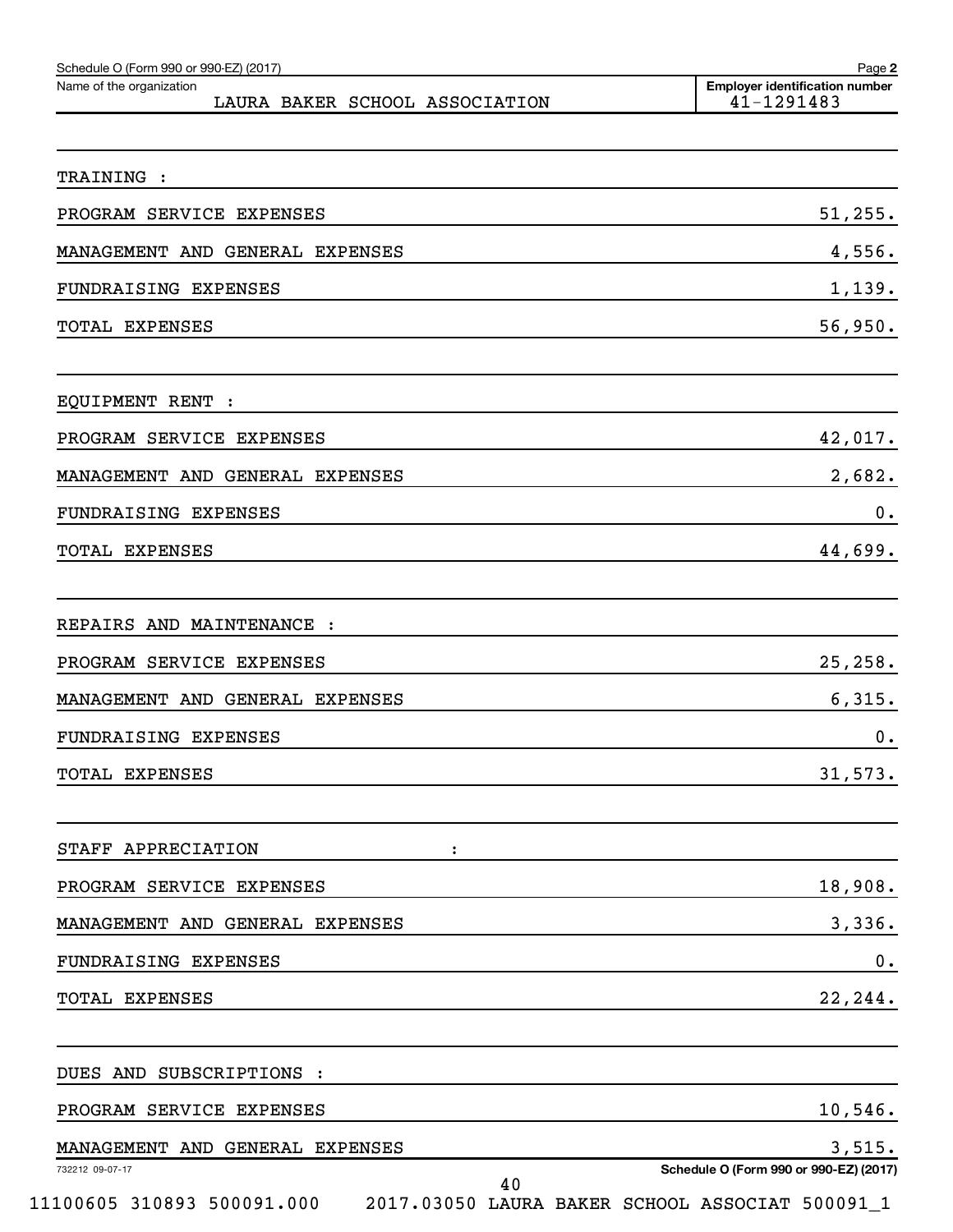| Schedule O (Form 990 or 990-EZ) (2017)<br>Name of the organization<br>LAURA BAKER SCHOOL ASSOCIATION                                                                                                                                                     | Page 2<br><b>Employer identification number</b><br>41-1291483 |
|----------------------------------------------------------------------------------------------------------------------------------------------------------------------------------------------------------------------------------------------------------|---------------------------------------------------------------|
| FUNDRAISING EXPENSES<br>the control of the control of the control of the control of the control of the control of the control of the control of the control of the control of the control of the control of the control of the control of the control    | 0.                                                            |
| TOTAL EXPENSES<br>the control of the control of the control of the control of the control of the control of the control of the control of the control of the control of the control of the control of the control of the control of the control          | 14,061.                                                       |
| BANK CHARGES AND MISC :<br>the control of the control of the control of the control of the control of the control of the control of the control of the control of the control of the control of the control of the control of the control of the control |                                                               |
| PROGRAM SERVICE EXPENSES<br><u> 1980 - Andrea Brazilia, politikar esperantor estatuba estatuba estatuba estatuba estatuba estatuba estatuba e</u>                                                                                                        | 0.                                                            |
| MANAGEMENT AND GENERAL EXPENSES                                                                                                                                                                                                                          | 44.                                                           |
| FUNDRAISING EXPENSES                                                                                                                                                                                                                                     | 2,144.                                                        |
| TOTAL EXPENSES<br><u> 1989 - Johann Stoff, deutscher Stoffen und der Stoffen und der Stoffen und der Stoffen und der Stoffen und der</u>                                                                                                                 | 2,188.                                                        |
| TOTAL OTHER EXPENSES ON FORM 990, PART IX, LINE 24E, COL A                                                                                                                                                                                               | 257,487.                                                      |
|                                                                                                                                                                                                                                                          |                                                               |
|                                                                                                                                                                                                                                                          |                                                               |
|                                                                                                                                                                                                                                                          |                                                               |
|                                                                                                                                                                                                                                                          |                                                               |
|                                                                                                                                                                                                                                                          |                                                               |
|                                                                                                                                                                                                                                                          |                                                               |
|                                                                                                                                                                                                                                                          |                                                               |
|                                                                                                                                                                                                                                                          |                                                               |
|                                                                                                                                                                                                                                                          |                                                               |
| 732212 09-07-17                                                                                                                                                                                                                                          | Schedule O (Form 990 or 990-EZ) (2017)                        |
| 41<br>11100605 310893 500091.000<br>2017.03050 LAURA BAKER SCHOOL ASSOCIAT 500091_1                                                                                                                                                                      |                                                               |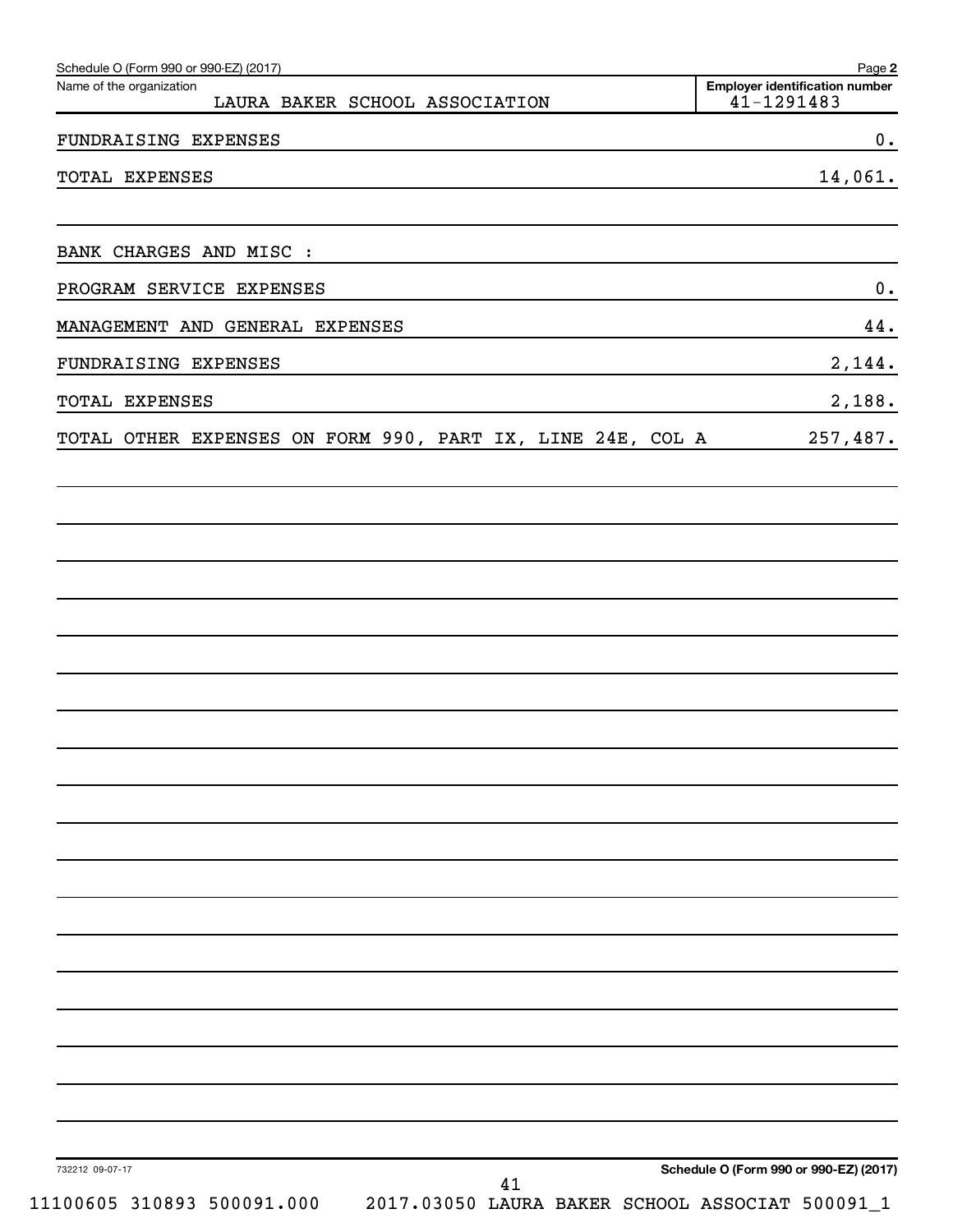# **TAX RETURN FILING INSTRUCTIONS**

## FORM 990-T

### **FOR THE YEAR ENDING**

December 31, 2017

| <b>Prepared for</b>                                |                                                                                       |
|----------------------------------------------------|---------------------------------------------------------------------------------------|
|                                                    | Laura Baker School Association<br>211 Oak Street                                      |
|                                                    | Northfield, MN<br>55057                                                               |
| <b>Prepared by</b>                                 |                                                                                       |
|                                                    | CARLSON ADVISORS, LLP<br>7101 NORTHLAND CIRCLE, SUITE 123<br>55428<br>MINNEAPOLIS, MN |
| Amount due<br>or refund                            | No amount is due.                                                                     |
| <b>Make check</b><br>payable to                    | No amount is due.                                                                     |
| Mail tax return<br>and check (if<br>applicable) to | Department of the Treasury<br>Internal Revenue Service Center<br>Ogden, UT 84201-0027 |
|                                                    |                                                                                       |
| Return must be<br>mailed on<br>or before           | November 15, 2018                                                                     |
| <b>Special</b><br><b>Instructions</b>              | The return should be signed and dated.                                                |
|                                                    |                                                                                       |
|                                                    |                                                                                       |
|                                                    |                                                                                       |
|                                                    |                                                                                       |
|                                                    |                                                                                       |
|                                                    |                                                                                       |
|                                                    |                                                                                       |
|                                                    |                                                                                       |
|                                                    |                                                                                       |
|                                                    |                                                                                       |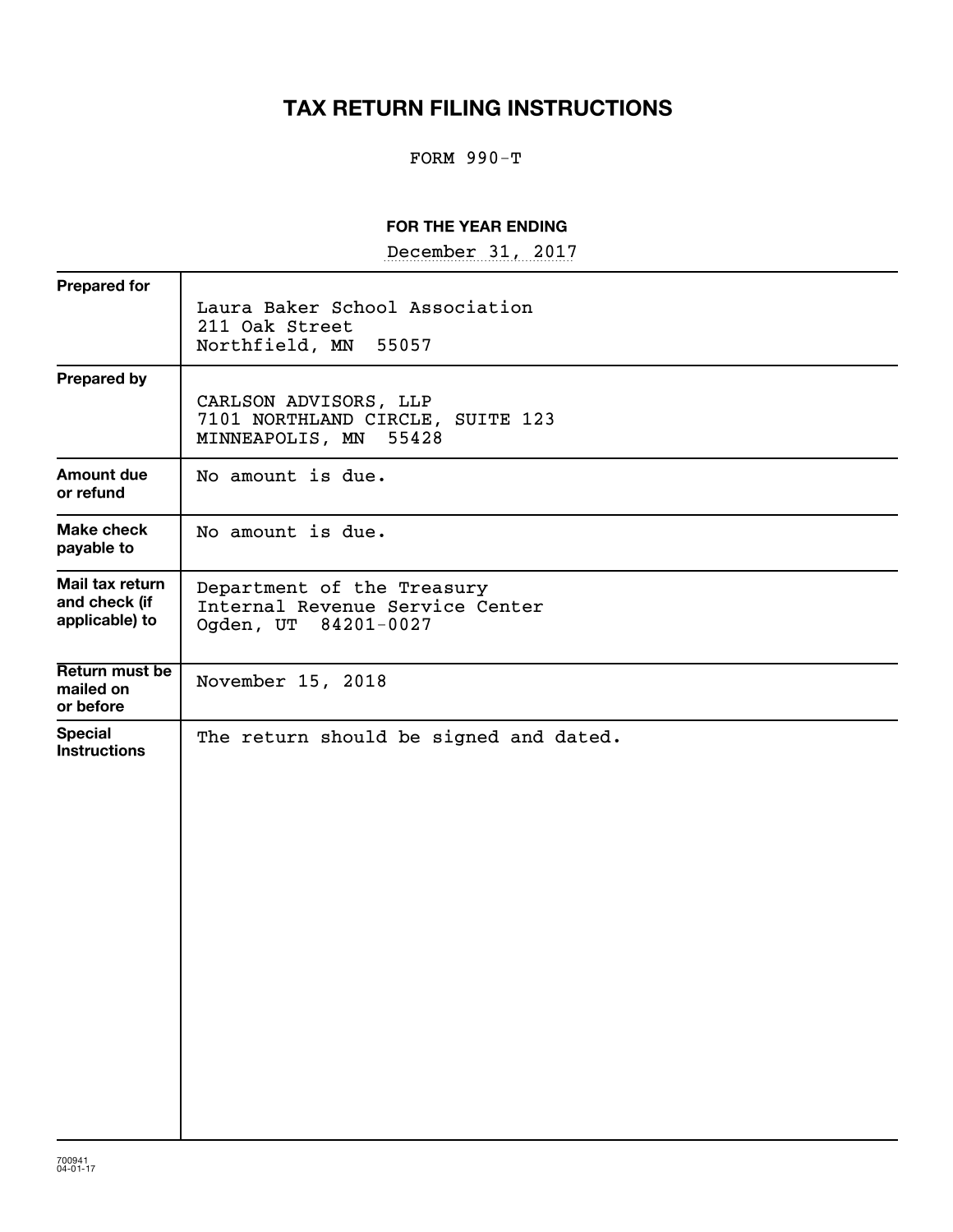| Form 990-T                                             |       | <b>Exempt Organization Business Income Tax Return</b>                                                                                                                                                                                        |                |                                                                                     |                                          |                 | OMB No. 1545-0687                                            |
|--------------------------------------------------------|-------|----------------------------------------------------------------------------------------------------------------------------------------------------------------------------------------------------------------------------------------------|----------------|-------------------------------------------------------------------------------------|------------------------------------------|-----------------|--------------------------------------------------------------|
|                                                        |       | (and proxy tax under section 6033(e))                                                                                                                                                                                                        |                |                                                                                     |                                          |                 |                                                              |
|                                                        |       | For calendar year 2017 or other tax year beginning                                                                                                                                                                                           |                | and ending, and ending                                                              |                                          |                 | 2017                                                         |
| Department of the Treasury<br>Internal Revenue Service |       | Go to www.irs.gov/Form990T for instructions and the latest information.<br>bo not enter SSN numbers on this form as it may be made public if your organization is a $501(c)(3)$ .                                                            |                |                                                                                     |                                          |                 | Open to Public Inspection fo<br>501(c)(3) Organizations Only |
| Check box if<br>A<br>address changed                   |       | Name of organization ( $\Box$ Check box if name changed and see instructions.)                                                                                                                                                               |                | <b>D</b> Employer identification number<br>(Employees' trust, see<br>instructions.) |                                          |                 |                                                              |
| <b>B</b> Exempt under section                          | Print | LAURA BAKER SCHOOL ASSOCIATION                                                                                                                                                                                                               |                | 41-1291483                                                                          |                                          |                 |                                                              |
| $X$ 501(c)(3)<br>$\rightarrow$                         | 0ľ    | Number, street, and room or suite no. If a P.O. box, see instructions.                                                                                                                                                                       |                |                                                                                     |                                          |                 | E Unrelated business activity codes<br>(See instructions.)   |
| ]220(e)<br>408(e)                                      | Type  | 211 OAK STREET                                                                                                                                                                                                                               |                |                                                                                     |                                          |                 |                                                              |
| 408A<br>J530(a)<br>529(a)                              |       | City or town, state or province, country, and ZIP or foreign postal code<br>NORTHFIELD, MN 55057                                                                                                                                             |                | 531120                                                                              |                                          |                 |                                                              |
|                                                        |       |                                                                                                                                                                                                                                              |                |                                                                                     |                                          |                 |                                                              |
|                                                        |       | $\overline{c}$ Book value of all assets<br>$\overline{c}$ at end of year<br>$\overline{6}$ , 231, 055. G Check organization type $\overline{K}$ $\overline{2}$ 501(c) corporation                                                            |                | $501(c)$ trust                                                                      | $401(a)$ trust                           |                 | Other trust                                                  |
|                                                        |       | H Describe the organization's primary unrelated business activity. RENTAL OF SPACE TO OUTSIDE ORGANIZTIONS.                                                                                                                                  |                |                                                                                     |                                          |                 |                                                              |
|                                                        |       |                                                                                                                                                                                                                                              |                |                                                                                     |                                          | Yes             | $X$ No                                                       |
|                                                        |       | If "Yes," enter the name and identifying number of the parent corporation. $\blacktriangleright$                                                                                                                                             |                |                                                                                     |                                          |                 |                                                              |
|                                                        |       | J The books are in care of PAUL JUREWICZ                                                                                                                                                                                                     |                |                                                                                     | Telephone number $\bullet$ (507)645-8866 |                 |                                                              |
|                                                        |       | Part I   Unrelated Trade or Business Income                                                                                                                                                                                                  |                | (A) Income                                                                          | (B) Expenses                             |                 | $(C)$ Net                                                    |
| 1a Gross receipts or sales                             |       |                                                                                                                                                                                                                                              |                |                                                                                     |                                          |                 |                                                              |
| Less returns and allowances<br>b                       |       | c Balance                                                                                                                                                                                                                                    | 1c             |                                                                                     |                                          |                 |                                                              |
| 2                                                      |       |                                                                                                                                                                                                                                              | $\overline{2}$ |                                                                                     |                                          |                 |                                                              |
| Gross profit. Subtract line 2 from line 1c<br>3        |       |                                                                                                                                                                                                                                              | 3<br>4a        |                                                                                     |                                          |                 |                                                              |
| b                                                      |       | Net gain (loss) (Form 4797, Part II, line 17) (attach Form 4797)                                                                                                                                                                             | 4 <sub>b</sub> |                                                                                     |                                          |                 |                                                              |
| C                                                      |       |                                                                                                                                                                                                                                              | 4c             |                                                                                     |                                          |                 |                                                              |
| 5                                                      |       | Income (loss) from partnerships and S corporations (attach statement)                                                                                                                                                                        | 5              |                                                                                     |                                          |                 |                                                              |
| Rent income (Schedule C)<br>6                          |       |                                                                                                                                                                                                                                              |                |                                                                                     |                                          |                 |                                                              |
| 7                                                      |       |                                                                                                                                                                                                                                              | $\overline{7}$ |                                                                                     |                                          |                 |                                                              |
| 8                                                      |       | Interest, annuities, royalties, and rents from controlled organizations (Sch. F)                                                                                                                                                             | 8              |                                                                                     |                                          |                 |                                                              |
| 9                                                      |       | Investment income of a section $501(c)(7)$ , (9), or (17) organization (Schedule G)                                                                                                                                                          | 9              |                                                                                     |                                          |                 |                                                              |
| 10                                                     |       |                                                                                                                                                                                                                                              | 10             |                                                                                     |                                          |                 |                                                              |
| 11                                                     |       |                                                                                                                                                                                                                                              | 11             |                                                                                     |                                          |                 |                                                              |
| 12                                                     |       |                                                                                                                                                                                                                                              | 12             |                                                                                     |                                          |                 |                                                              |
| 13<br>Part II                                          |       |                                                                                                                                                                                                                                              | 13             | 0.                                                                                  |                                          |                 |                                                              |
|                                                        |       | <b>Deductions Not Taken Elsewhere</b> (See instructions for limitations on deductions.)<br>(Except for contributions, deductions must be directly connected with the unrelated business income.)                                             |                |                                                                                     |                                          |                 |                                                              |
| 14                                                     |       |                                                                                                                                                                                                                                              |                |                                                                                     |                                          | 14              |                                                              |
| 15                                                     |       | Salaries and wages <b>construction and construction of the construction</b> and wages <b>construction</b> and wages <b>construction and construction</b> and construction of the construction of the construction of the construction of the |                |                                                                                     |                                          | 15              |                                                              |
| 16                                                     |       | Repairs and maintenance <i>maintenance</i> and contained and anti-                                                                                                                                                                           |                |                                                                                     |                                          | 16              |                                                              |
| 17                                                     |       | Bad debts <b>www.communities.communities.communities.com</b>                                                                                                                                                                                 |                |                                                                                     |                                          | 17              |                                                              |
| 18                                                     |       | Interest (attach schedule) www.communications.communications.com/www.communications.com/www.communications.com                                                                                                                               |                |                                                                                     |                                          | 18              |                                                              |
| Taxes and licenses<br>19                               |       |                                                                                                                                                                                                                                              |                |                                                                                     |                                          | 19              |                                                              |
| 20                                                     |       | Charitable contributions (See instructions for limitation rules) [11] manufacture contractions are contributions (See instructions for limitation rules)                                                                                     |                |                                                                                     |                                          | 20              |                                                              |
| 21                                                     |       |                                                                                                                                                                                                                                              |                |                                                                                     |                                          |                 |                                                              |
| 22                                                     |       | Less depreciation claimed on Schedule A and elsewhere on return [22] [22] [22]                                                                                                                                                               |                |                                                                                     |                                          | 22 <sub>b</sub> |                                                              |
| 23<br>Depletion<br>24                                  |       |                                                                                                                                                                                                                                              |                |                                                                                     |                                          | 23<br>24        |                                                              |
| 25                                                     |       | Employee benefit programs including the contract of the contract of the contract of the contract of the contract of the contract of the contract of the contract of the contract of the contract of the contract of the contra               |                |                                                                                     |                                          | 25              |                                                              |
| 26                                                     |       |                                                                                                                                                                                                                                              |                |                                                                                     |                                          | 26              |                                                              |
| 27                                                     |       |                                                                                                                                                                                                                                              |                |                                                                                     |                                          | 27              |                                                              |
| 28                                                     |       | Other deductions (attach schedule) manufactured and contract the schedule of the schedule of the schedule of the schedule of the schedule of the schedule of the schedule of the schedule of the schedule of the schedule of t               |                |                                                                                     |                                          | 28              |                                                              |
| 29                                                     |       |                                                                                                                                                                                                                                              |                |                                                                                     |                                          | 29              | 0.                                                           |
| 30                                                     |       | Unrelated business taxable income before net operating loss deduction. Subtract line 29 from line 13 [111] [120] [120] [120] [120] [120] [120] [120] [120] [120] [120] [120] [120] [120] [120] [120] [120] [120] [120] [120] [               |                |                                                                                     |                                          | 30              | $\overline{0}$ .                                             |
| 31                                                     |       | Net operating loss deduction (limited to the amount on line 30) <b>Manual Construction SEE STATEMENT 1</b>                                                                                                                                   |                |                                                                                     |                                          | 31              |                                                              |
| 32                                                     |       | Unrelated business taxable income before specific deduction. Subtract line 31 from line 30 [11] [11] Unrelated business taxable income before specific deduction. Subtract line 31 from line 30 [11] [12] $\cdot$                            |                |                                                                                     |                                          | 32              | 0.                                                           |
| 33                                                     |       |                                                                                                                                                                                                                                              |                |                                                                                     |                                          | 33              | 1,000.                                                       |
| 34<br>line 32                                          |       | Unrelated business taxable income. Subtract line 33 from line 32. If line 33 is greater than line 32, enter the smaller of zero or                                                                                                           |                |                                                                                     |                                          | 34              | Ο.                                                           |
|                                                        |       | 723701 01-22-18 LHA For Paperwork Reduction Act Notice, see instructions.                                                                                                                                                                    |                |                                                                                     |                                          |                 | Form 990-T (2017)                                            |
|                                                        |       |                                                                                                                                                                                                                                              | 42             |                                                                                     |                                          |                 |                                                              |

| 11100605 310893 500091.00 |  |  |  |  |  |
|---------------------------|--|--|--|--|--|
|---------------------------|--|--|--|--|--|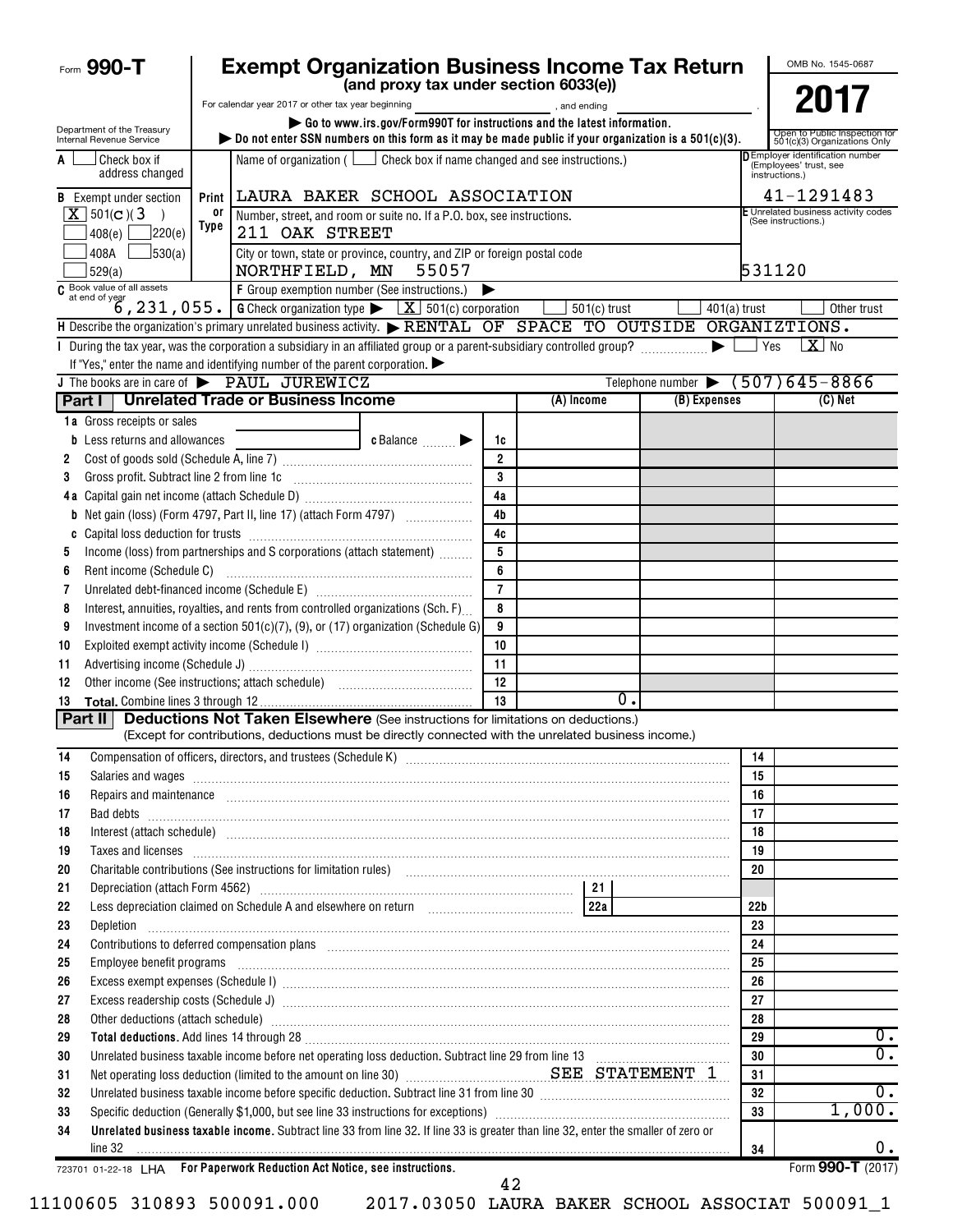| Form 990-T (2017) |                            | LAURA BAKER SCHOOL ASSOCIATION                                                                                                                                                                                                                                                          |              |                                  |                             |                 | 41-1291483              |                  |                                      |     | Page 2                  |
|-------------------|----------------------------|-----------------------------------------------------------------------------------------------------------------------------------------------------------------------------------------------------------------------------------------------------------------------------------------|--------------|----------------------------------|-----------------------------|-----------------|-------------------------|------------------|--------------------------------------|-----|-------------------------|
|                   |                            | <b>Part III   Tax Computation</b>                                                                                                                                                                                                                                                       |              |                                  |                             |                 |                         |                  |                                      |     |                         |
| 35                |                            | Organizations Taxable as Corporations. See instructions for tax computation.                                                                                                                                                                                                            |              |                                  |                             |                 |                         |                  |                                      |     |                         |
|                   |                            | Controlled group members (sections 1561 and 1563) check here $\blacktriangleright$ $\Box$ See instructions and:                                                                                                                                                                         |              |                                  |                             |                 |                         |                  |                                      |     |                         |
|                   |                            | a Enter your share of the \$50,000, \$25,000, and \$9,925,000 taxable income brackets (in that order):                                                                                                                                                                                  |              |                                  |                             |                 |                         |                  |                                      |     |                         |
|                   | (1)                        | $\lvert \mathcal{S} \rvert$                                                                                                                                                                                                                                                             | $(2)$ $ $ \$ | $(3)$ $ $ \$                     |                             |                 |                         |                  |                                      |     |                         |
|                   |                            | <b>b</b> Enter organization's share of: (1) Additional 5% tax (not more than \$11,750) $\sqrt{\$}$                                                                                                                                                                                      |              |                                  |                             |                 |                         |                  |                                      |     |                         |
|                   |                            |                                                                                                                                                                                                                                                                                         |              |                                  |                             |                 |                         |                  |                                      |     |                         |
|                   |                            |                                                                                                                                                                                                                                                                                         |              |                                  |                             |                 |                         | 35с              |                                      |     | 0.                      |
| 36                |                            | Trusts Taxable at Trust Rates. See instructions for tax computation. Income tax on the amount on line 34 from:                                                                                                                                                                          |              |                                  |                             |                 |                         |                  |                                      |     |                         |
|                   |                            |                                                                                                                                                                                                                                                                                         |              |                                  |                             |                 |                         | 36               |                                      |     |                         |
| 37                |                            | <b>Proxy tax.</b> See instructions <b>constructions b</b>                                                                                                                                                                                                                               |              |                                  |                             |                 |                         | 37               |                                      |     |                         |
| 38                |                            | Alternative minimum tax                                                                                                                                                                                                                                                                 |              |                                  |                             |                 |                         | 38               |                                      |     |                         |
| 39                |                            |                                                                                                                                                                                                                                                                                         |              |                                  |                             |                 |                         | 39               |                                      |     |                         |
| 40                |                            |                                                                                                                                                                                                                                                                                         |              |                                  |                             |                 |                         | 40               |                                      |     | $0$ .                   |
|                   |                            | <b>Part IV Tax and Payments</b>                                                                                                                                                                                                                                                         |              |                                  |                             |                 |                         |                  |                                      |     |                         |
|                   |                            | 41a Foreign tax credit (corporations attach Form 1118; trusts attach Form 1116) [                                                                                                                                                                                                       |              |                                  |                             | 41a             |                         |                  |                                      |     |                         |
|                   |                            |                                                                                                                                                                                                                                                                                         |              |                                  |                             |                 |                         |                  |                                      |     |                         |
|                   |                            | <b>b</b> Other credits (see instructions)                                                                                                                                                                                                                                               |              |                                  |                             | 41 <sub>b</sub> |                         |                  |                                      |     |                         |
| c                 |                            | General business credit. Attach Form 3800 [11] [11] Contract the series of the series of the series of the series in the series of the series of the series of the series of the series of the series of the series of the ser                                                          |              |                                  |                             | 41 c            |                         |                  |                                      |     |                         |
|                   |                            |                                                                                                                                                                                                                                                                                         |              |                                  |                             |                 |                         |                  |                                      |     |                         |
|                   |                            |                                                                                                                                                                                                                                                                                         |              |                                  |                             |                 |                         | 41e              |                                      |     |                         |
| 42                |                            | Subtract line 41e from line 40 <b>manually constant and construct the first of the from line 41</b>                                                                                                                                                                                     |              |                                  |                             |                 |                         | 42               |                                      |     | $\overline{0}$ .        |
| 43                |                            | Other taxes. Check if from: Form 4255 Form 8611 Form 8697 Form 8866                                                                                                                                                                                                                     |              |                                  |                             |                 | Other (attach schedule) | 43               |                                      |     |                         |
| 44                |                            | <b>Total tax.</b> Add lines 42 and 43                                                                                                                                                                                                                                                   |              |                                  |                             |                 |                         | 44               |                                      |     | $\overline{0}$ .        |
|                   |                            |                                                                                                                                                                                                                                                                                         |              |                                  |                             | 45a             |                         |                  |                                      |     |                         |
|                   |                            |                                                                                                                                                                                                                                                                                         |              |                                  |                             | 45b             |                         |                  |                                      |     |                         |
|                   |                            |                                                                                                                                                                                                                                                                                         |              |                                  |                             | 45с             |                         |                  |                                      |     |                         |
|                   |                            | d Foreign organizations: Tax paid or withheld at source (see instructions)                                                                                                                                                                                                              |              |                                  |                             | 45d             |                         |                  |                                      |     |                         |
|                   |                            |                                                                                                                                                                                                                                                                                         |              |                                  |                             | 45e             |                         |                  |                                      |     |                         |
|                   |                            |                                                                                                                                                                                                                                                                                         |              |                                  |                             | 45f             |                         |                  |                                      |     |                         |
|                   |                            | g Other credits and payments:                                                                                                                                                                                                                                                           | Form 2439    |                                  |                             |                 |                         |                  |                                      |     |                         |
|                   |                            | Form 4136                                                                                                                                                                                                                                                                               |              |                                  | $\overline{\mathrm{Total}}$ | 45g             |                         |                  |                                      |     |                         |
| 46                |                            |                                                                                                                                                                                                                                                                                         |              |                                  |                             |                 |                         | 46               |                                      |     |                         |
| 47                |                            |                                                                                                                                                                                                                                                                                         |              |                                  |                             |                 |                         | 47               |                                      |     |                         |
| 48                |                            |                                                                                                                                                                                                                                                                                         |              |                                  |                             |                 |                         | 48               |                                      |     | $0 \cdot$               |
| 49                |                            |                                                                                                                                                                                                                                                                                         |              |                                  |                             |                 |                         | 49               |                                      |     | $\overline{0}$ .        |
| 50                |                            | Enter the amount of line 49 you want: Credited to 2018 estimated tax $\blacktriangleright$                                                                                                                                                                                              |              |                                  |                             |                 | Refunded                | 50               |                                      |     |                         |
| <b>Part V</b>     |                            | <b>Statements Regarding Certain Activities and Other Information (see instructions)</b>                                                                                                                                                                                                 |              |                                  |                             |                 |                         |                  |                                      |     |                         |
| 51                |                            | At any time during the 2017 calendar year, did the organization have an interest in or a signature or other authority                                                                                                                                                                   |              |                                  |                             |                 |                         |                  |                                      | Yes | No                      |
|                   |                            | over a financial account (bank, securities, or other) in a foreign country? If YES, the organization may have to file                                                                                                                                                                   |              |                                  |                             |                 |                         |                  |                                      |     |                         |
|                   |                            | FinCEN Form 114, Report of Foreign Bank and Financial Accounts. If YES, enter the name of the foreign country                                                                                                                                                                           |              |                                  |                             |                 |                         |                  |                                      |     |                         |
|                   | here $\blacktriangleright$ |                                                                                                                                                                                                                                                                                         |              |                                  |                             |                 |                         |                  |                                      |     | х                       |
|                   |                            |                                                                                                                                                                                                                                                                                         |              |                                  |                             |                 |                         |                  |                                      |     | $\overline{\mathtt{x}}$ |
| 52                |                            | During the tax year, did the organization receive a distribution from, or was it the grantor of, or transferor to, a foreign trust?                                                                                                                                                     |              |                                  |                             |                 |                         |                  |                                      |     |                         |
|                   |                            | If YES, see instructions for other forms the organization may have to file.                                                                                                                                                                                                             |              |                                  |                             |                 |                         |                  |                                      |     |                         |
| 53                |                            | Enter the amount of tax-exempt interest received or accrued during the tax year $\triangleright$ \$<br>Under penalties of perjury, I declare that I have examined this return, including accompanying schedules and statements, and to the best of my knowledge and belief, it is true, |              |                                  |                             |                 |                         |                  |                                      |     |                         |
| Sign              |                            | correct, and complete. Declaration of preparer (other than taxpayer) is based on all information of which preparer has any knowledge.                                                                                                                                                   |              |                                  |                             |                 |                         |                  |                                      |     |                         |
| Here              |                            |                                                                                                                                                                                                                                                                                         |              |                                  |                             |                 |                         |                  | May the IRS discuss this return with |     |                         |
|                   |                            | Signature of officer                                                                                                                                                                                                                                                                    | Date         | Title                            |                             |                 | EXECUTIVE DIRECTOR      |                  | the preparer shown below (see        |     |                         |
|                   |                            |                                                                                                                                                                                                                                                                                         |              |                                  |                             |                 |                         | $instructions$ ? | ΧI<br>Yes                            |     | No                      |
|                   |                            | Print/Type preparer's name                                                                                                                                                                                                                                                              |              | Preparer's signature             |                             | Date            | Check                   | PTIN<br>if       |                                      |     |                         |
| Paid              |                            |                                                                                                                                                                                                                                                                                         |              |                                  |                             |                 | self-employed           |                  |                                      |     |                         |
| Preparer          |                            | <b>DARREN KRAY</b>                                                                                                                                                                                                                                                                      |              |                                  |                             |                 |                         |                  | P00296781                            |     |                         |
| <b>Use Only</b>   |                            | Firm's name CARLSON ADVISORS,                                                                                                                                                                                                                                                           |              | LLP                              |                             |                 | Firm's EIN              |                  | 41-1504933                           |     |                         |
|                   |                            |                                                                                                                                                                                                                                                                                         |              | 7101 NORTHLAND CIRCLE, SUITE 123 |                             |                 |                         |                  |                                      |     |                         |
|                   |                            | Firm's address > MINNEAPOLIS, MN 55428                                                                                                                                                                                                                                                  |              |                                  |                             |                 | Phone no.               |                  | $763 - 535 - 8150$                   |     |                         |
|                   |                            |                                                                                                                                                                                                                                                                                         |              |                                  |                             |                 |                         |                  | Form 990-T (2017)                    |     |                         |

723711 01-22-18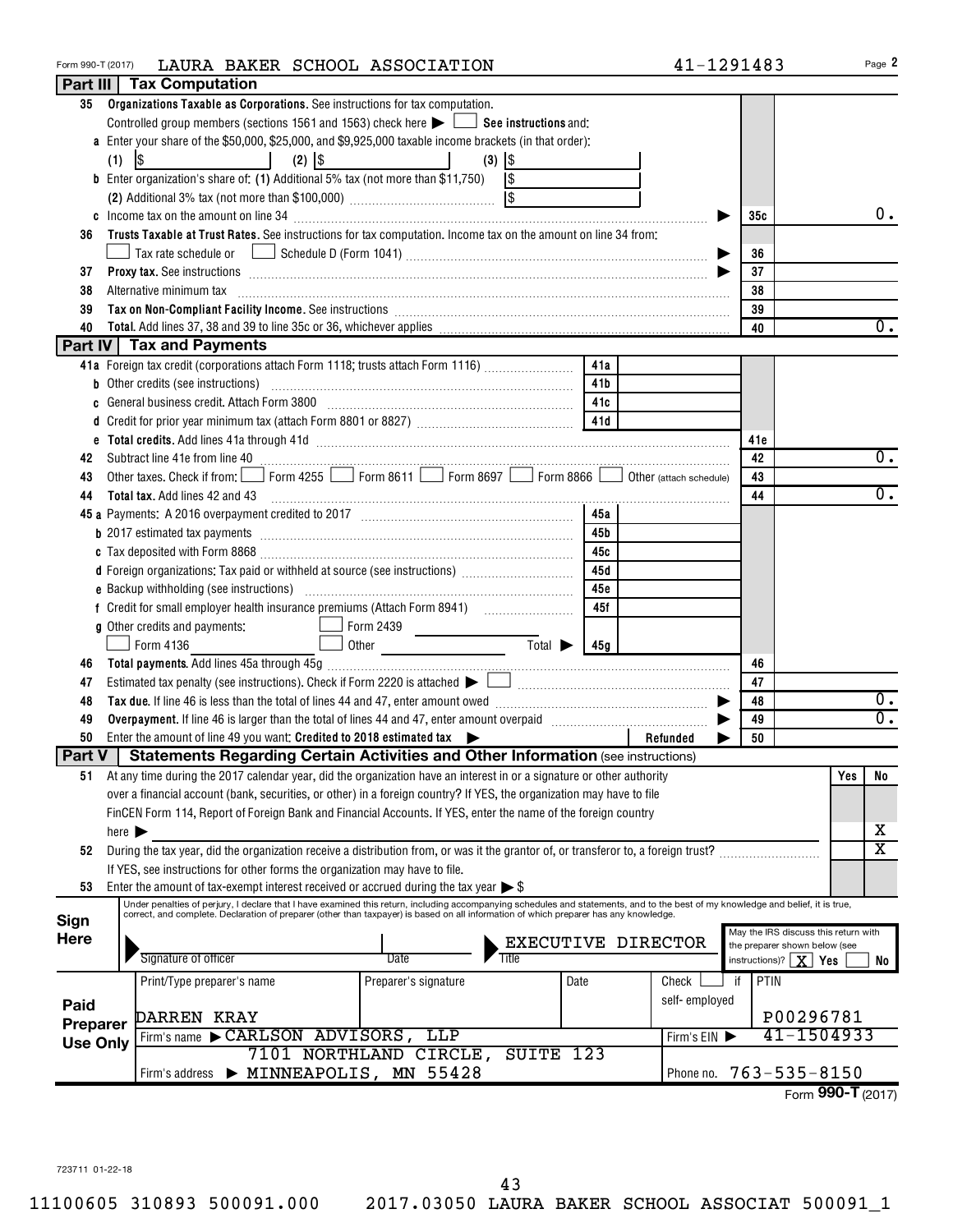| Schedule A - Cost of Goods Sold. Enter method of inventory valuation $\triangleright$ N/A                                 |                             |                                                                                                                                                     |                                                                                                    |                                                                    |                  |                                                                                  |                |                                                                              |    |
|---------------------------------------------------------------------------------------------------------------------------|-----------------------------|-----------------------------------------------------------------------------------------------------------------------------------------------------|----------------------------------------------------------------------------------------------------|--------------------------------------------------------------------|------------------|----------------------------------------------------------------------------------|----------------|------------------------------------------------------------------------------|----|
| Inventory at beginning of year<br>-1                                                                                      | $\overline{1}$              |                                                                                                                                                     |                                                                                                    |                                                                    |                  |                                                                                  | 6              |                                                                              |    |
| 2<br>Purchases                                                                                                            | $\overline{2}$              |                                                                                                                                                     |                                                                                                    | 7 Cost of goods sold. Subtract line 6                              |                  |                                                                                  |                |                                                                              |    |
| 3                                                                                                                         | 3                           |                                                                                                                                                     |                                                                                                    | from line 5. Enter here and in Part I,                             |                  |                                                                                  |                |                                                                              |    |
| 4a Additional section 263A costs                                                                                          |                             |                                                                                                                                                     |                                                                                                    |                                                                    |                  |                                                                                  | $\overline{7}$ |                                                                              |    |
|                                                                                                                           | 4a                          |                                                                                                                                                     |                                                                                                    | 8 Do the rules of section 263A (with respect to                    |                  |                                                                                  |                | Yes                                                                          | No |
| <b>b</b> Other costs (attach schedule)                                                                                    | 4 <sub>b</sub>              |                                                                                                                                                     |                                                                                                    | property produced or acquired for resale) apply to                 |                  |                                                                                  |                |                                                                              |    |
| <b>5</b> Total. Add lines 1 through 4b                                                                                    | 5                           |                                                                                                                                                     |                                                                                                    |                                                                    |                  |                                                                                  |                |                                                                              |    |
| Schedule C - Rent Income (From Real Property and Personal Property Leased With Real Property)<br>(see instructions)       |                             |                                                                                                                                                     |                                                                                                    |                                                                    |                  |                                                                                  |                |                                                                              |    |
| 1. Description of property                                                                                                |                             |                                                                                                                                                     |                                                                                                    |                                                                    |                  |                                                                                  |                |                                                                              |    |
| (1)                                                                                                                       |                             |                                                                                                                                                     |                                                                                                    |                                                                    |                  |                                                                                  |                |                                                                              |    |
| (2)                                                                                                                       |                             |                                                                                                                                                     |                                                                                                    |                                                                    |                  |                                                                                  |                |                                                                              |    |
| $\overline{(3)}$                                                                                                          |                             |                                                                                                                                                     |                                                                                                    |                                                                    |                  |                                                                                  |                |                                                                              |    |
| (4)                                                                                                                       |                             |                                                                                                                                                     |                                                                                                    |                                                                    |                  |                                                                                  |                |                                                                              |    |
|                                                                                                                           | 2. Rent received or accrued |                                                                                                                                                     |                                                                                                    |                                                                    |                  |                                                                                  |                |                                                                              |    |
| (a) From personal property (if the percentage of<br>rent for personal property is more than<br>10% but not more than 50%) |                             | (b) From real and personal property (if the percentage<br>of rent for personal property exceeds 50% or if<br>the rent is based on profit or income) | $3(a)$ Deductions directly connected with the income in<br>columns 2(a) and 2(b) (attach schedule) |                                                                    |                  |                                                                                  |                |                                                                              |    |
| (1)                                                                                                                       |                             |                                                                                                                                                     |                                                                                                    |                                                                    |                  |                                                                                  |                |                                                                              |    |
| (2)                                                                                                                       |                             |                                                                                                                                                     |                                                                                                    |                                                                    |                  |                                                                                  |                |                                                                              |    |
| (3)                                                                                                                       |                             |                                                                                                                                                     |                                                                                                    |                                                                    |                  |                                                                                  |                |                                                                              |    |
| (4)                                                                                                                       |                             |                                                                                                                                                     |                                                                                                    |                                                                    |                  |                                                                                  |                |                                                                              |    |
| Total                                                                                                                     | $0$ .                       | Total                                                                                                                                               |                                                                                                    |                                                                    | $\overline{0}$ . |                                                                                  |                |                                                                              |    |
| (c) Total income. Add totals of columns 2(a) and 2(b). Enter                                                              |                             |                                                                                                                                                     |                                                                                                    |                                                                    | О.               | (b) Total deductions.<br>Enter here and on page 1,<br>Part I, line 6, column (B) |                |                                                                              | 0. |
| <b>Schedule E - Unrelated Debt-Financed Income (see instructions)</b>                                                     |                             |                                                                                                                                                     |                                                                                                    |                                                                    |                  |                                                                                  |                |                                                                              |    |
|                                                                                                                           |                             |                                                                                                                                                     |                                                                                                    | 2. Gross income from<br>or allocable to debt-<br>financed property |                  | 3. Deductions directly connected with or allocable<br>to debt-financed property  |                |                                                                              |    |
| 1. Description of debt-financed property                                                                                  |                             |                                                                                                                                                     |                                                                                                    |                                                                    |                  | (a) Straight line depreciation<br>(attach schedule)                              |                | (b) Other deductions<br>(attach schedule)                                    |    |
| (1)                                                                                                                       |                             |                                                                                                                                                     |                                                                                                    |                                                                    |                  |                                                                                  |                |                                                                              |    |
|                                                                                                                           |                             |                                                                                                                                                     |                                                                                                    |                                                                    |                  |                                                                                  |                |                                                                              |    |
| $\frac{(2)}{(3)}$                                                                                                         |                             |                                                                                                                                                     |                                                                                                    |                                                                    |                  |                                                                                  |                |                                                                              |    |
| (4)                                                                                                                       |                             |                                                                                                                                                     |                                                                                                    |                                                                    |                  |                                                                                  |                |                                                                              |    |
| 4. Amount of average acquisition<br>debt on or allocable to debt-financed<br>property (attach schedule)                   |                             | 5 Average adjusted basis<br>of or allocable to<br>debt-financed property<br>(attach schedule)                                                       |                                                                                                    | 6. Column 4 divided<br>by column 5                                 |                  | 7. Gross income<br>reportable (column<br>2 x column 6)                           |                | 8. Allocable deductions<br>(column 6 x total of columns<br>$3(a)$ and $3(b)$ |    |
| (1)                                                                                                                       |                             |                                                                                                                                                     |                                                                                                    | $\frac{0}{0}$                                                      |                  |                                                                                  |                |                                                                              |    |
| (2)                                                                                                                       |                             |                                                                                                                                                     |                                                                                                    | $\frac{0}{0}$                                                      |                  |                                                                                  |                |                                                                              |    |
| $\overline{(3)}$                                                                                                          |                             |                                                                                                                                                     |                                                                                                    | $\%$                                                               |                  |                                                                                  |                |                                                                              |    |
| (4)                                                                                                                       |                             |                                                                                                                                                     |                                                                                                    | $\frac{0}{0}$                                                      |                  |                                                                                  |                |                                                                              |    |
|                                                                                                                           |                             |                                                                                                                                                     |                                                                                                    |                                                                    |                  | Enter here and on page 1,<br>Part I, line 7, column (A).                         |                | Enter here and on page 1,<br>Part I, line 7, column (B).                     |    |
| Totals                                                                                                                    |                             |                                                                                                                                                     |                                                                                                    |                                                                    |                  | 0.                                                                               |                |                                                                              | 0. |
| Total dividends-received deductions included in column 8                                                                  |                             |                                                                                                                                                     |                                                                                                    |                                                                    |                  |                                                                                  |                |                                                                              |    |
|                                                                                                                           |                             |                                                                                                                                                     |                                                                                                    |                                                                    |                  |                                                                                  |                | 0.007(0.017)                                                                 |    |

**990-T**  Form (2017)

41-1291483 Page 3

723721 01-22-18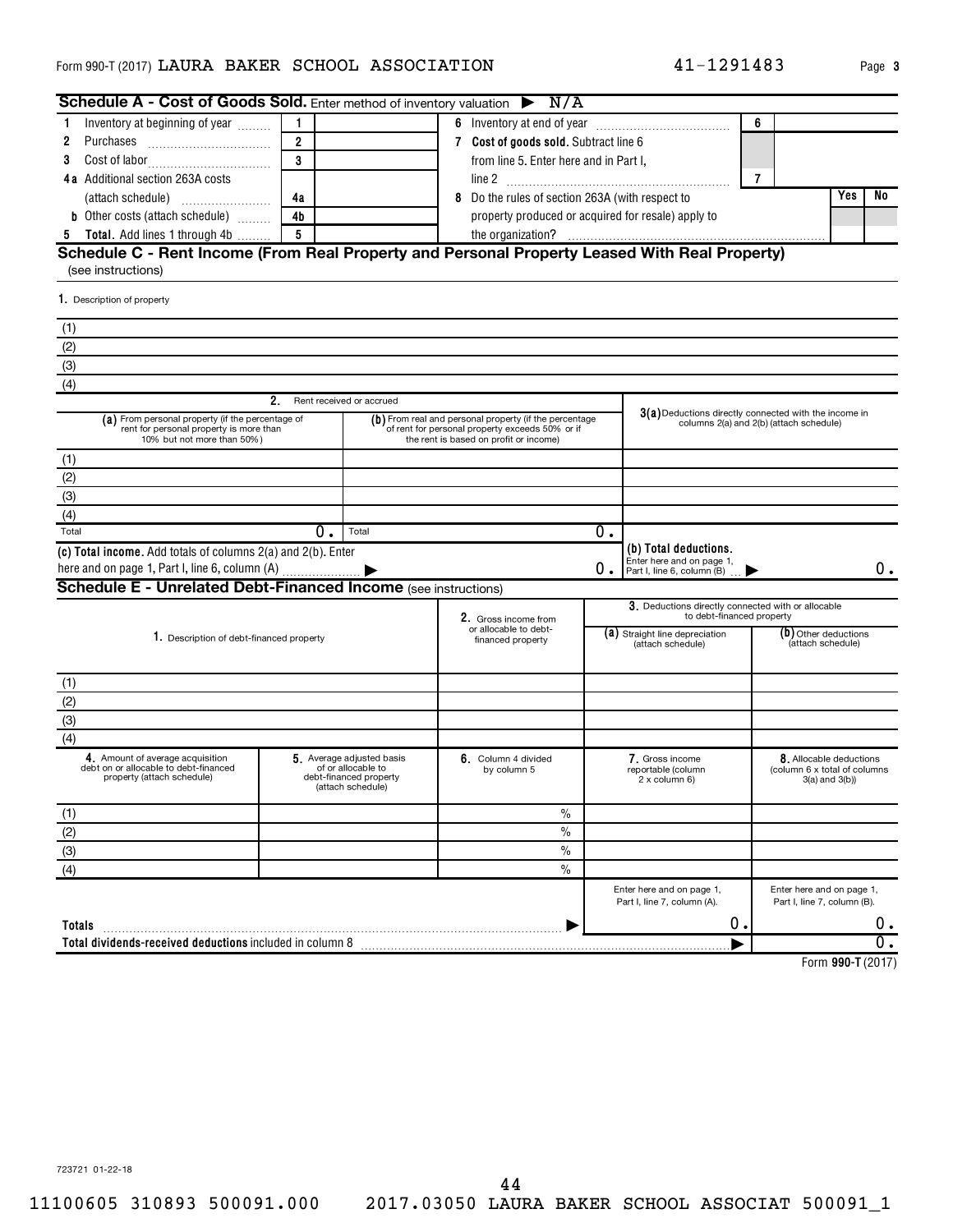|  | 41-1291483 |  |  |  |  |  |  |  |
|--|------------|--|--|--|--|--|--|--|
|--|------------|--|--|--|--|--|--|--|

Enter here and on page 1, Part II, line 26.

| Form 990-T (2017) LAURA BAKER SCHOOL ASSOCIATION                                                        |                                                                    |                                         |                                                                                         |                                                      |                                                                                                                                       |    |                                                                              |                                                                                            | 41-1291483                                                                                |  | Page 4                                                                                       |  |
|---------------------------------------------------------------------------------------------------------|--------------------------------------------------------------------|-----------------------------------------|-----------------------------------------------------------------------------------------|------------------------------------------------------|---------------------------------------------------------------------------------------------------------------------------------------|----|------------------------------------------------------------------------------|--------------------------------------------------------------------------------------------|-------------------------------------------------------------------------------------------|--|----------------------------------------------------------------------------------------------|--|
| Schedule F - Interest, Annuities, Royalties, and Rents From Controlled Organizations (see instructions) |                                                                    |                                         |                                                                                         |                                                      |                                                                                                                                       |    |                                                                              |                                                                                            |                                                                                           |  |                                                                                              |  |
|                                                                                                         |                                                                    |                                         |                                                                                         |                                                      | <b>Exempt Controlled Organizations</b>                                                                                                |    |                                                                              |                                                                                            |                                                                                           |  |                                                                                              |  |
| 1. Name of controlled organization                                                                      |                                                                    | 2. Employer<br>identification<br>number |                                                                                         | 3. Net unrelated income<br>(loss) (see instructions) |                                                                                                                                       |    | 4. Total of specified<br>payments made                                       |                                                                                            | 5. Part of column 4 that is<br>included in the controlling<br>organization's gross income |  | 6. Deductions directly<br>connected with income<br>in column 5                               |  |
| (1)                                                                                                     |                                                                    |                                         |                                                                                         |                                                      |                                                                                                                                       |    |                                                                              |                                                                                            |                                                                                           |  |                                                                                              |  |
| (2)                                                                                                     |                                                                    |                                         |                                                                                         |                                                      |                                                                                                                                       |    |                                                                              |                                                                                            |                                                                                           |  |                                                                                              |  |
| (3)                                                                                                     |                                                                    |                                         |                                                                                         |                                                      |                                                                                                                                       |    |                                                                              |                                                                                            |                                                                                           |  |                                                                                              |  |
| (4)                                                                                                     |                                                                    |                                         |                                                                                         |                                                      |                                                                                                                                       |    |                                                                              |                                                                                            |                                                                                           |  |                                                                                              |  |
| Nonexempt Controlled Organizations                                                                      |                                                                    |                                         |                                                                                         |                                                      |                                                                                                                                       |    |                                                                              |                                                                                            |                                                                                           |  |                                                                                              |  |
| 7. Taxable Income                                                                                       | 8. Net unrelated income (loss)<br>(see instructions)               |                                         |                                                                                         |                                                      | 9. Total of specified payments<br>made                                                                                                |    |                                                                              | 10. Part of column 9 that is included<br>in the controlling organization's<br>gross income |                                                                                           |  | 11. Deductions directly connected<br>with income in column 10                                |  |
| (1)                                                                                                     |                                                                    |                                         |                                                                                         |                                                      |                                                                                                                                       |    |                                                                              |                                                                                            |                                                                                           |  |                                                                                              |  |
| (2)                                                                                                     |                                                                    |                                         |                                                                                         |                                                      |                                                                                                                                       |    |                                                                              |                                                                                            |                                                                                           |  |                                                                                              |  |
| (3)                                                                                                     |                                                                    |                                         |                                                                                         |                                                      |                                                                                                                                       |    |                                                                              |                                                                                            |                                                                                           |  |                                                                                              |  |
| (4)                                                                                                     |                                                                    |                                         |                                                                                         |                                                      |                                                                                                                                       |    |                                                                              |                                                                                            |                                                                                           |  |                                                                                              |  |
| Schedule G - Investment Income of a Section 501(c)(7), (9), or (17) Organization                        |                                                                    |                                         |                                                                                         |                                                      |                                                                                                                                       |    | Enter here and on page 1, Part I,                                            | line 8, column (A).                                                                        | 0.                                                                                        |  | Enter here and on page 1, Part I,<br>line 8, column (B).<br>$0$ .                            |  |
| (see instructions)                                                                                      |                                                                    |                                         |                                                                                         |                                                      |                                                                                                                                       |    |                                                                              |                                                                                            |                                                                                           |  |                                                                                              |  |
|                                                                                                         | 1. Description of income                                           |                                         |                                                                                         |                                                      | 2. Amount of income                                                                                                                   |    | 3. Deductions<br>directly connected<br>(attach schedule)                     |                                                                                            | 4. Set-asides<br>(attach schedule)                                                        |  | 5. Total deductions<br>and set-asides<br>(col. 3 plus col. 4)                                |  |
| (1)                                                                                                     |                                                                    |                                         |                                                                                         |                                                      |                                                                                                                                       |    |                                                                              |                                                                                            |                                                                                           |  |                                                                                              |  |
| (2)                                                                                                     |                                                                    |                                         |                                                                                         |                                                      |                                                                                                                                       |    |                                                                              |                                                                                            |                                                                                           |  |                                                                                              |  |
| (3)                                                                                                     |                                                                    |                                         |                                                                                         |                                                      |                                                                                                                                       |    |                                                                              |                                                                                            |                                                                                           |  |                                                                                              |  |
| (4)                                                                                                     |                                                                    |                                         |                                                                                         |                                                      |                                                                                                                                       |    |                                                                              |                                                                                            |                                                                                           |  |                                                                                              |  |
|                                                                                                         |                                                                    |                                         |                                                                                         |                                                      | Enter here and on page 1<br>Part I, line 9, column (A).                                                                               |    |                                                                              |                                                                                            |                                                                                           |  | Enter here and on page 1,<br>Part I, line 9, column (B).                                     |  |
| Totals                                                                                                  |                                                                    |                                         |                                                                                         |                                                      |                                                                                                                                       | 0. |                                                                              |                                                                                            |                                                                                           |  | ο.                                                                                           |  |
| Schedule I - Exploited Exempt Activity Income, Other Than Advertising Income<br>(see instructions)      |                                                                    |                                         |                                                                                         |                                                      |                                                                                                                                       |    |                                                                              |                                                                                            |                                                                                           |  |                                                                                              |  |
| 1. Description of<br>exploited activity                                                                 | 2. Gross<br>unrelated business<br>income from<br>trade or business |                                         | 3. Expenses<br>directly connected<br>with production<br>of unrelated<br>business income |                                                      | 4. Net income (loss)<br>from unrelated trade or<br>business (column 2<br>minus column 3). If a<br>gain, compute cols. 5<br>through 7. |    | 5. Gross income<br>from activity that<br>is not unrelated<br>business income |                                                                                            | 6. Expenses<br>attributable to<br>column 5                                                |  | 7. Excess exempt<br>expenses (column<br>6 minus column 5.<br>but not more than<br>column 4). |  |
| (1)                                                                                                     |                                                                    |                                         |                                                                                         |                                                      |                                                                                                                                       |    |                                                                              |                                                                                            |                                                                                           |  |                                                                                              |  |
| (2)                                                                                                     |                                                                    |                                         |                                                                                         |                                                      |                                                                                                                                       |    |                                                                              |                                                                                            |                                                                                           |  |                                                                                              |  |
| (3)                                                                                                     |                                                                    |                                         |                                                                                         |                                                      |                                                                                                                                       |    |                                                                              |                                                                                            |                                                                                           |  |                                                                                              |  |

**Totals Schedule J - Advertising Income** (see instructions)  $\blacktriangleright$  $\begin{array}{ccccccc} 0. & \hspace{1.5cm} & 0. & \hspace{1.5cm} & \hspace{1.5cm} & \hspace{1.5cm} & \hspace{1.5cm} & \hspace{1.5cm} & \hspace{1.5cm} & \hspace{1.5cm} & \hspace{1.5cm} & \hspace{1.5cm} & \hspace{1.5cm} & \hspace{1.5cm} \end{array}$ 

**Part I Income From Periodicals Reported on a Consolidated Basis**

Enter here and on page 1, Part I, line 10, col. (B).

Enter here and on page 1, Part I, line 10, col. (A).

| 1. Name of periodical                  | 2. Gross<br>advertising<br>income | $3.$ Direct<br>advertising costs | 4. Advertising gain<br>or (loss) (col. 2 minus<br>col. 3). If a gain, compute<br>cols. 5 through 7. | 5. Circulation<br>income | $\boldsymbol{6}$ . Readership<br>costs | 7. Excess readership<br>costs (column 6 minus<br>column 5, but not more<br>than column 4). |
|----------------------------------------|-----------------------------------|----------------------------------|-----------------------------------------------------------------------------------------------------|--------------------------|----------------------------------------|--------------------------------------------------------------------------------------------|
| (1)                                    |                                   |                                  |                                                                                                     |                          |                                        |                                                                                            |
| (2)                                    |                                   |                                  |                                                                                                     |                          |                                        |                                                                                            |
| (3)                                    |                                   |                                  |                                                                                                     |                          |                                        |                                                                                            |
| (4)                                    |                                   |                                  |                                                                                                     |                          |                                        |                                                                                            |
| Totals (carry to Part II, line $(5)$ ) | О.                                | о.                               |                                                                                                     |                          |                                        | О.                                                                                         |
|                                        |                                   |                                  |                                                                                                     |                          |                                        | Form 990-T (2017)                                                                          |

723731 01-22-18

(4)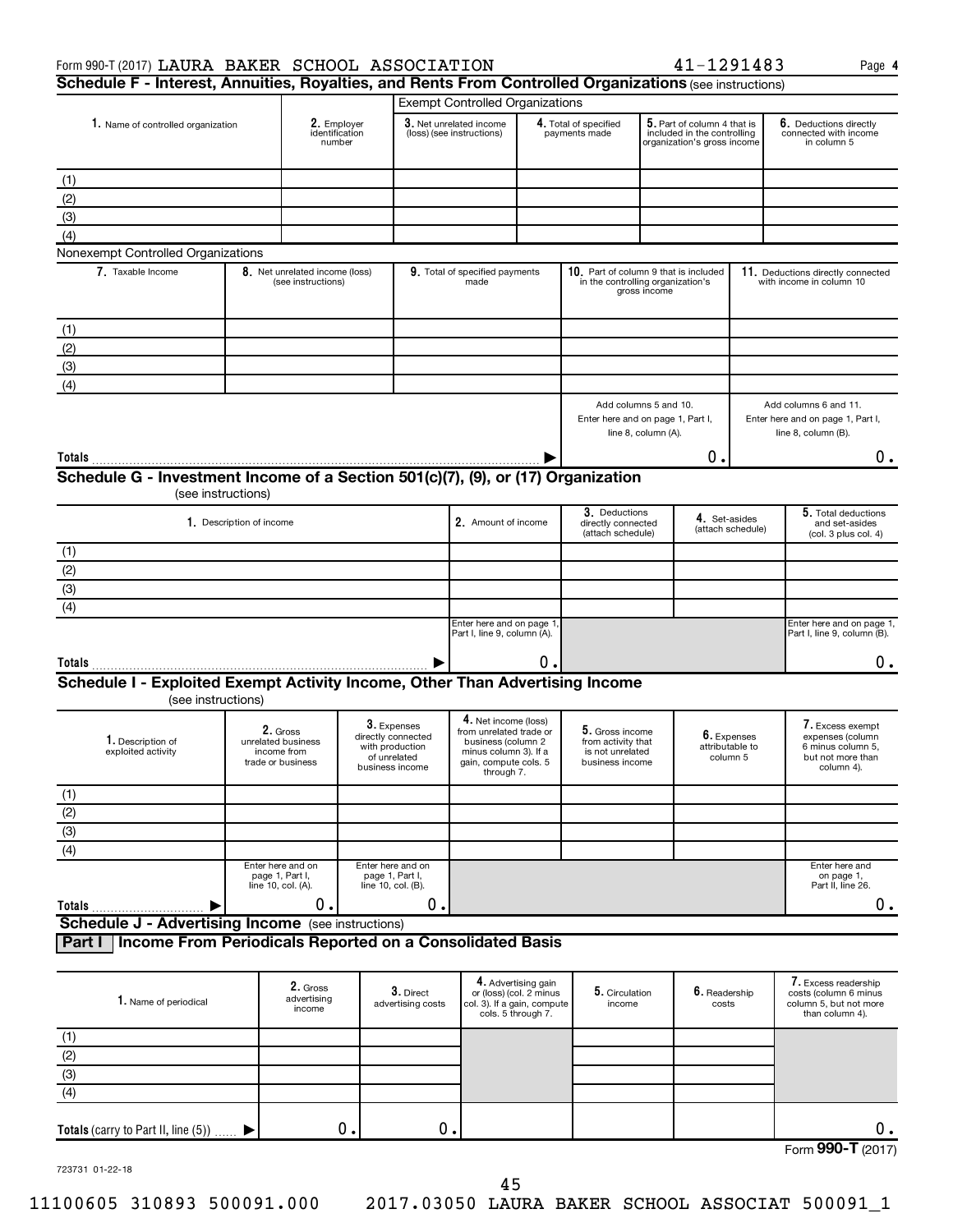#### Form 990-T (2017) LAURA BAKER SCHOOL ASSOCIATION 41-1291483 Page

Part II | Income From Periodicals Reported on a Separate Basis (For each periodical listed in Part II, fill in columns 2 through 7 on a line-by-line basis.)

| 1. Name of periodical                                                                    | 2. Gross<br>advertising<br>income                          |  | $3.$ Direct<br>advertising costs                           | 4. Advertising gain<br>or (loss) (col. 2 minus<br>col. 3). If a gain, compute<br>cols. 5 through 7. |  | 6. Readership<br>5. Circulation<br>income<br>costs |               | 7. Excess readership<br>costs (column 6 minus<br>column 5, but not more<br>than column 4). |                                                       |
|------------------------------------------------------------------------------------------|------------------------------------------------------------|--|------------------------------------------------------------|-----------------------------------------------------------------------------------------------------|--|----------------------------------------------------|---------------|--------------------------------------------------------------------------------------------|-------------------------------------------------------|
| (1)                                                                                      |                                                            |  |                                                            |                                                                                                     |  |                                                    |               |                                                                                            |                                                       |
| (2)                                                                                      |                                                            |  |                                                            |                                                                                                     |  |                                                    |               |                                                                                            |                                                       |
| (3)                                                                                      |                                                            |  |                                                            |                                                                                                     |  |                                                    |               |                                                                                            |                                                       |
| (4)                                                                                      |                                                            |  |                                                            |                                                                                                     |  |                                                    |               |                                                                                            |                                                       |
| <b>Totals from Part I</b>                                                                | 0                                                          |  | $\Omega$                                                   |                                                                                                     |  |                                                    |               |                                                                                            | 0.                                                    |
|                                                                                          | Enter here and on<br>page 1, Part I,<br>line 11, col. (A). |  | Enter here and on<br>page 1, Part I,<br>line 11, col. (B). |                                                                                                     |  |                                                    |               | Enter here and<br>on page 1,<br>Part II, line 27.                                          |                                                       |
| Totals, Part II (lines 1-5)  ▶                                                           | 0                                                          |  | 0                                                          |                                                                                                     |  |                                                    |               |                                                                                            | 0.                                                    |
| <b>Schedule K - Compensation of Officers, Directors, and Trustees</b> (see instructions) |                                                            |  |                                                            |                                                                                                     |  |                                                    |               |                                                                                            |                                                       |
| 1. Name                                                                                  |                                                            |  |                                                            | 2. Title                                                                                            |  | 3. Percent of<br>time devoted to<br>business       |               |                                                                                            | 4. Compensation attributable<br>to unrelated business |
| (1)                                                                                      |                                                            |  |                                                            |                                                                                                     |  |                                                    | $\%$          |                                                                                            |                                                       |
| (2)                                                                                      |                                                            |  |                                                            |                                                                                                     |  |                                                    | $\frac{0}{0}$ |                                                                                            |                                                       |
| (3)                                                                                      |                                                            |  |                                                            |                                                                                                     |  |                                                    | $\%$          |                                                                                            |                                                       |
| (4)                                                                                      |                                                            |  |                                                            |                                                                                                     |  |                                                    | $\frac{0}{0}$ |                                                                                            |                                                       |
| Total. Enter here and on page 1, Part II, line 14                                        |                                                            |  |                                                            |                                                                                                     |  |                                                    |               |                                                                                            | 0.                                                    |

**990-T**  Form (2017)

**5**

723732 01-22-18